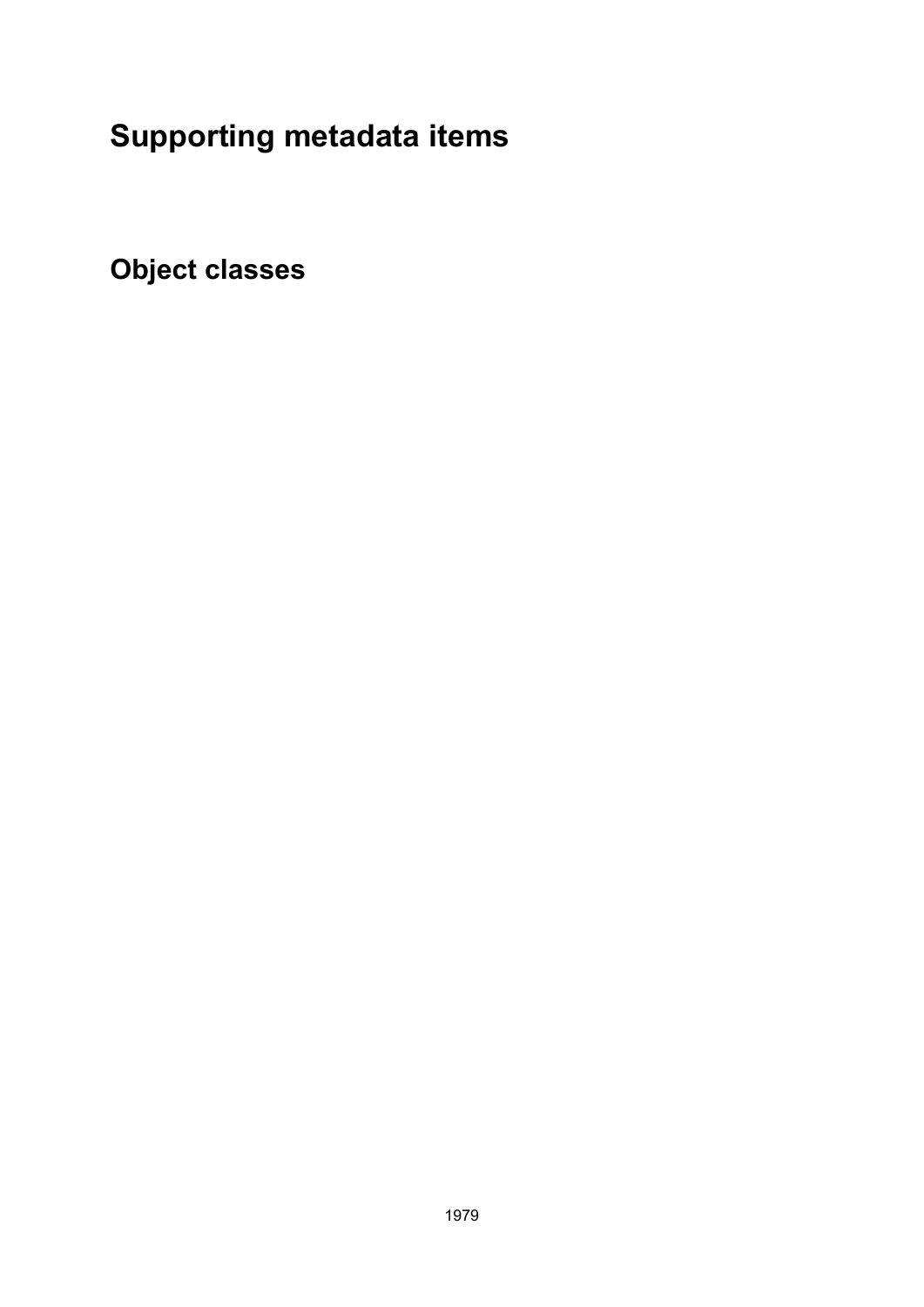# **Administrative health region**

#### **Identifying and definitional attributes**

| Metadata item type:          | Object Class                                                                                                                                                                                                        |
|------------------------------|---------------------------------------------------------------------------------------------------------------------------------------------------------------------------------------------------------------------|
| METeOR identifier:           | 288313                                                                                                                                                                                                              |
| Registration status:         | Health, Standard 05/12/2007                                                                                                                                                                                         |
| Definition:                  | The administrative unit with responsibility for administering health<br>services in a region, area, district or zone, and for developing and<br>implementing strategic and other plans for health service delivery. |
| <b>Relational attributes</b> |                                                                                                                                                                                                                     |

*Data Element Concepts implementing this Object Class:* Administrative health region—palliative care strategic plan indicator Health, Standard 05/12/2007 Administrative health region—region name Health, Standard 05/12/2007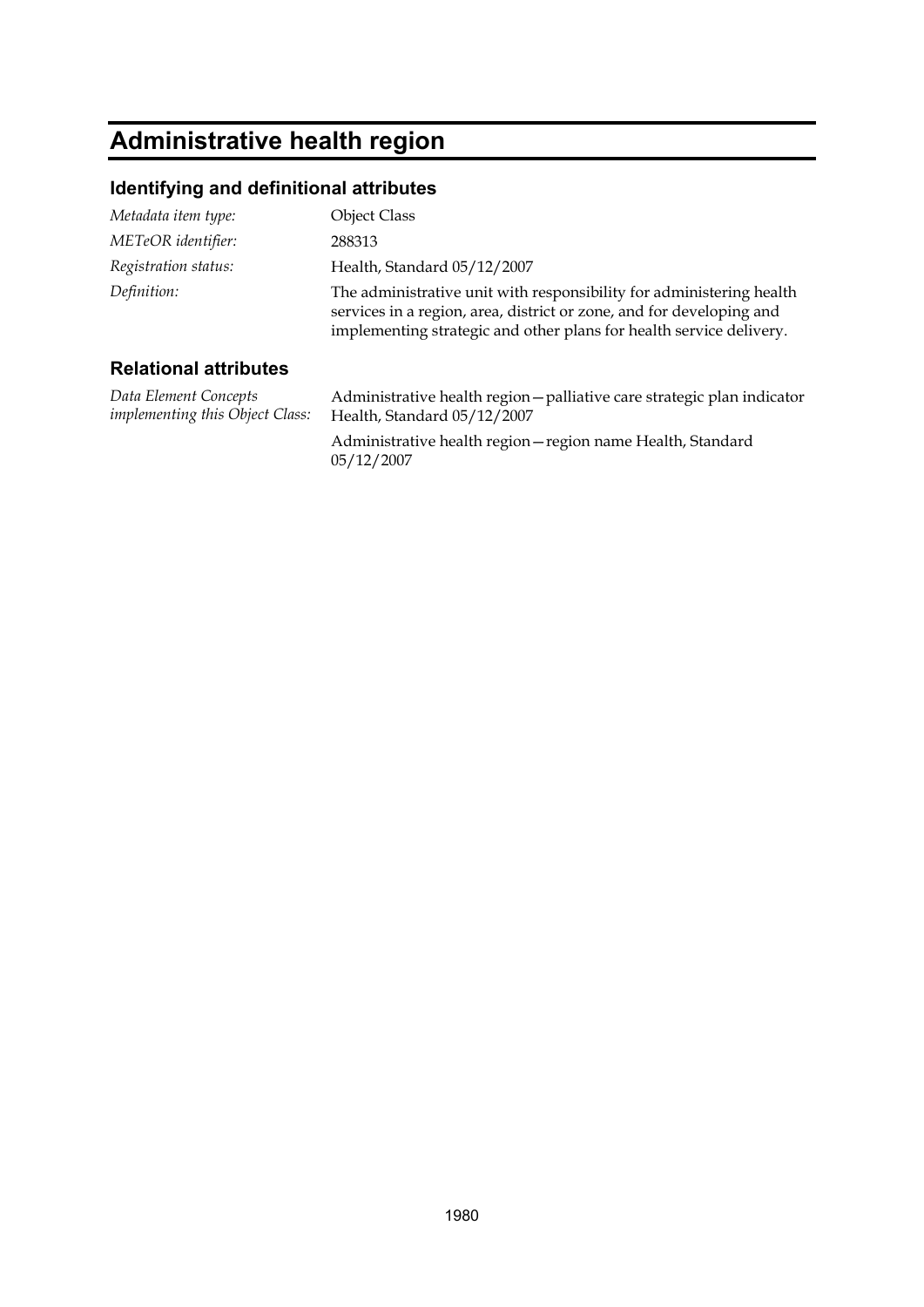# **Admitted patient**

## **Identifying and definitional attributes**

| Metadata item type:                    | <b>Object Class</b>                                                                                                                                                                                                                                                                                                                                              |
|----------------------------------------|------------------------------------------------------------------------------------------------------------------------------------------------------------------------------------------------------------------------------------------------------------------------------------------------------------------------------------------------------------------|
| METeOR identifier:                     | 268957                                                                                                                                                                                                                                                                                                                                                           |
| Registration status:                   | Health, Standard 01/03/2005                                                                                                                                                                                                                                                                                                                                      |
| Definition:                            | A patient who undergoes a hospital's <b>admission</b> process to<br>receive treatment and/or care. This treatment and/or care is<br>provided over a period of time and can occur in hospital and/or<br>in the person's home (for <b>hospital-in-the-home</b> patients). The<br>patient may be admitted if one or more of the following apply:                    |
|                                        | the patient's condition requires clinical management and/or<br>facilities not available in their usual residential environment                                                                                                                                                                                                                                   |
|                                        | the patient requires observation in order to be assessed or<br>diagnosed                                                                                                                                                                                                                                                                                         |
|                                        | the patient requires at least daily assessment of their<br>medication needs                                                                                                                                                                                                                                                                                      |
|                                        | the patient requires a procedure(s) that cannot be performed<br>٠<br>in a stand-alone facility, such as a doctor's room without<br>specialised support facilities and/or expertise available (e.g.<br>cardiac catheterisation)                                                                                                                                   |
|                                        | there is a legal requirement for admission (e.g. under child<br>٠<br>protection legislation)                                                                                                                                                                                                                                                                     |
|                                        | the patient is aged nine days or less.                                                                                                                                                                                                                                                                                                                           |
| Specialisation of:                     | Hospital patient (Admission status)                                                                                                                                                                                                                                                                                                                              |
| <b>Collection and usage attributes</b> |                                                                                                                                                                                                                                                                                                                                                                  |
| Guide for use:                         | This metadata item should be used in conjunction with the<br>definition of same-day patient in the glossary item same-day<br>patient.                                                                                                                                                                                                                            |
|                                        | Part 2 of Schedule 3 of the National Health Act (type C)<br>professional attention may be used as a guide for the medical<br>services not normally requiring hospital treatment and therefore<br>not generally related to admitted patients.                                                                                                                     |
|                                        | All babies born in hospital are admitted patients.                                                                                                                                                                                                                                                                                                               |
| Comments:                              | This definition includes all babies who are nine days old or less.<br>However, all newborn days of stay are further divided into<br>categories of qualified and unqualified for Australian Healthcare<br>Agreements and health insurance benefit purposes. A newborn<br>day is acute (qualified) when a newborn meets at least one of the<br>following criteria: |
|                                        | is the second or subsequent live born infant of a multiple<br>birth, whose mother is currently an admitted patient;                                                                                                                                                                                                                                              |
|                                        | is admitted to an intensive care facility in a hospital, being a<br>facility approved by the Commonwealth Health Minister for<br>the purpose of the provision of special care;                                                                                                                                                                                   |
|                                        | remains in hospital without its mother;                                                                                                                                                                                                                                                                                                                          |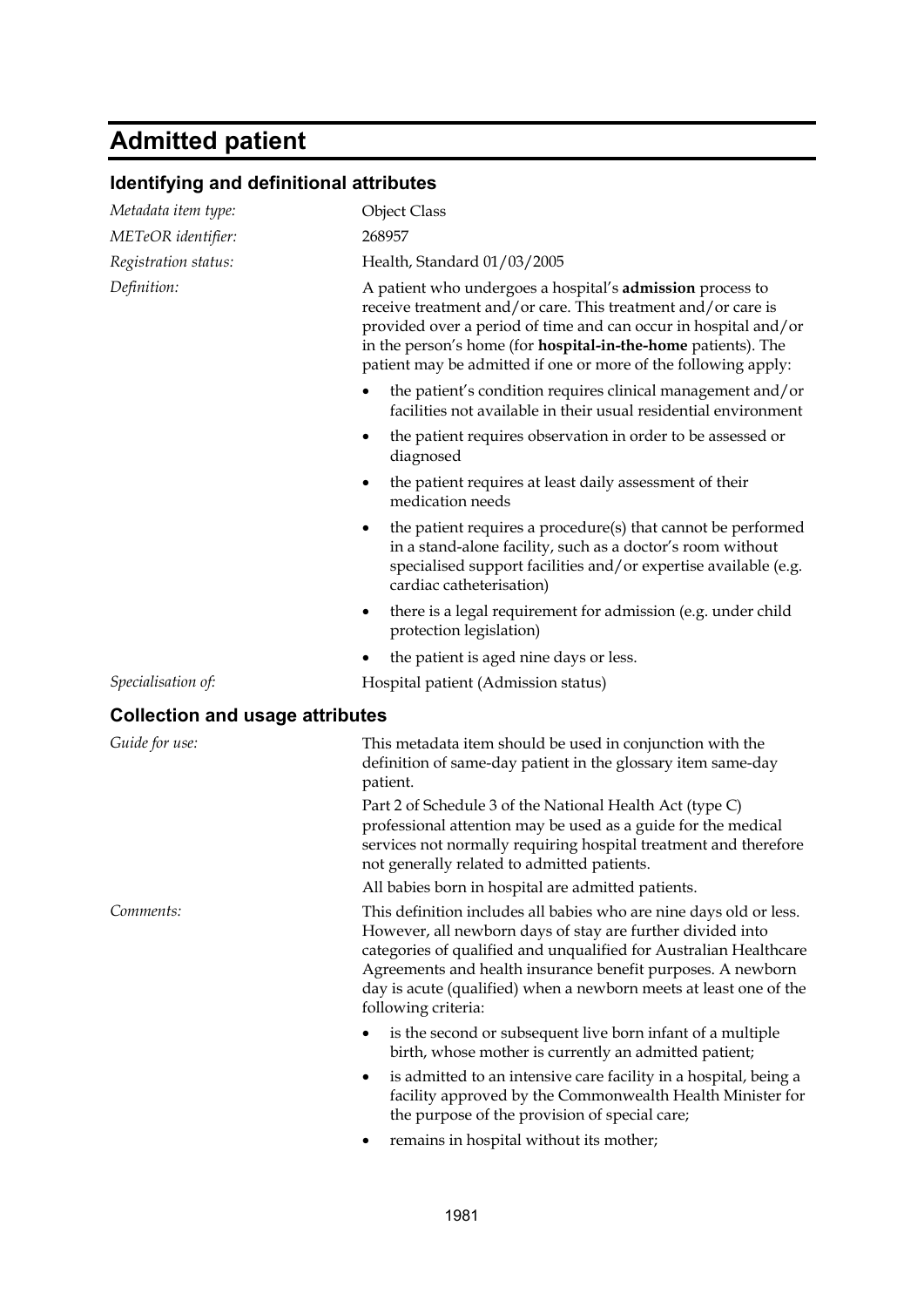is admitted to the hospital without its mother.

Acute (qualified) newborn days are eligible for health insurance benefit purposes and should be counted under the Australian Health Care Agreements. Days when the newborn does not meet these criteria are classified as unqualified (if they are nine days old or less) and should be recorded as such. Unqualified newborn days should not be counted under the Australian Health Care Agreements and are not eligible for health insurance benefit purposes.

#### **Relational attributes**

*Data Element Concepts implementing this Object Class:*

*Related metadata references:* Supersedes [Admitted patient, version 3, DEC, NHDD, NHIMG,](http://meteor.aihw.gov.au/content/item.phtml?itemId=273432&nodeId=file41fd72caf2498&fn=Admitted%20patient,%20version%203,%20DEC,%20NHDD,%20NHIMG,%20Superseded%2001/03/2005.pdf) [Superseded 01/03/2005.pdf](http://meteor.aihw.gov.au/content/item.phtml?itemId=273432&nodeId=file41fd72caf2498&fn=Admitted%20patient,%20version%203,%20DEC,%20NHDD,%20NHIMG,%20Superseded%2001/03/2005.pdf) (17.2 KB)

> Admitted patient (neonate)—neonatal morbidity Health, Standard 01/03/2005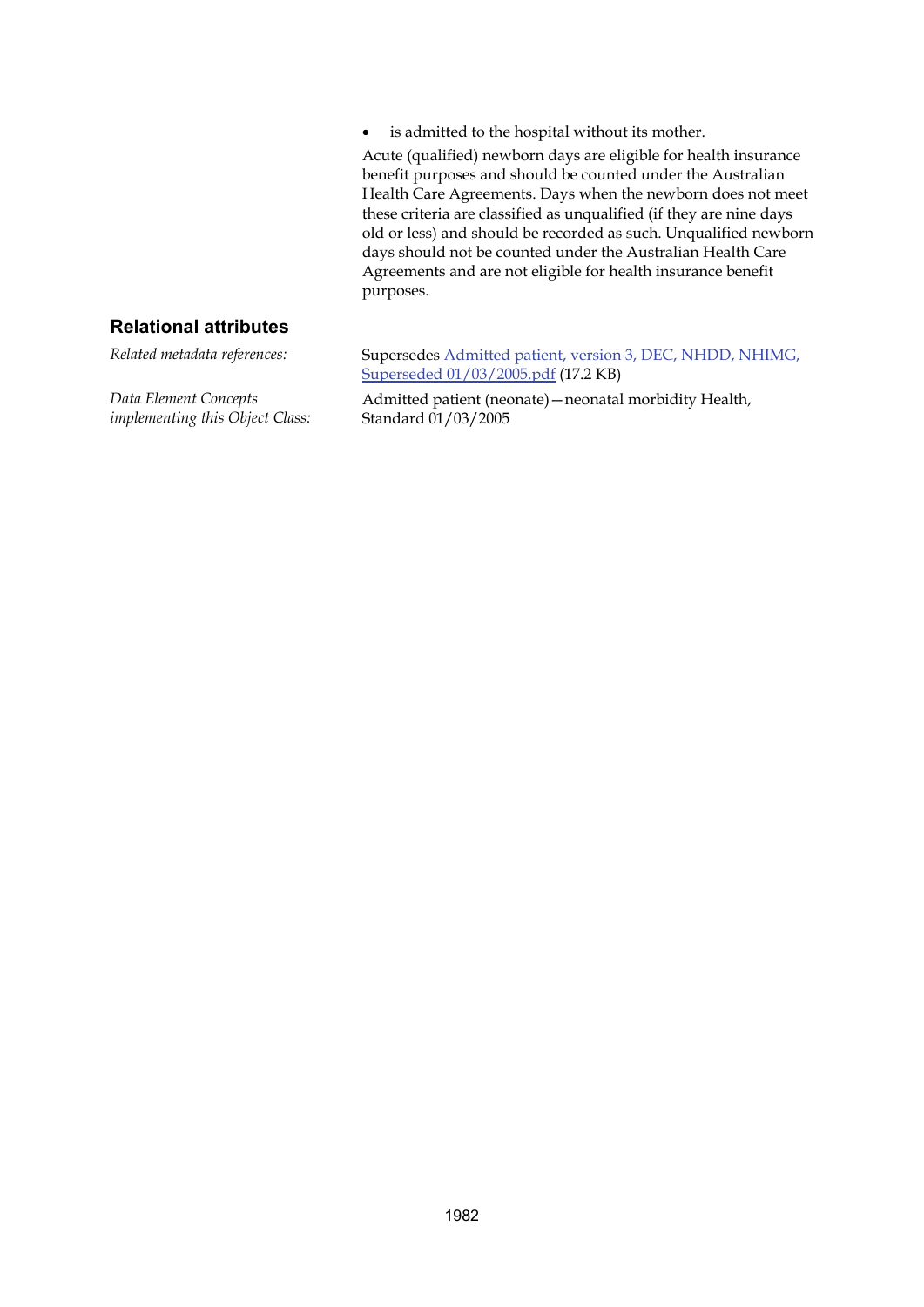# **Admitted patient care waiting list episode**

### **Identifying and definitional attributes**

| Metadata item type:  | <b>Object Class</b>                                                                       |
|----------------------|-------------------------------------------------------------------------------------------|
| METeOR identifier:   | 269012                                                                                    |
| Registration status: | Health, Standard 01/03/2005                                                               |
| Definition:          | The period between entry to and removal from a waiting list for<br>admitted patient care. |
| Specialisation of:   | Service/care event (Episode of admitted patient care waiting list)<br>status)             |

### **Source and reference attributes**

| Data Element Concepts | Admitted patient care waiting list episode – scheduled admission        |
|-----------------------|-------------------------------------------------------------------------|
|                       | <i>implementing this Object Class:</i> date Health, Standard 01/03/2005 |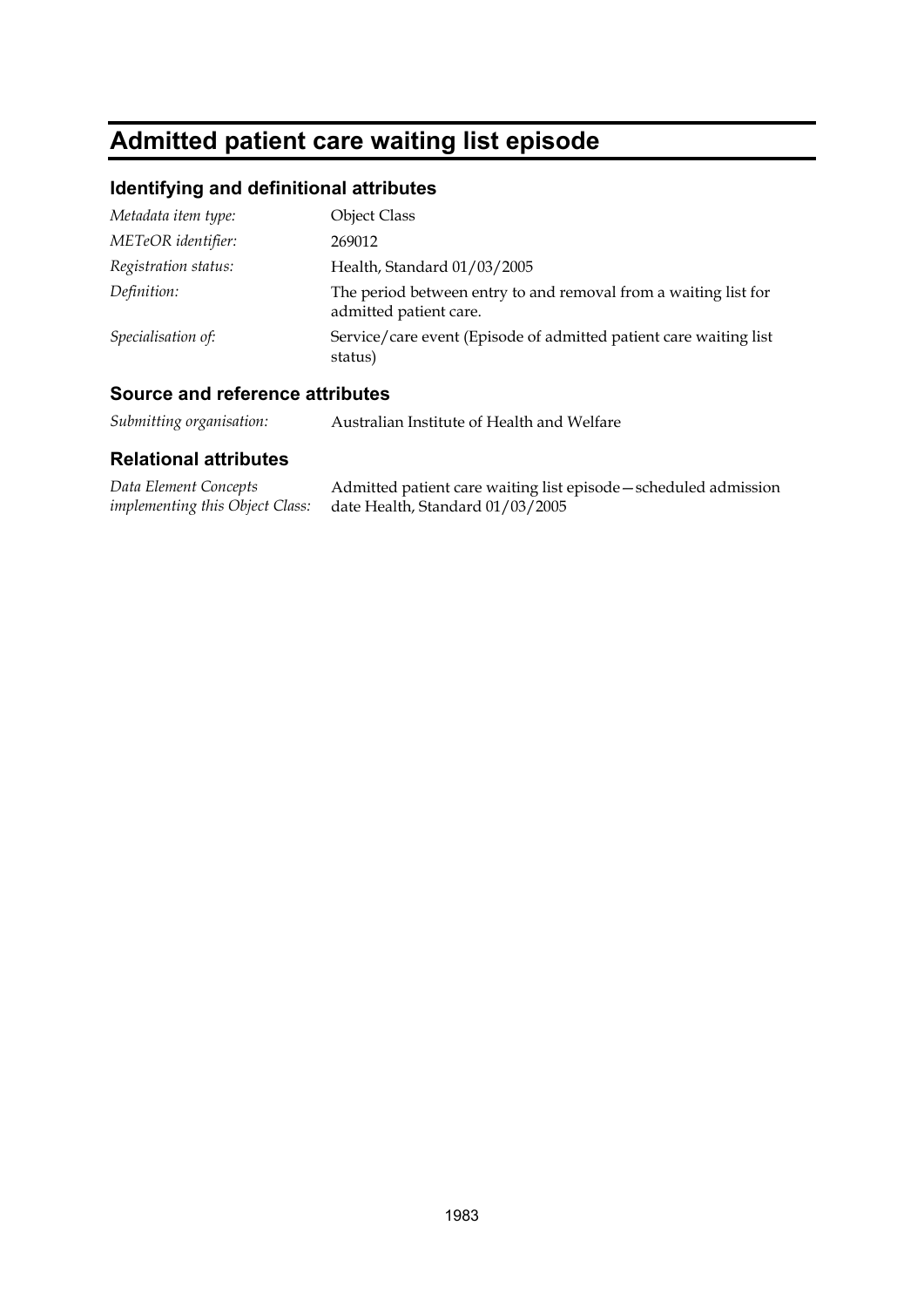# **Admitted patient hospital stay**

### **Identifying and definitional attributes**

| Metadata item type:  | <b>Object Class</b>                                                                                                      |
|----------------------|--------------------------------------------------------------------------------------------------------------------------|
| METeOR identifier:   | 268995                                                                                                                   |
| Registration status: | Health, Standard 01/03/2005                                                                                              |
| Definition:          | The period of treatment and/or care and/or accommodation<br>provided between a formal hospital admission and separation. |
| Specialisation of:   | Service/care event (Admitted patient hospital stay status)                                                               |

### **Collection and usage attributes**

| Comments: | An admitted patient hospital stay is composed of one or more          |
|-----------|-----------------------------------------------------------------------|
|           | episodes of care, each of which is defined by a single care type (for |
|           | example acute care, palliative care or rehabilitation care).          |

#### **Source and reference attributes**

| Submitting organisation:                                        | Australia Institute of Health and Welfare                                                                   |
|-----------------------------------------------------------------|-------------------------------------------------------------------------------------------------------------|
| <b>Relational attributes</b>                                    |                                                                                                             |
| Data Element Concepts<br><i>implementing this Object Class:</i> | Admitted patient hospital stay – number of patient days (of<br>contracted care) Health, Standard 01/03/2005 |
|                                                                 | Admitted patient hospital stay – operating theatre time Health,<br>Standard 01/03/2005                      |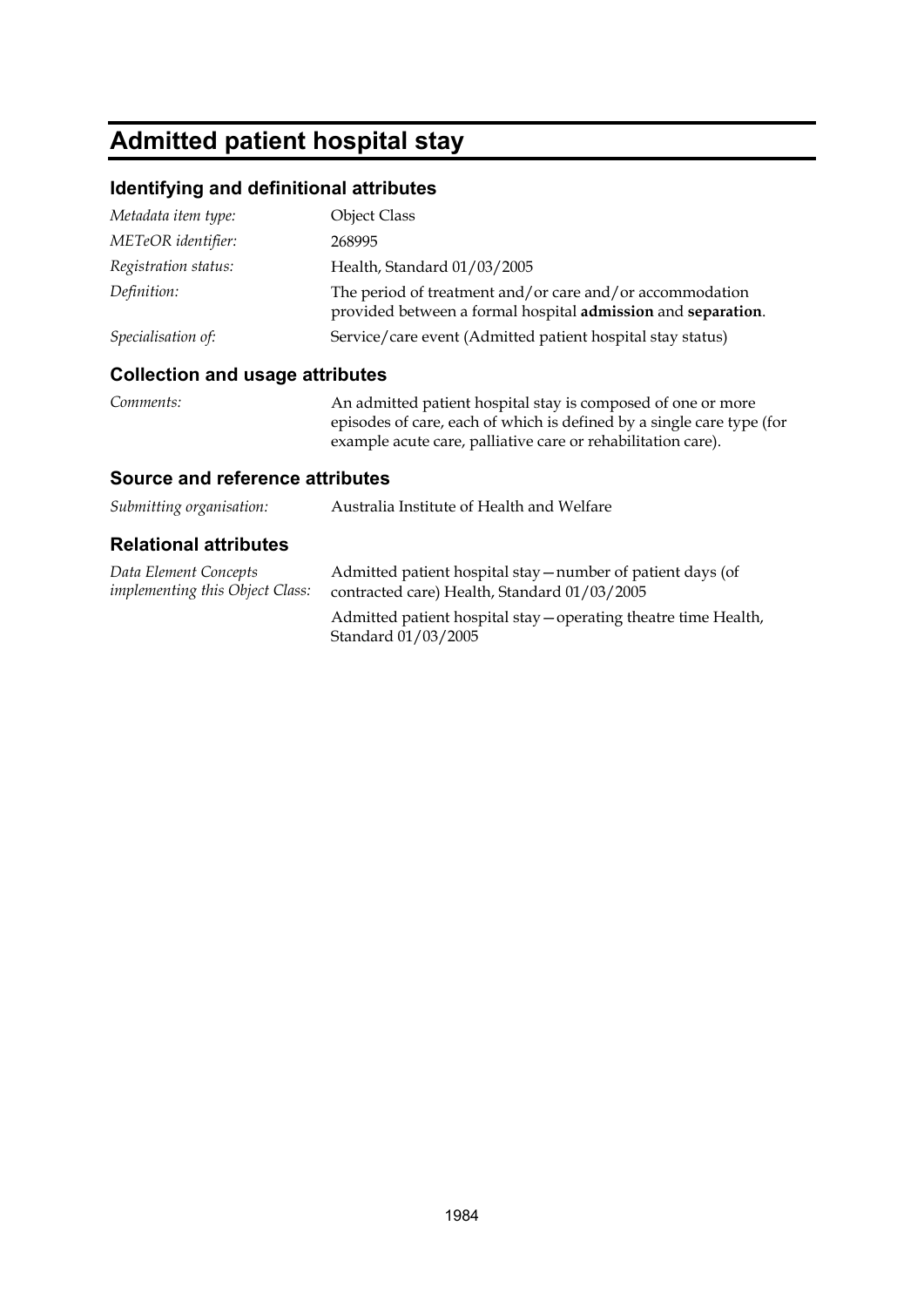## **Adult**

#### **Identifying and definitional attributes**

| Metadata item type:  | <b>Object Class</b>                   |
|----------------------|---------------------------------------|
| METeOR identifier:   | 269001                                |
| Registration status: | Health, Standard 01/03/2005           |
| Definition:          | An individual aged 18 years or older. |
| Specialisation of:   | Person (Age group)                    |

#### **Source and reference attributes**

*Submitting organisation:* Australia Institute of Health and Welfare

#### **Relational attributes**

*Data Element Concepts implementing this Object Class:*

Adult—body mass index Health, Standard 01/03/2005 Adult—waist circumference risk indicator Health, Standard 01/03/2005 Adult—waist-to-hip ratio Health, Standard 01/03/2005 Adult—weight Health, Superseded 14/07/2005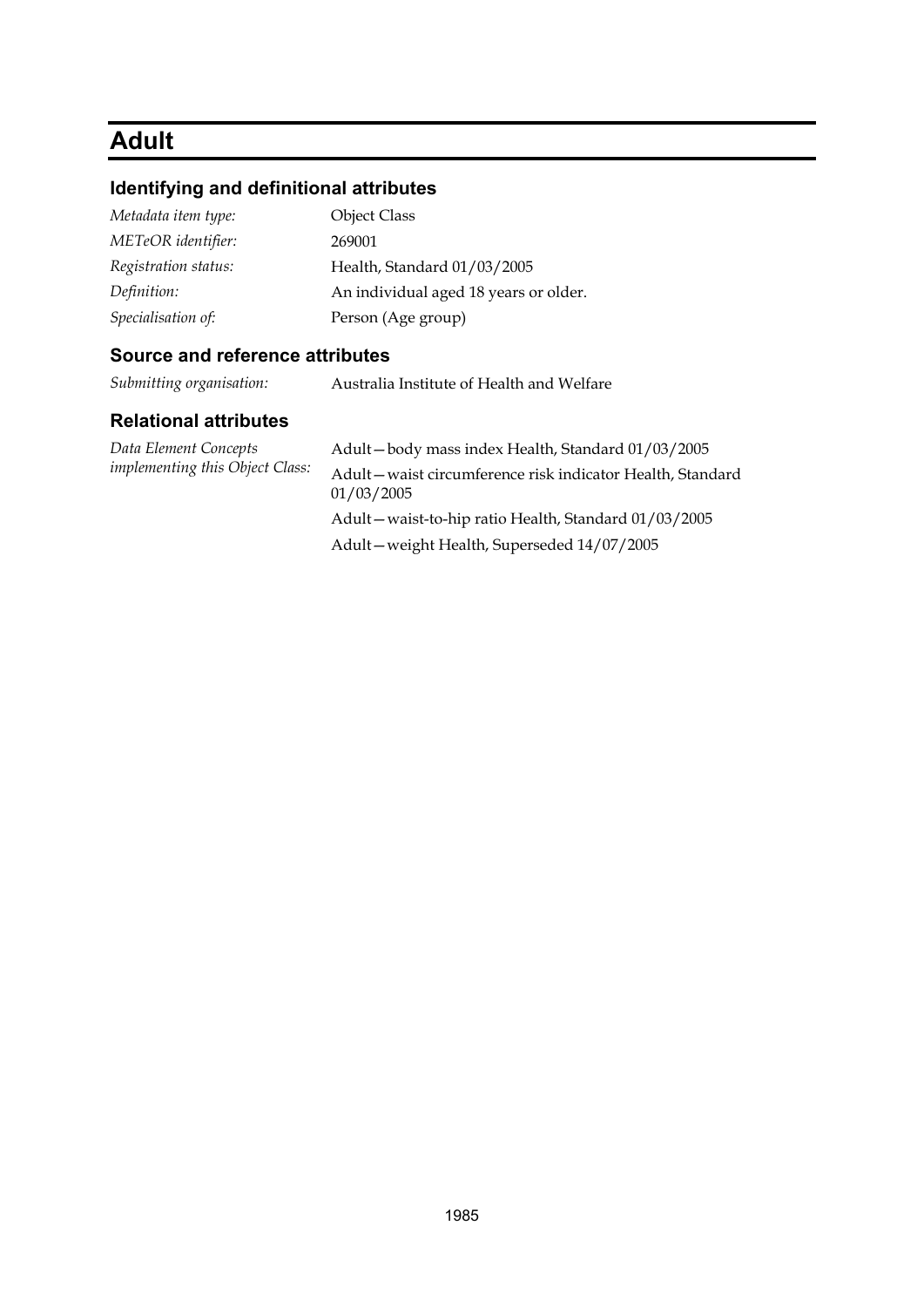# **Available bed**

## **Identifying and definitional attributes**

| Metadata item type:  | <b>Object Class</b>                                                                                                                                       |
|----------------------|-----------------------------------------------------------------------------------------------------------------------------------------------------------|
| METeOR identifier:   | 373634                                                                                                                                                    |
| Registration status: | Health, Standard 03/12/2008                                                                                                                               |
| Definition:          | A suitably located and equipped bed chair, trolley or cot where the<br>necessary financial and human resources are provided for admitted<br>patient care. |
| Specialisation of:   | Establishment (Available bed)                                                                                                                             |

#### **Collection and usage attributes**

| Comments: | This item supports a number of metadata items developed during<br>2007-08 to replace Establishment - number of available beds for<br>admitted patients, average. The new definitions improve on the<br>counting rules, the definition of availability and provide for the<br>separate reporting of overnight-stay beds, same-day beds, hospital-in-<br>the-home beds and neonatal cots (non-special-care).<br>During the development phase, it became clear that there are a<br>multitude of bed descriptors, other than 'available', in use. In order to<br>provide clarity in relation to 'available beds' other known terms are<br>defined below: |
|-----------|------------------------------------------------------------------------------------------------------------------------------------------------------------------------------------------------------------------------------------------------------------------------------------------------------------------------------------------------------------------------------------------------------------------------------------------------------------------------------------------------------------------------------------------------------------------------------------------------------------------------------------------------------|
|           | Active beds - alternative term for 'available beds'.<br>٠                                                                                                                                                                                                                                                                                                                                                                                                                                                                                                                                                                                            |
|           | Approved beds - the maximum number of beds that the hospital<br>٠<br>is authorised to have. This may exceed the number of physical<br>beds.                                                                                                                                                                                                                                                                                                                                                                                                                                                                                                          |
|           | Base beds - alternative term for 'available beds'.<br>$\bullet$                                                                                                                                                                                                                                                                                                                                                                                                                                                                                                                                                                                      |
|           | Bed alternatives (QLD) - this term is used to describe furniture,<br>٠<br>other than beds in overnight wards, such as trolleys, chairs and<br>cots, which provide accommodation for admitted patients - e.g.<br>chairs/trolleys accommodating chemotherapy and dialysis<br>patients.                                                                                                                                                                                                                                                                                                                                                                 |
|           | Bed Equivalents (NSW) – a method of equating same day beds to<br>٠<br>overnight beds - not necessary if counting overnight and same<br>day beds separately.                                                                                                                                                                                                                                                                                                                                                                                                                                                                                          |
|           | Capacity - term which can be used in conjunction with either<br>٠<br>available or physical beds, but more often the latter - to indicate<br>the maximum number of beds that could be made available,<br>given the appropriate level of funds and nursing and auxiliary<br>staff.                                                                                                                                                                                                                                                                                                                                                                     |
|           | Designated beds - term used to describe beds set aside for<br>٠<br>specialist care, e.g. mental health.                                                                                                                                                                                                                                                                                                                                                                                                                                                                                                                                              |
|           | Flex beds - see 'surge/flex beds' below.<br>٠                                                                                                                                                                                                                                                                                                                                                                                                                                                                                                                                                                                                        |
|           | Funded beds - may equate to 'available beds' unless the<br>necessary human resources cannot be provided (e.g. due to a<br>strike or nursing shortage).                                                                                                                                                                                                                                                                                                                                                                                                                                                                                               |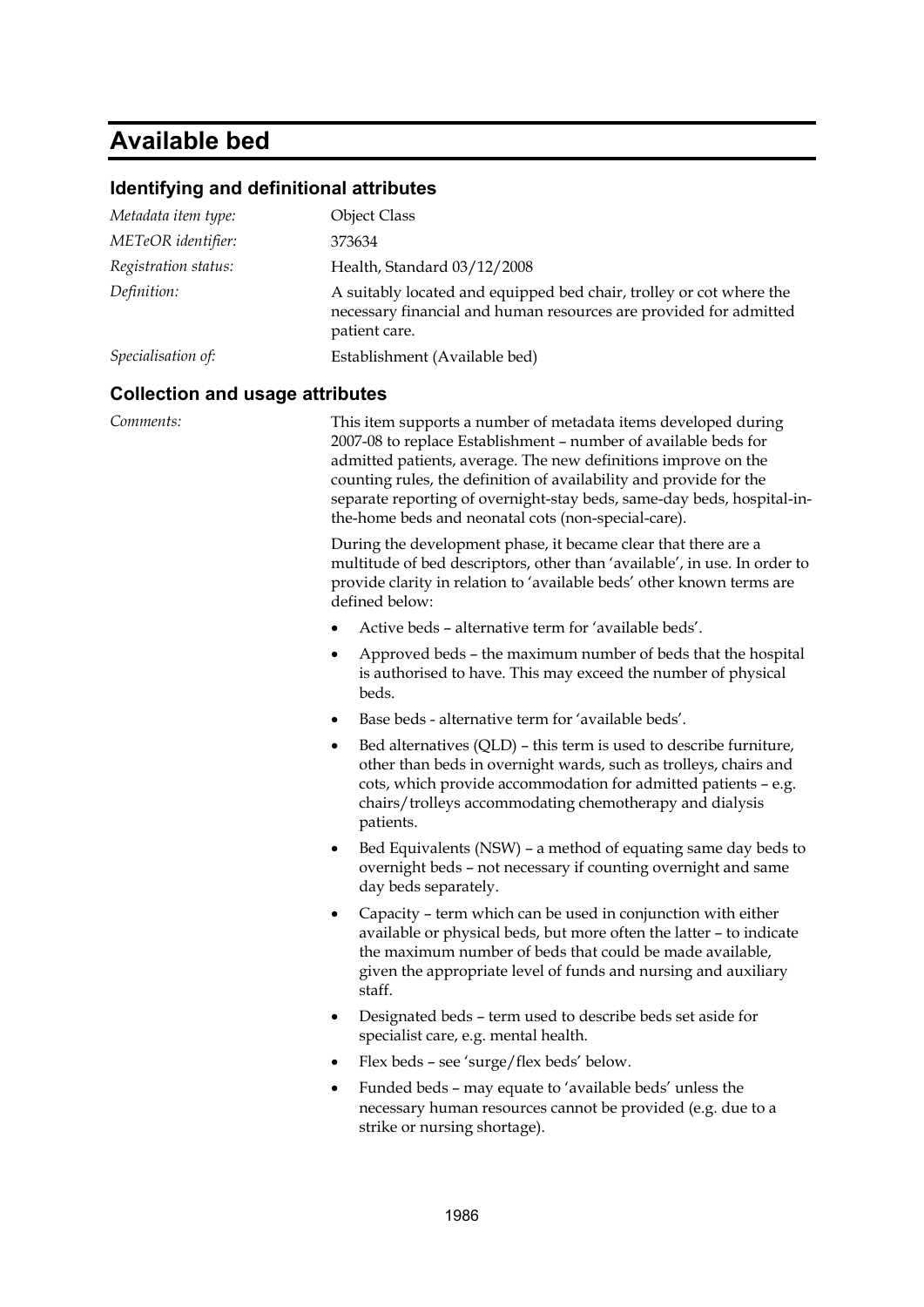- Licensed beds this is an alternative term for 'approved beds', more commonly used for private hospitals where the maximum number of beds is often specified as part of the registration process.
- Medi-hotel bed this term is used for beds in a non-ward residential service maintained and/or paid for by the hospital, as a substitute for traditional hospital ward accommodation. Residents may be accommodated in a medi-hotel overnight and be admitted as same-day patients or receive non-admitted patient services during the day. They may be accommodated in the medihotel before, during or after a multi-day admitted episode. Unlike hospital-in-the-home, however, no clinical services are provided in the medi-hotel and a significant decline in medical condition would always necessitate return from the medi-hotel to the hospital's Emergency Department or other ward. Thus residents are not reported as admitted while in the medi-hotel (unless they are on leave) and the medi-hotel beds are not counted as available for admitted patients.
- Occupied/Unoccupied beds categorisation of available beds a bed is occupied if there is a patient physically in the bed or the bed is being retained for a patient (e.g. the patient is receiving treatment or is on leave). Beds may be available but not occupied, e.g. an 8 bed ward may be fully staffed, but only 7 beds are occupied. Also if a patient has left a bed to receive a different care type and will not be returning within 24 hours, the bed is not occupied.
- Occupancy Rate calculated by dividing total bed days in a period by the product of the available beds and the days in the period – e.g. if in a non-leap year patients accumulated 33,000 bed days in a hospital with 100 overnight-stay beds, the occupancy rate =  $33,000/(365*100)$  =  $90.4\%$ . N.B. Occupancy rates calculated for same-day beds could exceed 100%.
- Open beds alternative term for 'available beds'.
- Operational beds alternative term for 'available beds'.
- Physical beds the maximum number of beds that could be made available, given the appropriate level of funds and nursing and auxiliary staff.
- Seasonal beds describes the movement in the number of available beds due to seasonal factors.
- Staffed beds may equate to 'available beds' or may be lower depending on demand.
- Surge/flex beds (NSW) or Flex beds (SA) the increase in the number of available beds that could be made by making arrangements for additional nursing and auxiliary staff, In other words, the number of surge/flex beds is the difference between the number of physical beds and the number of available beds.
- Swing beds beds that can alternate between different types of care. Depending on the context, swing beds can be thought of as a sub-category of physical beds or available beds.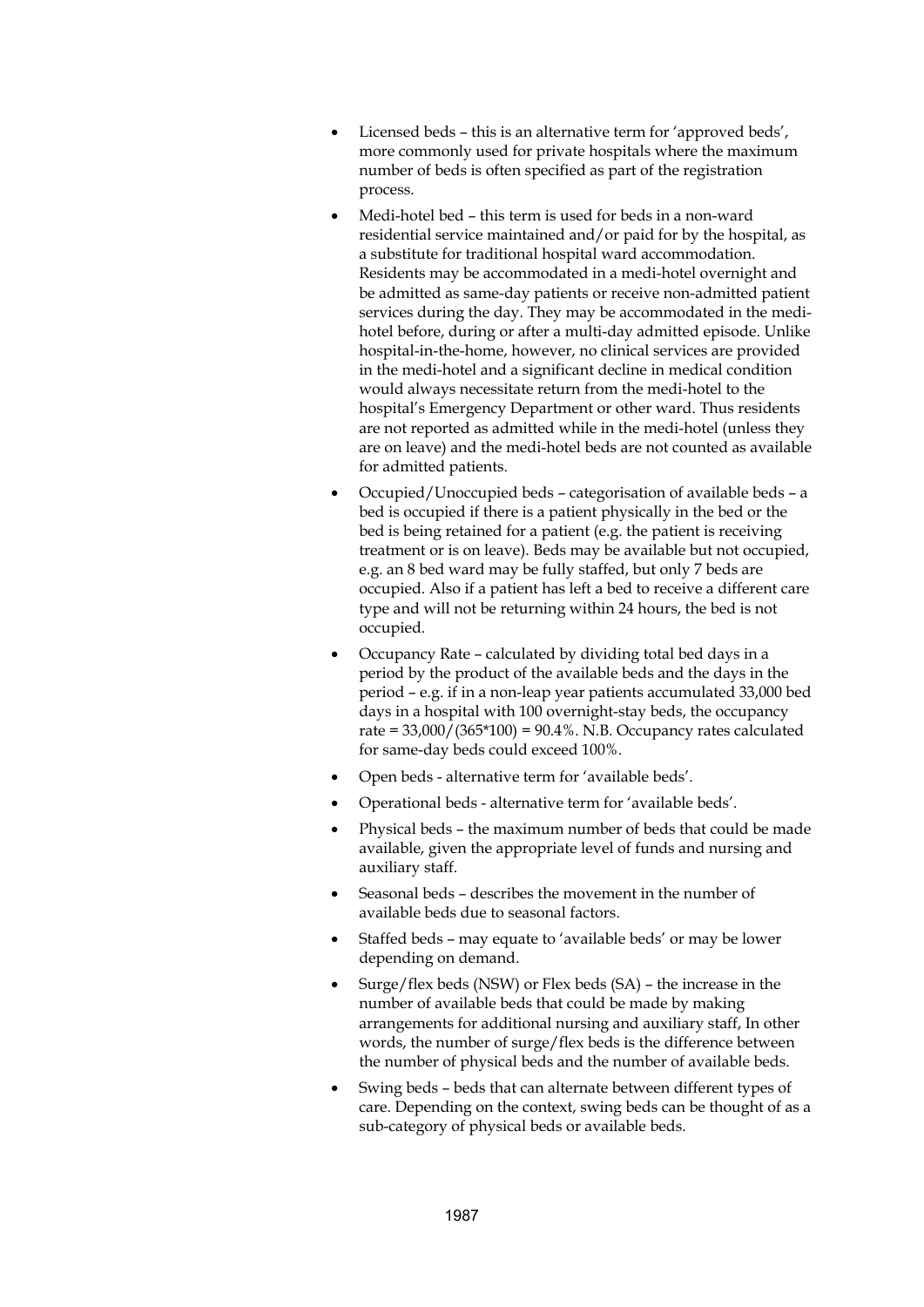Virtual bed – this term is used to denote a nominal location which the patient is held against in the hospital's patient administration system. This is because in the patient administration system each admitted patient needs to be held against a bed whether or not they are in a physical bed. For example, if a neonate is sharing a bed with the mother (e.g. in a birth centre) a cot may not be set up. Hospital-in-the-home (HITH) patients may also be held in a virtual bed.

#### **Relational attributes**

*Data Element Concepts implementing this Object Class:*

Available bed—neonatal admitted care (Non-special-care) Health, Standard 03/12/2008

Available bed—overnight-stay admitted care Health, Standard 03/12/2008

Available bed—residential mental health care Health, Standard 03/12/2008

Available bed—same-day admitted care Health, Standard 03/12/2008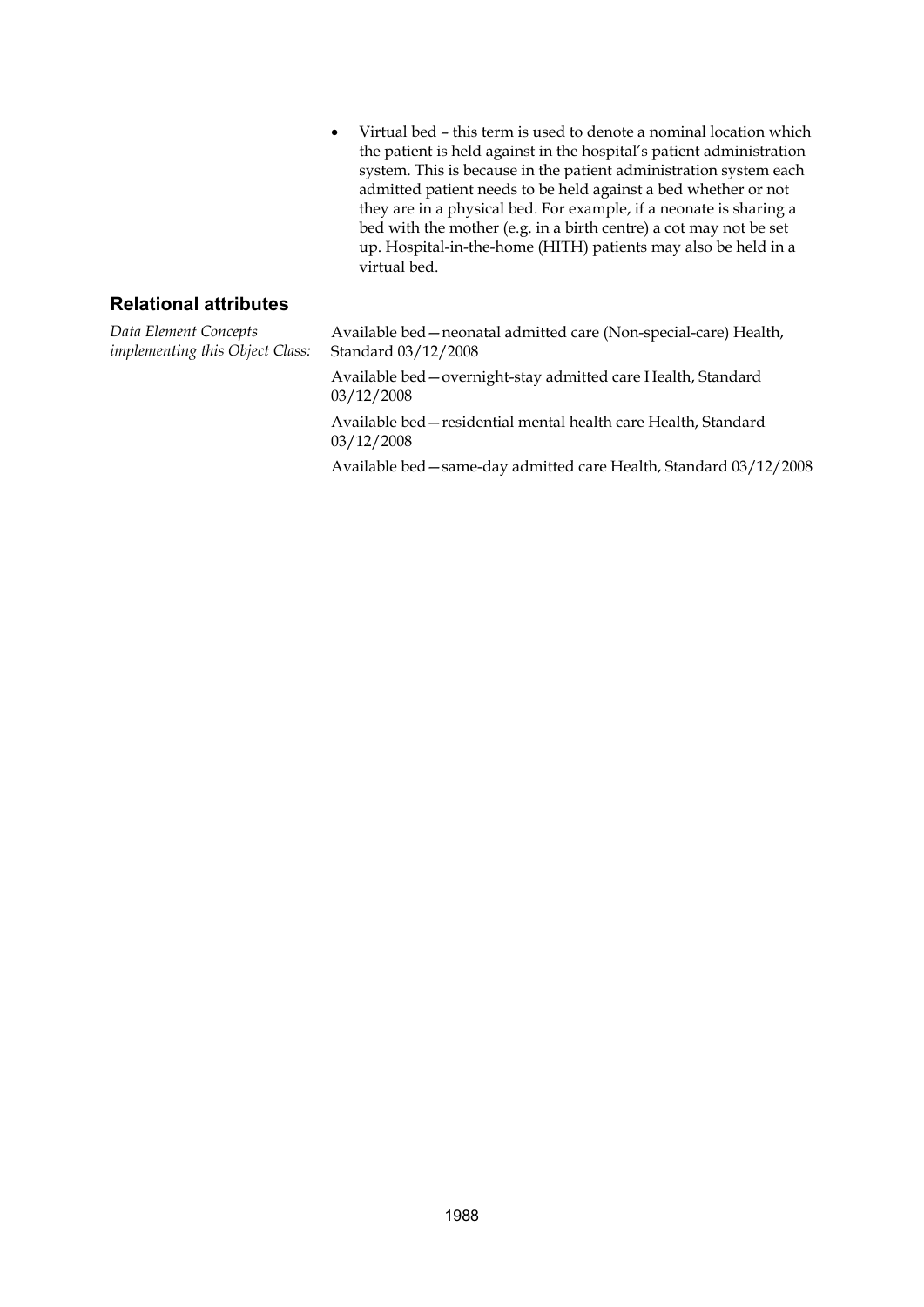# **Birth**

## **Identifying and definitional attributes**

| Metadata item type:  | <b>Object Class</b>                                                                                                                                                                                      |
|----------------------|----------------------------------------------------------------------------------------------------------------------------------------------------------------------------------------------------------|
| METeOR identifier:   | 268999                                                                                                                                                                                                   |
| Registration status: | Health, Standard 01/03/2005                                                                                                                                                                              |
| Definition:          | The complete expulsion or extraction from its mother of a product of<br>conception of at least 20 weeks of gestation or of 400 g or more<br>birthweight, where the product can be liveborn or stillborn. |
| Context:             | Perinatal                                                                                                                                                                                                |
| Specialisation of:   | Person (Birth status)                                                                                                                                                                                    |

### **Source and reference attributes**

| Submitting organisation: | Australia Institute of Health and Welfare |
|--------------------------|-------------------------------------------|
|--------------------------|-------------------------------------------|

| Data Element Concepts<br><i>implementing this Object Class:</i> | Birth - Apgar score Health, Superseded 07/12/2005 |
|-----------------------------------------------------------------|---------------------------------------------------|
|                                                                 | Birth - Apgar score Health, Standard 07/12/2005   |
|                                                                 | Birth - birth order Health, Standard 01/03/2005   |
|                                                                 | Birth-birth status Health, Standard 01/03/2005    |
|                                                                 | Birth-birth weight Health, Standard 01/03/2005    |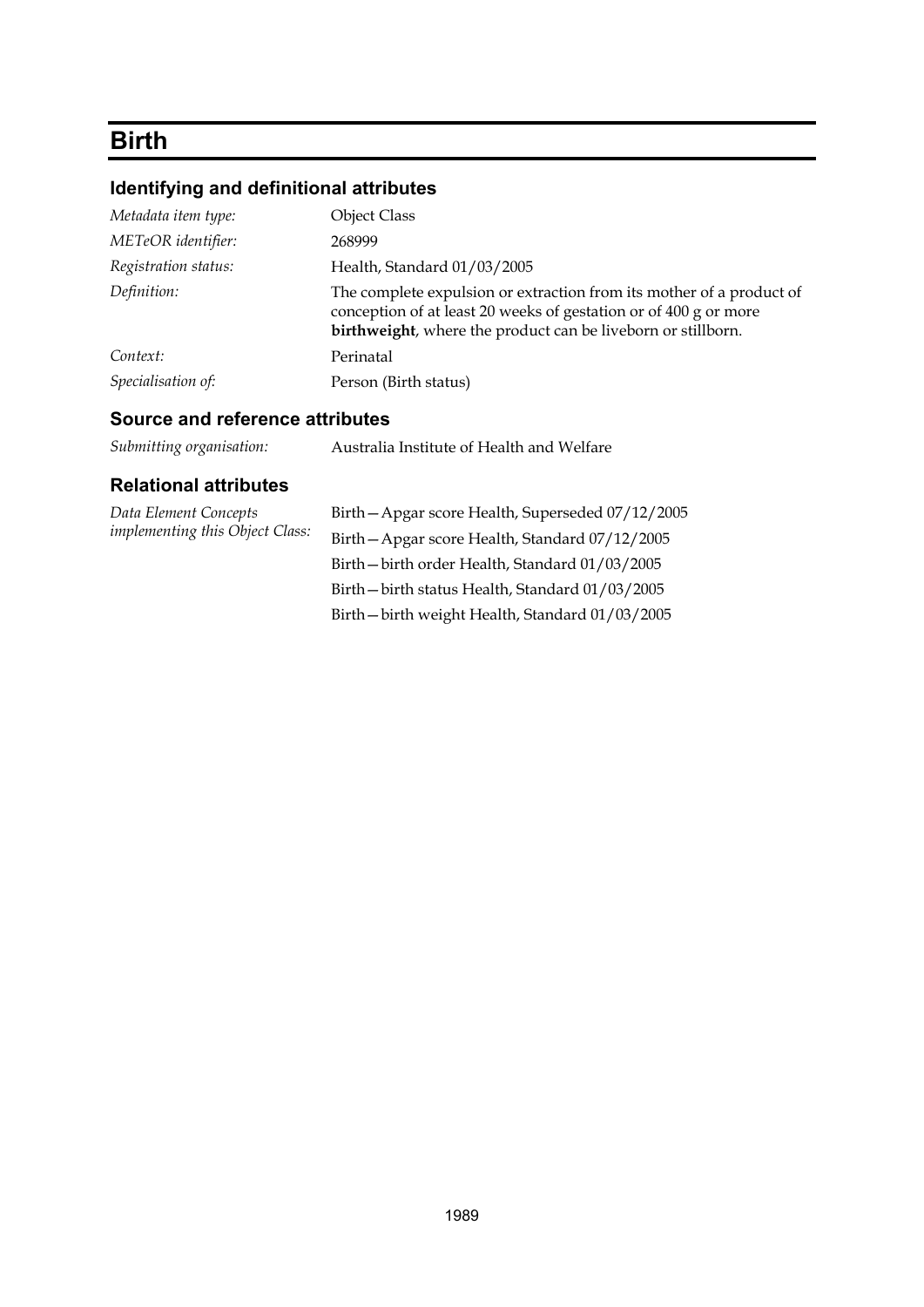# **Birth event**

# **Identifying and definitional attributes**

| Metadata item type:                                      | <b>Object Class</b>                                                                                                                                                                                                                                                               |
|----------------------------------------------------------|-----------------------------------------------------------------------------------------------------------------------------------------------------------------------------------------------------------------------------------------------------------------------------------|
| METeOR identifier:                                       | 268965                                                                                                                                                                                                                                                                            |
| Registration status:                                     | Health, Standard 01/03/2005                                                                                                                                                                                                                                                       |
| Definition:                                              | The sequence of actions by which a baby and the afterbirth (placenta)<br>are expelled or extracted from the uterus at childbirth. The process<br>usually starts spontaneously about 280 days after conception with<br>onset of labour, but it may be started by artificial means. |
| Specialisation of:                                       | Life event (Birth event status)                                                                                                                                                                                                                                                   |
| <b>Source and reference attributes</b>                   |                                                                                                                                                                                                                                                                                   |
| Submitting organisation:                                 | Australian Institute of Health and Welfare                                                                                                                                                                                                                                        |
| Origin:                                                  | University of Oxford 2002. Concise Colour Medical Dictionary 3rd ed.<br>UK: Oxford University Press                                                                                                                                                                               |
| <b>Relational attributes</b>                             |                                                                                                                                                                                                                                                                                   |
| Data Element Concepts<br>implementing this Object Class: | Birth event - anaesthesia administered Health, Superseded<br>07/12/2005                                                                                                                                                                                                           |
|                                                          | Birth event - anaesthesia administered Health, Standard 07/12/2005                                                                                                                                                                                                                |
|                                                          | Birth event-analgesia administered Health, Superseded 07/12/2005                                                                                                                                                                                                                  |
|                                                          | Birth event - analgesia administered Health, Standard 07/12/2005                                                                                                                                                                                                                  |
|                                                          | Birth event-baby resuscitation method Health, Standard 01/03/2005                                                                                                                                                                                                                 |
|                                                          | Birth event-birth method Health, Standard 06/09/2006                                                                                                                                                                                                                              |
|                                                          | Birth event-birth plurality Health, Standard 01/03/2005                                                                                                                                                                                                                           |
|                                                          | Birth event-birth presentation Health, Standard 06/09/2006                                                                                                                                                                                                                        |
|                                                          | Birth event-birth presentation Health, Superseded 06/09/2006                                                                                                                                                                                                                      |
|                                                          | Birth event – complication Health, Standard 01/03/2005                                                                                                                                                                                                                            |
|                                                          | Birth event - complication (postpartum) Health, Standard 01/03/2005                                                                                                                                                                                                               |
|                                                          | Birth event-delivery method Health, Superseded 06/09/2006                                                                                                                                                                                                                         |
|                                                          | Birth event-labour augmentation type Health, Standard 01/03/2005                                                                                                                                                                                                                  |
|                                                          | Birth event-labour induction type Health, Standard 01/03/2005                                                                                                                                                                                                                     |
|                                                          | Birth event-labour onset type Health, Standard 01/03/2005                                                                                                                                                                                                                         |
|                                                          | Birth event - setting (intended) Health, Superseded 08/12/2005                                                                                                                                                                                                                    |
|                                                          | Birth event - setting of birth Health, Standard 01/03/2005                                                                                                                                                                                                                        |
|                                                          | Birth event-state/territory of birth Health, Standard 01/03/2005                                                                                                                                                                                                                  |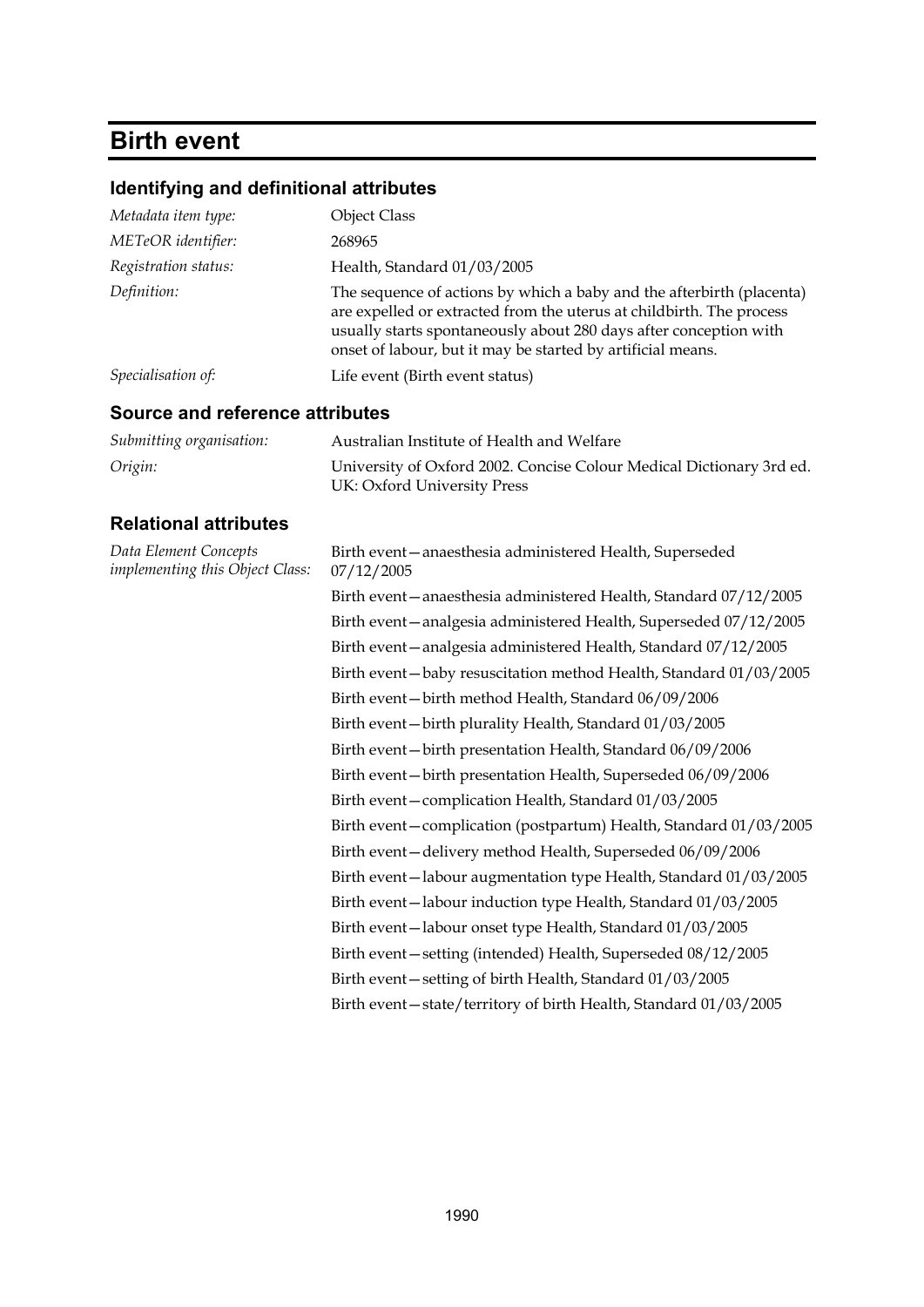# **Cancer staging**

## **Identifying and definitional attributes**

| Definition:          | System of determining the extent or stage of cancer. |
|----------------------|------------------------------------------------------|
| Registration status: | Health, Standard 13/10/2005                          |
| METeOR identifier:   | 313434                                               |
| Metadata item type:  | <b>Object Class</b>                                  |

| Data Element Concepts<br><i>implementing this Object Class:</i> | Cancer staging - cancer staging scheme source Health, Standard<br>04/06/2004                |
|-----------------------------------------------------------------|---------------------------------------------------------------------------------------------|
|                                                                 | Cancer staging – cancer staging scheme source edition number<br>Health, Standard 04/06/2004 |
|                                                                 | Cancer staging – staging basis of cancer Health, Standard 04/06/2004                        |
|                                                                 |                                                                                             |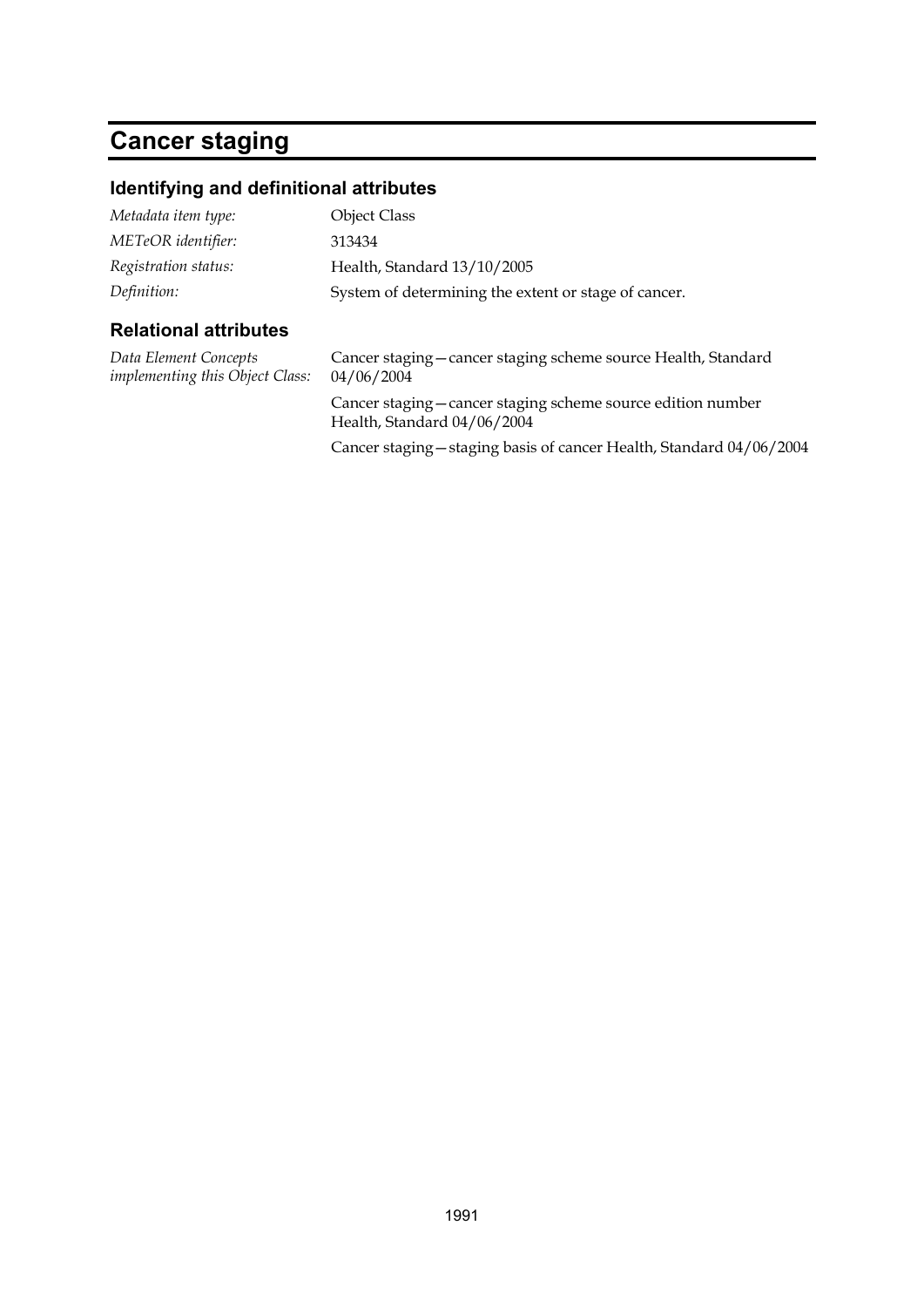## **Cancer treatment**

## **Identifying and definitional attributes**

| Metadata item type:                                             | <b>Object Class</b>                                                                                                                                                                                                                                                                                                                                                                    |
|-----------------------------------------------------------------|----------------------------------------------------------------------------------------------------------------------------------------------------------------------------------------------------------------------------------------------------------------------------------------------------------------------------------------------------------------------------------------|
| METeOR identifier:                                              | 288059                                                                                                                                                                                                                                                                                                                                                                                 |
| Registration status:                                            | Health, Standard 04/06/2004                                                                                                                                                                                                                                                                                                                                                            |
| Definition:                                                     | The course of cancer directed treatment or treatments, with defined<br>dates of commencement and cessation, given to the patient by a<br>treatment provider or team of providers. It includes all treatments<br>administered to the patient before disease progression or recurrence<br>and applies to surgical treatment, radiation therapy and systemic<br>agent therapy for cancer. |
| Context:                                                        | This metadata item is required to provide the basis for a standard<br>approach to recording and monitoring patterns of initial treatment for<br>cancer patients.                                                                                                                                                                                                                       |
| <b>Source and reference attributes</b>                          |                                                                                                                                                                                                                                                                                                                                                                                        |
| Submitting organisation:                                        | Australian Institute of Health and Welfare                                                                                                                                                                                                                                                                                                                                             |
| Origin:                                                         | Commission on Cancer, Standards of the Commission on Cancer<br>Registry Operations and Data Standards (ROADS) Volume II (1998)                                                                                                                                                                                                                                                         |
|                                                                 | Commission on Cancer, Facility Oncology Registry Data Standards<br>(2002)                                                                                                                                                                                                                                                                                                              |
| <b>Relational attributes</b>                                    |                                                                                                                                                                                                                                                                                                                                                                                        |
| Data Element Concepts<br><i>implementing this Object Class:</i> | Cancer treatment - cancer treatment type Health, Standard<br>04/06/2004                                                                                                                                                                                                                                                                                                                |
|                                                                 | Cancer treatment - intention of treatment Health, Standard<br>04/06/2004                                                                                                                                                                                                                                                                                                               |
|                                                                 | Cancer treatment – non-surgical cancer treatment completion date<br>Health, Standard 04/06/2004                                                                                                                                                                                                                                                                                        |
|                                                                 | Cancer treatment-non-surgical cancer treatment start date Health,<br>Standard 04/06/2004                                                                                                                                                                                                                                                                                               |
|                                                                 | Cancer treatment - outcome of treatment Health, Standard<br>04/06/2004                                                                                                                                                                                                                                                                                                                 |
|                                                                 | Cancer treatment-radiation dose received Health, Standard<br>13/06/2004                                                                                                                                                                                                                                                                                                                |
|                                                                 | Cancer treatment - radiotherapy treatment type Health, Standard<br>13/06/2004                                                                                                                                                                                                                                                                                                          |
|                                                                 | Cancer treatment - surgical procedure date Health, Standard<br>04/06/2004                                                                                                                                                                                                                                                                                                              |
|                                                                 | Cancer treatment - surgical procedure for cancer Health, Standard<br>04/06/2004                                                                                                                                                                                                                                                                                                        |
|                                                                 | Cancer treatment - systemic therapy agent name (primary cancer)<br>Health, Standard 04/06/2004                                                                                                                                                                                                                                                                                         |
|                                                                 | Cancer treatment - target site for cancer treatment Health, Standard<br>13/06/2004                                                                                                                                                                                                                                                                                                     |
|                                                                 |                                                                                                                                                                                                                                                                                                                                                                                        |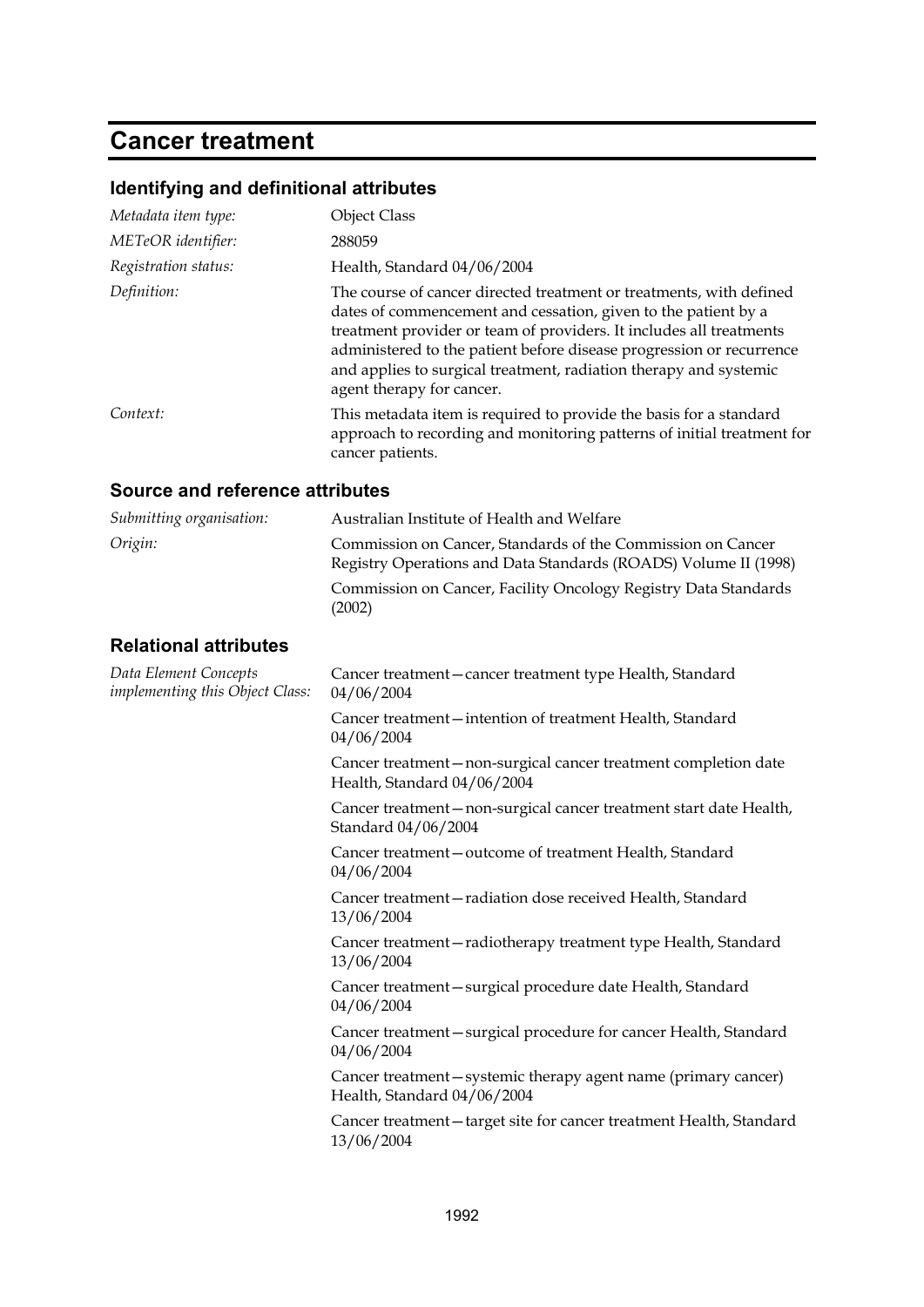# **Child**

## **Identifying and definitional attributes**

| Metadata item type:  | <b>Object Class</b>                                                    |
|----------------------|------------------------------------------------------------------------|
| METeOR identifier:   | 268987                                                                 |
| Registration status: | Health, Standard 25/02/2005<br>Community services, Standard 01/12/2004 |
| Definition:          | An individual under the age of 18 years.                               |
| Specialisation of:   | Person (Age group)                                                     |

### **Source and reference attributes**

*Submitting organisation:* Australia Institute of Health and Welfare

| Data Element Concepts           | Child - body mass index Health, Standard 01/03/2005 |
|---------------------------------|-----------------------------------------------------|
| implementing this Object Class: |                                                     |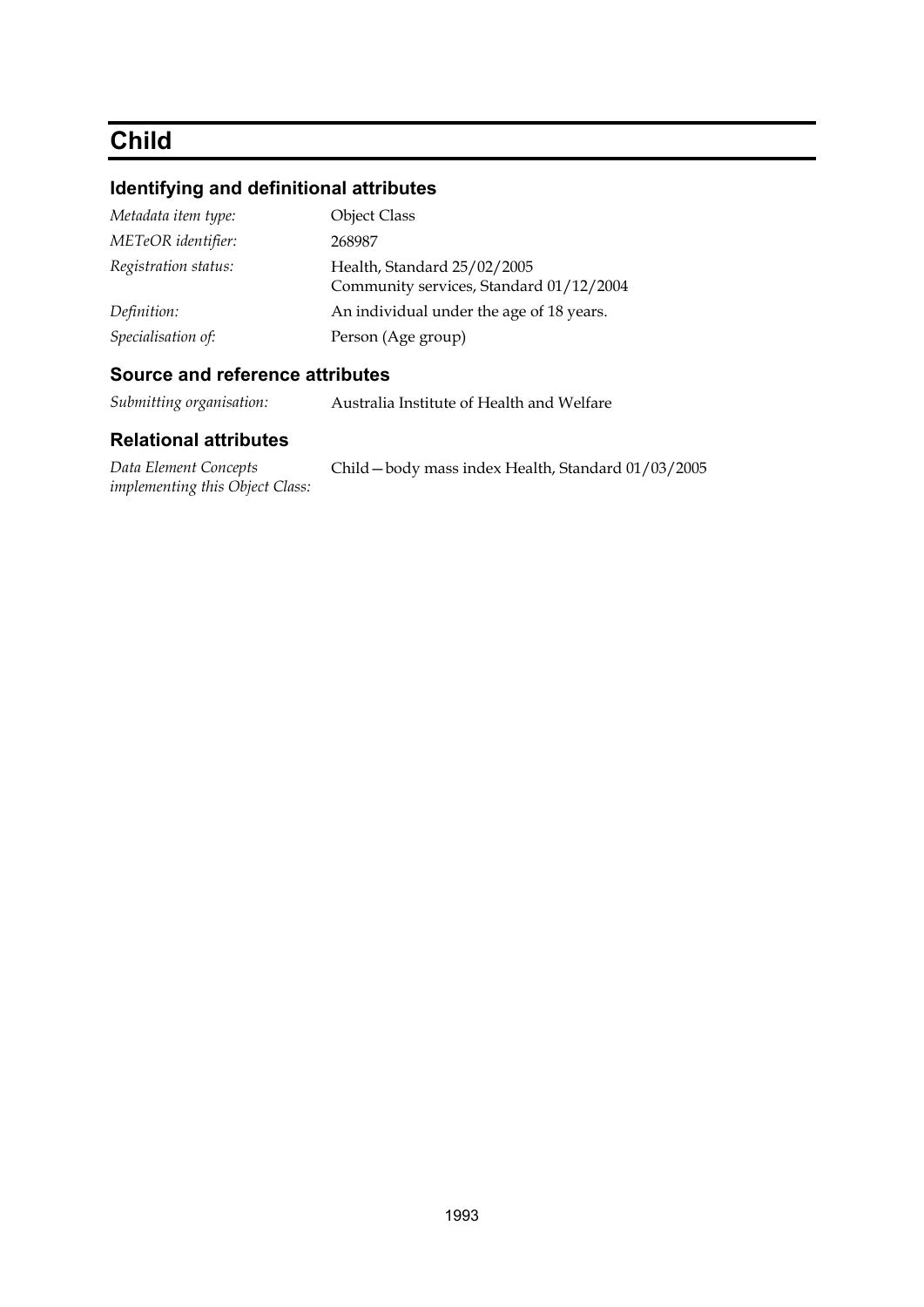# **Client**

| Identifying and definitional attributes |                                                                                                                                                                                                                                                                                                                                                                                                                                                                                                                                                                                                                                                           |
|-----------------------------------------|-----------------------------------------------------------------------------------------------------------------------------------------------------------------------------------------------------------------------------------------------------------------------------------------------------------------------------------------------------------------------------------------------------------------------------------------------------------------------------------------------------------------------------------------------------------------------------------------------------------------------------------------------------------|
| Metadata item type:                     | <b>Object Class</b>                                                                                                                                                                                                                                                                                                                                                                                                                                                                                                                                                                                                                                       |
| Synonymous names:                       | Client                                                                                                                                                                                                                                                                                                                                                                                                                                                                                                                                                                                                                                                    |
| METeOR identifier:                      | 268969                                                                                                                                                                                                                                                                                                                                                                                                                                                                                                                                                                                                                                                    |
| Registration status:                    | Health, Standard 01/03/2005<br>Community services, Standard 01/03/2005                                                                                                                                                                                                                                                                                                                                                                                                                                                                                                                                                                                    |
| Definition:                             | A person, group or organisation eligible to receive services either<br>directly or indirectly from an agency.                                                                                                                                                                                                                                                                                                                                                                                                                                                                                                                                             |
| Context:                                | Agencies may provide assistance to individual persons, groups of<br>persons (e.g. support groups) or to other organisations. All of<br>these may be considered clients of an agency. Specific data<br>collections may circumscribe the Type of clients that are included<br>in the collection. For example, at the current stage of<br>development of the Home and Community Care (HACC)<br>Minimum Data Set (MDS), HACC funded agencies are only<br>required to report on clients who are individual persons. Future<br>developments may extend the coverage of the HACC MDS<br>collection to include organisational or group clients.                   |
|                                         | The definition of a 'client' may also be circumscribed by the<br>definition of 'assistance'. What is included as 'assistance' may<br>depend on what activities are considered significant enough to<br>warrant separate recording and reporting of the nature and/or<br>amount of the assistance provided to a person. For example, an<br>agency worker answering a telephone call from an anonymous<br>member of the public seeking some basic information (e.g. a<br>phone number for someone) would not usually consider that this<br>interaction constituted assistance of sufficient significance to<br>warrant recording that person as a 'client'. |
|                                         | Furthermore, what constitutes 'assistance' may be influenced by<br>the type of assistance the agency was established to provide. In<br>the above example, the agency in question was funded<br>specifically to provide telephone advice, and referral information,<br>to members of the public or specific sub-groups of the public. The<br>agency may have a policy that all persons telephoning the agency<br>for information are classified as clients, albeit anonymous clients.                                                                                                                                                                      |
|                                         | The level of support or the amount of support given to a person<br>by an agency can also be used to define them as a client or not.<br>For example in the Supported Accommodation Assistance<br>Program (SAAP) National data collection, clients are defined by<br>either taking up an amount of time of an agency; being<br>accommodated by an agency; or by entering an ongoing support<br>relationship with an agency.                                                                                                                                                                                                                                 |
| Specialisation of:                      | Person (Client status)                                                                                                                                                                                                                                                                                                                                                                                                                                                                                                                                                                                                                                    |
|                                         |                                                                                                                                                                                                                                                                                                                                                                                                                                                                                                                                                                                                                                                           |

## **Identifying and definitional attributes**

**Source and reference attributes** 

| Submitting organisation: | Australian Institute of Health and Welfare |
|--------------------------|--------------------------------------------|
|--------------------------|--------------------------------------------|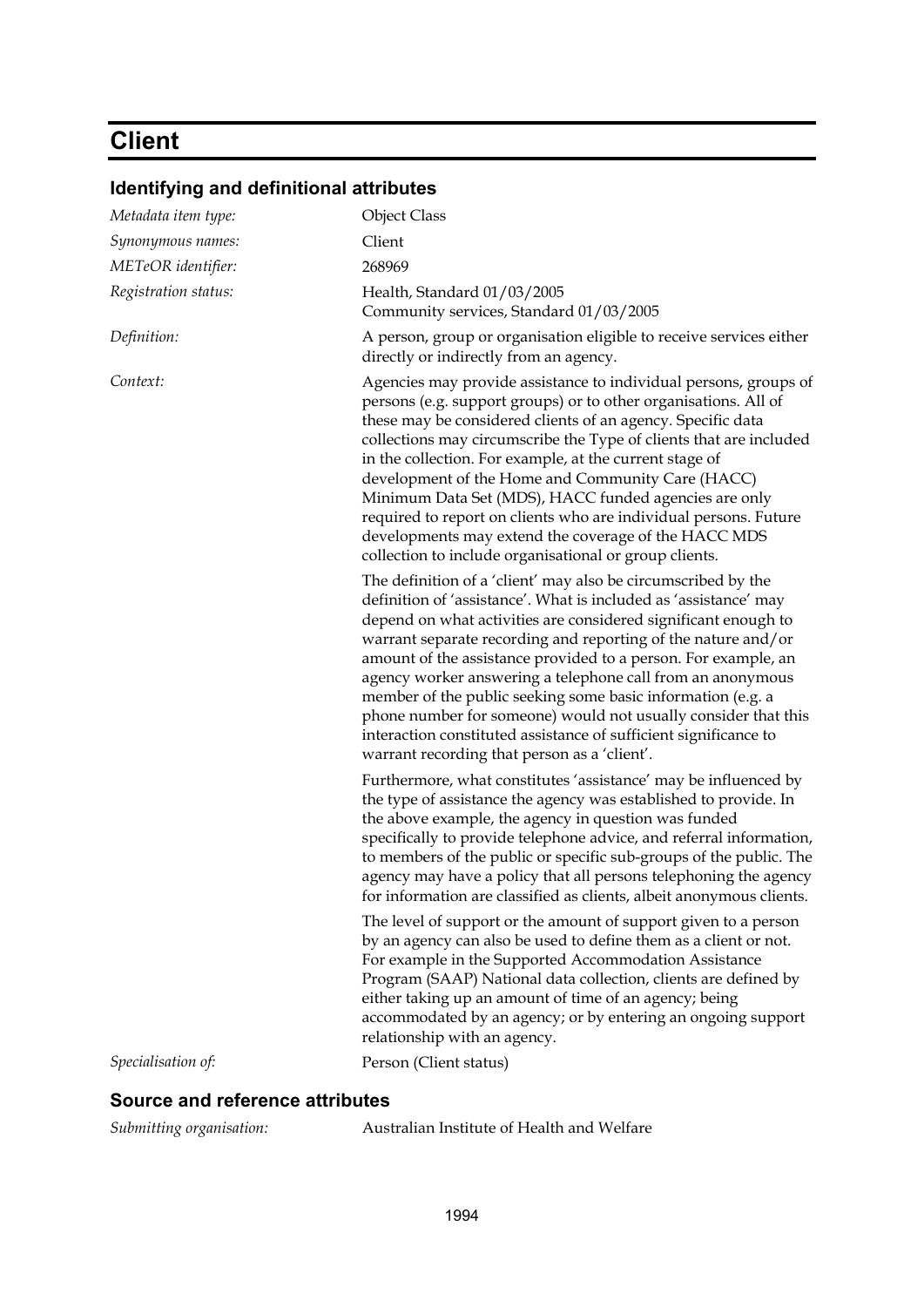#### **Relational attributes**

*Data Element Concepts implementing this Object Class:*

*Related metadata references:* Supersedes [Client, version 1, DEC, NCSDD, NCSIMG,](http://meteor.aihw.gov.au/content/item.phtml?itemId=273482&nodeId=file41fd72d0e82e4&fn=Client,%20version%201,%20DEC,%20NCSDD,%20NCSIMG,%20Superseded%2001/03/2005.pdf)  [Superseded 01/03/2005.pdf](http://meteor.aihw.gov.au/content/item.phtml?itemId=273482&nodeId=file41fd72d0e82e4&fn=Client,%20version%201,%20DEC,%20NCSDD,%20NCSIMG,%20Superseded%2001/03/2005.pdf) (15.7 KB)

Client—injecting drug use status Health, Standard 01/03/2005

Client—method of drug use (principal drug of concern) Health, Standard 01/03/2005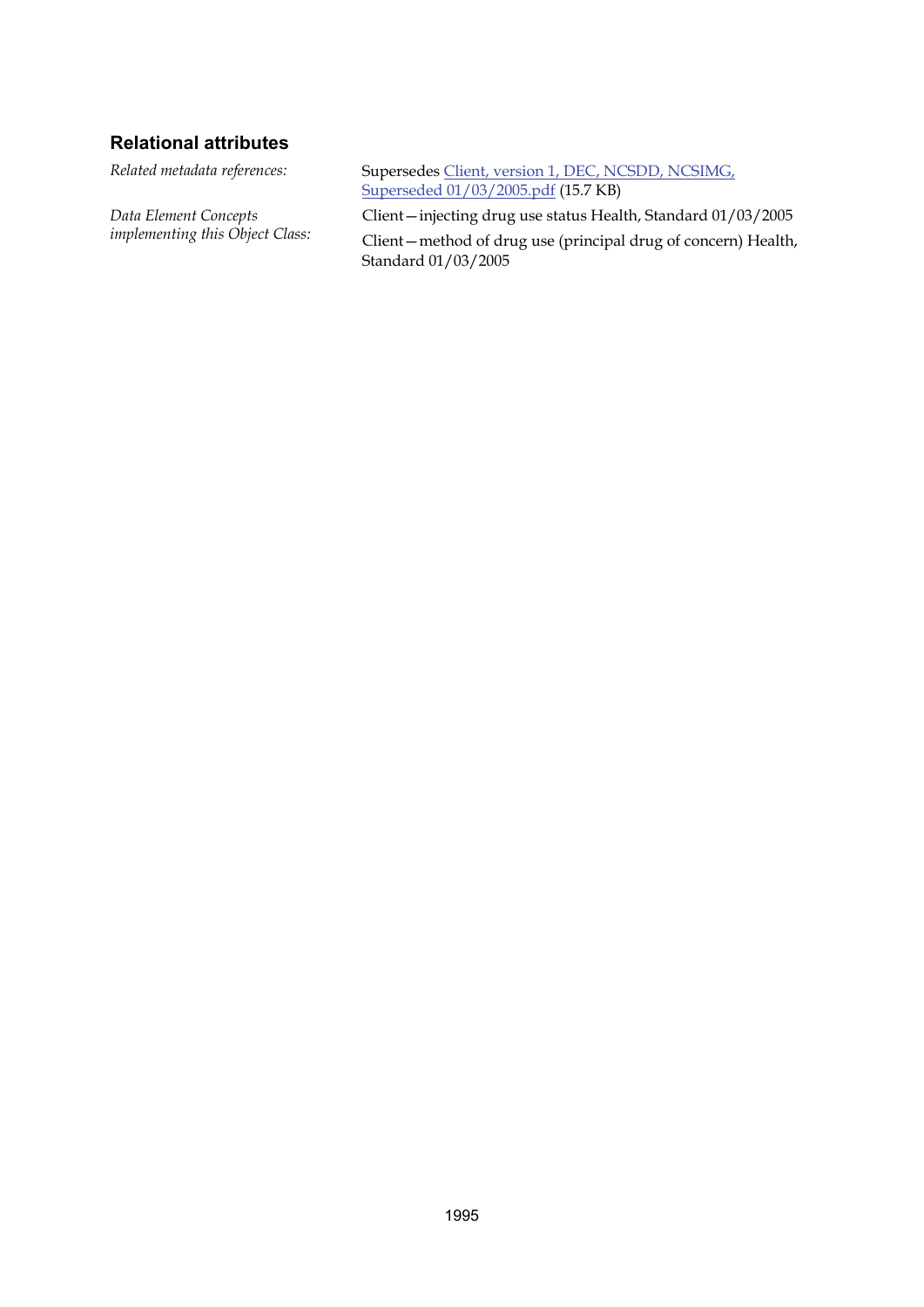# **Community nursing service episode**

## **Identifying and definitional attributes**

| Metadata item type:  | <b>Object Class</b>                                                                       |
|----------------------|-------------------------------------------------------------------------------------------|
| METeOR identifier:   | 268998                                                                                    |
| Registration status: | Health, Standard 01/03/2005                                                               |
| Definition:          | A period of time during which a person receives care from a<br>community nursing service. |
| Specialisation of:   | Episode of care (Community nursing service episode status)                                |

### **Source and reference attributes**

| Submitting organisation: | Australia Institute of Health and Welfare |
|--------------------------|-------------------------------------------|
|--------------------------|-------------------------------------------|

| Data Element Concepts<br><i>implementing this Object Class:</i> | Community nursing service episode - first contact date Health,<br>Standard 01/03/2005   |
|-----------------------------------------------------------------|-----------------------------------------------------------------------------------------|
|                                                                 | Community nursing service episode - goal of care Health, Standard<br>01/03/2005         |
|                                                                 | Community nursing service episode—last contact date Health,<br>Standard 01/03/2005      |
|                                                                 | Community nursing service episode – nursing intervention Health,<br>Standard 01/03/2005 |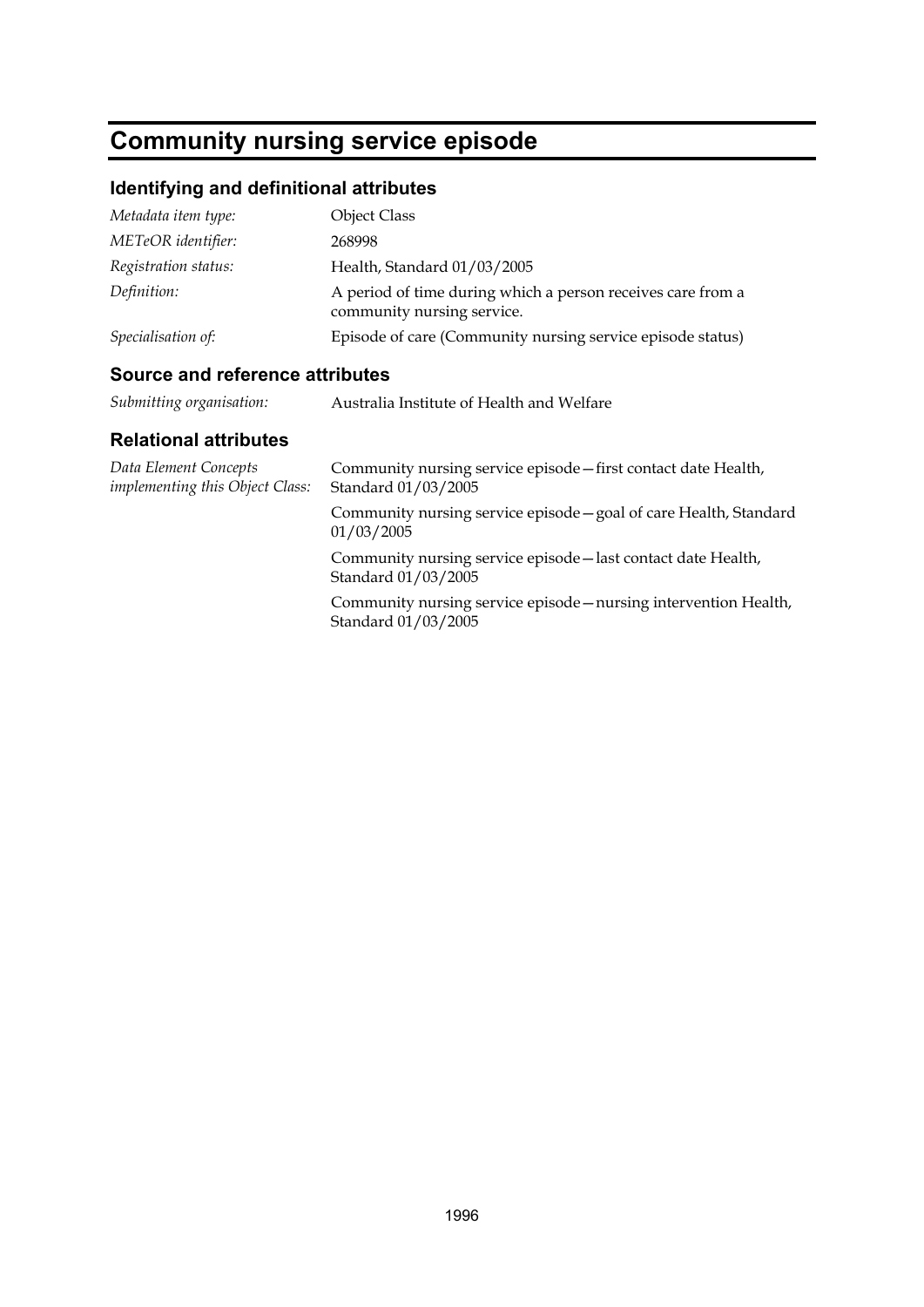## **Contracted hospital care**

#### **Identifying and definitional attributes**

| Metadata item type:  | <b>Object Class</b>                                                                                                                                                                                                                          |
|----------------------|----------------------------------------------------------------------------------------------------------------------------------------------------------------------------------------------------------------------------------------------|
| METeOR identifier:   | 268981                                                                                                                                                                                                                                       |
| Registration status: | Health, Standard 01/03/2005                                                                                                                                                                                                                  |
| Definition:          | Contracted hospital care is provided to a patient under an<br>agreement between a purchaser of hospital care (contracting<br>hospital or external purchaser) and a provider of an admitted or<br>non-admitted service (contracted hospital). |
| Specialisation of:   | Service/care event (Contracted hospital care status)                                                                                                                                                                                         |

#### **Collection and usage attributes**

Guide for use: Related contracted hospital care metadata items should only be completed where services are provided which represent some, but not all of the contracted hospital's total services. It is not necessary to complete contracted hospital care items where all of the hospital services are contracted by a health authority, e.g. privately owned and/or operated public hospitals.

Contracted hospital care must involve all of the following:

- a purchaser, which can be a public or private hospital, or a health authority (department or region) or another external purchaser
- a contracted hospital, which can be a public or private hospital or day procedure centre
- the purchaser paying the contracted hospital for the contracted service; thus, services provided to a patient in a separate facility during their episode of care, where the patient is directly responsible for payment of this additional service, are not considered contracted services for reporting purposes
- the patient being physically present in the contracted hospital for the provision of the contracted service.

Thus, pathology or other investigations performed at another location on specimens gathered at the contracting hospital would not be considered contracted services for reporting purposes.

Allocation of diagnosis and procedure codes should not be affected by the contract status of an episode: the Australian Coding Standards should be applied when coding all episodes. In particular, procedures which would not otherwise be coded should not be coded solely because they were performed at another hospital under contract.

Procedures performed by a health care service (i.e. not a recognised hospital) should be coded if appropriate but are not considered to be contracted hospital procedures.

Any Diagnosis Related Group (DRG) derived for episodes involving contracted hospital care, should reflect the total treatment provided (all patient days and procedures), even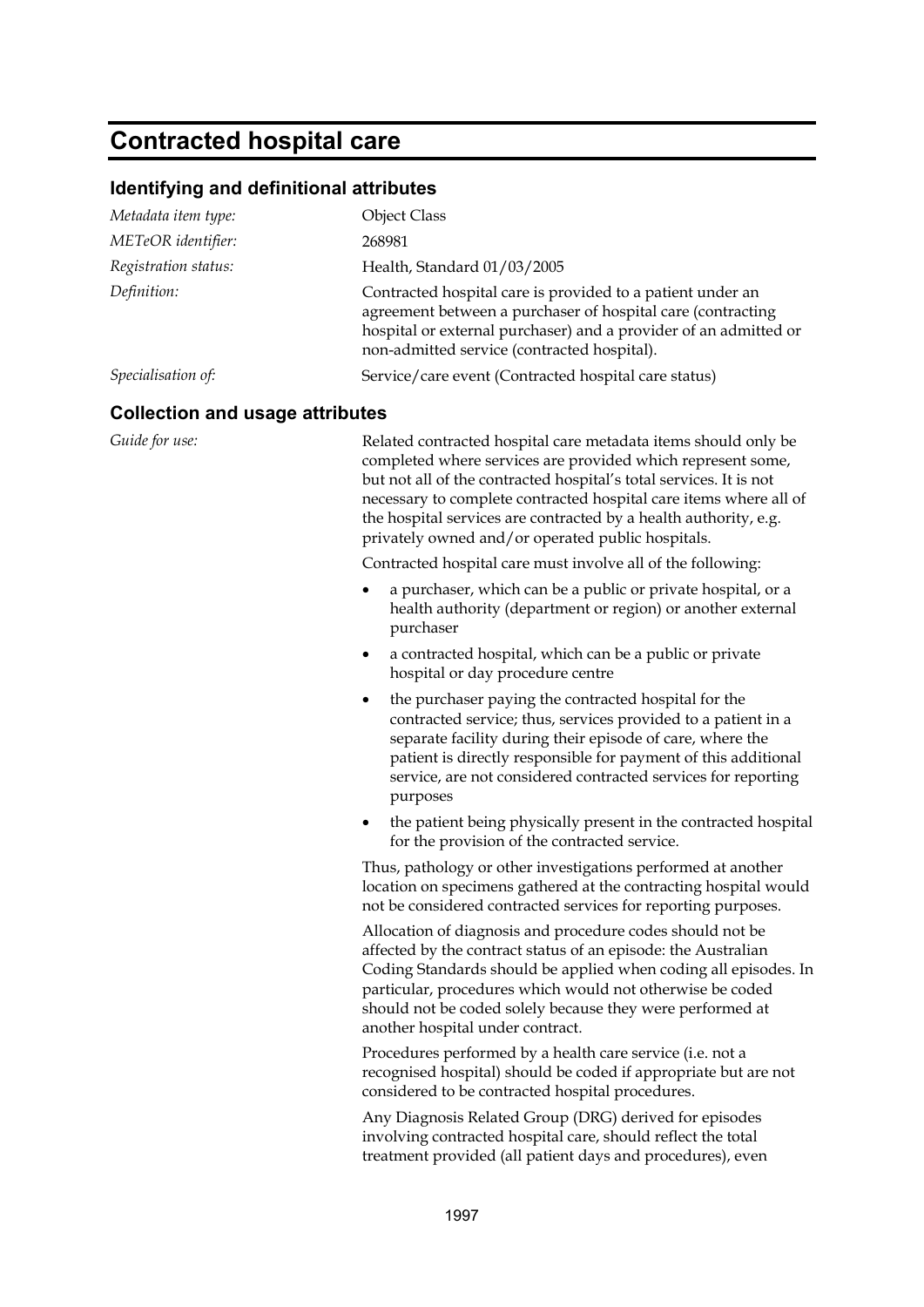where part of the treatment was provided under contract by another hospital.

#### **Relational attributes**

*Data Element Concepts implementing this Object Class:*

*Related metadata references:* Supersedes [Contracted hospital care, version 1, DEC, NHDD,](http://meteor.aihw.gov.au/content/item.phtml?itemId=273255&nodeId=file41fd72ae62409&fn=Contracted%20hospital%20care,%20version%201,%20DEC,%20NHDD,%20NHIMG,%20Superseded%2001/03/2005.pdf)  [NHIMG, Superseded 01/03/2005.pdf](http://meteor.aihw.gov.au/content/item.phtml?itemId=273255&nodeId=file41fd72ae62409&fn=Contracted%20hospital%20care,%20version%201,%20DEC,%20NHDD,%20NHIMG,%20Superseded%2001/03/2005.pdf) (15.9 KB)

> Contracted hospital care—contracted care commencement date Health, Standard 01/03/2005

Contracted hospital care—contracted care completed date Health, Standard 01/03/2005

Contracted hospital care—organisation identifier Health, Standard 01/03/2005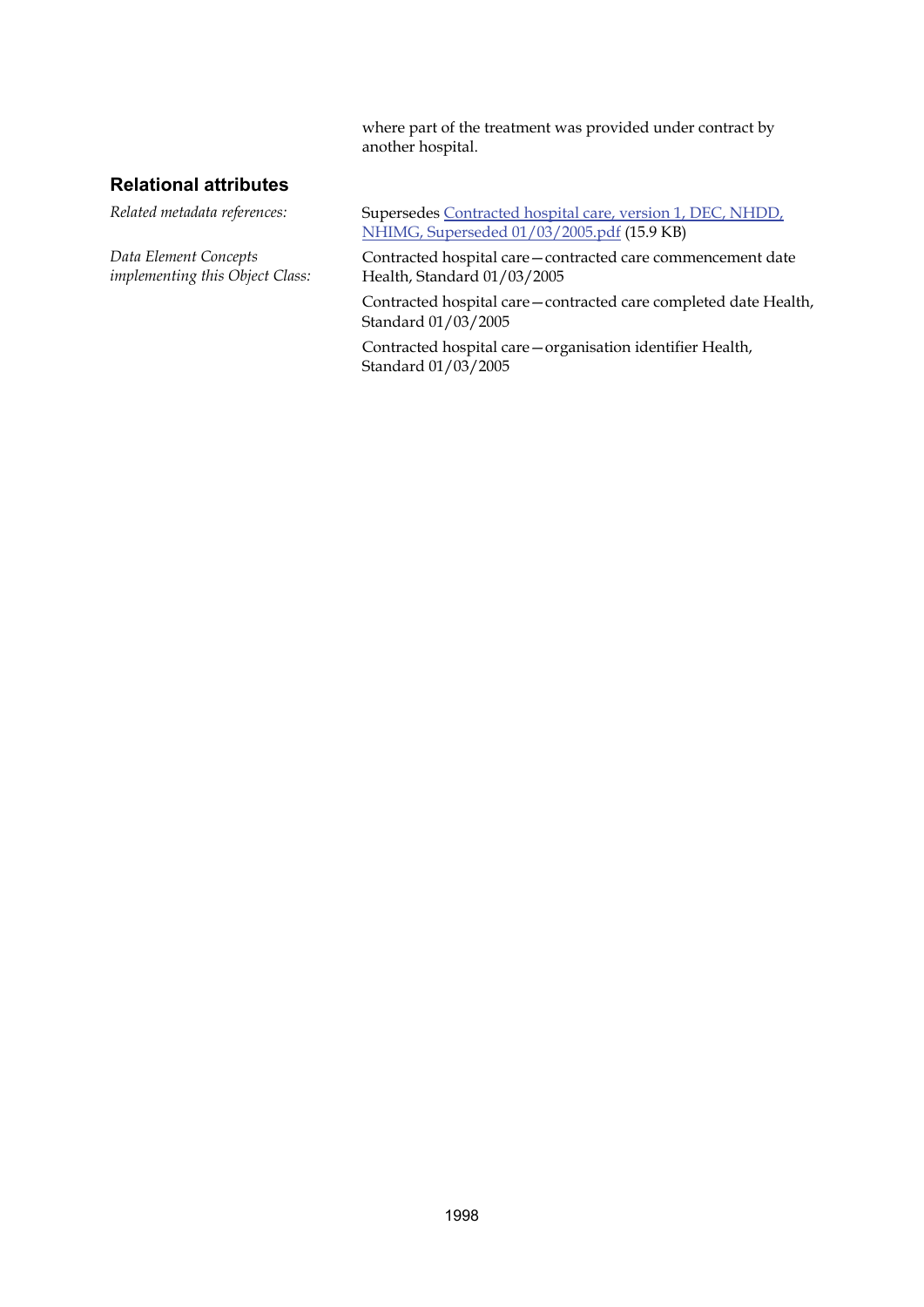## **Date**

## **Identifying and definitional attributes**

| Metadata item type:  | <b>Object Class</b>                                                    |
|----------------------|------------------------------------------------------------------------|
| METeOR identifier:   | 294409                                                                 |
| Registration status: | Health, Standard 04/05/2005<br>Community services, Standard 30/09/2005 |
| Definition:          | The day of the month and year as specified by a number.                |

### **Source and reference attributes**

| Submitting organisation: | Australian Institute of Health and Welfare |
|--------------------------|--------------------------------------------|
| Reference documents:     | Oxford English dictionary.                 |

| Data Element Concepts                  | Date – accuracy indicator Health, Standard 04/05/2005 |
|----------------------------------------|-------------------------------------------------------|
| <i>implementing this Object Class:</i> | Community services, Standard 30/09/2005               |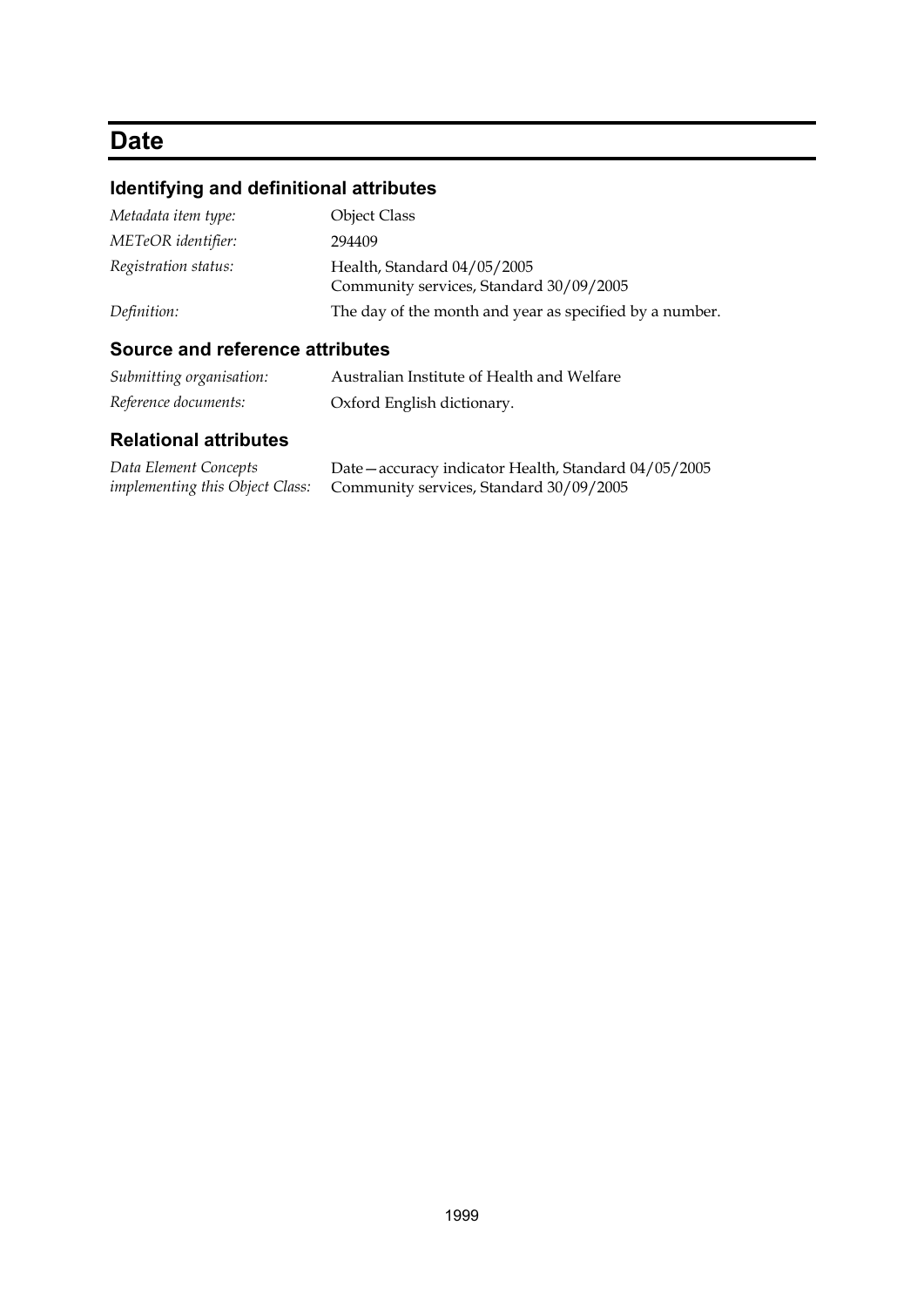# **Division of general practice**

#### **Identifying and definitional attributes**

| Metadata item type:  | <b>Object Class</b>                                           |
|----------------------|---------------------------------------------------------------|
| METeOR identifier:   | 268989                                                        |
| Registration status: | Health, Standard 01/03/2005                                   |
| Definition:          | A geographically based network of general practitioners.      |
| Specialisation of:   | Health service provider (Division of general practice status) |

#### **Collection and usage attributes**

| Guide for use: | In geographical terms, each Division of General Practice can be |
|----------------|-----------------------------------------------------------------|
|                | described by the postcodes that fall within its jurisdiction.   |

#### **Source and reference attributes**

| Submitting organisation: | Cardiovascular data working group |
|--------------------------|-----------------------------------|
|--------------------------|-----------------------------------|

#### **Relational attributes**

*Data Element Concepts implementing this Object Class:* Division of general practice—organisation identifier Health, Standard 01/03/2005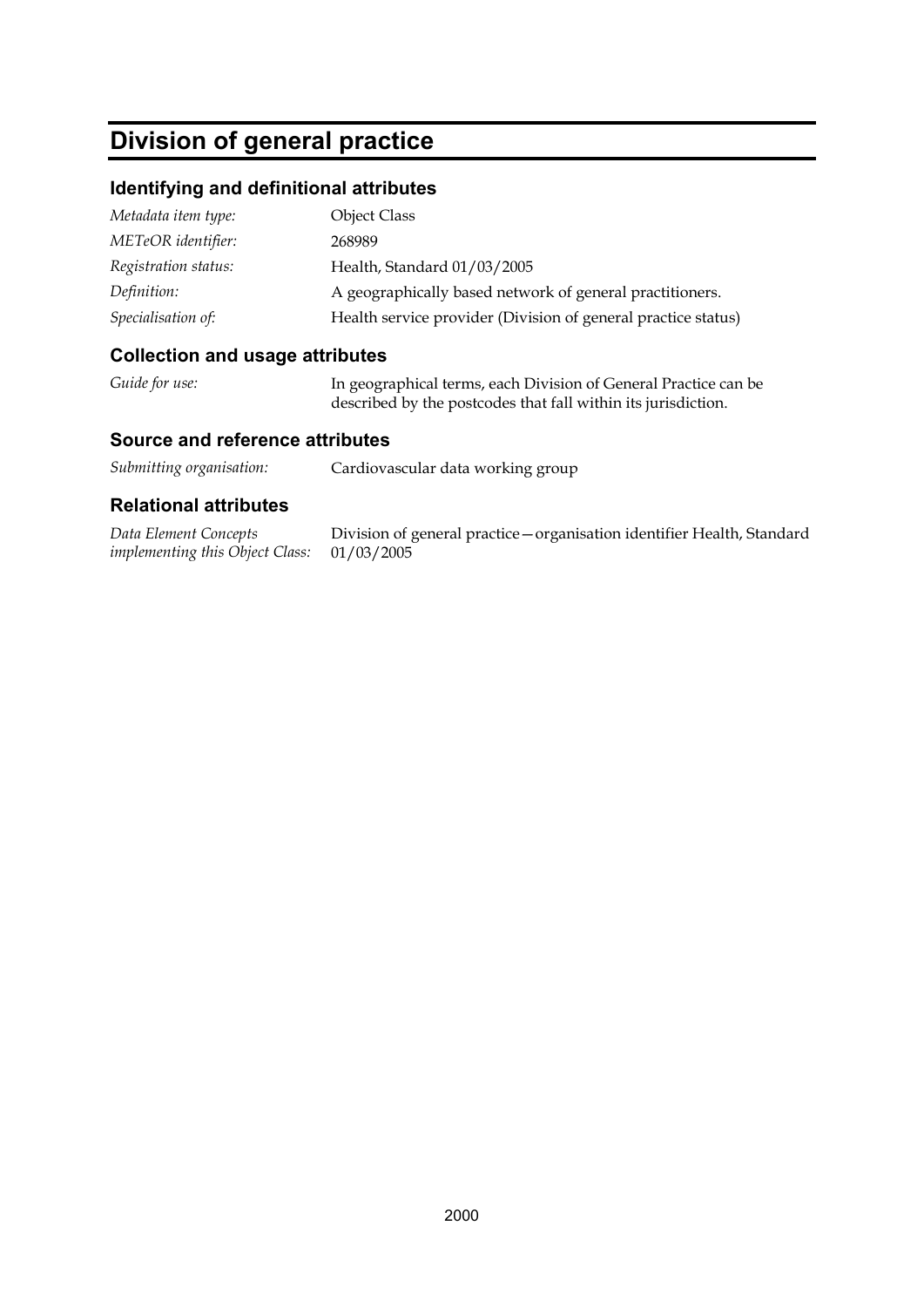# **Elective care waiting list episode**

### **Identifying and definitional attributes**

| Metadata item type:  | <b>Object Class</b>                                                            |
|----------------------|--------------------------------------------------------------------------------|
| METeOR identifier:   | 268974                                                                         |
| Registration status: | Health, Standard 01/03/2005                                                    |
| Definition:          | The period between entry to and removal from an elective care<br>waiting list. |
| Specialisation of:   | Episode of admitted care waiting list (Elective care status)                   |

### **Source and reference attributes**

| Submitting organisation: | Australia Institute of Health and Welfare |
|--------------------------|-------------------------------------------|
|--------------------------|-------------------------------------------|

| Data Element Concepts<br><i>implementing this Object Class:</i> | Elective care waiting list episode – category reassignment date Health,<br>Standard 01/03/2005 |
|-----------------------------------------------------------------|------------------------------------------------------------------------------------------------|
|                                                                 | Elective care waiting list episode—elective care type Health, Standard<br>01/03/2005           |
|                                                                 | Elective care waiting list episode—listing date for care Health,<br>Standard 01/03/2005        |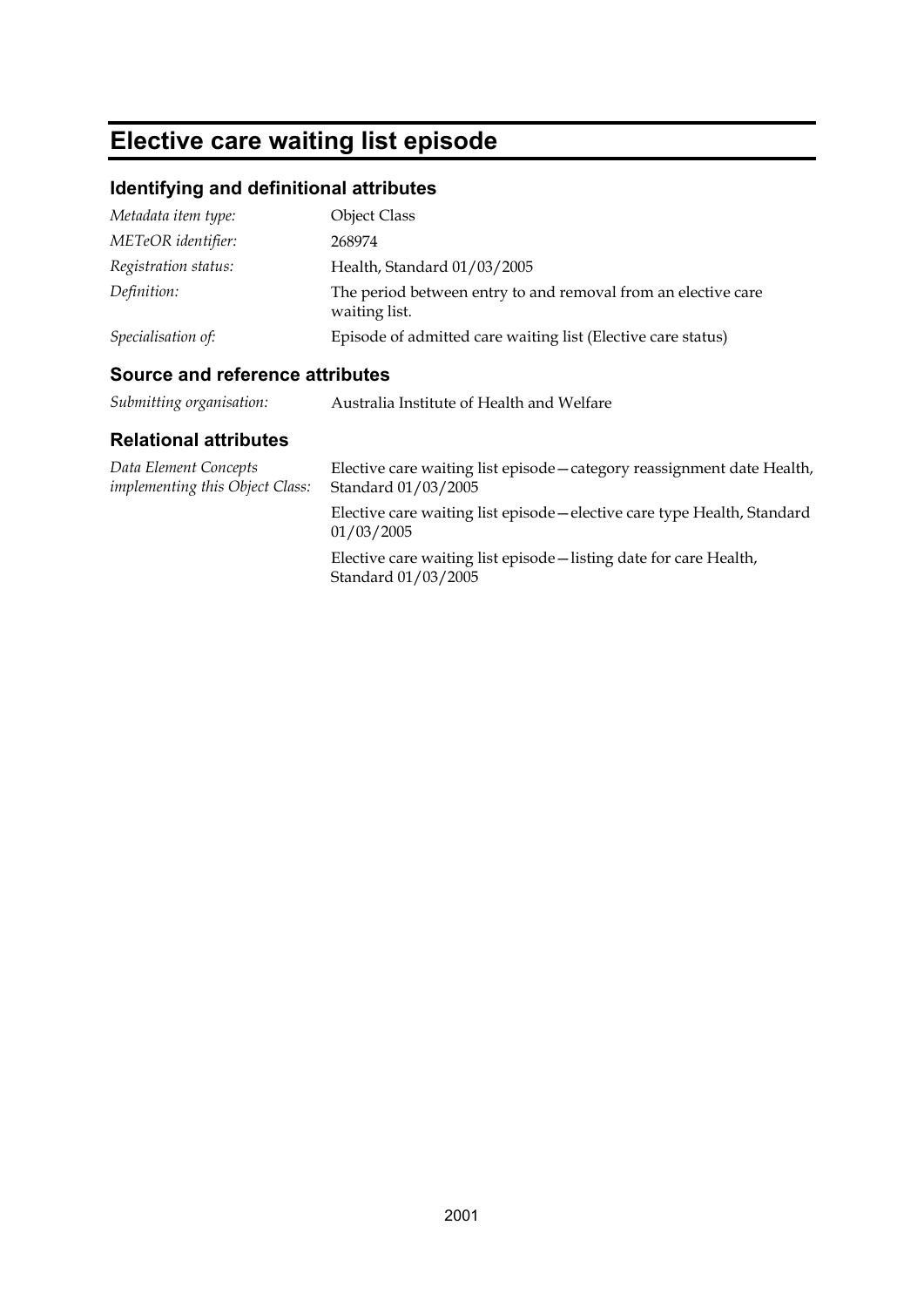# **Elective surgery waiting list episode**

## **Identifying and definitional attributes**

| Metadata item type:  | <b>Object Class</b>                                                               |
|----------------------|-----------------------------------------------------------------------------------|
| METeOR identifier:   | 269007                                                                            |
| Registration status: | Health, Standard 01/03/2005                                                       |
| Definition:          | The period between entry to and removal from an elective surgery<br>waiting list. |
| Specialisation of:   | Elective care waiting list episode (Elective surgery status)                      |

### **Source and reference attributes**

| Submitting organisation: | Australia Institute of Health and Welfare |
|--------------------------|-------------------------------------------|
|                          |                                           |

| Data Element Concepts<br>implementing this Object Class: | Elective surgery waiting list episode – anticipated accommodation<br>status Health, Standard 01/03/2005         |
|----------------------------------------------------------|-----------------------------------------------------------------------------------------------------------------|
|                                                          | Elective surgery waiting list episode - clinical urgency Health,<br>Standard 01/03/2005                         |
|                                                          | Elective surgery waiting list episode – extended wait patient indicator<br>Health, Standard 01/03/2005          |
|                                                          | Elective surgery waiting list episode - indicator procedure Health,<br>Standard 01/03/2005                      |
|                                                          | Elective surgery waiting list episode – overdue patient status Health,<br>Standard 01/03/2005                   |
|                                                          | Elective surgery waiting list episode - patient listing status Health,<br>Standard 01/03/2005                   |
|                                                          | Elective surgery waiting list episode – reason for removal from a<br>waiting list Health, Standard 01/03/2005   |
|                                                          | Elective surgery waiting list episode - surgical specialty (of scheduled<br>doctor) Health, Standard 01/03/2005 |
|                                                          | Elective surgery waiting list episode - waiting list removal date<br>Health, Standard 01/03/2005                |
|                                                          | Elective surgery waiting list episode – waiting time Health, Standard<br>01/03/2005                             |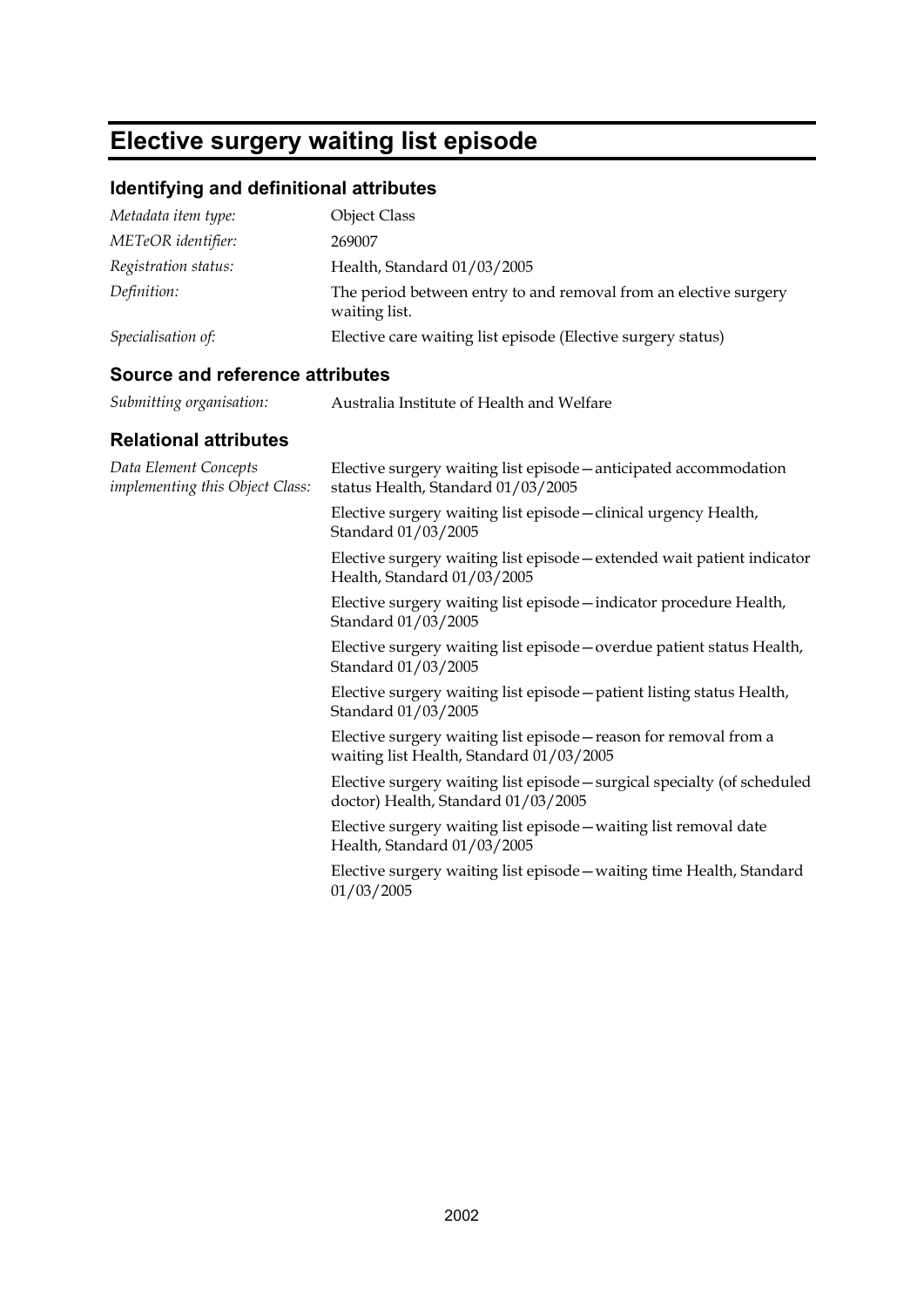# **Electrocardiogram**

## **Identifying and definitional attributes**

| Metadata item type:  | <b>Object Class</b>                                                    |
|----------------------|------------------------------------------------------------------------|
| METeOR identifier:   | 359999                                                                 |
| Registration status: | Health, Standard 01/10/2008                                            |
| Definition:          | A means of studying the activity of the heart from electrical signals. |
| Specialisation of:   | Service/care event (Electrocardiogram status)                          |

| Data Element Concepts<br>implementing this Object Class: | Electrocardiogram – bundle-branch block status Health, Standard<br>01/10/2008                                   |
|----------------------------------------------------------|-----------------------------------------------------------------------------------------------------------------|
|                                                          | Electrocardiogram - change location Health, Standard 01/10/2008                                                 |
|                                                          | Electrocardiogram - change type Health, Standard 01/10/2008                                                     |
|                                                          | Electrocardiogram - electrocardiogram date Health, Standard<br>01/10/2008                                       |
|                                                          | Electrocardiogram - electrocardiogram ST-segment-elevation in lead<br>V4R indicator Health, Standard 01/10/2008 |
|                                                          | Electrocardiogram - electrocardiogram time Health, Standard<br>01/10/2008                                       |
|                                                          | Electrocardiogram - heart rhythm type Health, Standard 01/10/2008                                               |
|                                                          | Electrocardiogram - lead V4R presence indicator Health, Standard<br>01/10/2008                                  |
|                                                          | Electrocardiogram – new Q waves indicator Health, Standard<br>01/10/2008                                        |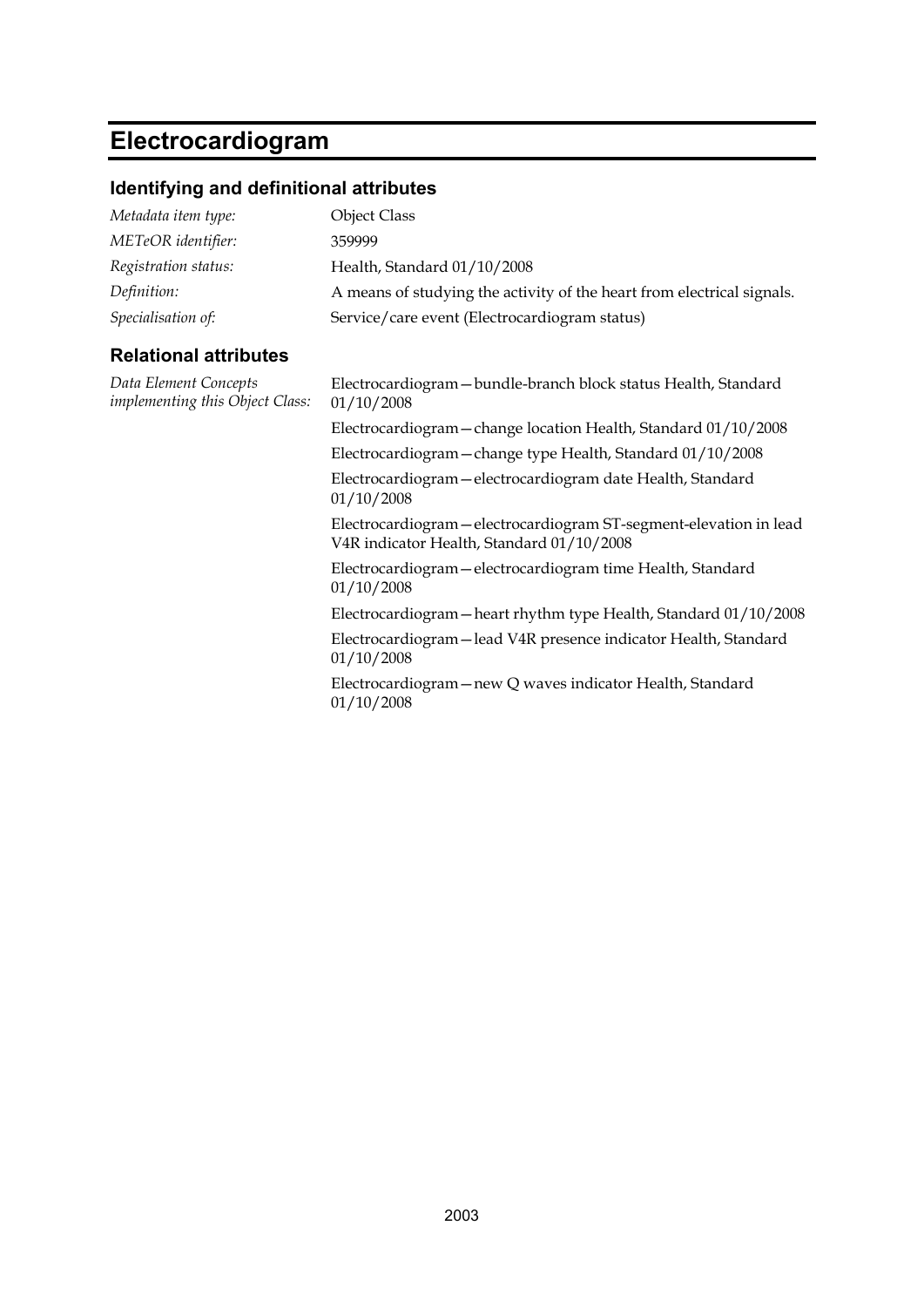# **Emergency department stay**

### **Identifying and definitional attributes**

| Metadata item type:  | <b>Object Class</b>                                                                                    |
|----------------------|--------------------------------------------------------------------------------------------------------|
| METeOR identifier:   | 322591                                                                                                 |
| Registration status: | Health, Standard 24/03/2006                                                                            |
| Definition:          | The period between when a patient presents at an emergency<br>department and when that person departs. |
| Context:             | Emergency department care.                                                                             |

### **Source and reference attributes**

| Submitting organisation: | Australian Government Department of Health and Ageing |
|--------------------------|-------------------------------------------------------|
|--------------------------|-------------------------------------------------------|

| Data Element Concepts                  | Emergency department stay – physical departure date Health,                        |
|----------------------------------------|------------------------------------------------------------------------------------|
| <i>implementing this Object Class:</i> | Standard 24/03/2006                                                                |
|                                        | Emergency department stay – physical departure time Health,<br>Standard 24/03/2006 |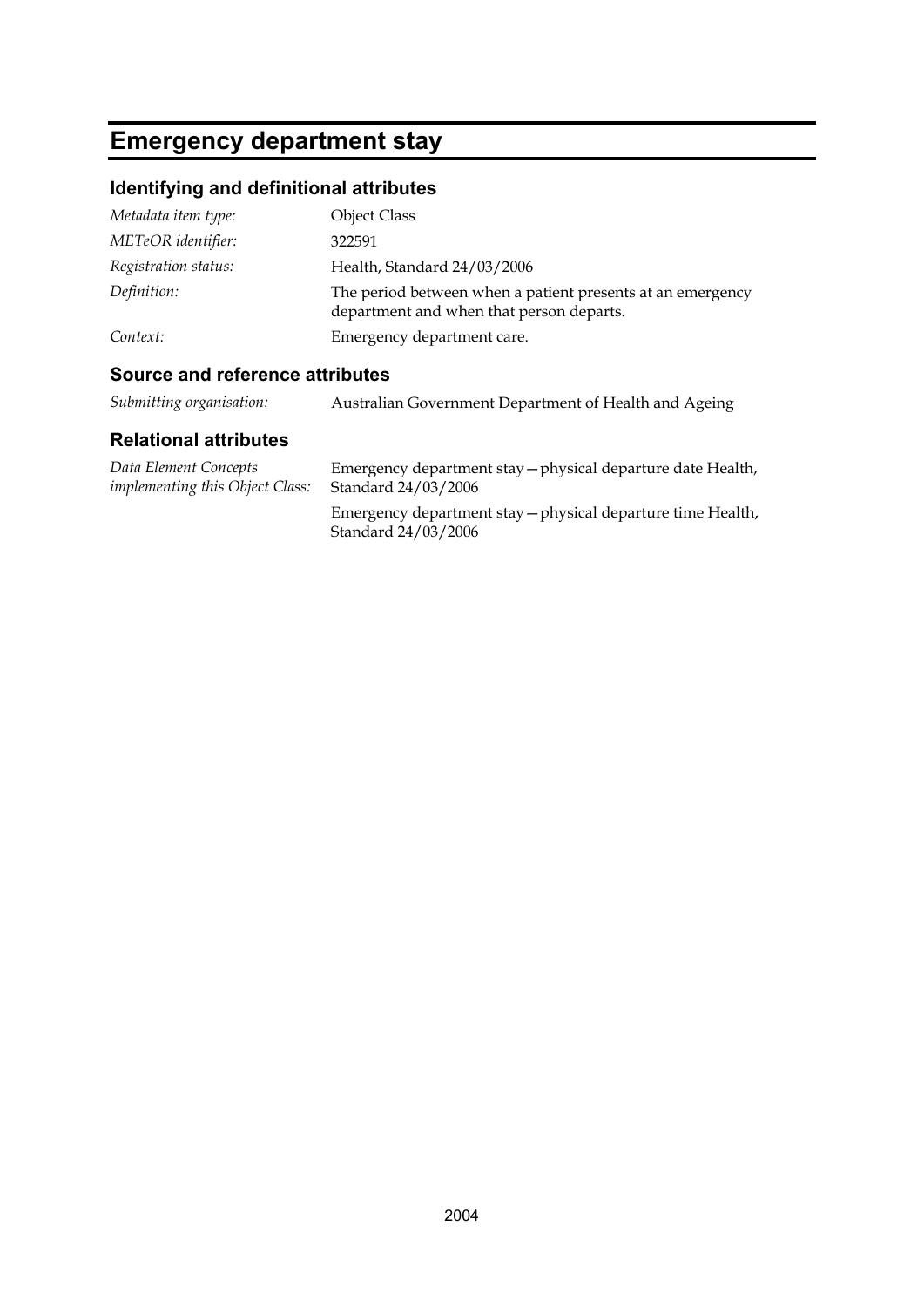## **Episode of admitted patient care**

#### **Identifying and definitional attributes**

| Metadata item type:                                             | <b>Object Class</b>                                                                                                                                                     |
|-----------------------------------------------------------------|-------------------------------------------------------------------------------------------------------------------------------------------------------------------------|
| METeOR identifier:                                              | 268956                                                                                                                                                                  |
| Registration status:                                            | Health, Standard 01/03/2005                                                                                                                                             |
| Definition:                                                     | The period of admitted patient care between a formal or<br>statistical admission and a formal or statistical separation,<br>characterised by only one care type.        |
| Context:                                                        | Admitted patient care.                                                                                                                                                  |
| Specialisation of:                                              | Episode of care (Episode of admitted patient care status)                                                                                                               |
| <b>Collection and usage attributes</b>                          |                                                                                                                                                                         |
| Guide for use:                                                  | This treatment and/or care provided to a patient during an<br>episode of care can occur in hospital and/or in the person's home<br>(for hospital-in-the-home patients). |
| <b>Source and reference attributes</b>                          |                                                                                                                                                                         |
| Origin:                                                         | Health Data Standards Committee.                                                                                                                                        |
| <b>Relational attributes</b>                                    |                                                                                                                                                                         |
| Related metadata references:                                    | Supersedes Episode of admitted patient care, version 2, DEC,<br>NHDD, NHIMG, Superseded 01/03/2005 02/10/2003.pdf (13.0<br>KB)                                          |
| Data Element Concepts<br><i>implementing this Object Class:</i> | Episode of admitted patient care (newborn) - date of change to<br>qualification status Health, Standard 01/03/2005                                                      |
|                                                                 | Episode of admitted patient care (newborn) – number of<br>qualified days Health, Standard 01/03/2005                                                                    |
|                                                                 | Episode of admitted patient care (procedure) – procedure<br>commencement date Health, Standard 01/03/2005                                                               |
|                                                                 | Episode of admitted patient care - admission date Health,<br>Standard 01/03/2005                                                                                        |
|                                                                 | Episode of admitted patient care - admission mode Health,<br>Standard 01/03/2005                                                                                        |
|                                                                 |                                                                                                                                                                         |

Episode of admitted patient care—admission time Health, Standard 01/03/2005

Episode of admitted patient care—admission urgency status Health, Standard 01/03/2005

Episode of admitted patient care—condition onset flag Health, Standard 05/02/2008

Episode of admitted patient care—diagnosis onset type Health, Superseded 05/02/2008

Episode of admitted patient care—diagnosis related group Health, Standard 01/03/2005

Episode of admitted patient care—elected accommodation status Health, Superseded 28/11/2006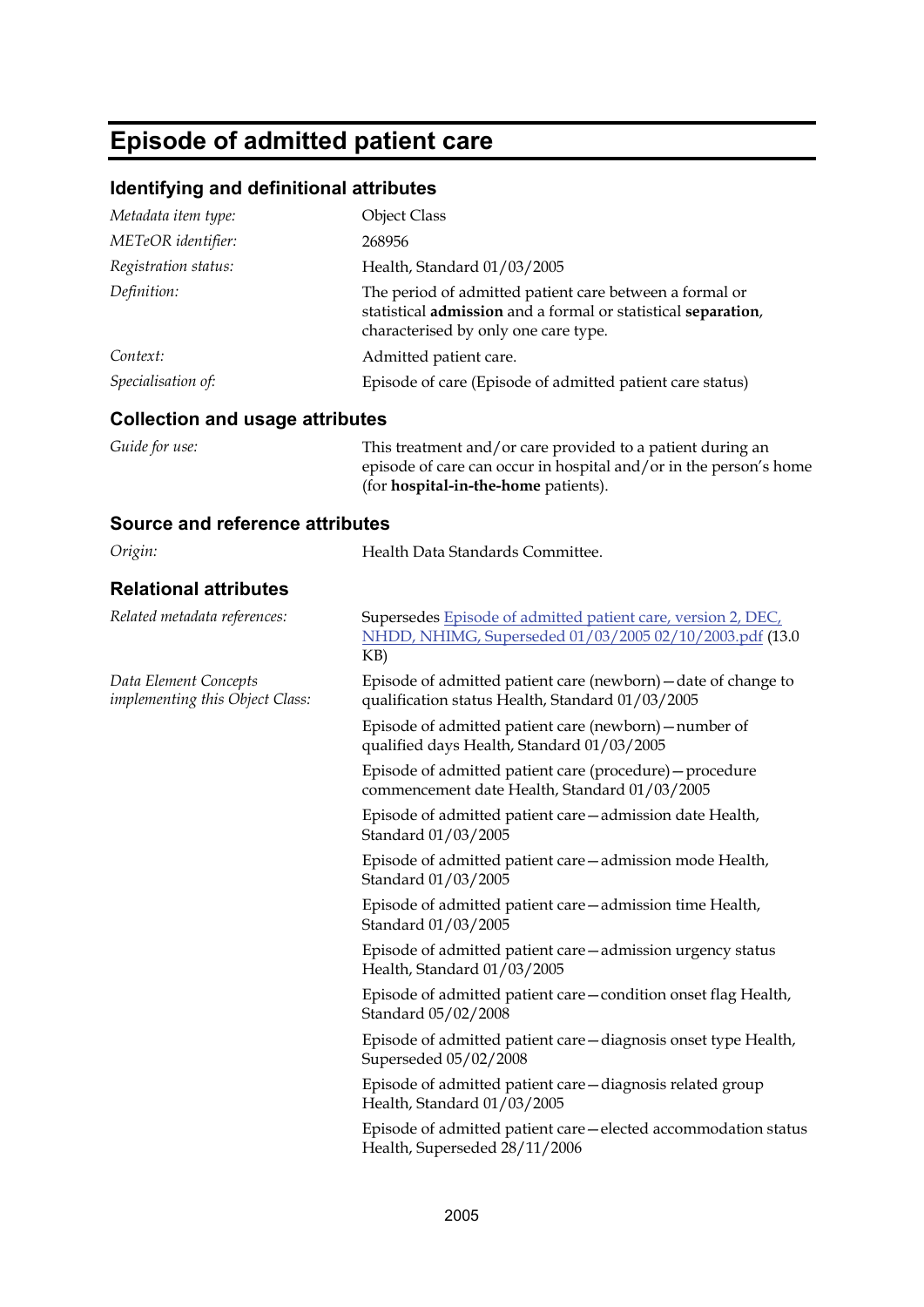Episode of admitted patient care—intended length of hospital stay Health, Standard 01/03/2005

Episode of admitted patient care—length of stay (excluding leave days) Health, Standard 01/03/2005

Episode of admitted patient care—length of stay (including leave days) Health, Standard 01/03/2005

Episode of admitted patient care—length of stay (special/neonatal intensive care) Health, Standard 01/03/2005

Episode of admitted patient care—major diagnostic category Health, Standard 01/03/2005

Episode of admitted patient care—number of days of hospital-inthe-home care Health, Standard 01/03/2005

Episode of admitted patient care—number of leave days Health, Standard 01/03/2005

Episode of admitted patient care—number of leave periods Health, Standard 01/03/2005

Episode of admitted patient care—patient election status Health, Standard 28/11/2006

Episode of admitted patient care—procedure Health, Standard 01/03/2005

Episode of admitted patient care—referral destination Health, Standard 01/03/2005

Episode of admitted patient care—referral source Health, Standard 01/03/2005

Episode of admitted patient care—separation date Health, Standard 01/03/2005

Episode of admitted patient care—separation mode Health, Standard 01/03/2005

Episode of admitted patient care—separation time Health, Standard 01/03/2005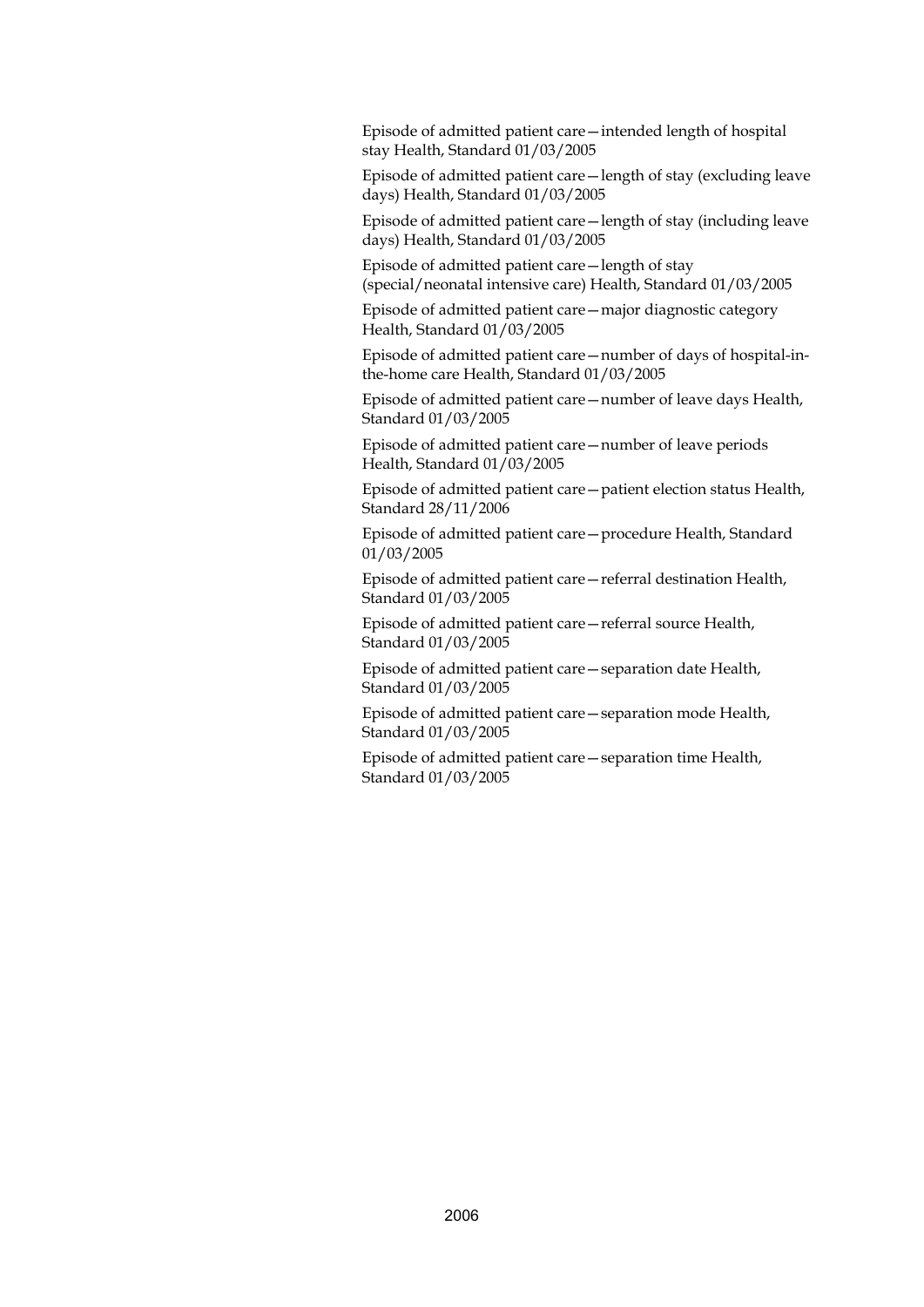# **Episode of care**

### **Identifying and definitional attributes**

| Metadata item type:  | <b>Object Class</b>                                   |
|----------------------|-------------------------------------------------------|
| METeOR identifier:   | 268978                                                |
| Registration status: | Health, Standard 01/03/2005                           |
| Definition:          | A period of health care with a defined start and end. |
| Specialisation of:   | Service/care (Episode of care)                        |

*Origin:* National Health Data Committee

#### **Source and reference attributes**

| Episode of admitted patient care - inter-hospital contracted patient<br>status Health, Standard 01/03/2005 |
|------------------------------------------------------------------------------------------------------------|
| Episode of care (procedure) - contracted procedure flag Health,<br>Standard 01/03/2005                     |
| Episode of care-additional diagnosis Health, Superseded<br>05/02/2008                                      |
| Episode of care - additional diagnosis Health, Standard 05/02/2008                                         |
| Episode of care-behaviour-related risk factor intervention Health,<br>Standard 01/03/2005                  |
| Episode of care-behaviour-related risk factor intervention purpose<br>Health, Standard 01/03/2005          |
| Episode of care – expected principal source of funding Health,<br>Superseded 29/11/2006                    |
| Episode of care—first service delivery date (community setting)<br>Health, Standard 01/03/2005             |
| Episode of care-funding eligibility indicator Health, Standard<br>01/03/2005                               |
| Episode of care – mental health legal status Health, Standard<br>01/03/2005                                |
| Episode of care - number of psychiatric care days Health, Standard<br>01/03/2005                           |
| Episode of care—nursing diagnosis Health, Standard 01/03/2005                                              |
| Episode of care - principal diagnosis Health, Standard 01/03/2005                                          |
| Episode of care – principal source of funding Health, Standard<br>29/11/2006                               |
| Episode of care - specialist private sector rehabilitation care indicator<br>Health, Standard 01/03/2005   |
|                                                                                                            |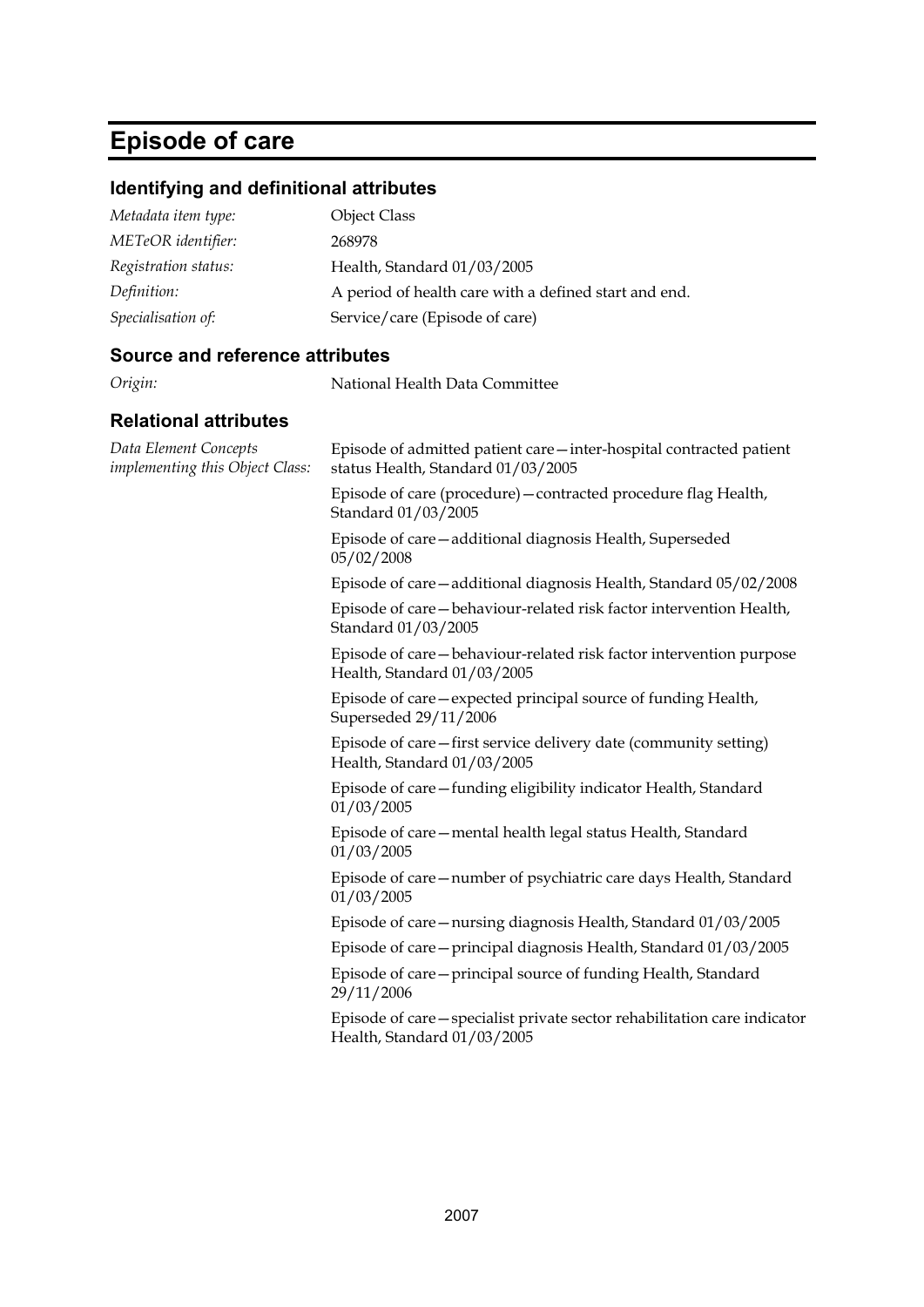# **Episode of residential care**

### **Identifying and definitional attributes**

| <b>Object Class</b><br>268968<br>Health, Standard 01/03/2005<br>The period of care between the start of residential care (either through<br>the formal start of the residential stay or the start of new reference<br>period) and the end of the residential care (either through the formal<br>end of residential care, commencement of leave intended to be greater<br>than seven days or the end of the reference period i.e. 30 June).<br>Episode of care (Episode of residential care status) |
|----------------------------------------------------------------------------------------------------------------------------------------------------------------------------------------------------------------------------------------------------------------------------------------------------------------------------------------------------------------------------------------------------------------------------------------------------------------------------------------------------|
|                                                                                                                                                                                                                                                                                                                                                                                                                                                                                                    |
|                                                                                                                                                                                                                                                                                                                                                                                                                                                                                                    |
|                                                                                                                                                                                                                                                                                                                                                                                                                                                                                                    |
|                                                                                                                                                                                                                                                                                                                                                                                                                                                                                                    |
|                                                                                                                                                                                                                                                                                                                                                                                                                                                                                                    |
| <b>Collection and usage attributes</b>                                                                                                                                                                                                                                                                                                                                                                                                                                                             |
| For residents provided with care intended to be on an overnight<br>basis. This may occasionally include episodes of residential care that<br>unexpectedly ended on the same day as they started (for example, the<br>resident died or left against advice) or began at the end of the<br>reference period (i.e. starting care on 30 June).                                                                                                                                                         |
|                                                                                                                                                                                                                                                                                                                                                                                                                                                                                                    |
| Episode of residential care - episode end date Health, Standard<br>01/03/2005                                                                                                                                                                                                                                                                                                                                                                                                                      |
| Episode of residential care - episode end mode Health, Standard<br>01/03/2005                                                                                                                                                                                                                                                                                                                                                                                                                      |
| Episode of residential care - episode start date Health, Standard<br>01/03/2005                                                                                                                                                                                                                                                                                                                                                                                                                    |
| Episode of residential care - episode start mode Health, Standard<br>01/03/2005                                                                                                                                                                                                                                                                                                                                                                                                                    |
| Episode of residential care—number of episodes of residential care<br>Health, Standard 08/12/2004                                                                                                                                                                                                                                                                                                                                                                                                  |
| Episode of residential care – number of leave days Health, Standard<br>01/03/2005                                                                                                                                                                                                                                                                                                                                                                                                                  |
| Episode of residential care - referral destination (mental health care)                                                                                                                                                                                                                                                                                                                                                                                                                            |
|                                                                                                                                                                                                                                                                                                                                                                                                                                                                                                    |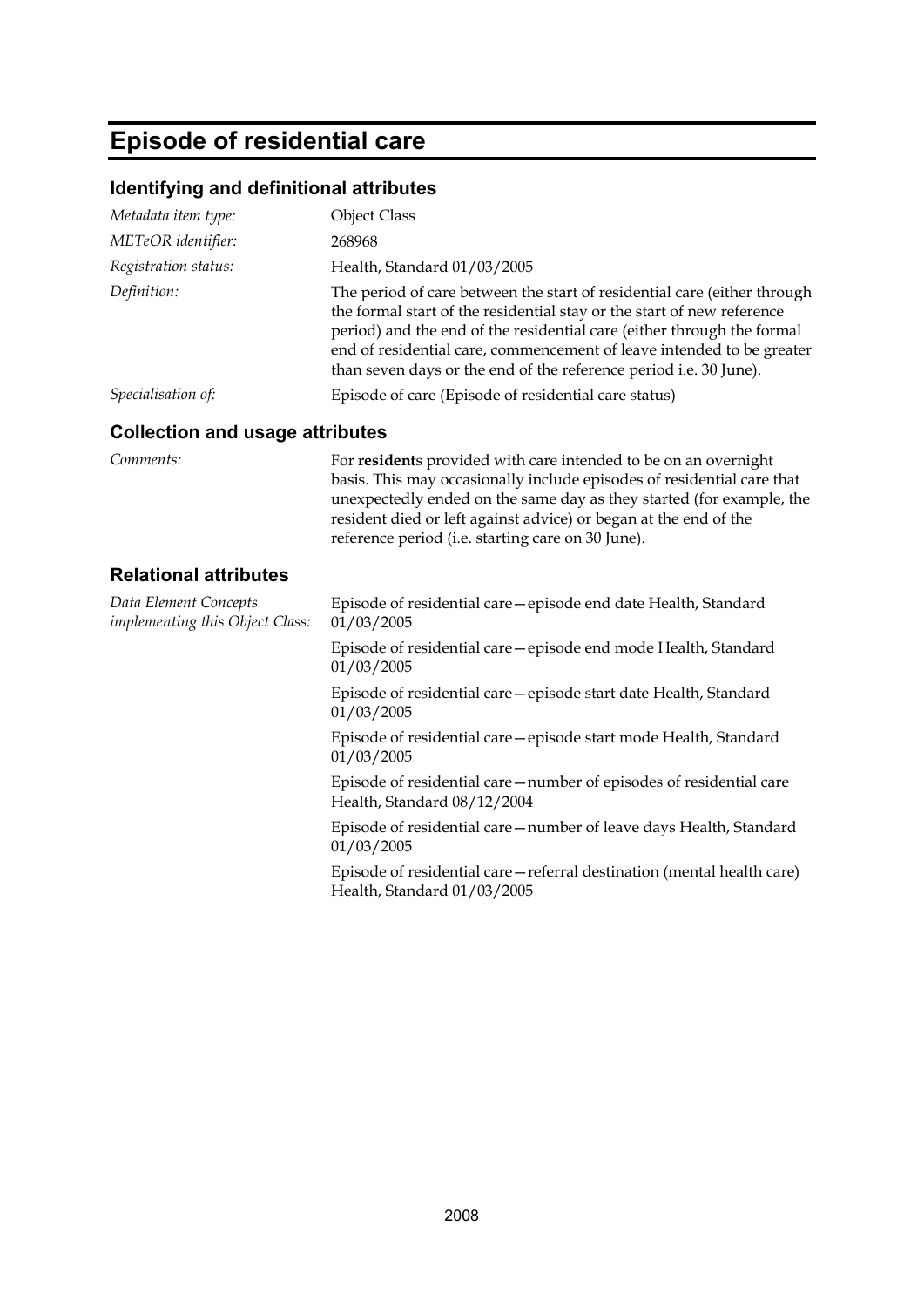# **Episode of treatment for alcohol and other drugs**

### **Identifying and definitional attributes**

| Metadata item type:  | <b>Object Class</b>                                                                                                                                                                                                                                                                                                                  |
|----------------------|--------------------------------------------------------------------------------------------------------------------------------------------------------------------------------------------------------------------------------------------------------------------------------------------------------------------------------------|
| METeOR identifier:   | 268961                                                                                                                                                                                                                                                                                                                               |
| Registration status: | Health, Standard 01/03/2005                                                                                                                                                                                                                                                                                                          |
| Definition:          | The period of contact, with defined dates of commencement and<br>cessation, between a client and a treatment provider or team of<br>providers in which there is no change in the main treatment type<br>or the principal drug of concern, and there has not been a non-<br>planned absence of contact for greater than three months. |
| Context:             | Alcohol and drug treatment services. This concept is required to<br>provide the basis for a standard approach to recording and<br>monitoring patterns of service utilisation by clients.                                                                                                                                             |
| Specialisation of:   | Episode of care (Episode of treatment for alcohol and other drugs<br>status)                                                                                                                                                                                                                                                         |

### **Collection and usage attributes**

| Guide for use:      | A treatment episode must have a defined date of commencement<br>of treatment episode for alcohol and other drugs and a date of<br>cessation of treatment episode for alcohol and other drugs.                                                                                                                                                                                                                                                                                                      |
|---------------------|----------------------------------------------------------------------------------------------------------------------------------------------------------------------------------------------------------------------------------------------------------------------------------------------------------------------------------------------------------------------------------------------------------------------------------------------------------------------------------------------------|
|                     | A treatment episode can have only one main treatment type for<br>alcohol and other drugs and only one principal drug of concern.<br>If the main treatment or principal drug changes then the<br>treatment episode is closed and a new treatment episode is<br>opened.                                                                                                                                                                                                                              |
|                     | A treatment episode may also be considered closed (ceased) if<br>there is a change in the treatment delivery setting or the service<br>delivery outlet. Where the change reflects a substantial alteration<br>in the nature of the treatment episode, for instance where an<br>agency operates in more than one treatment setting (or outlet)<br>they may consider that a change from one setting (or outlet), to<br>another necessitates closure of one episode and commencement<br>of a new one. |
| Collection methods: | Is taken as the period starting from the date of commencement of<br>treatment and ending at the date of cessation of treatment<br>episode.                                                                                                                                                                                                                                                                                                                                                         |
|                     |                                                                                                                                                                                                                                                                                                                                                                                                                                                                                                    |

#### **Source and reference attributes**

| Submitting organisation:                                 | Intergovernmental Committee on Drugs National Minimum Data<br>Set - Working Group                                                          |
|----------------------------------------------------------|--------------------------------------------------------------------------------------------------------------------------------------------|
| <b>Relational attributes</b>                             |                                                                                                                                            |
| Related metadata references:                             | Supersedes Treatment episode for alcohol and other drugs,<br>version 2, DEC, NHDD, NHIMG, Superseded 01/03/2005.pdf<br>$(15.1 \text{ KB})$ |
| Data Element Concepts<br>implementing this Object Class: | Episode of treatment for alcohol and other drugs – cessation<br>reason Health, Standard 01/03/2005                                         |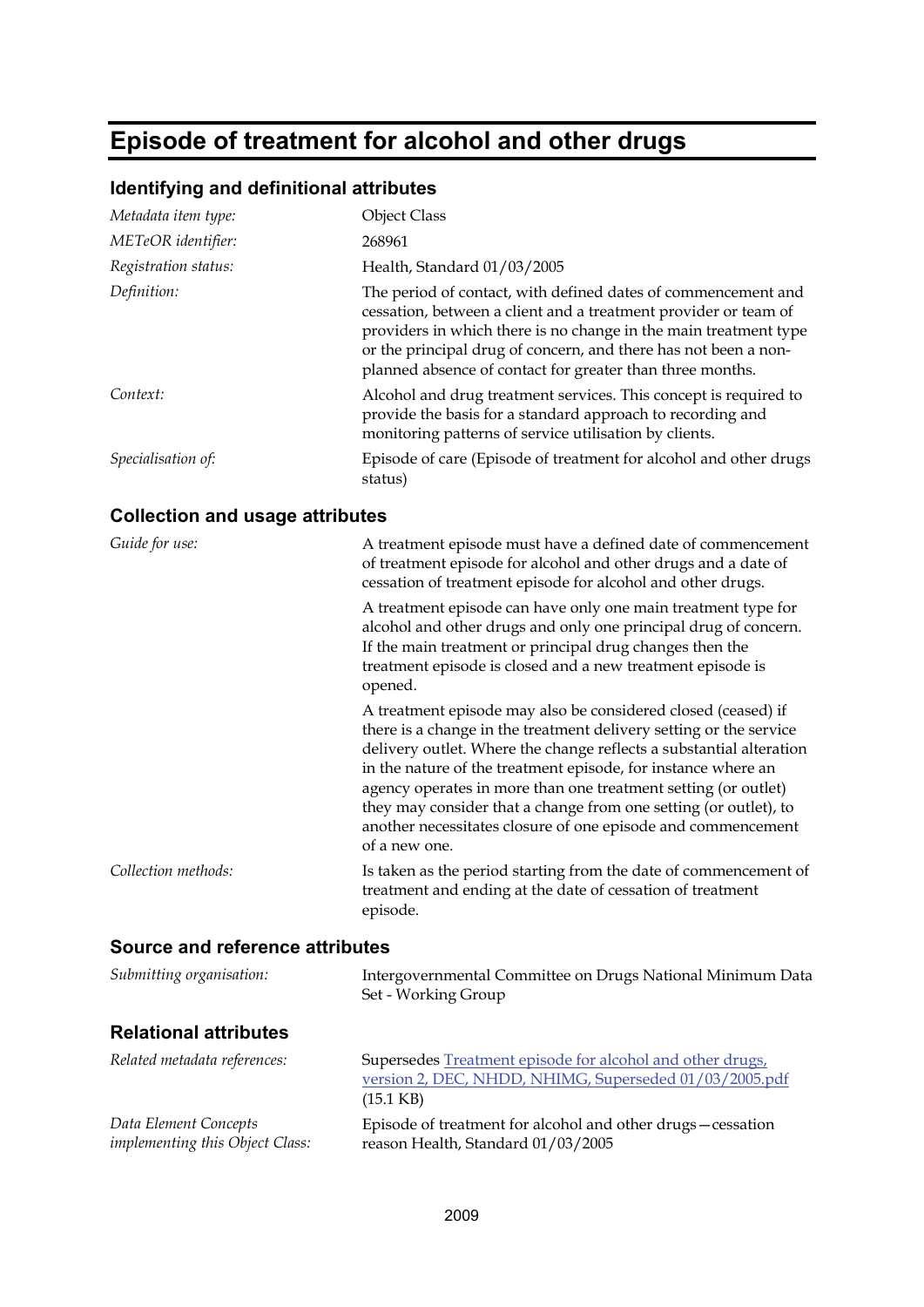Episode of treatment for alcohol and other drugs—client type Health, Standard 01/03/2005

Episode of treatment for alcohol and other drugs—drug of concern Health, Standard 01/03/2005

Episode of treatment for alcohol and other drugs—drug of concern (principal) Health, Superseded 13/10/2005

Episode of treatment for alcohol and other drugs—number of service contacts Health, Standard 01/03/2005

Episode of treatment for alcohol and other drugs—referral source Health, Standard 01/03/2005

Episode of treatment for alcohol and other drugs—service delivery setting Health, Standard 01/03/2005

Episode of treatment for alcohol and other drugs—treatment cessation date Health, Standard 01/03/2005

Episode of treatment for alcohol and other drugs—treatment commencement date Health, Standard 01/03/2005

Episode of treatment for alcohol and other drugs—treatment type Health, Standard 01/03/2005

Episode of treatment for alcohol and other drugs—treatment type (other) Health, Superseded 13/10/2005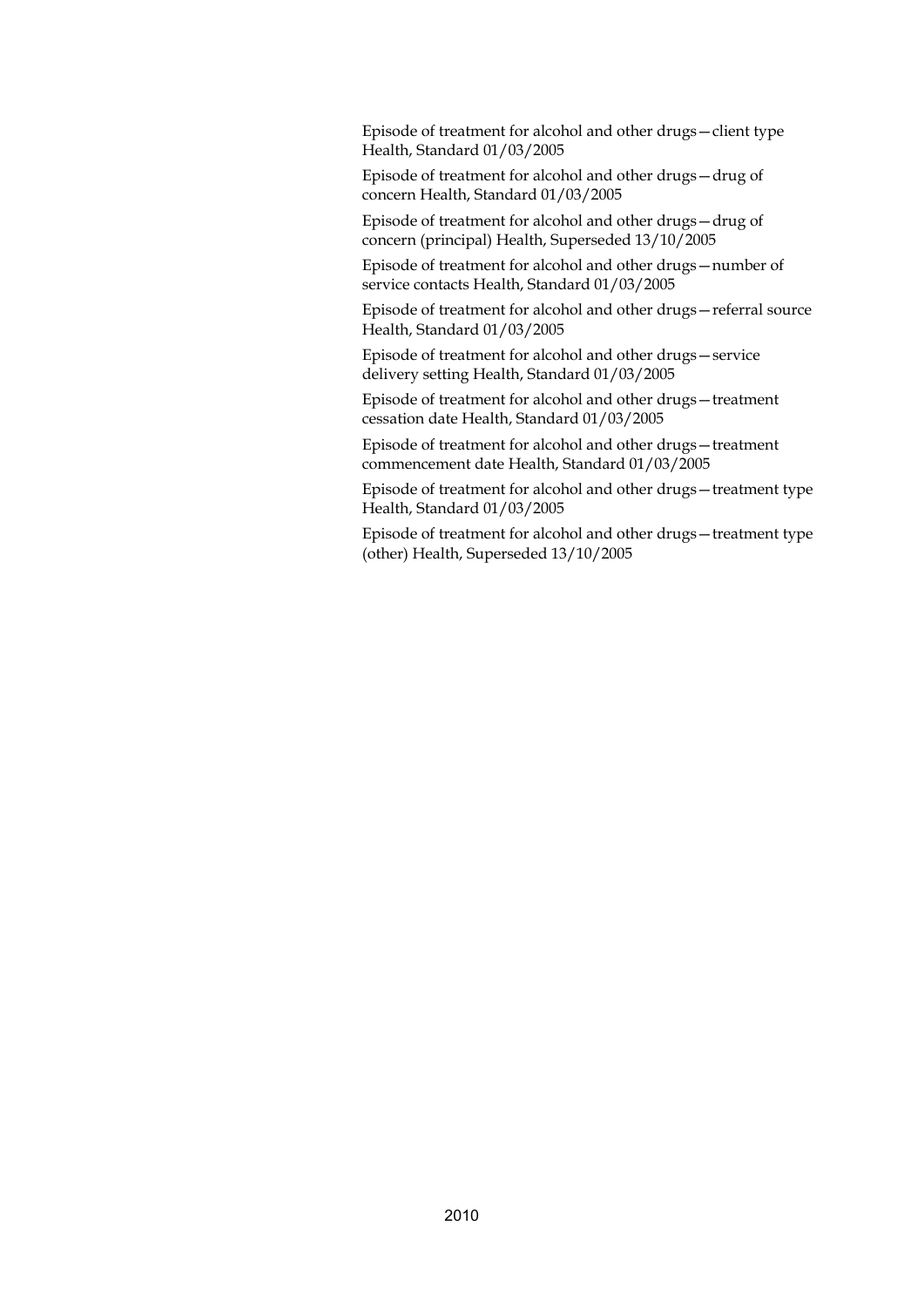# **Establishment**

## **Identifying and definitional attributes**

| Metadata item type:                                      | <b>Object Class</b>                                                                                                                                                                                                                 |  |
|----------------------------------------------------------|-------------------------------------------------------------------------------------------------------------------------------------------------------------------------------------------------------------------------------------|--|
| METeOR identifier:                                       | 268953                                                                                                                                                                                                                              |  |
| Registration status:                                     | Health, Standard 01/03/2005                                                                                                                                                                                                         |  |
| Definition:                                              | Institutions, organisations or the community from which health<br>services are provided. The term establishment covers conventional<br>health establishments and also organisations which may provide<br>services in the community. |  |
| Specialisation of:                                       | Health service provider (Establishment status)                                                                                                                                                                                      |  |
| <b>Source and reference attributes</b>                   |                                                                                                                                                                                                                                     |  |
| Origin:                                                  | National Health Data Committee                                                                                                                                                                                                      |  |
| <b>Relational attributes</b>                             |                                                                                                                                                                                                                                     |  |
| Data Element Concepts<br>implementing this Object Class: | Establishment (residential aged care service) - number of occasions of<br>service Health, Standard 01/03/2005                                                                                                                       |  |
|                                                          | Establishment-accrued mental health care days Health, Standard<br>08/12/2004                                                                                                                                                        |  |
|                                                          | Establishment - Australian state/territory identifier Health, Standard<br>01/03/2005<br>Community services, Standard 01/03/2005                                                                                                     |  |
|                                                          | Establishment - establishment type Health, Standard 01/03/2005                                                                                                                                                                      |  |
|                                                          | Establishment-full-time equivalent staff (paid) Health, Standard<br>01/03/2005                                                                                                                                                      |  |
|                                                          | Establishment – full-time equivalent staff (paid) (administrative and<br>clerical staff) Health, Standard 01/03/2005                                                                                                                |  |
|                                                          | Establishment-full-time equivalent staff (paid) (carer consultants)<br>Health, Standard 08/12/2004                                                                                                                                  |  |
|                                                          | Establishment-full-time equivalent staff (paid) (consultant<br>psychiatrists and psychiatrists) Health, Standard 08/12/2004                                                                                                         |  |
|                                                          | Establishment-full-time equivalent staff (paid) (consumer<br>consultants) Health, Standard 08/12/2004                                                                                                                               |  |
|                                                          | Establishment-full-time equivalent staff (paid) (diagnostic and<br>health professionals) Health, Standard 01/03/2005                                                                                                                |  |
|                                                          | Establishment – full-time equivalent staff (paid) (domestic and other<br>staff) Health, Standard 01/03/2005                                                                                                                         |  |
|                                                          | Establishment-full-time equivalent staff (paid) (enrolled nurses)<br>Health, Standard 01/03/2005                                                                                                                                    |  |
|                                                          | Establishment-full-time equivalent staff (paid) (occupational<br>therapists) Health, Standard 08/12/2004                                                                                                                            |  |
|                                                          | Establishment-full-time equivalent staff (paid) (other diagnostic and<br>health professionals) Health, Standard 08/12/2004                                                                                                          |  |
|                                                          | Establishment – full-time equivalent staff (paid) (other medical<br>officers) Health, Standard 08/12/2004                                                                                                                           |  |
|                                                          |                                                                                                                                                                                                                                     |  |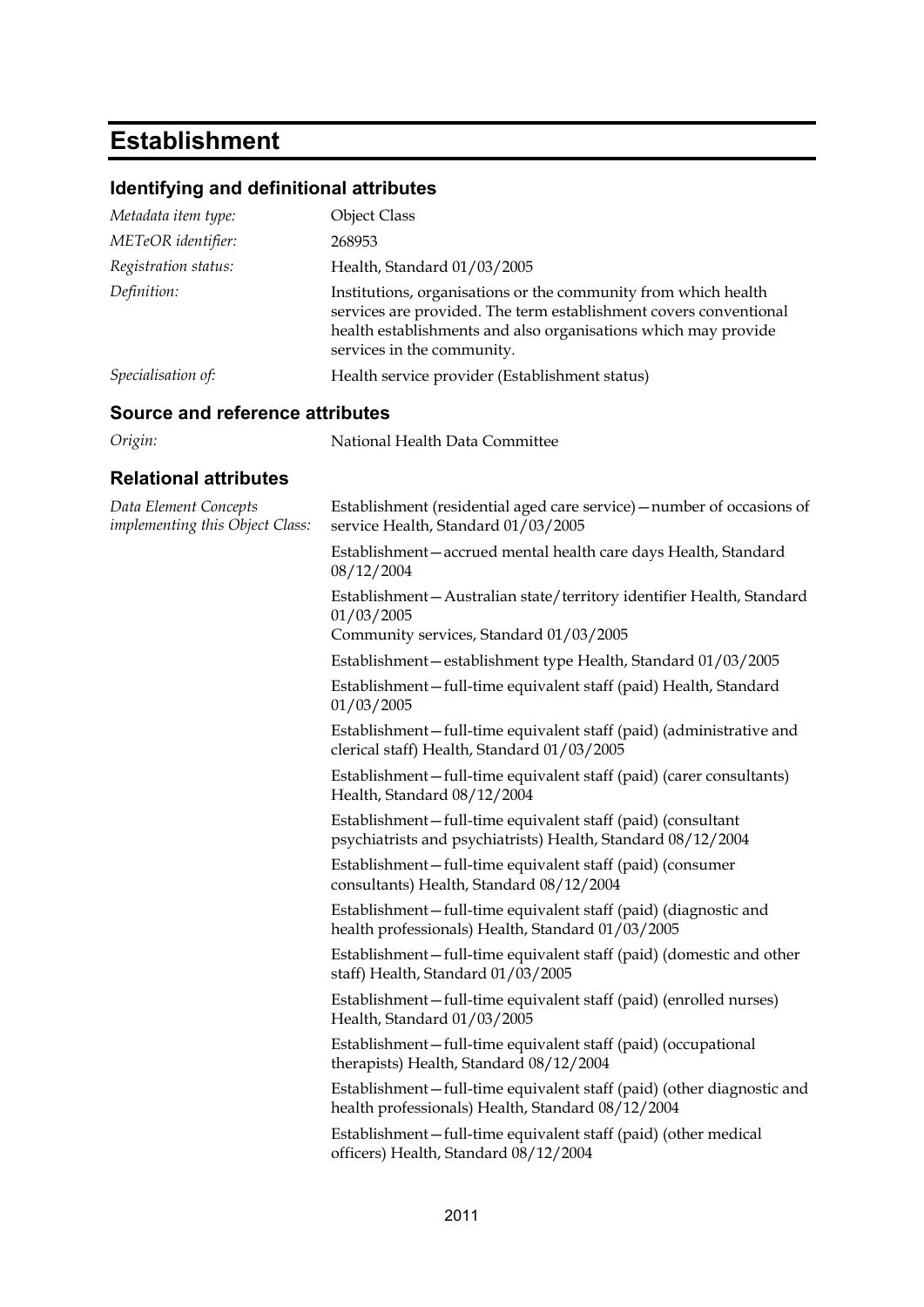Establishment—full-time equivalent staff (paid) (other personal care staff) Health, Standard 01/03/2005

Establishment—full-time equivalent staff (paid) (psychiatry registrars and trainees) Health, Standard 08/12/2004

Establishment—full-time equivalent staff (paid) (psychologists) Health, Standard 08/12/2004

Establishment—full-time equivalent staff (paid) (registered nurses) Health, Standard 01/03/2005

Establishment—full-time equivalent staff (paid) (salaried medical officers) Health, Standard 01/03/2005

Establishment—full-time equivalent staff (paid) (social workers) Health, Standard 08/12/2004

Establishment—full-time equivalent staff (paid) (student nurses) Health, Standard 01/03/2005

Establishment—full-time equivalent staff (paid) (trainee/pupil nurses) Health, Standard 01/03/2005

Establishment—geographic location Health, Standard 01/03/2005

Establishment—gross capital expenditure (accrual accounting) Health, Standard 01/03/2005

Establishment—gross capital expenditure (accrual accounting) (buildings and building services) Health, Standard 01/03/2005

Establishment—gross capital expenditure (accrual accounting) (constructions) Health, Standard 01/03/2005

Establishment—gross capital expenditure (accrual accounting) (equipment) Health, Standard 01/03/2005

Establishment—gross capital expenditure (accrual accounting) (information technology) Health, Standard 01/03/2005

Establishment—gross capital expenditure (accrual accounting) (intangible assets) Health, Standard 01/03/2005

Establishment—gross capital expenditure (accrual accounting) (land) Health, Standard 01/03/2005

Establishment—gross capital expenditure (accrual accounting) (major medical equipment) Health, Standard 01/03/2005

Establishment—gross capital expenditure (accrual accounting) (other equipment) Health, Standard 01/03/2005

Establishment—gross capital expenditure (accrual accounting) (transport) Health, Standard 01/03/2005

Establishment—gross capital expenditure (computer equipment/installations) Health, Standard 01/03/2005

Establishment—gross capital expenditure (intangible assets) Health, Standard 01/03/2005

Establishment—gross capital expenditure (land and buildings) Health, Standard 01/03/2005

Establishment—gross capital expenditure (major medical equipment) Health, Standard 01/03/2005

Establishment—gross capital expenditure (other capital expenditure) Health, Standard 01/03/2005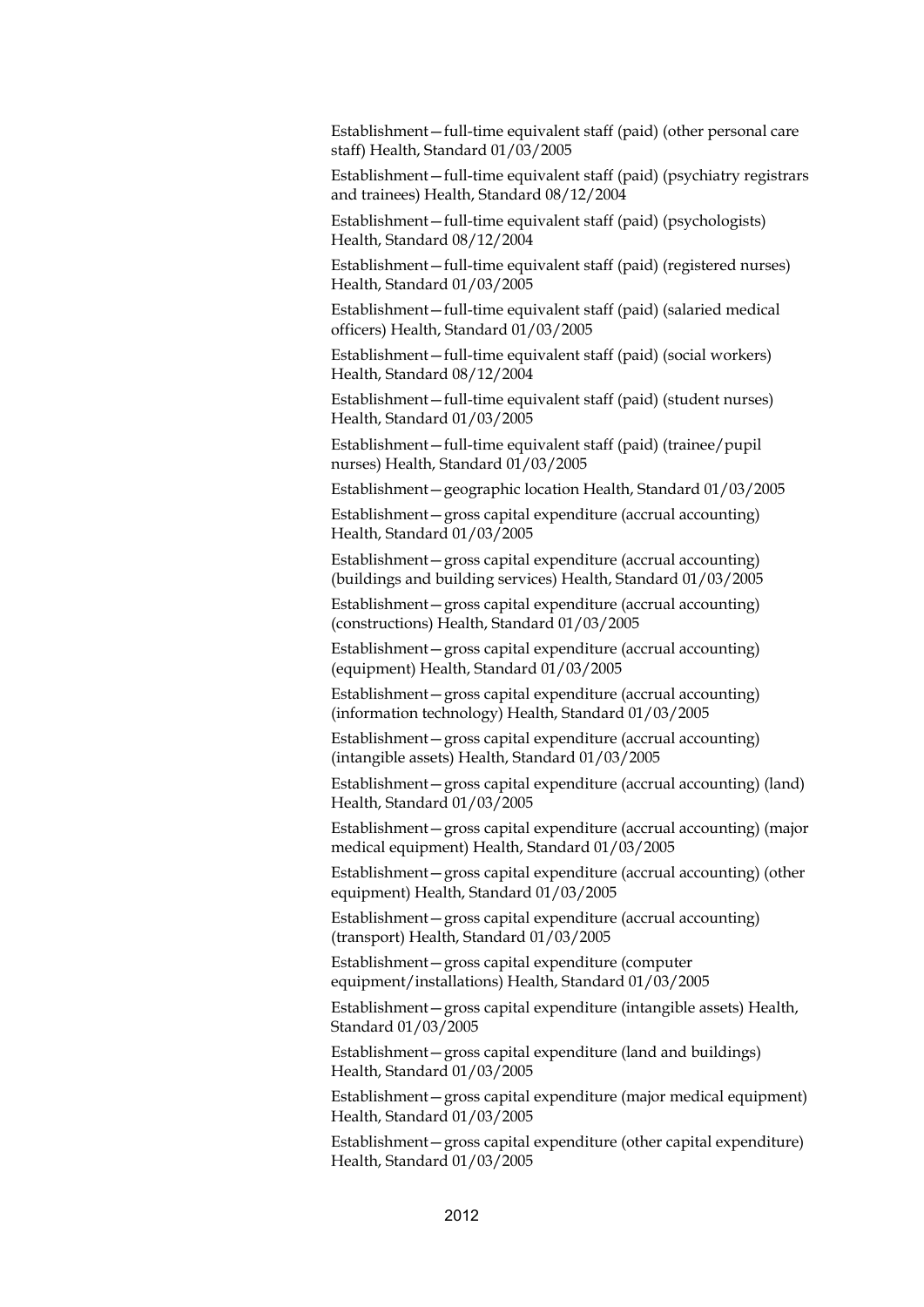Establishment—gross capital expenditure (plant and other equipment) Health, Standard 01/03/2005

Establishment—net capital expenditure (accrual accounting) (buildings and building services) Health, Standard 01/03/2005

Establishment—net capital expenditure (accrual accounting) (constructions) Health, Standard 01/03/2005

Establishment—net capital expenditure (accrual accounting) (equipment) Health, Standard 01/03/2005

Establishment—net capital expenditure (accrual accounting) (information technology) Health, Standard 01/03/2005

Establishment—net capital expenditure (accrual accounting) (intangible assets) Health, Standard 01/03/2005

Establishment—net capital expenditure (accrual accounting) (land) Health, Standard 01/03/2005

Establishment—net capital expenditure (accrual accounting) (major medical equipment) Health, Standard 01/03/2005

Establishment—net capital expenditure (accrual accounting) (other equipment) Health, Standard 01/03/2005

Establishment—net capital expenditure (accrual accounting) (transport) Health, Standard 01/03/2005

Establishment—number of available beds for admitted patients/residents Health, Superseded 03/12/2008

Establishment—number of day centre attendances Health, Standard 01/03/2005

Establishment—number of group session occasions of service for nonadmitted patients Health, Standard 01/03/2005

Establishment—number of group sessions Health, Superseded 04/07/2007

Establishment—number of group sessions Health, Standard 04/07/2007

Establishment—number of individual session occasions of service for non-admitted patients Health, Standard 01/03/2005

Establishment—number of non-admitted patient service events Health, Standard 01/03/2005

Establishment—number of occasions of service Health, Standard 04/05/2005

Establishment—number of patient days Health, Standard 01/03/2005

Establishment—number of separations Health, Standard 01/03/2005

Establishment—organisation identifier Health, Standard 01/03/2005

Establishment—organisation identifier (state/territory) Health, Standard 01/03/2005

Establishment—outpatient clinic type Health, Standard 04/07/2007

Establishment—outpatient clinic type Health, Superseded 04/07/2007

Establishment—patients/clients in residence at year end Health, Standard 01/03/2005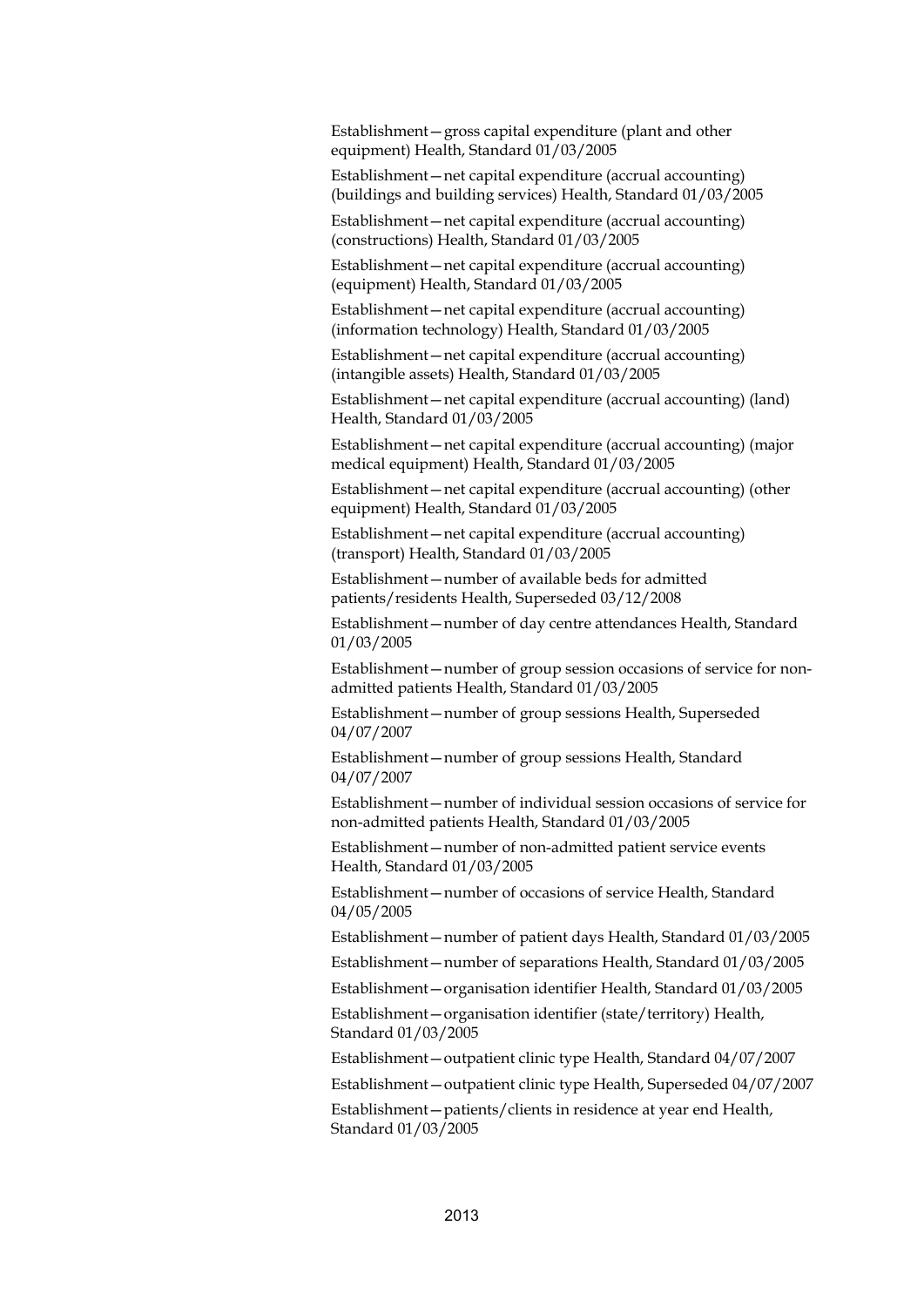Establishment—quality accreditation/certification standard indicator Health, Standard 01/03/2005

Establishment—recurrent expenditure Health, Standard 08/12/2004

Establishment—recurrent expenditure (administrative expenses) Health, Standard 01/03/2005

Establishment—recurrent expenditure (Department of Veterans' Affairs funded) Health, Standard 02/12/2009

Establishment—recurrent expenditure (Department of Veterans' Affairs funded) Health, Superseded 02/12/2009

Establishment—recurrent expenditure (depreciation) Health, Standard 01/03/2005

Establishment—recurrent expenditure (domestic services) Health, Standard 01/03/2005

Establishment—recurrent expenditure (drug supplies) Health, Standard 01/03/2005

Establishment—recurrent expenditure (food supplies) Health, Standard 01/03/2005

Establishment—recurrent expenditure (indirect health care) Health, Standard 01/03/2005

Establishment—recurrent expenditure (interest payments) Health, Standard 01/03/2005

Establishment—recurrent expenditure (medical and surgical supplies) Health, Standard 01/03/2005

Establishment—recurrent expenditure (National Mental Health Strategy payments) Health, Standard 08/12/2004

Establishment—recurrent expenditure (non-salary operating costs) Health, Standard 01/03/2005

Establishment—recurrent expenditure (other Commonwealth Government funded expenditure) Health, Standard 08/12/2004

Establishment—recurrent expenditure (other patient revenue funded expenditure) Health, Standard 08/12/2004

Establishment—recurrent expenditure (other recurrent expenditure) Health, Standard 01/03/2005

Establishment—recurrent expenditure (other revenue funded expenditure) Health, Standard 08/12/2004

Establishment—recurrent expenditure (other state or territory funded expenditure) Health, Standard 08/12/2004

Establishment—recurrent expenditure (patient transport cost) Health, Standard 01/03/2005

Establishment—recurrent expenditure (recoveries funded expenditure) Health, Standard 08/12/2004

Establishment—recurrent expenditure (repairs and maintenance) Health, Standard 01/03/2005

Establishment—recurrent expenditure (salaries and wages) Health, Standard 01/03/2005

Establishment—recurrent expenditure (state or territory health authority funded) Health, Standard 08/12/2004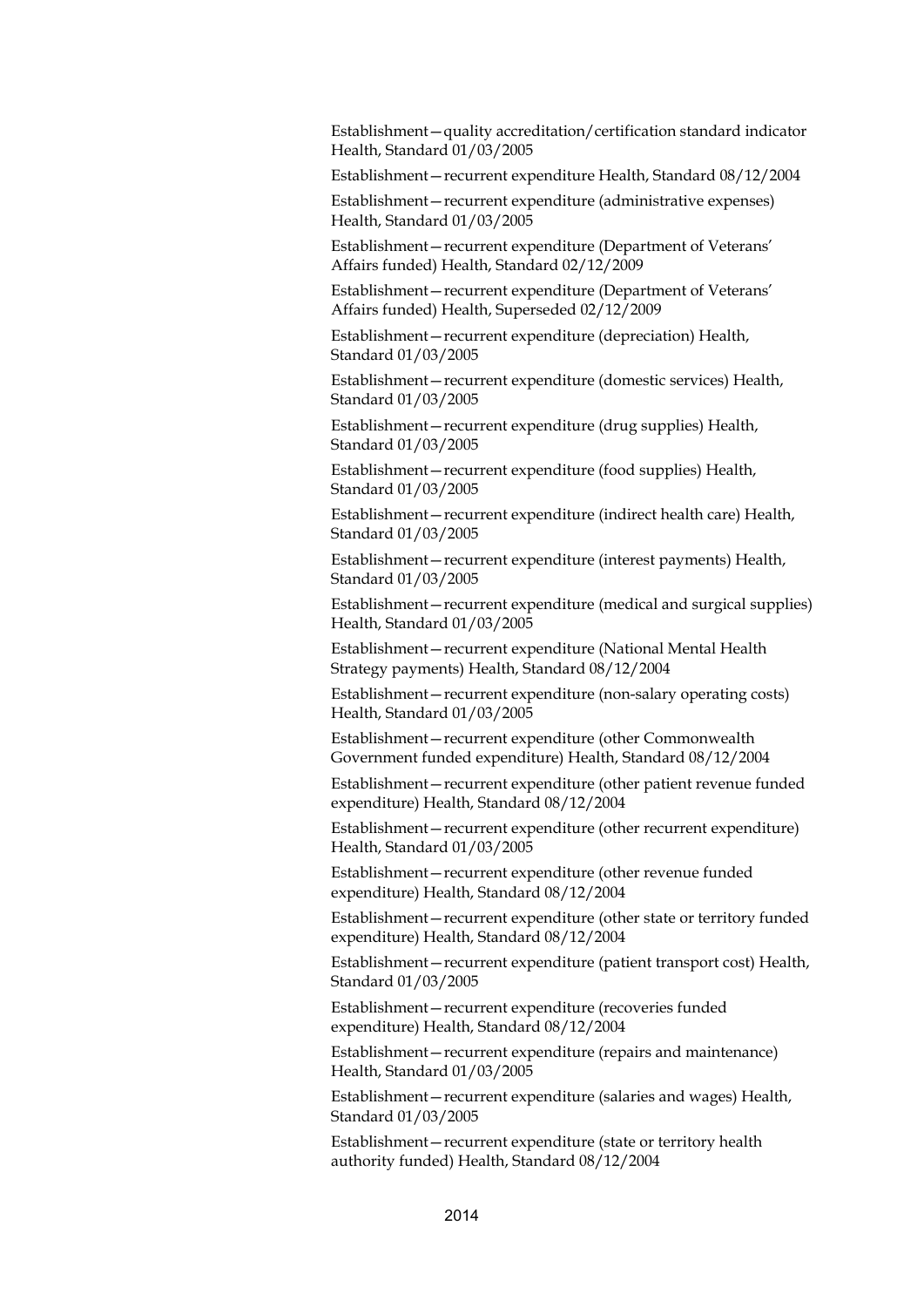Establishment—recurrent expenditure (superannuation employer contributions) Health, Standard 01/03/2005

Establishment—recurrent expenditure (visiting medical officer payments) Health, Standard 01/03/2005

Establishment—region identifier Health, Standard 01/03/2005

Establishment—revenue (other revenue) Health, Superseded 05/12/2007

Establishment—revenue (other revenue) Health, Standard 05/12/2007

Establishment—revenue (patient) Health, Superseded 05/12/2007

Establishment—revenue (patient) Health, Standard 05/12/2007

Establishment—revenue (recoveries) Health, Superseded 05/12/2007

Establishment—revenue (recoveries) Health, Standard 05/12/2007

Establishment—sector Health, Standard 01/03/2005

Establishment—specialised service indicator Health, Standard 01/03/2005

Establishment—teaching status (university affiliation) Health, Standard 01/03/2005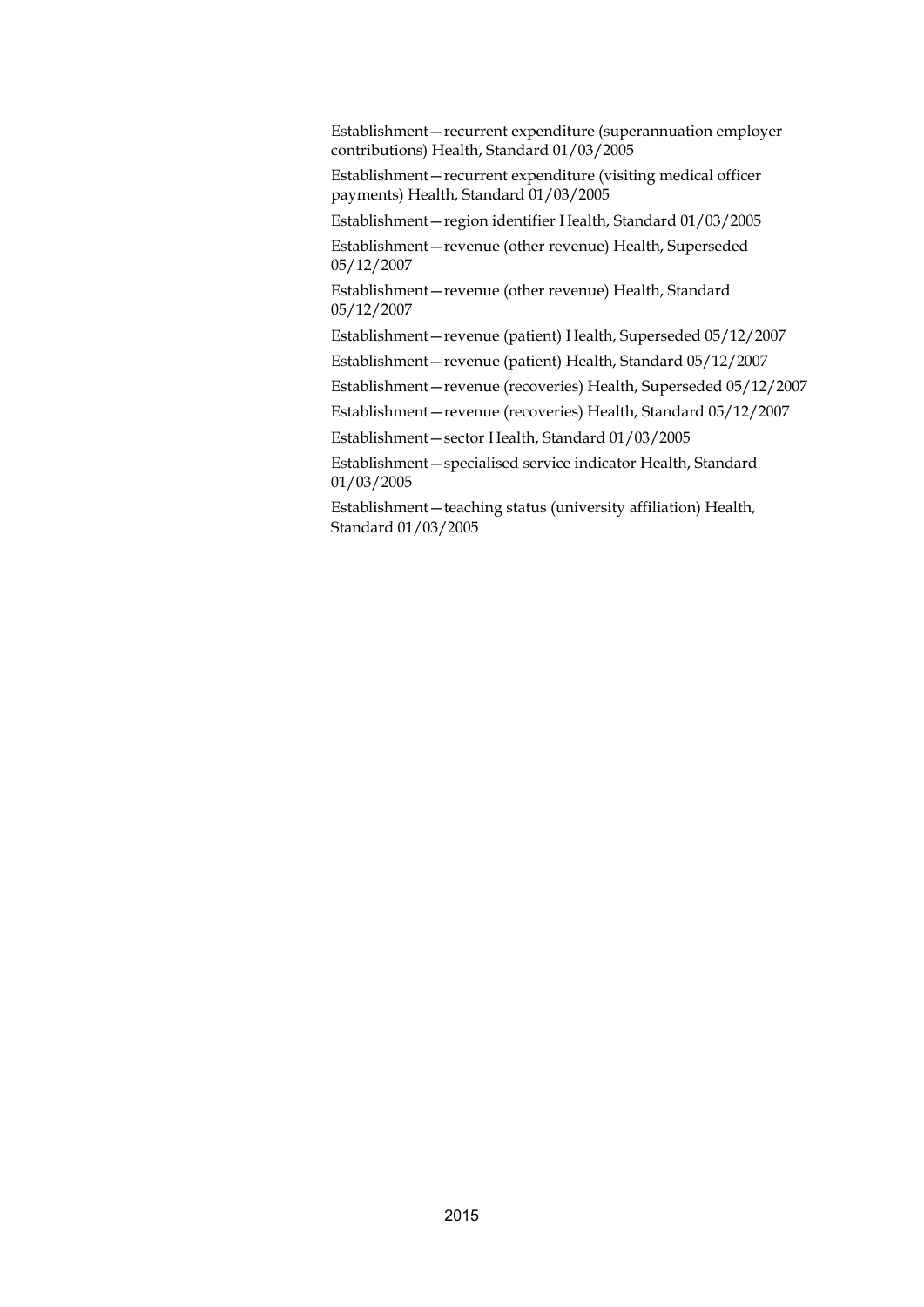## **Female**

## **Identifying and definitional attributes**

| Metadata item type:  | <b>Object Class</b>                                              |
|----------------------|------------------------------------------------------------------|
| METeOR identifier:   | 269000                                                           |
| Registration status: | Health, Standard 01/03/2005                                      |
| Definition:          | A human being of the sex which conceives and brings forth young. |
| Specialisation of:   | Person (Sex)                                                     |

### **Source and reference attributes**

| Submitting organisation: | Australia Institute of Health and Welfare                                                             |
|--------------------------|-------------------------------------------------------------------------------------------------------|
| Origin:                  | Macquarie University 2003. The Macquarie Dictionary 3rd ed.<br>Sydney: The Macquarie Library Pty Ltd. |

| Data Element Concepts<br>implementing this Object Class: | Female (mother) - postpartum perineal status Health, Standard<br>01/03/2005                                    |
|----------------------------------------------------------|----------------------------------------------------------------------------------------------------------------|
|                                                          | Female (pregnant) – estimated gestational age Health, Standard<br>01/03/2005                                   |
|                                                          | Female (pregnant) - maternal medical condition Health, Standard<br>01/03/2005                                  |
|                                                          | Female (pregnant) – number of cigarettes smoked (after 20 weeks of<br>pregnancy) Health, Standard 03/12/2008   |
|                                                          | Female (pregnant) – number of cigarettes smoked (first 20 weeks of<br>pregnancy) Health, Standard 03/12/2008   |
|                                                          | Female (pregnant) - tobacco smoking indicator (after twenty weeks of<br>pregnancy) Health, Standard 03/12/2008 |
|                                                          | Female (pregnant) – tobacco smoking indicator (first twenty weeks of<br>pregnancy) Health, Standard 03/12/2008 |
|                                                          | Female - pregnancy indicator Health, Standard 21/09/2005                                                       |
|                                                          | Female - caesarean section indicator Health, Standard 29/11/2006                                               |
|                                                          | Female – current pregnancy status Health, Superseded 21/09/2005                                                |
|                                                          | Female - number of caesarean sections Health, Standard 29/11/2006                                              |
|                                                          | Female – number of previous pregnancies Health, Standard<br>01/03/2005                                         |
|                                                          | Female - parity Health, Standard 29/11/2006                                                                    |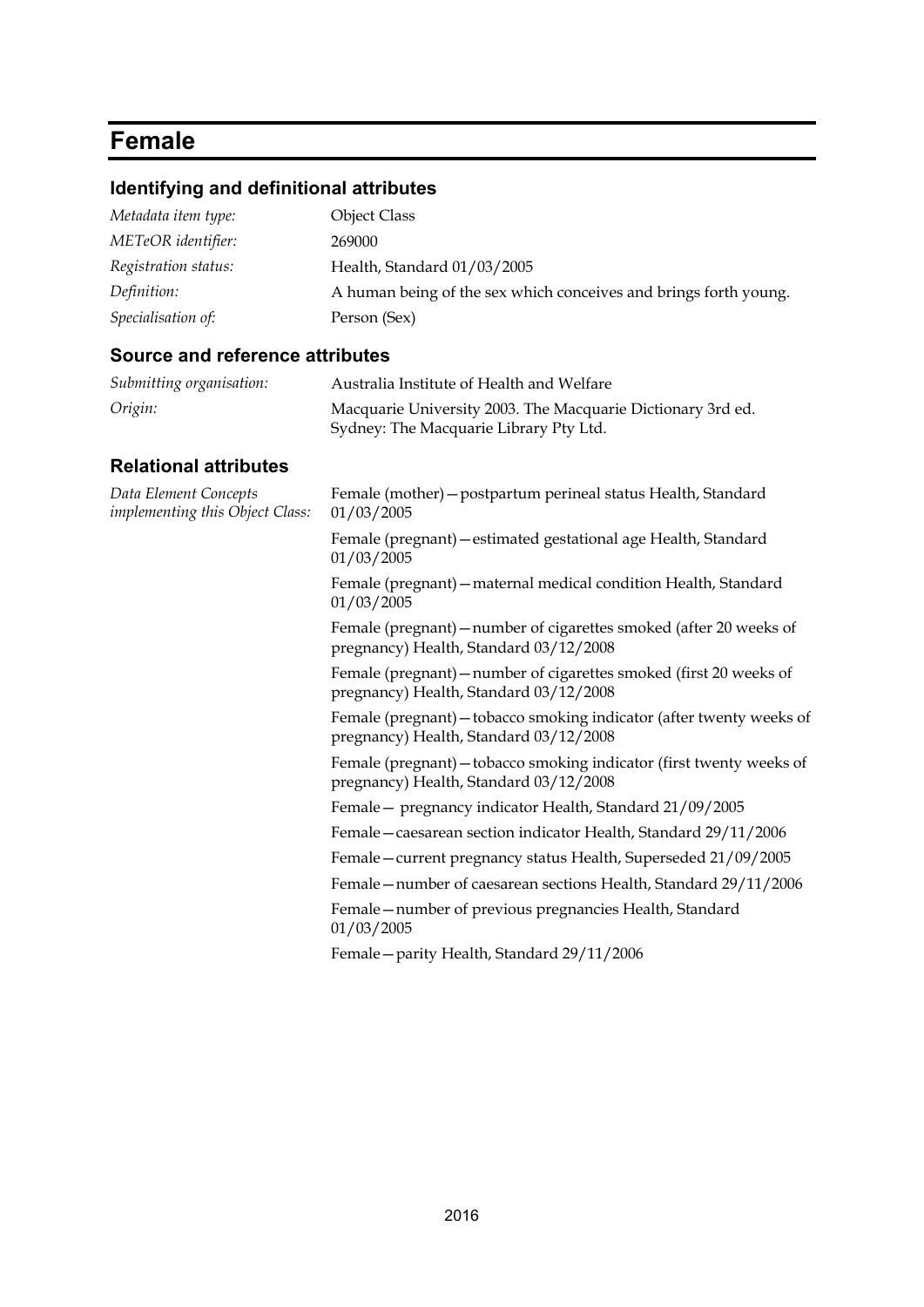# **Functional stress test**

## **Identifying and definitional attributes**

| Metadata item type:                                      | <b>Object Class</b>                                                                                                                                     |  |
|----------------------------------------------------------|---------------------------------------------------------------------------------------------------------------------------------------------------------|--|
|                                                          |                                                                                                                                                         |  |
| <b>METeOR</b> identifier:                                | 358931                                                                                                                                                  |  |
| Registration status:                                     | Health, Standard 01/10/2008                                                                                                                             |  |
| Definition:                                              | A test performed to evaluate arterial blood flow to the myocardium<br>(heart muscle) during physical exercise, compared to blood flow<br>while at rest. |  |
| Specialisation of:                                       | Service event (Functional stress test status)                                                                                                           |  |
| <b>Relational attributes</b>                             |                                                                                                                                                         |  |
| Data Element Concepts<br>implementing this Object Class: | Functional stress test – assessment of cardiac perfusion Health,<br>Standard 01/10/2008                                                                 |  |
|                                                          | Functional stress test-functional stress test element Health, Standard<br>01/10/2008                                                                    |  |
|                                                          | Functional stress test – ischaemic and perfusion outcome result<br>Health, Standard 01/10/2008                                                          |  |
|                                                          | Functional stress test – stress test intensity Health, Standard<br>01/10/2008                                                                           |  |
|                                                          | Functional stress test-test date Health, Standard 01/10/2008                                                                                            |  |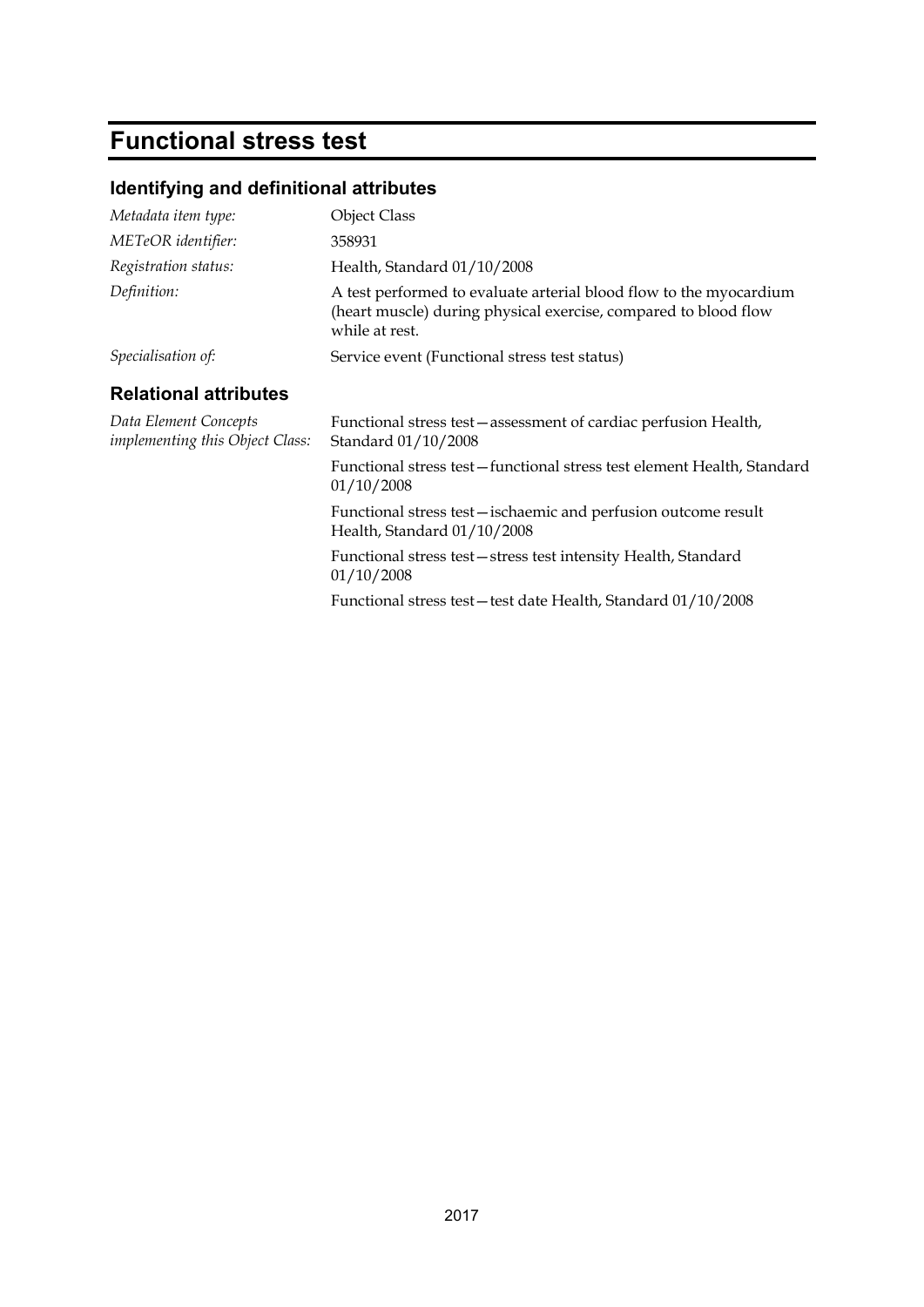# **Health industry relevant organisation**

## **Identifying and definitional attributes**

| Metadata item type:  | <b>Object Class</b>                                                                                                                                                                                                       |
|----------------------|---------------------------------------------------------------------------------------------------------------------------------------------------------------------------------------------------------------------------|
| METeOR identifier:   | 352194                                                                                                                                                                                                                    |
| Registration status: | Health, Standard 05/12/2007                                                                                                                                                                                               |
| Definition:          | An organisation that provides health care goods and services to<br>prevent or cure disease, care for illness, impairment, disability or<br>handicap, or non-health care good and services to support these<br>activities. |

## **Source and reference attributes**

| Submitting organisation: | Health Expenditure Advisory Committee |
|--------------------------|---------------------------------------|
|                          |                                       |

| Data Element Concepts                  | Health industry relevant organisation - main activity type Health,                       |
|----------------------------------------|------------------------------------------------------------------------------------------|
| <i>implementing this Object Class:</i> | Standard 05/12/2007                                                                      |
|                                        | Health industry relevant organisation – source of revenue Health,<br>Standard 05/12/2007 |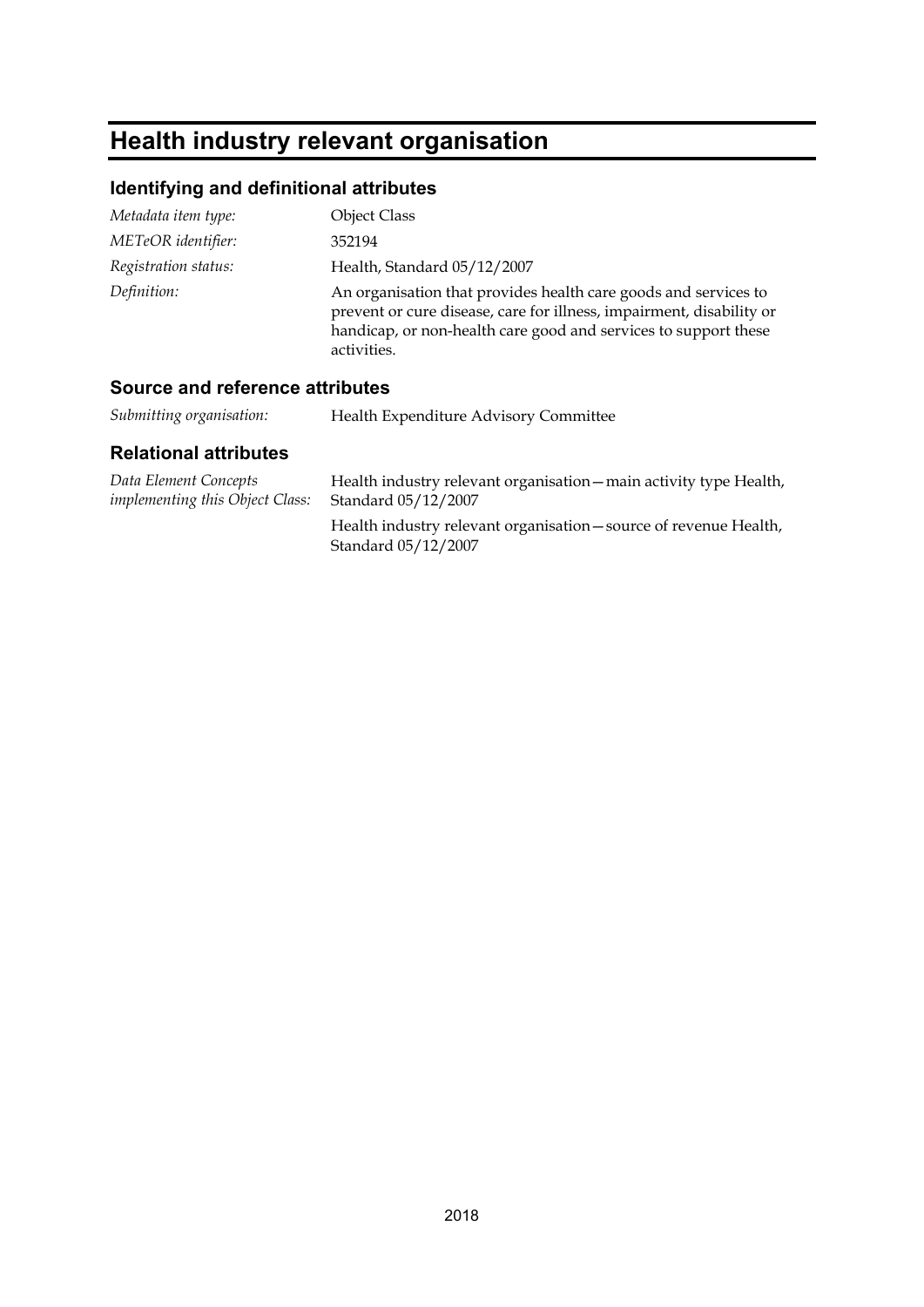## **Health professional**

#### **Identifying and definitional attributes**

| Metadata item type:                    | <b>Object Class</b>                                                                                                                                                                                                               |
|----------------------------------------|-----------------------------------------------------------------------------------------------------------------------------------------------------------------------------------------------------------------------------------|
| METeOR identifier:                     | 268985                                                                                                                                                                                                                            |
| Registration status:                   | Health, Standard 01/03/2005                                                                                                                                                                                                       |
| Definition:                            | A person whose primary employment role is to diagnose and treat<br>physical and mental illnesses and conditions or recommend,<br>administer, dispense and develop medications and treatment to<br>promote or restore good health. |
| Specialisation of:                     | Individual service provider (Health professional status)                                                                                                                                                                          |
| <b>Collection and usage attributes</b> |                                                                                                                                                                                                                                   |

*Guide for use:* Health professionals include medical practitioners, nursing professionals, dental practitioners, pharmacists, physiotherapists and podiatrists.

#### **Source and reference attributes**

| Submitting organisation:                                 | Australia Institute of Health and Welfare                                                                                                |
|----------------------------------------------------------|------------------------------------------------------------------------------------------------------------------------------------------|
| Origin:                                                  | ABS (Australian Bureau of Statistics) 1997. Australian Standard<br>Classification of Occupations, 2nd ed. Cat. no. 1220.0. Canberra: ABS |
| <b>Relational attributes</b>                             |                                                                                                                                          |
| Data Element Concepts<br>implementing this Object Class: | Health professional – area of clinical practice (principal) Health,<br>Standard 01/03/2005                                               |
|                                                          | Health professional – establishment type (employment) Health,<br>Standard 01/03/2005                                                     |
|                                                          | Health professional - hours worked Health, Standard 01/03/2005                                                                           |
|                                                          | Health professional - labour force status Health, Standard<br>01/03/2005                                                                 |
|                                                          | Health professional – occupation Health, Standard 01/03/2005                                                                             |
|                                                          | Health professional – principal role Health, Standard 01/03/2005                                                                         |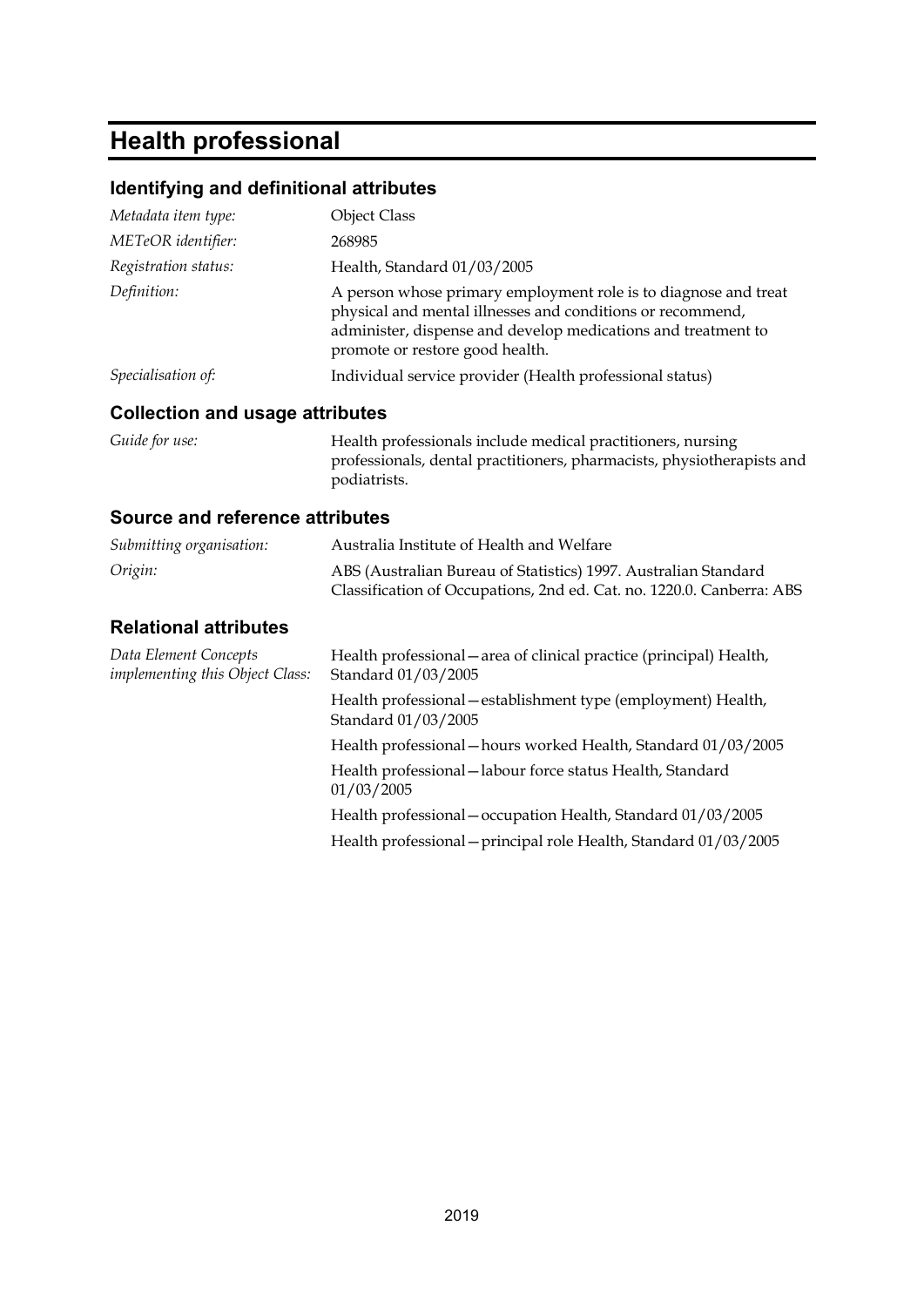## **Health service event**

## **Identifying and definitional attributes**

| Metadata item type:  | <b>Object Class</b>                                                                                                                       |
|----------------------|-------------------------------------------------------------------------------------------------------------------------------------------|
| METeOR identifier:   | 268979                                                                                                                                    |
| Registration status: | Health, Standard 01/03/2005                                                                                                               |
| Definition:          | An interaction between one or more health care providers with one or<br>more persons for assessment, care, consultation and/or treatment. |
| Specialisation of:   | Service/care event (Health service event status)                                                                                          |

### **Source and reference attributes**

| Submitting organisation: | Australia Institute of Health and Welfare |
|--------------------------|-------------------------------------------|
|                          |                                           |

| Data Element Concepts<br>implementing this Object Class: | Health service event-fasting indicator Health, Standard 01/03/2005                          |
|----------------------------------------------------------|---------------------------------------------------------------------------------------------|
|                                                          | Health service event - presentation date Health, Standard 01/03/2005                        |
|                                                          | Health service event – presentation time Health, Standard 01/03/2005                        |
|                                                          | Health service event-referral to ophthalmologist status Health,<br>Superseded 21/09/2005    |
|                                                          | Health service event-referral to rehabilitation service date Health,<br>Standard 01/03/2005 |
|                                                          | Health service event – service commencement date Health,<br>Superseded 07/12/2005           |
|                                                          | Health service event - service commencement time Health,<br>Superseded 07/12/2005           |
|                                                          |                                                                                             |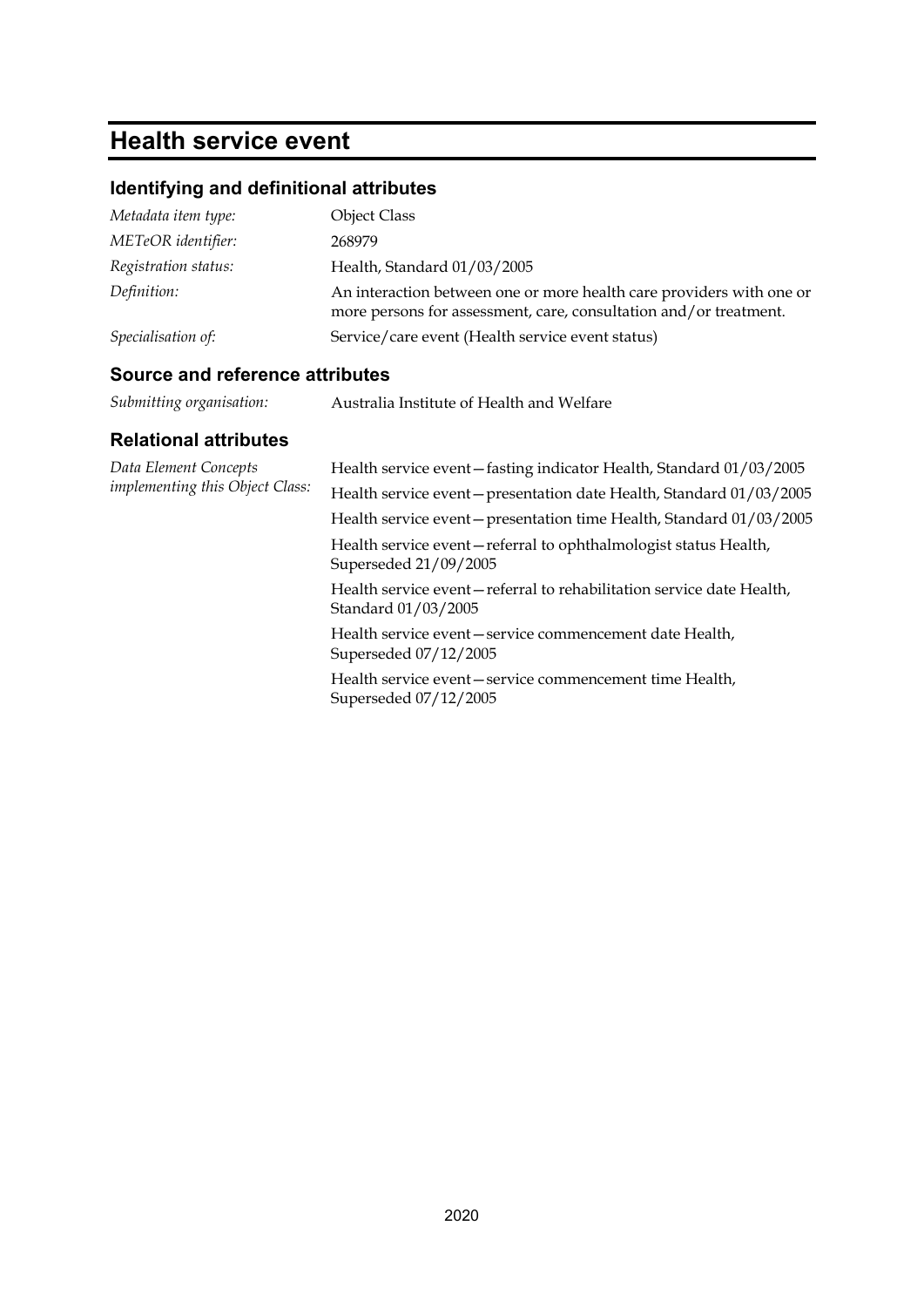## **Hospital**

#### **Identifying and definitional attributes**

| Metadata item type:                    | <b>Object Class</b>                                                                                                                                                                                              |
|----------------------------------------|------------------------------------------------------------------------------------------------------------------------------------------------------------------------------------------------------------------|
| METeOR identifier:                     | 268971                                                                                                                                                                                                           |
| Registration status:                   | Health, Standard 01/03/2005                                                                                                                                                                                      |
| Definition:                            | A health care facility established under Commonwealth, state or<br>territory legislation as a hospital or a free-standing day procedure<br>unit, and authorised to provide treatment and/or care to<br>patients. |
| Context:                               | Admitted patient care, admitted patient palliative care, admitted<br>patient mental health care and public hospital establishments.                                                                              |
| Specialisation of:                     | Establishment (Hospital status)                                                                                                                                                                                  |
| <b>Collection and usage attributes</b> |                                                                                                                                                                                                                  |
| Comments:                              | A hospital thus defined may be located at one physical site or<br>may be a multicampus hospital. A multicampus hospital treats<br>movements of patients between sites as ward transfers.                         |
|                                        | For the purposes of these definitions, the term hospital includes<br>satellite units managed and staffed by the hospital.                                                                                        |

This definition includes, but is not limited to, hospitals as recognised under Australian Health Care Agreements.

Residential aged care services as approved under the National Health Act 1953 (Cwlth.) or equivalent state legislation are excluded from this definition.

This definition includes entities with multipurpose facilities (e.g. those which contain both recognised and non-recognised components).

#### **Source and reference attributes**

| Origin:                                | National Health Data Committee                                                           |
|----------------------------------------|------------------------------------------------------------------------------------------|
| <b>Relational attributes</b>           |                                                                                          |
| Related metadata references:           | Supersedes Hospital, version 1, DEC, NHDD, NHIMG,<br>Superseded 01/03/2005.pdf (13.8 KB) |
| Data Element Concepts                  | Hospital – contract role Health, Standard 01/03/2005                                     |
| <i>implementing this Object Class:</i> | Hospital – contract type Health, Standard 01/03/2005                                     |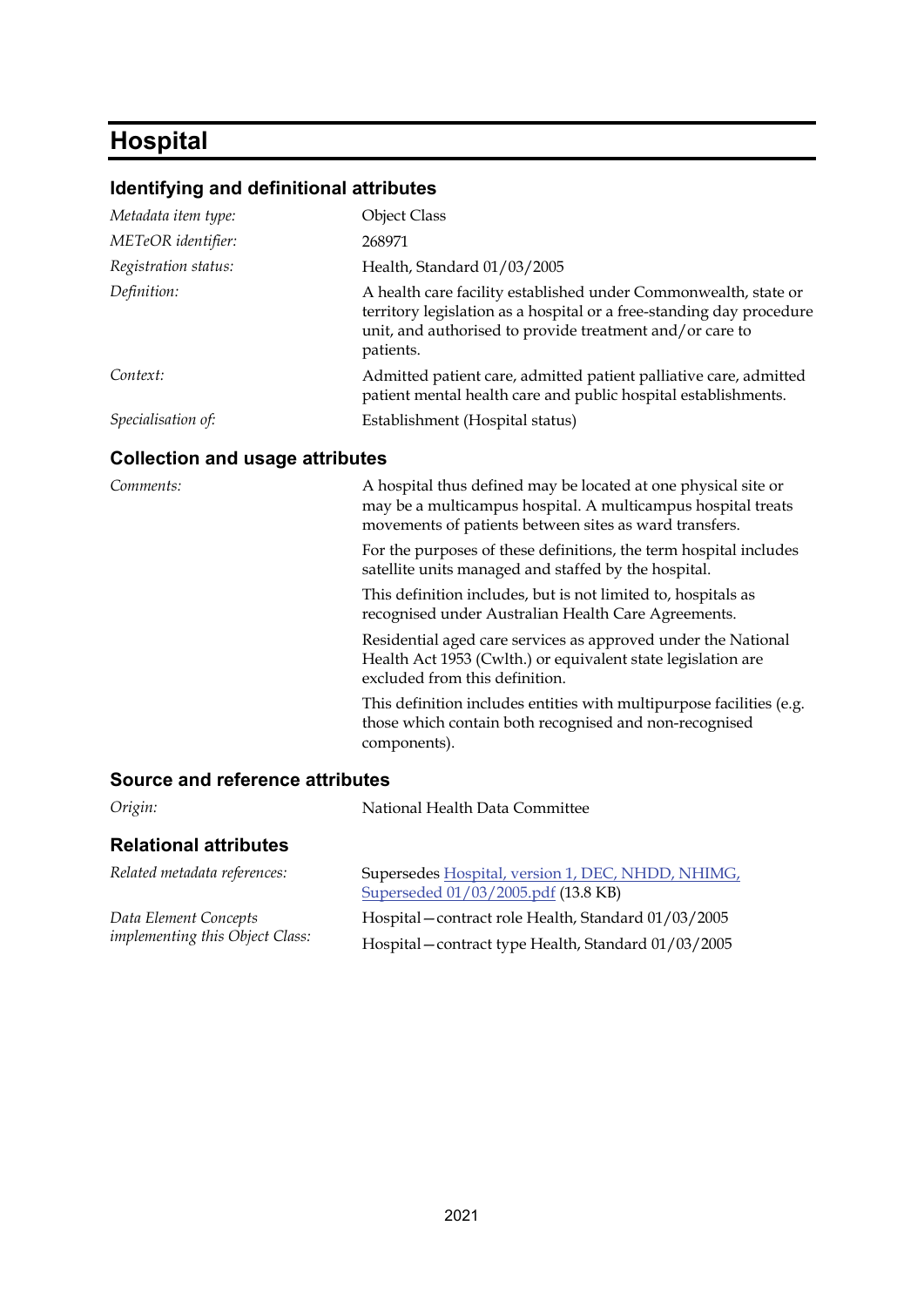# **Hospital census**

## **Identifying and definitional attributes**

| Metadata item type:                                             | <b>Object Class</b>                                                                                              |
|-----------------------------------------------------------------|------------------------------------------------------------------------------------------------------------------|
| METeOR identifier:                                              | 269010                                                                                                           |
| Registration status:                                            | Health, Standard 01/03/2005                                                                                      |
| Definition:                                                     | A point in time count by a hospital of all its admitted patients<br>and/or patients currently on a waiting list. |
| Context:                                                        | Admitted patient care.                                                                                           |
| Specialisation of:                                              | Service/care event (Hospital census status)                                                                      |
| <b>Relational attributes</b>                                    |                                                                                                                  |
| Related metadata references:                                    | Supersedes Hospital census, version 1, DEC, NHDD, NHIMG,<br>Superseded 01/03/2005.pdf (11.8 KB)                  |
| Data Element Concepts<br><i>implementing this Object Class:</i> | Hospital census (of elective surgery waitlist patients) – census<br>date Health, Standard 01/03/2005             |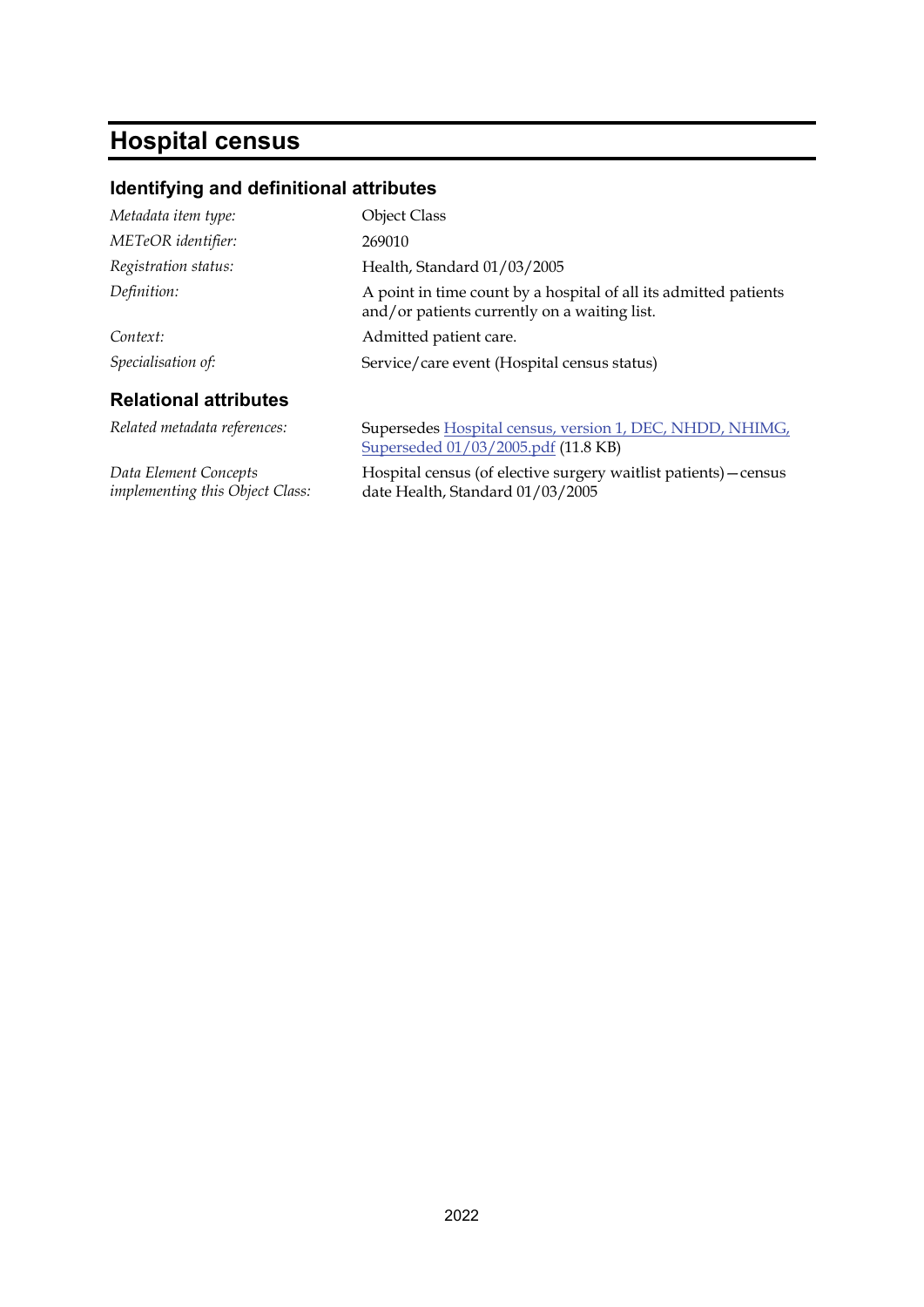# **Hospital service**

### **Identifying and definitional attributes**

| Metadata item type:  | Object Class                                                                  |
|----------------------|-------------------------------------------------------------------------------|
| METeOR identifier:   | 269008                                                                        |
| Registration status: | Health, Standard 01/03/2005                                                   |
| Definition:          | A service provided within a hospital, characterised by only one care<br>type. |
| Specialisation of:   | Service/care event (Hospital service status)                                  |

#### **Collection and usage attributes**

*Guide for use:* Includes hospital services provided to an admitted patient, to a **hospital boarder**, and to an organ donor who has been declared brain dead.

#### **Source and reference attributes**

| Submitting organisation: | Australia Institute of Health and Welfare |
|--------------------------|-------------------------------------------|
|                          |                                           |

| Data Element Concepts                  | Hospital service – care type Health, Standard 01/03/2005 |  |
|----------------------------------------|----------------------------------------------------------|--|
| <i>implementing this Object Class:</i> |                                                          |  |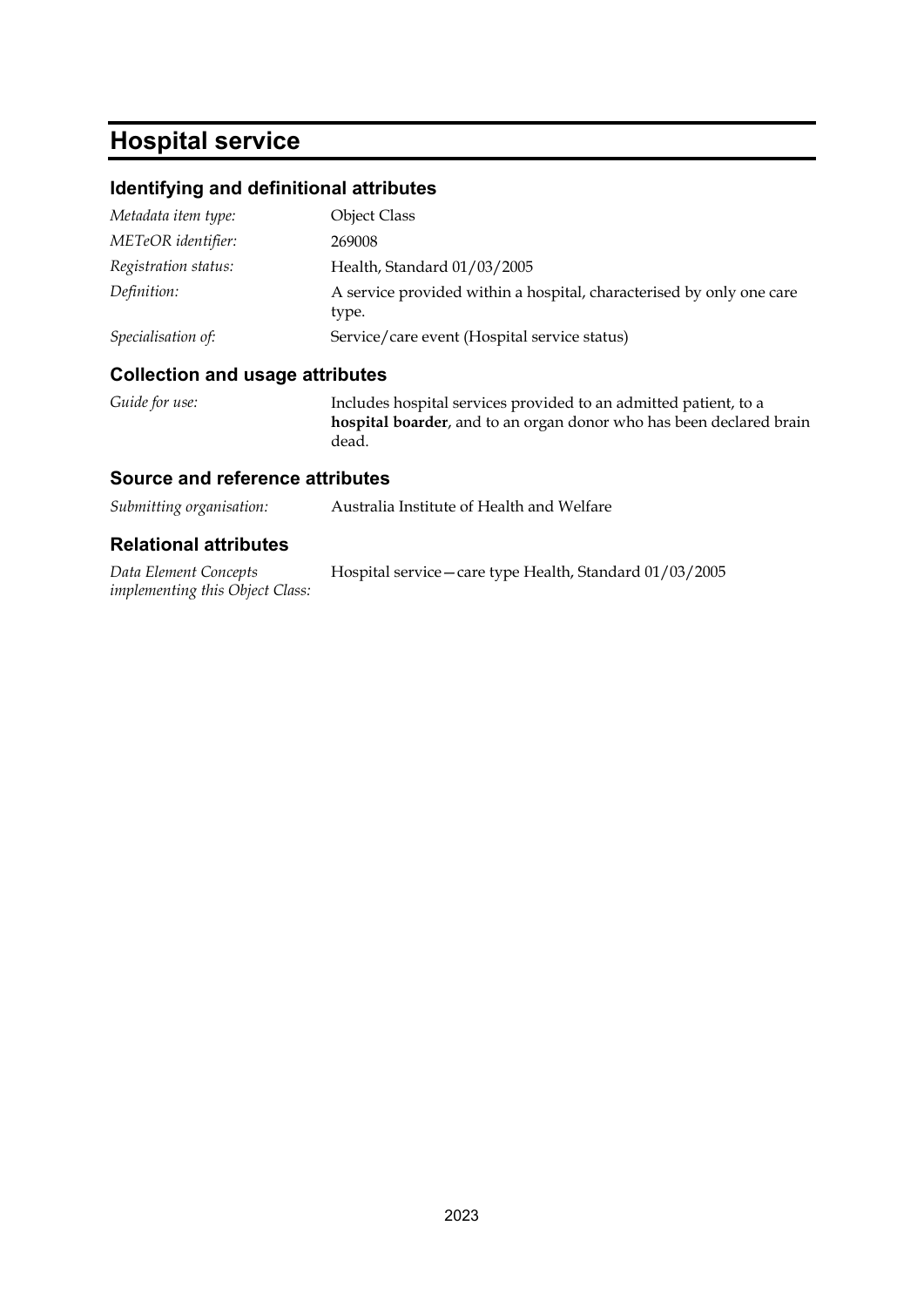# **Household**

### **Identifying and definitional attributes**

| Metadata item type:                    | <b>Object Class</b>                                                                                                                                                                                                                                                                                                                             |
|----------------------------------------|-------------------------------------------------------------------------------------------------------------------------------------------------------------------------------------------------------------------------------------------------------------------------------------------------------------------------------------------------|
| METeOR identifier:                     | 268977                                                                                                                                                                                                                                                                                                                                          |
| Registration status:                   | Health, Standard 04/05/2005<br>Community services, Superseded 27/04/2007<br>Housing assistance, Standard 01/03/2005                                                                                                                                                                                                                             |
| Definition:                            | A group of two or more related or unrelated people who usually<br>reside in the same dwelling, and who make common provision<br>for food or other essentials for living. Or a single person living in<br>a dwelling who makes provision for his or her own food and<br>other essentials for living, without combining with any other<br>person. |
| Context:                               | Together with family, household is considered one of the basic<br>groups of social aggregation. Information on household numbers<br>and composition aids in identifying groups within the population<br>such as Indigenous households or the number of people living<br>alone.                                                                  |
| Specialisation of:                     | Group of persons (Household status)                                                                                                                                                                                                                                                                                                             |
| <b>Collection and usage attributes</b> |                                                                                                                                                                                                                                                                                                                                                 |
| Guide for use:                         | For housing data collections, the number of tenancy agreements<br>is a practical proxy for calculating the number of households<br>receiving housing assistance.                                                                                                                                                                                |
|                                        | The persons in the group may pool their incomes and have a<br>common budget to a greater or lesser extent: they may be related<br>or unrelated persons, or a combination of both.                                                                                                                                                               |
|                                        | Only usual residents of the household are included as members<br>of the household. Visitors to a household are, by definition,<br>excluded from the household.                                                                                                                                                                                  |
| <b>Source and reference attributes</b> |                                                                                                                                                                                                                                                                                                                                                 |
| Origin:                                | CSHA Public rental housing data manual 2001-02                                                                                                                                                                                                                                                                                                  |
| <b>Relational attributes</b>           |                                                                                                                                                                                                                                                                                                                                                 |

| Related metadata references:                                    | Supersedes Household, version 2, DEC, NCSDD, NCSIMG,<br>Superseded 01/03/2005.pdf (13.7 KB)    |
|-----------------------------------------------------------------|------------------------------------------------------------------------------------------------|
|                                                                 | Supersedes Household, version 2, DEC, NHADD, NHDAMG,<br>Superseded 01/03/2005.pdf (13.6 KB)    |
| Data Element Concepts<br><i>implementing this Object Class:</i> | Household – gross income Health, Standard 15/12/2005<br>Housing assistance, Retired 10/02/2006 |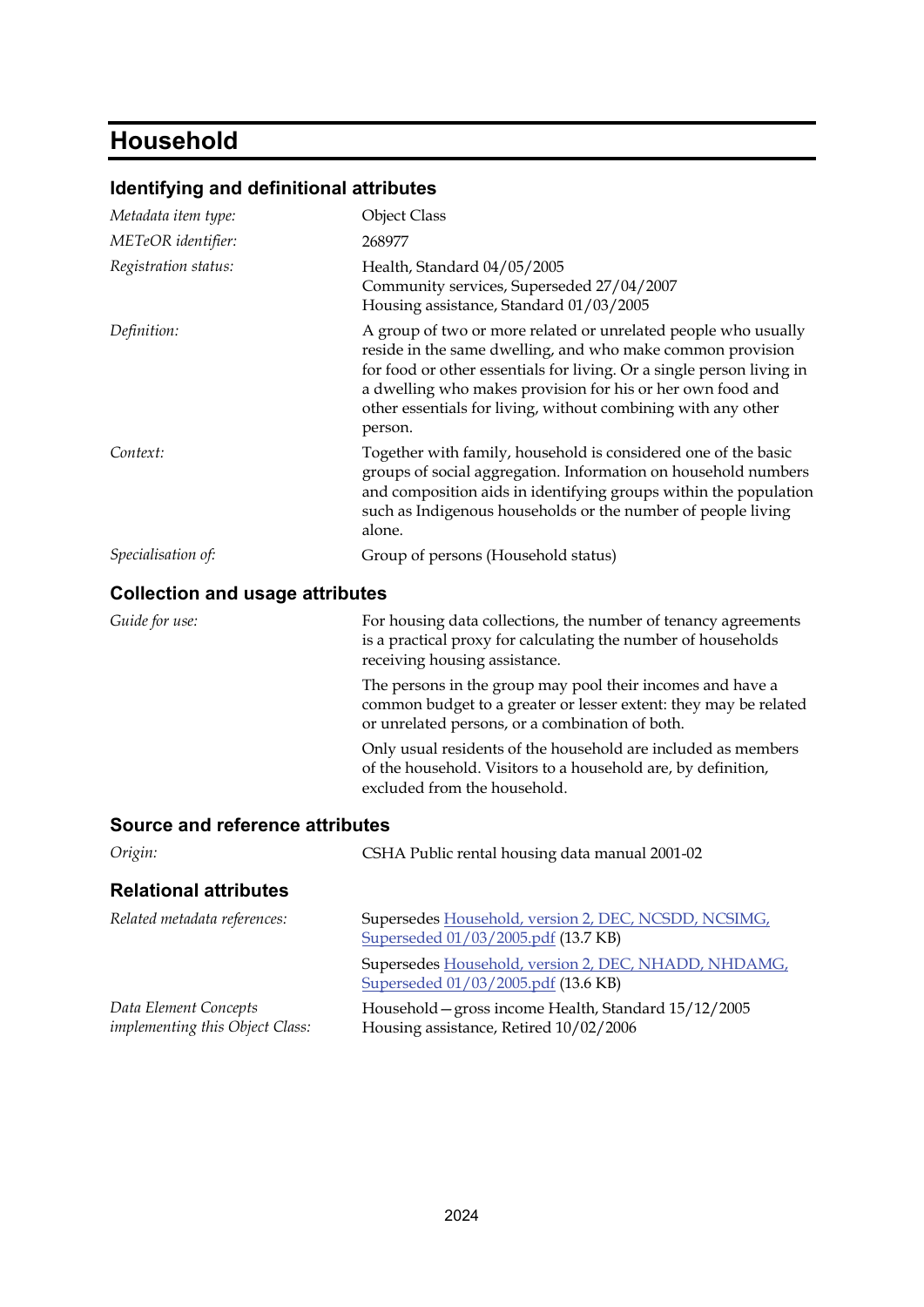# **Individual service provider**

## **Identifying and definitional attributes**

| Metadata item type:  | <b>Object Class</b>                                                                                               |
|----------------------|-------------------------------------------------------------------------------------------------------------------|
| METeOR identifier:   | 269021                                                                                                            |
| Registration status: | Health, Standard 01/03/2005<br>Community services, Standard 01/03/2005<br>Housing assistance, Standard 01/03/2005 |
| Definition:          | A person who provides a service and/or care.                                                                      |
| Specialisation of:   | Service/care provider (Organisation status)                                                                       |

### **Source and reference attributes**

| Submitting organisation: | Australian Institute of Health and Welfare |
|--------------------------|--------------------------------------------|
|                          |                                            |

| Data Element Concepts<br><i>implementing this Object Class:</i> | Individual service provider – occupation (self-identified) Health,<br>Standard 04/05/2005<br>Community services, Standard 30/09/2005 |
|-----------------------------------------------------------------|--------------------------------------------------------------------------------------------------------------------------------------|
|                                                                 | Individual service provider – occupation end date Health, Standard<br>04/05/2005<br>Community services, Standard 30/09/2005          |
|                                                                 | Individual service provider – occupation start date Health, Standard<br>04/05/2005<br>Community services, Standard 30/09/2005        |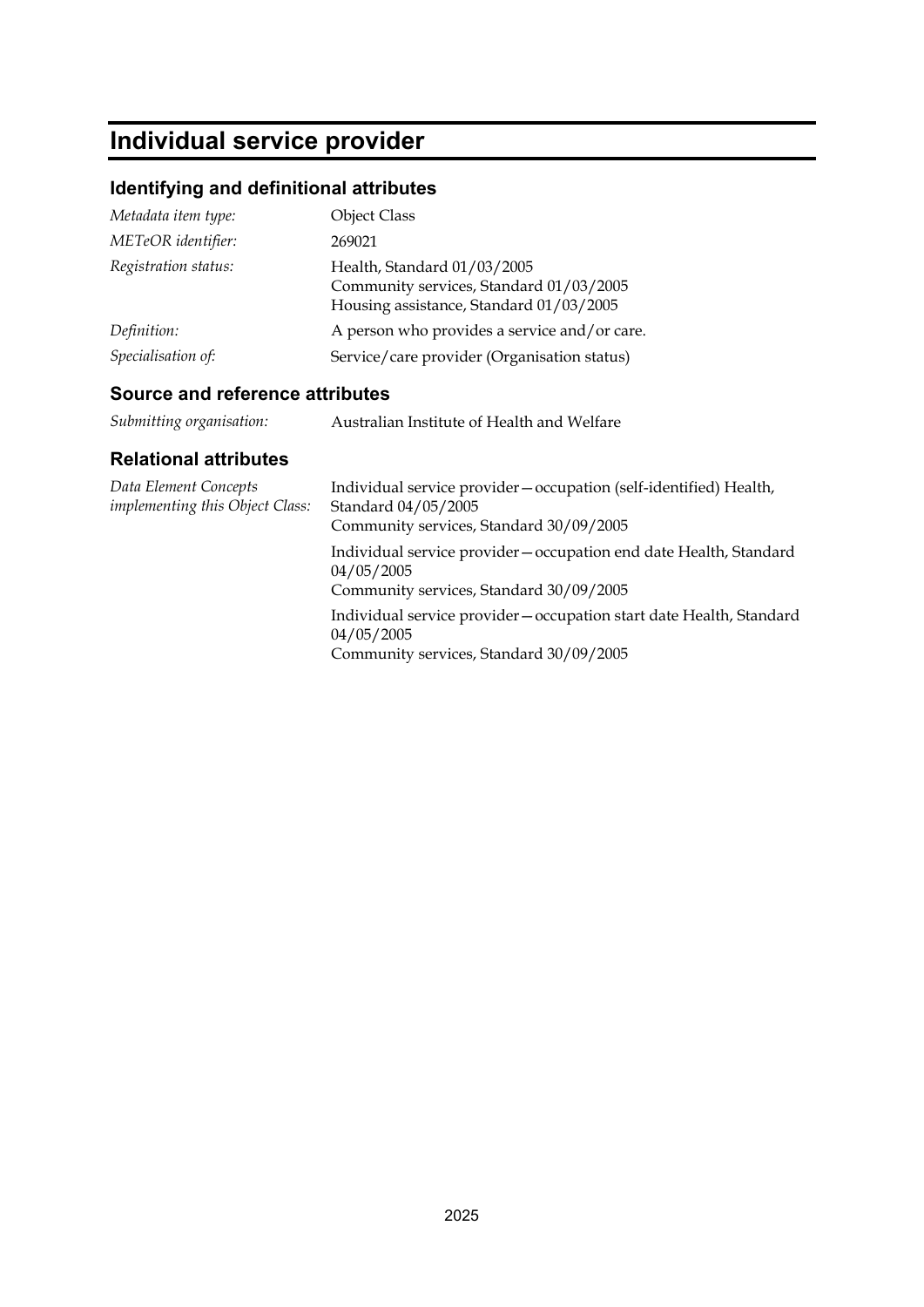## **Injury event**

## **Identifying and definitional attributes**

| Metadata item type:  | <b>Object Class</b>                                                                                                                                                             |
|----------------------|---------------------------------------------------------------------------------------------------------------------------------------------------------------------------------|
| METeOR identifier:   | 268967                                                                                                                                                                          |
| Registration status: | Health, Standard 01/03/2005                                                                                                                                                     |
| Definition:          | An occurrence of injury, poisoning or other adverse effect inflicted on<br>the person as the direct or indirect result of an environmental event,<br>circumstance or condition. |
| Specialisation of:   | Life event (Injury event status)                                                                                                                                                |

### **Source and reference attributes**

| Submitting organisation: | Australian Institute of Health and Welfare |
|--------------------------|--------------------------------------------|
|                          |                                            |

| Data Element Concepts<br><i>implementing this Object Class:</i> | Injury event-activity type Health, Standard 01/03/2005           |
|-----------------------------------------------------------------|------------------------------------------------------------------|
|                                                                 | Injury event-external cause Health, Standard 01/03/2005          |
|                                                                 | Injury event-human intent of injury Health, Standard 24/11/2005  |
|                                                                 | Injury event – nature of main injury Health, Standard 01/03/2005 |
|                                                                 | Injury event-place of occurrence Health, Standard 01/03/2005     |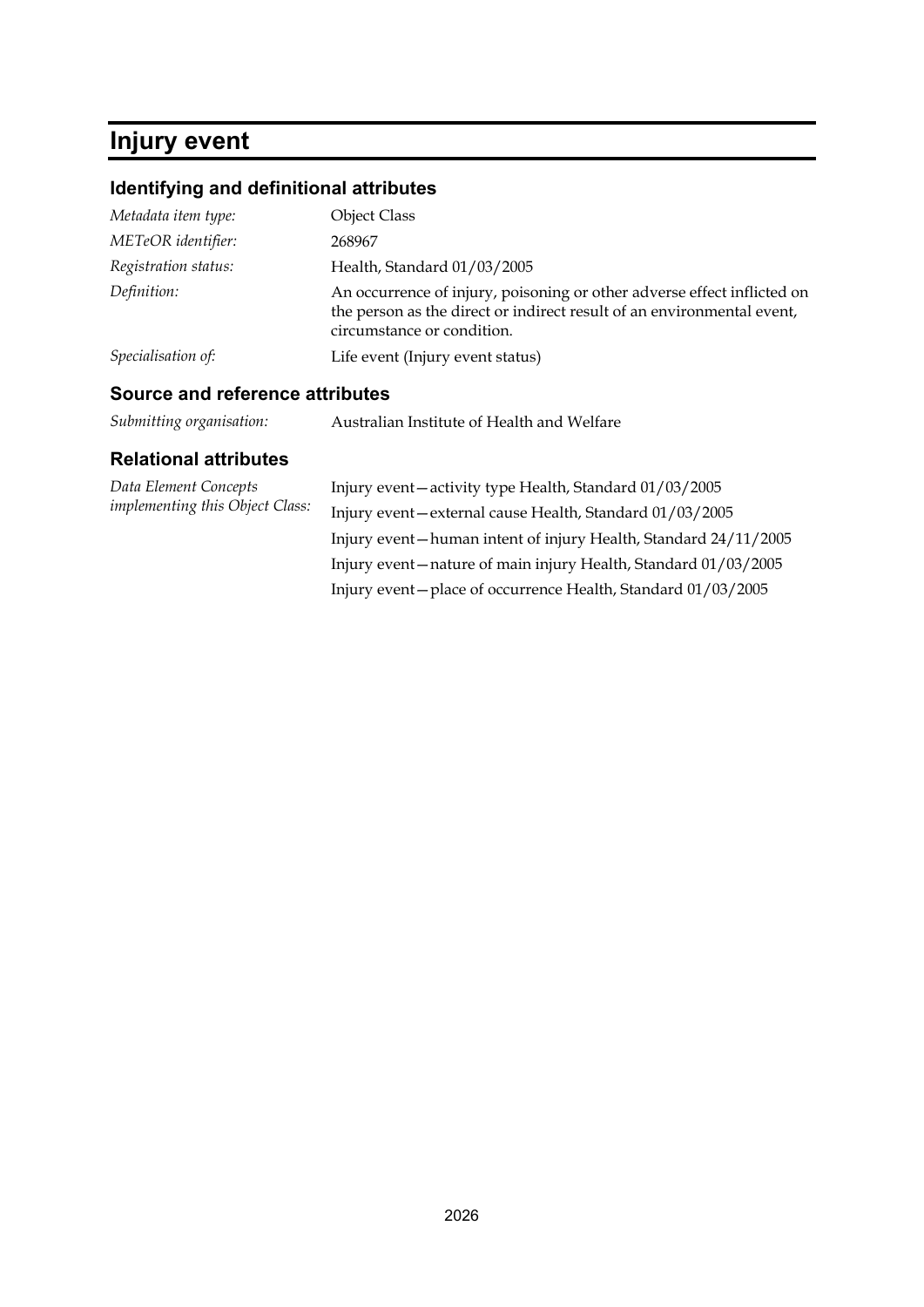# **Jurisdiction**

## **Identifying and definitional attributes**

| Metadata item type:  | <b>Object Class</b>                                      |
|----------------------|----------------------------------------------------------|
| METeOR identifier:   | 352330                                                   |
| Registration status: | Health, Standard 05/12/2007                              |
| Definition:          | The territory or area over which authority is exercised. |

| Data Element Concepts                             | Jurisdiction - Australian state/territory identifier Health, Standard |
|---------------------------------------------------|-----------------------------------------------------------------------|
| <i>implementing this Object Class:</i> 05/12/2007 |                                                                       |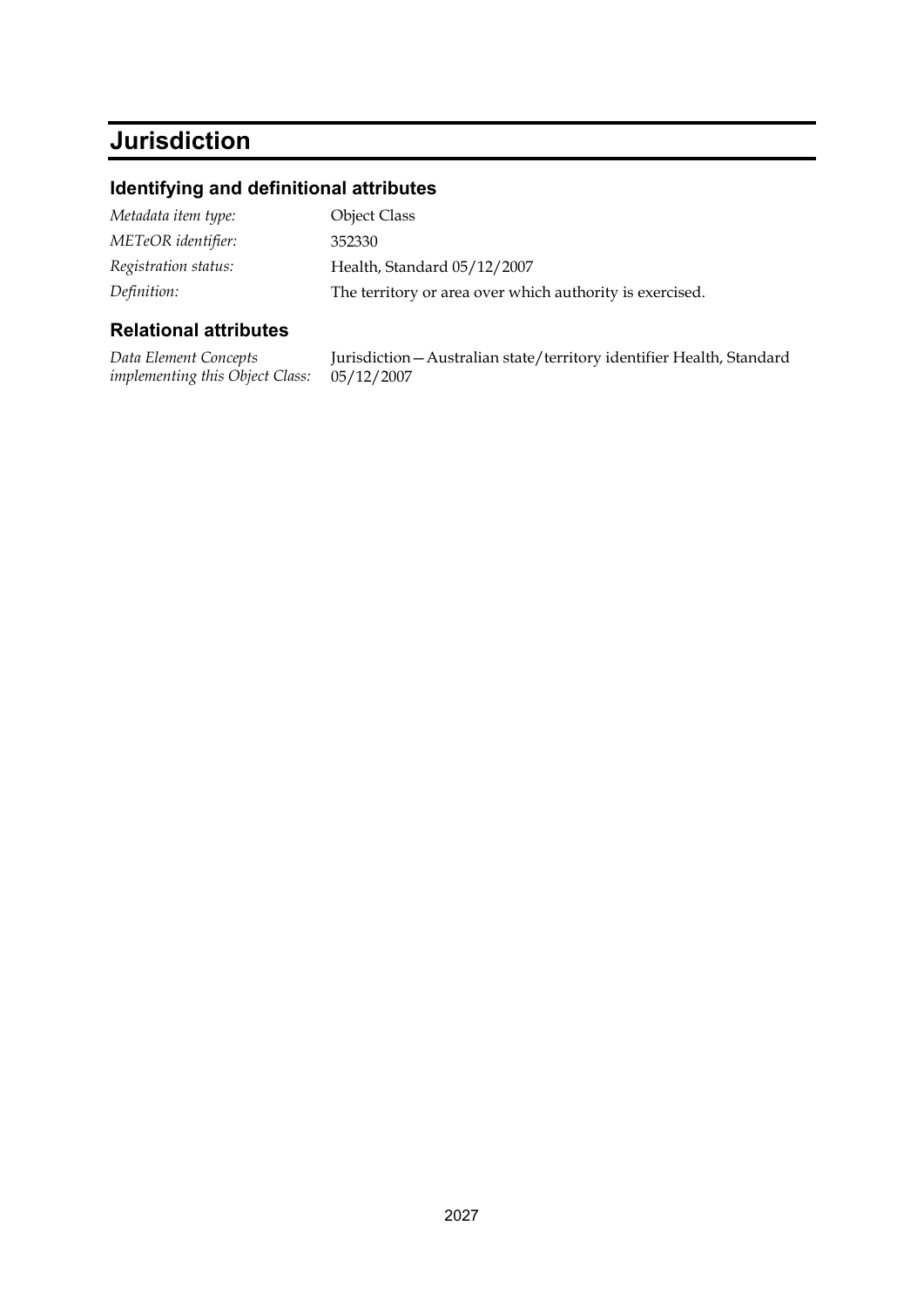# **Laboratory standard**

## **Identifying and definitional attributes**

| Metadata item type:                                      | <b>Object Class</b>                                                                                                                                             |
|----------------------------------------------------------|-----------------------------------------------------------------------------------------------------------------------------------------------------------------|
| METeOR identifier:                                       | 310463                                                                                                                                                          |
| Registration status:                                     | Health, Standard 27/10/2005                                                                                                                                     |
| Definition:                                              | The acknowledged measure of comparison of a laboratory test result<br>for the specified laboratory. The measure of comparison can vary<br>between laboratories. |
| <b>Relational attributes</b>                             |                                                                                                                                                                 |
| Data Element Concepts<br>implementing this Object Class: | Laboratory standard – upper limit of normal range for creatine kinase<br>isoenzyme Health, Standard 01/10/2008                                                  |
|                                                          | Laboratory standard – upper limit of normal range for creatine kinase<br>myocardial band isoenzyme Health, Standard 04/06/2004                                  |
|                                                          | Laboratory standard – upper limit of normal range for microalbumin<br>Health, Standard 01/03/2005                                                               |
|                                                          | Laboratory standard – upper limit of normal range of glycosylated<br>haemoglobin Health, Standard 01/03/2005                                                    |
|                                                          | Laboratory standard – upper limit of normal range of troponin assay<br>Health, Standard 04/06/2004                                                              |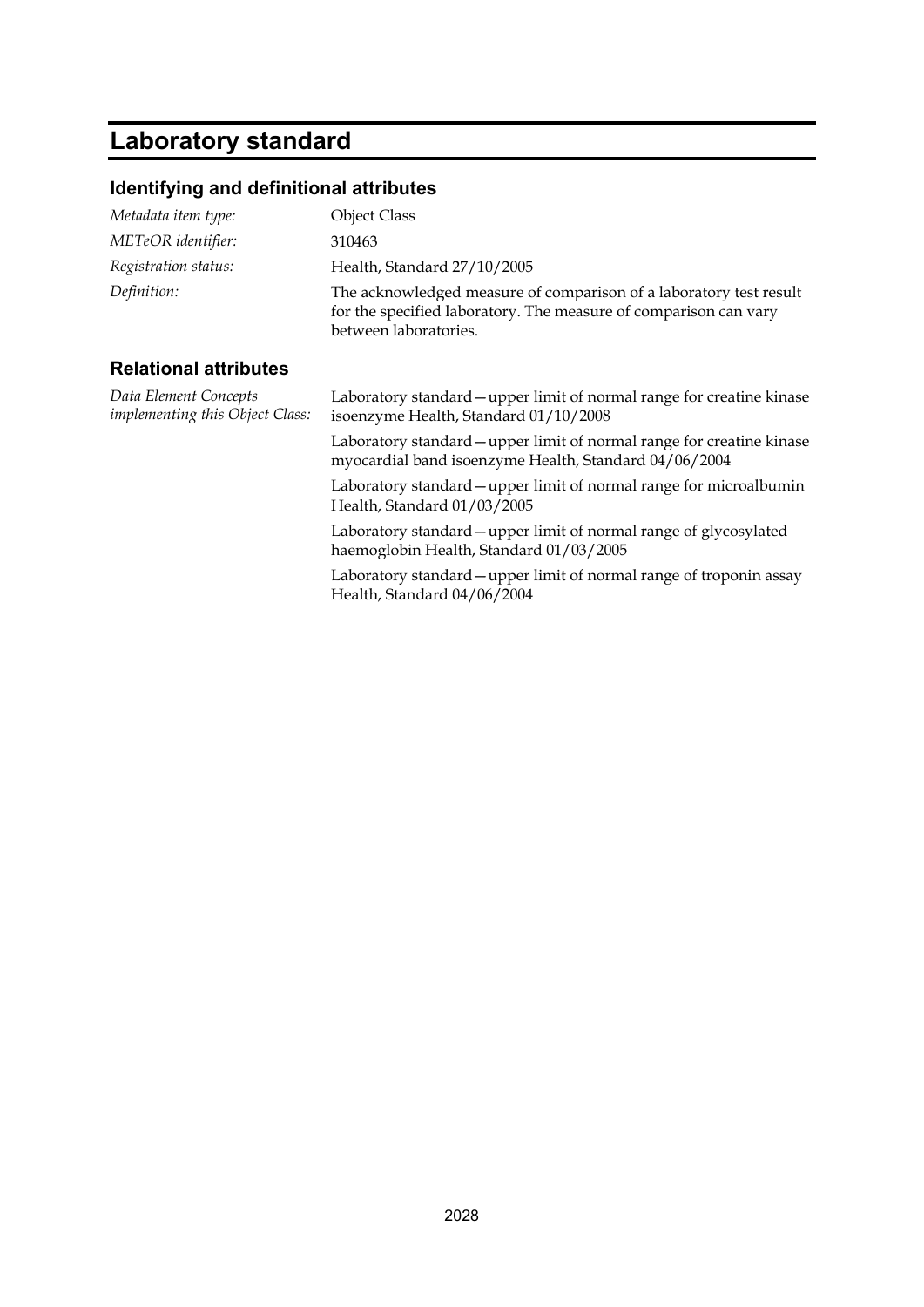# **Medical practitioner**

## **Identifying and definitional attributes**

| Metadata item type:  | <b>Object Class</b>                                                                                                                                                                          |
|----------------------|----------------------------------------------------------------------------------------------------------------------------------------------------------------------------------------------|
| METeOR identifier:   | 269005                                                                                                                                                                                       |
| Registration status: | Health, Standard 01/03/2005                                                                                                                                                                  |
| Definition:          | A person whose primary employment role is to diagnose physical and<br>mental illnesses, disorders and injuries and prescribe medications and<br>treatment to promote or restore good health. |
| Specialisation of:   | Health professional (Profession)                                                                                                                                                             |

### **Source and reference attributes**

| Submitting organisation: | Australia Institute of Health and Welfare                                                                                                |
|--------------------------|------------------------------------------------------------------------------------------------------------------------------------------|
| Origin:                  | ABS (Australian Bureau of Statistics) 1997. Australian Standard<br>Classification of Occupations, 2nd ed. Cat. no. 1220.0. Canberra: ABS |

| Data Element Concepts                  | Medical practitioner – hours on-call Health, Standard 01/03/2005 |
|----------------------------------------|------------------------------------------------------------------|
| <i>implementing this Object Class:</i> | Medical practitioner-hours worked Health, Standard 01/03/2005    |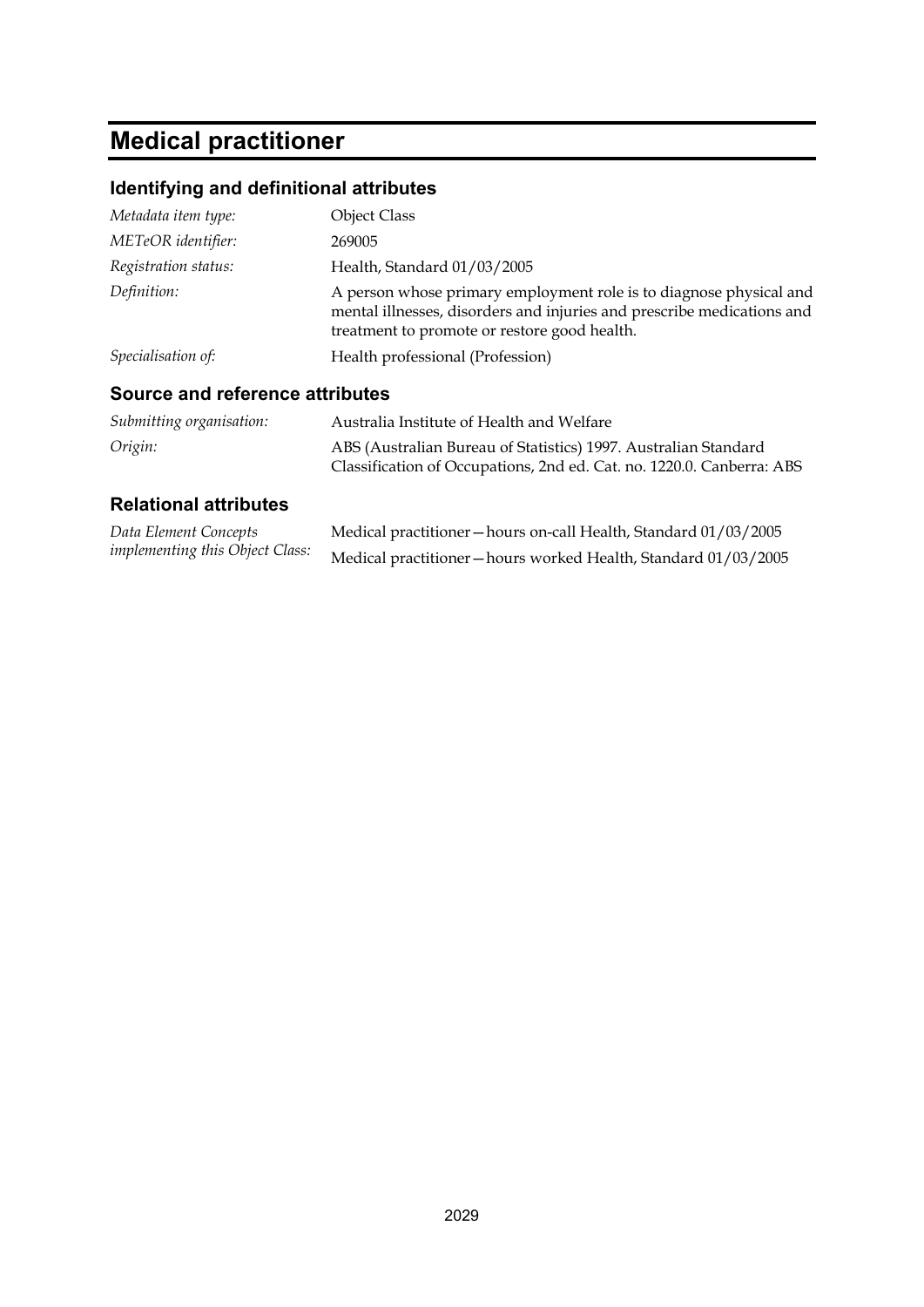## **Mental health service contact**

### **Identifying and definitional attributes**

| Metadata item type:                    | <b>Object Class</b>                                                                                                                                                                                                                                                                                                                                                                                                                                                                                                                                                                                                                                                                                                     |
|----------------------------------------|-------------------------------------------------------------------------------------------------------------------------------------------------------------------------------------------------------------------------------------------------------------------------------------------------------------------------------------------------------------------------------------------------------------------------------------------------------------------------------------------------------------------------------------------------------------------------------------------------------------------------------------------------------------------------------------------------------------------------|
| METeOR identifier:                     | 286670                                                                                                                                                                                                                                                                                                                                                                                                                                                                                                                                                                                                                                                                                                                  |
| Registration status:                   | Health, Standard 08/12/2004                                                                                                                                                                                                                                                                                                                                                                                                                                                                                                                                                                                                                                                                                             |
| Definition:                            | The provision of a clinically significant service by a specialised mental<br>health service provider(s) for patients/clients, other than those<br>patients/clients admitted to psychiatric hospitals or designated<br>psychiatric units in acute care hospitals, and those resident in 24 hour<br>staffed specialised residential mental health services, where the<br>nature of the service would normally warrant a dated entry in the<br>clinical record of the patient/client in question.                                                                                                                                                                                                                          |
| Specialisation of:                     | Service/care event (Service contact status)                                                                                                                                                                                                                                                                                                                                                                                                                                                                                                                                                                                                                                                                             |
| <b>Collection and usage attributes</b> |                                                                                                                                                                                                                                                                                                                                                                                                                                                                                                                                                                                                                                                                                                                         |
| Guide for use:                         | A service contact must involve at least two persons, one of whom<br>must be a specialised mental health service provider.                                                                                                                                                                                                                                                                                                                                                                                                                                                                                                                                                                                               |
|                                        | Mobile and outreach services and consultation and liaison services are<br>included as service contacts.                                                                                                                                                                                                                                                                                                                                                                                                                                                                                                                                                                                                                 |
|                                        | Service contacts are not restricted to in person communication but can<br>include telephone, video link or other forms of direct communication.                                                                                                                                                                                                                                                                                                                                                                                                                                                                                                                                                                         |
|                                        | Service contacts can either be with a patient/client, or with a third<br>party such as a carer or family member, other professional or mental<br>health worker or other service provider. Services involving only a<br>service provider and a third party(ies) are included as service<br>contacts, where the nature of the service would normally warrant a<br>dated entry in the clinical record of the patient/client in question.                                                                                                                                                                                                                                                                                   |
|                                        | There may be multiple service contacts on any one day for a<br>patient/client or a third party(ies) and each service contact should be<br>recorded separately.                                                                                                                                                                                                                                                                                                                                                                                                                                                                                                                                                          |
|                                        | A service contact should be recorded for each patient/client for which<br>the service is provided, whether by phone or other electronic means<br>or in person, regardless of the number of patients/clients or third<br>parties participating or the number of service providers providing the<br>service. Service provision is only regarded as a service contact if it is<br>relevant to the clinical condition of the patient/client. This means that<br>it does not include services of an administrative nature (e.g. telephone<br>contact to schedule an appointment) except where the nature of the<br>service would normally warrant a dated entry in the clinical record of<br>the patient/client in question. |
|                                        | There may however be instances where notes are made in the<br>patient/client clinical record that have not been prompted by a<br>service provision for a patient/client (e.g. noting receipt of test results<br>that require no further action). These instances would not be regarded<br>as service contacts.                                                                                                                                                                                                                                                                                                                                                                                                          |
|                                        | In instances where documenting the patient/client's service contact<br>details is separated in time from the service provision, this is not<br>counted as a separate service contact.                                                                                                                                                                                                                                                                                                                                                                                                                                                                                                                                   |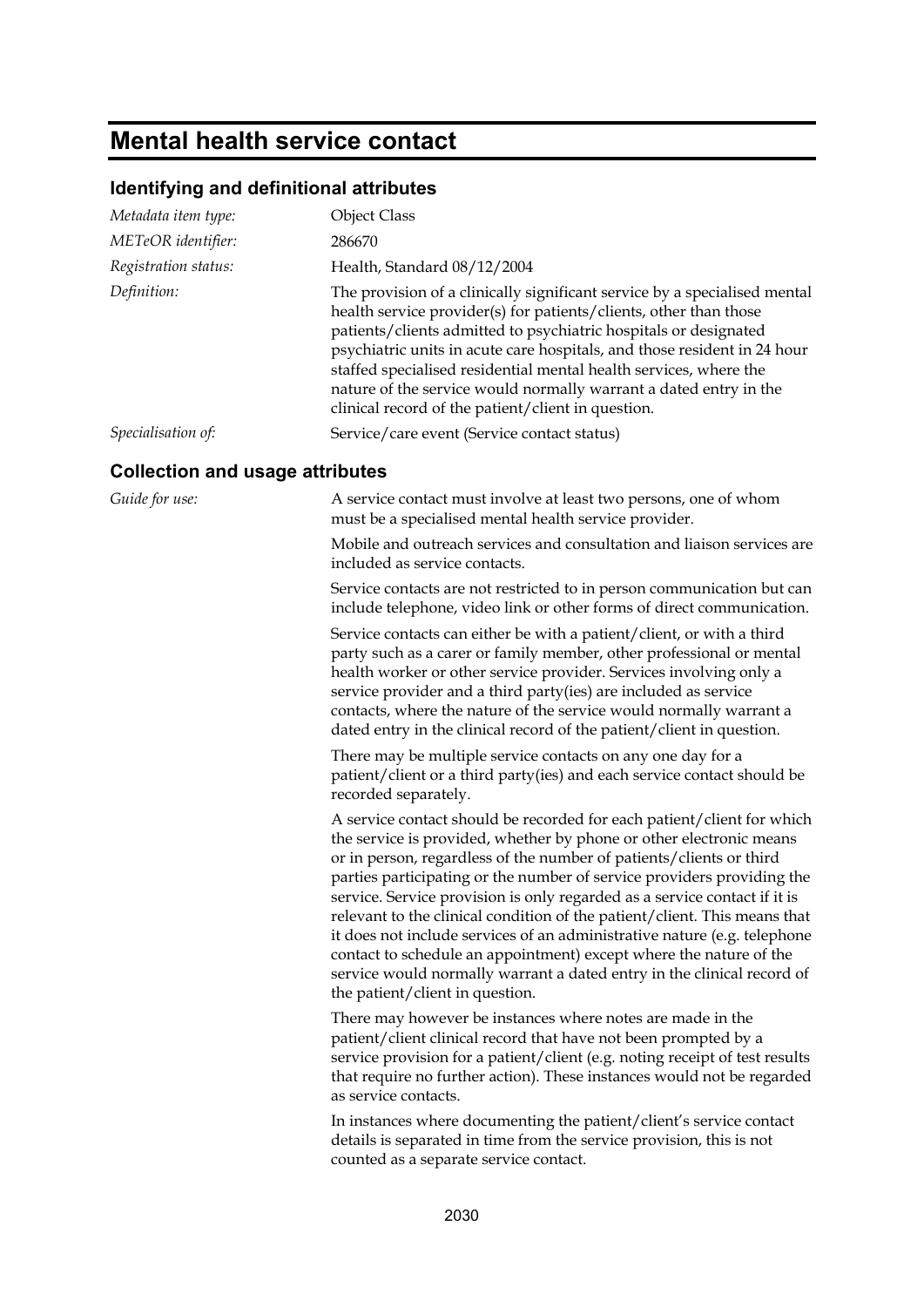Travel to or from the location at which the service is provided, for example to or from outreach facilities or private homes, is not to be reported as a service contact.

#### **Source and reference attributes**

| Submitting organisation: | Australian Institute of Health and Welfare |
|--------------------------|--------------------------------------------|
|--------------------------|--------------------------------------------|

| Mental health service contact - mental health service contact duration<br>Health, Standard 08/12/2004 |
|-------------------------------------------------------------------------------------------------------|
| Mental health service contact - patient/client participation indicator<br>Health, Standard 08/12/2004 |
| Mental health service contact – service contact date Health, Standard<br>08/12/2004                   |
| Mental health service contact - session type Health, Standard<br>08/12/2004                           |
|                                                                                                       |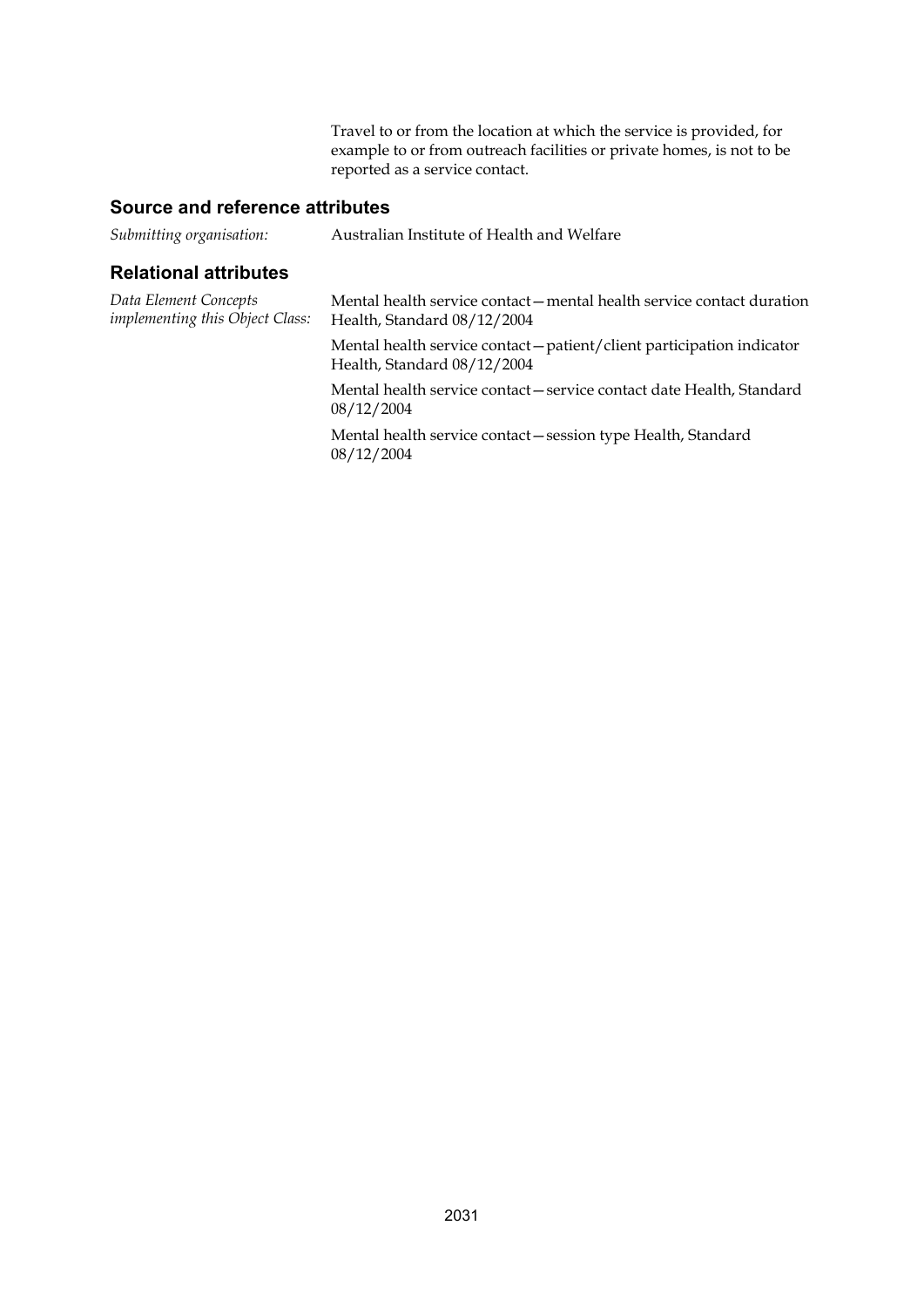#### **Non-admitted patient emergency department service episode**

## **Identifying and definitional attributes**

| Metadata item type:  | <b>Object Class</b>                                                                                                                                                   |
|----------------------|-----------------------------------------------------------------------------------------------------------------------------------------------------------------------|
| METeOR identifier:   | 268976                                                                                                                                                                |
| Registration status: | Health, Standard 01/03/2005                                                                                                                                           |
| Definition:          | The treatment or care between when a patient presents at an<br>emergency department and when the non-admitted patient<br>emergency department treatment or care ends. |
| Context:             | Emergency department care.                                                                                                                                            |
| Specialisation of:   | Episode of care (Non-admitted patient emergency department<br>service episode status)                                                                                 |

#### **Collection and usage attributes**

| Guide for use: | Includes patients who do not wait for treatment once registered<br>or triaged, and those who are dead on arrival at the emergency<br>department.                                                                                                                                                                                                               |
|----------------|----------------------------------------------------------------------------------------------------------------------------------------------------------------------------------------------------------------------------------------------------------------------------------------------------------------------------------------------------------------|
|                | Both a non-admitted patient emergency department service<br>episode and an admitted patient episode of care should be<br>recorded for patients who subsequently undergo a formal<br>admission. The end of the non-admitted patient emergency<br>department service episode should indicate the commencement<br>of the admitted episode of care, if applicable. |
|                | A non-admitted patient emergency department service episode<br>ends when either the patient is admitted or, if the patient is not to<br>be admitted, when the patient is recorded as ready to leave the<br>emergency department or when they are recorded as having left<br>at their own risk.                                                                 |
| Comments:      | This metadata item has been defined to support the national<br>minimum data set for Non-admitted patient emergency<br>department care.                                                                                                                                                                                                                         |

#### **Source and reference attributes**

| Submitting organisation:                                 | National reference group for non-admitted patient data<br>development, 2001-02                                                                  |
|----------------------------------------------------------|-------------------------------------------------------------------------------------------------------------------------------------------------|
| <b>Relational attributes</b>                             |                                                                                                                                                 |
| Related metadata references:                             | Supersedes Non-admitted patient emergency department service<br>episode, version 1, DEC, NHDD, NHIMG, Superseded<br>$01/03/2005$ .pdf (14.4 KB) |
| Data Element Concepts<br>implementing this Object Class: | Non admitted patient emergency department service episode -<br>presenting problem Health, Standard 05/12/2007                                   |
|                                                          | Non-admitted patient emergency department service episode -<br>principal diagnosis Health, Standard 05/12/2007                                  |
|                                                          | Non-admitted patient emergency department service episode-<br>episode end date Health, Standard 24/03/2006                                      |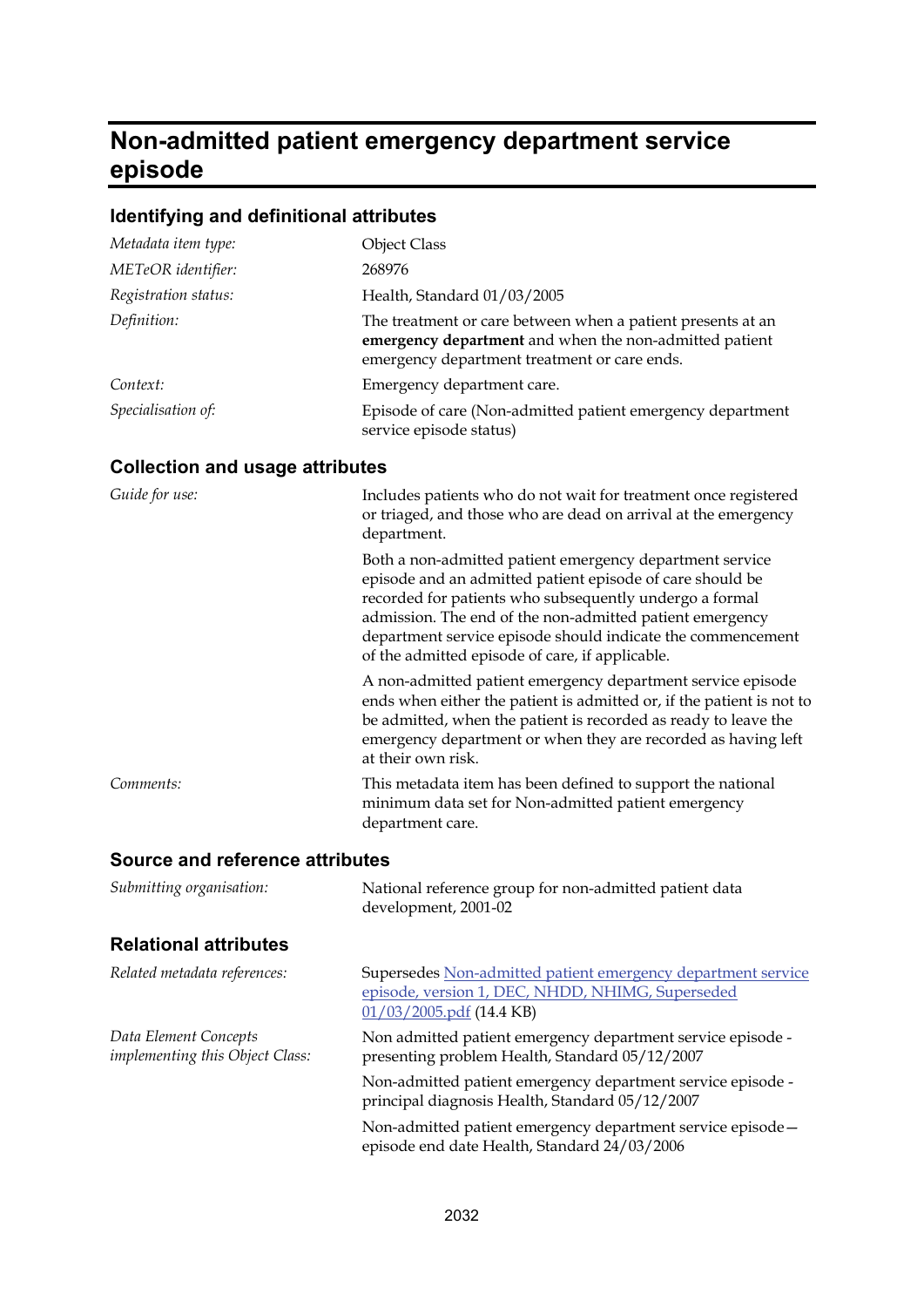Non-admitted patient emergency department service episode episode end status Health, Standard 24/03/2006

Non-admitted patient emergency department service episode episode end time Health, Standard 24/03/2006

Non-admitted patient emergency department service episode patient departure status Health, Superseded 24/03/2006

Non-admitted patient emergency department service episode service commencement date Health, Standard 07/12/2005

Non-admitted patient emergency department service episode service commencement time Health, Standard 07/12/2005

Non-admitted patient emergency department service episode service episode length Health, Standard 01/03/2005

Non-admitted patient emergency department service episode transport mode Health, Standard 01/03/2005

Non-admitted patient emergency department service episode triage category Health, Standard 01/03/2005

Non-admitted patient emergency department service episode triage date Health, Standard 07/12/2005

Non-admitted patient emergency department service episode triage time Health, Standard 07/12/2005

Non-admitted patient emergency department service episode type of visit to emergency department Health, Standard 01/03/2005

Non-admitted patient emergency department service episode waiting time Health, Standard 01/03/2005

Non-admitted patient emergency department service episode waiting time (to hospital admission) Health, Standard 01/03/2005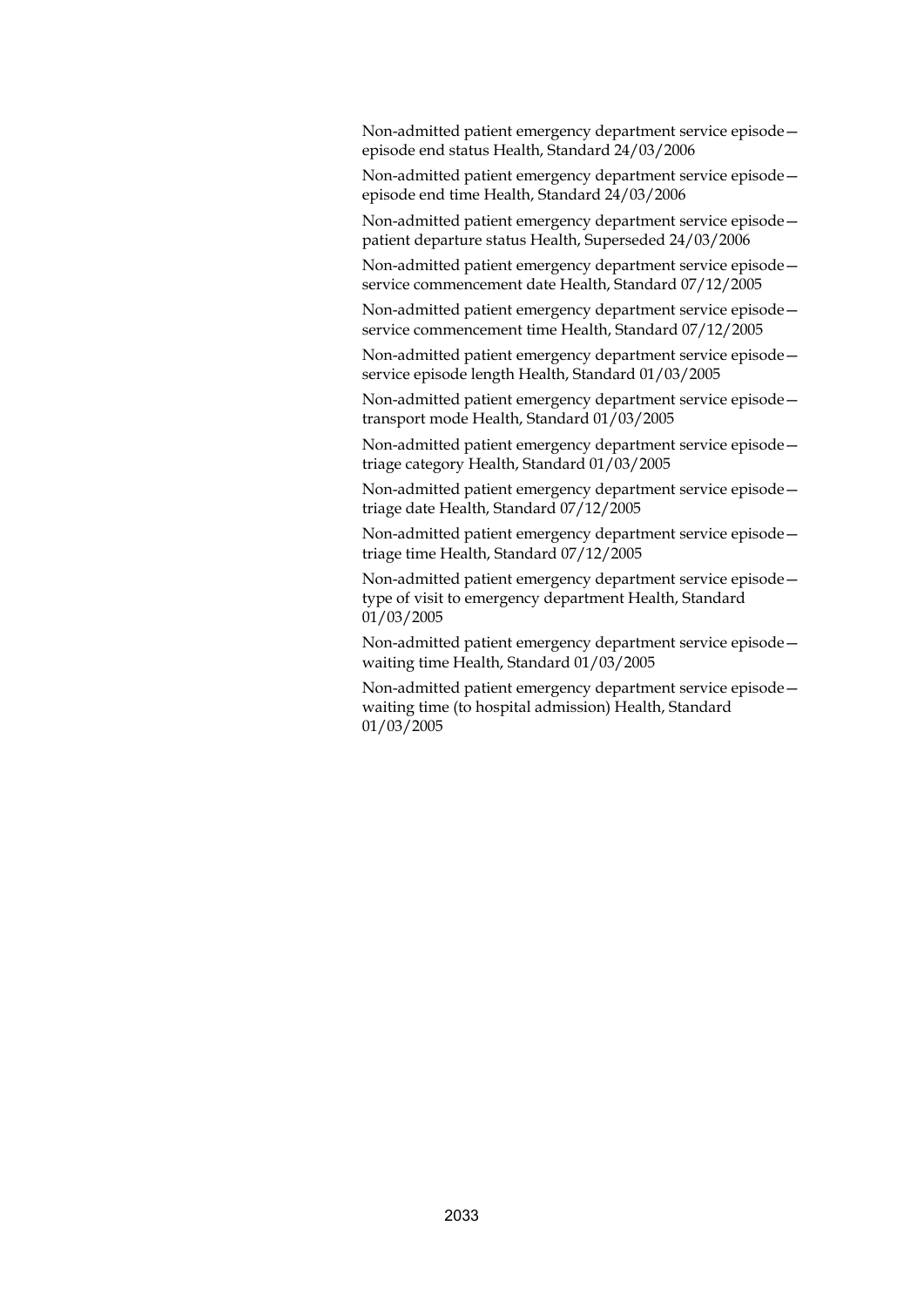## **Non-admitted patient service event**

#### **Identifying and definitional attributes**

| Metadata item type:  | <b>Object Class</b>                                                                                                                                                                                                                                                                      |
|----------------------|------------------------------------------------------------------------------------------------------------------------------------------------------------------------------------------------------------------------------------------------------------------------------------------|
| METeOR identifier:   | 268972                                                                                                                                                                                                                                                                                   |
| Registration status: | Health, Standard 01/03/2005                                                                                                                                                                                                                                                              |
| Definition:          | An interaction between one or more health care professionals<br>with one or more non-admitted patients, for assessment,<br>consultation and/or treatment intended to be unbroken in time.<br>A service event means that a dated entry is made in the<br>patient/client's medical record. |
| Context:             | Hospital non-admitted patient care:                                                                                                                                                                                                                                                      |
|                      | This definition applies to non-admitted hospital patients and is<br>not intended to apply to community based services.                                                                                                                                                                   |
| Specialisation of:   | Service/care event (Non-admitted patient service event status)                                                                                                                                                                                                                           |

#### **Collection and usage attributes**

*Guide for use:* The period of interaction can be broken but still regarded as one service event if it was intended to be unbroken in time. This covers those circumstances in which treatment during a service event is temporarily interrupted for unexpected reasons, for example, a clinician is called to assess another patient who requires more urgent care.

> Service events can occur in an outpatient, emergency, radiology, pathology and/or pharmacy department or, by a hospital-based outreach service, in a location that is not part of the hospital campus.

Service events may or may not be pre-arranged (except for telephone calls).

Imaging, pathology and/or pharmacy services that are associated with a service event in an outpatient clinic, **emergency department** or outreach service are not regarded as service events themselves.

Imaging, pathology or pharmacy services provided independent of a service event in an outpatient clinic, emergency department or outreach service are regarded as individual service events. Service events delivered via a telephone call are included if

- they are a substitute for a face-to-face service event, and
- they are pre-arranged, and
- a record of the service event is included in the patient's medical record.

Service events include when the patient is participating via a video link (telemedicine). A service event can be counted at each site participating via the video link.

If a carer/relative accompanies a patient during a service event, this is not considered to be a service event for the carer/relative, provided that the carer/relative is not a patient in their own right for the service contact.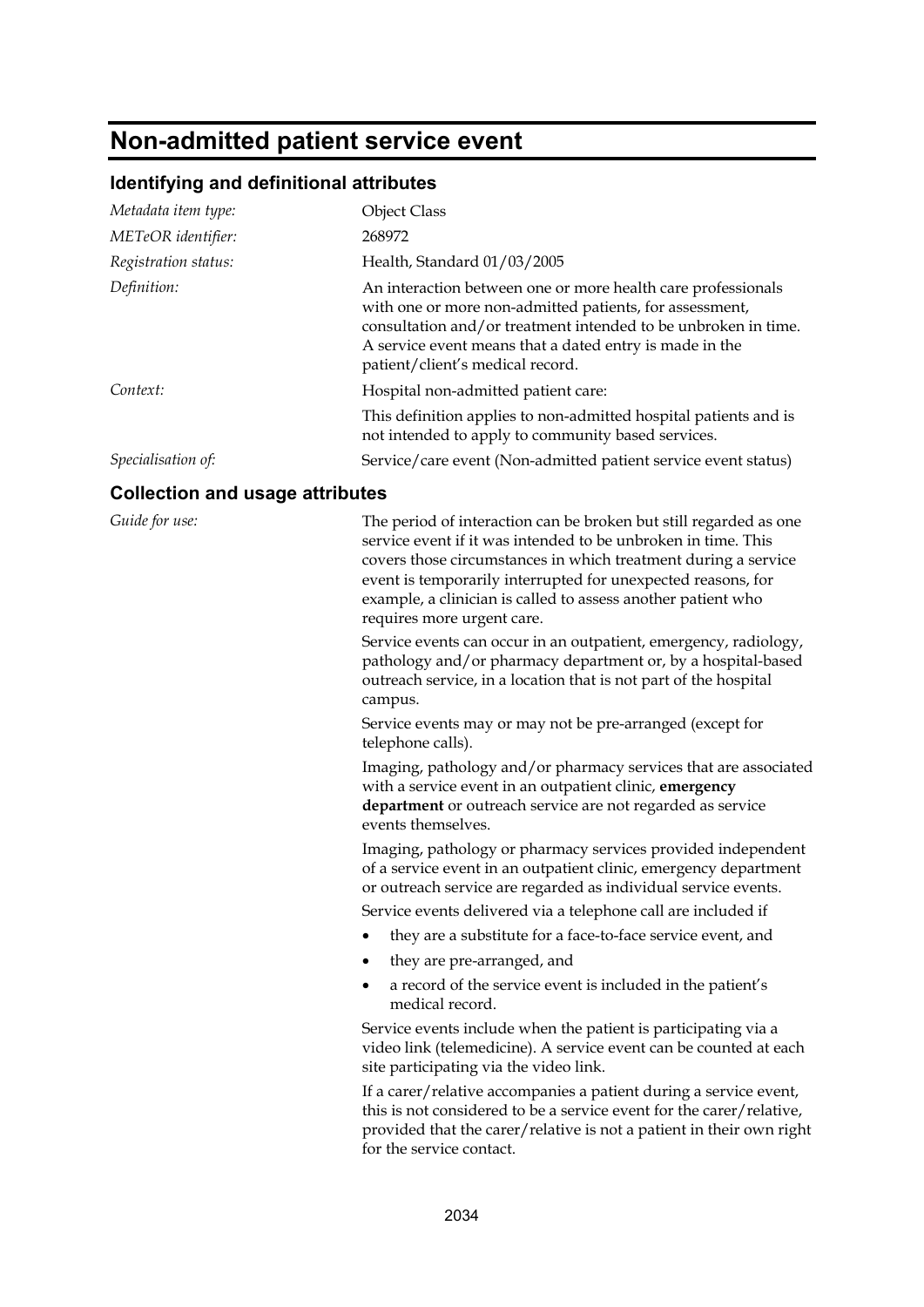Where both are patients, it is considered that service events have been provided for the person(s) in whose medical record the service event is noted.

A service event is regarded as having occurred when a consultation occurs between their carer/relative and a service provider at an appointment when the patient is not present, provided that the carer/relative is not a patient in their own right for the service contact. Where both are patients, it is considered that service events have been provided for the person(s) in whose medical record the service event is noted.

A service event is regarded as having occurred for each patient who attends a group session such as an antenatal class. Outpatient department services provided to admitted patients are not regarded as service events.

Work-related services provided in clinics for staff are not service events.

#### **Source and reference attributes**

| Origin:                                                         | National Health Data Committee                                                                                     |
|-----------------------------------------------------------------|--------------------------------------------------------------------------------------------------------------------|
| <b>Relational attributes</b>                                    |                                                                                                                    |
| Related metadata references:                                    | Supersedes Non-admitted patient service event, version 1, DEC,<br>NHDD, NHIMG, Superseded 01/03/2005.pdf (18.0 KB) |
| Data Element Concepts<br><i>implementing this Object Class:</i> | Non-admitted patient service event - multi-disciplinary team<br>status Health, Standard 01/03/2005                 |
|                                                                 | Non-admitted patient service event – new/repeat service event<br>status Health, Standard 01/03/2005                |
|                                                                 | Non-admitted patient service event-patient present status<br>Health, Standard 01/03/2005                           |
|                                                                 | Non-admitted patient service event – service event type (clinical)<br>Health, Standard 01/03/2005                  |
|                                                                 | Non-admitted patient service event-service mode Health,<br>Standard 01/03/2005                                     |
|                                                                 |                                                                                                                    |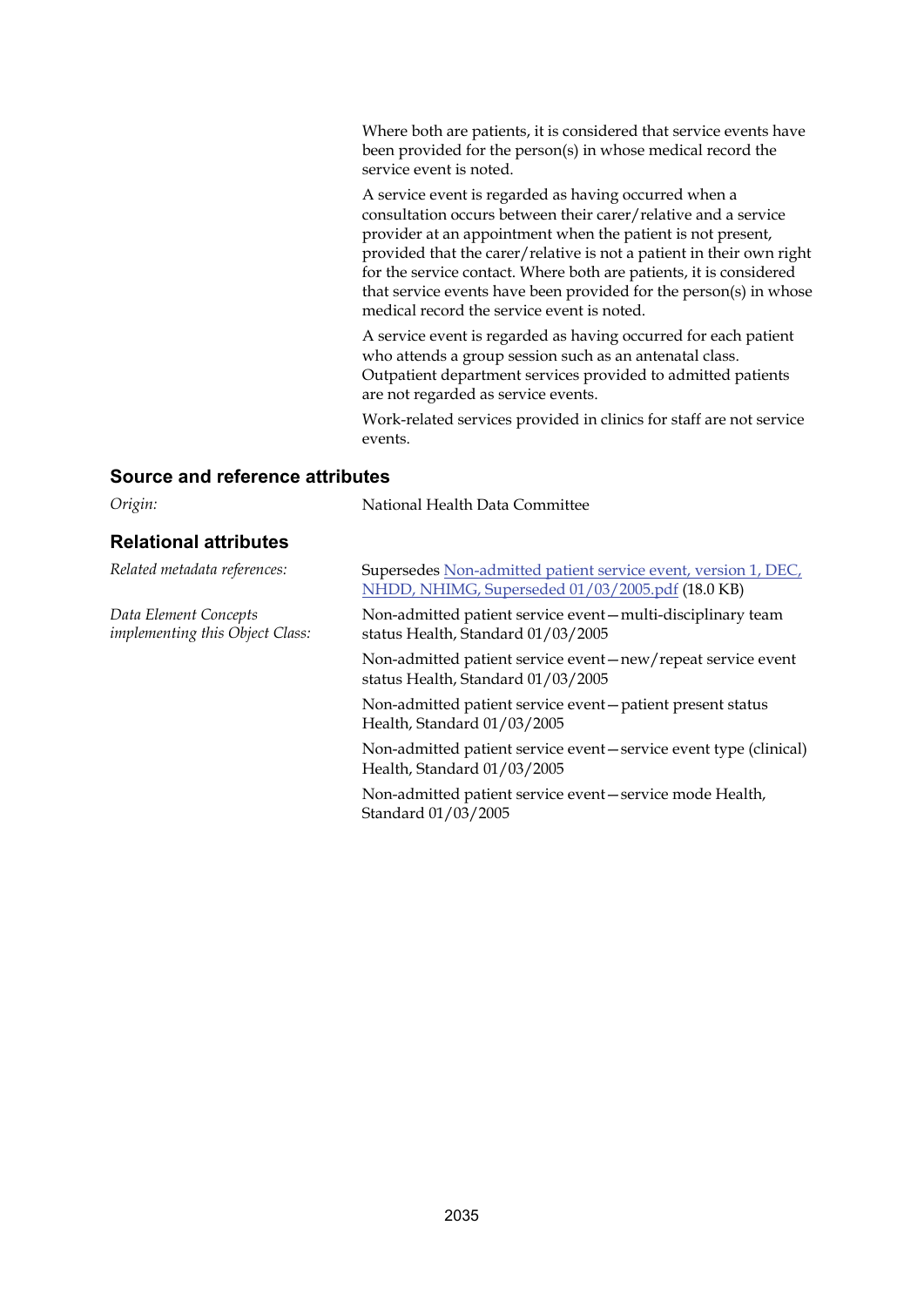# **Occupied bed**

### **Identifying and definitional attributes**

| Metadata item type:                    | <b>Object Class</b>                                                                                                                                                                                                                                                                                                                                                                           |  |
|----------------------------------------|-----------------------------------------------------------------------------------------------------------------------------------------------------------------------------------------------------------------------------------------------------------------------------------------------------------------------------------------------------------------------------------------------|--|
| METeOR identifier:                     | 375696                                                                                                                                                                                                                                                                                                                                                                                        |  |
| Registration status:                   | Health, Standard 24/03/2009                                                                                                                                                                                                                                                                                                                                                                   |  |
| Definition:                            | An occupied bed is an available bed where there is a patient<br>physically in the bed or the bed is being retained for a patient (e.g. the<br>patient is receiving treatment or is on leave).                                                                                                                                                                                                 |  |
| <b>Collection and usage attributes</b> |                                                                                                                                                                                                                                                                                                                                                                                               |  |
| Comments:                              | Beds may be available but not occupied, e.g. an 8 bed ward may be<br>fully staffed, but only 7 beds are occupied. Also if a patient has left a<br>bed to receive a different care type and will not be returning within 24<br>hours, the bed is not occupied.                                                                                                                                 |  |
|                                        | The Occupancy Rate is calculated by dividing total bed days in a<br>period by the product of the available beds and the days in the period<br>- e.g. if in a non-leap year patients accumulated 33,000 bed days in a<br>hospital with 100 overnight-stay beds, the occupancy rate =<br>$33,000/(365*100) = 90.4\%$ . N.B. Occupancy rates calculated for same-<br>day beds could exceed 100%. |  |

### **Relational attributes**

*Data Element Concepts implementing this Object Class:* Occupied bed—hospital in the home care Health, Standard 24/03/2009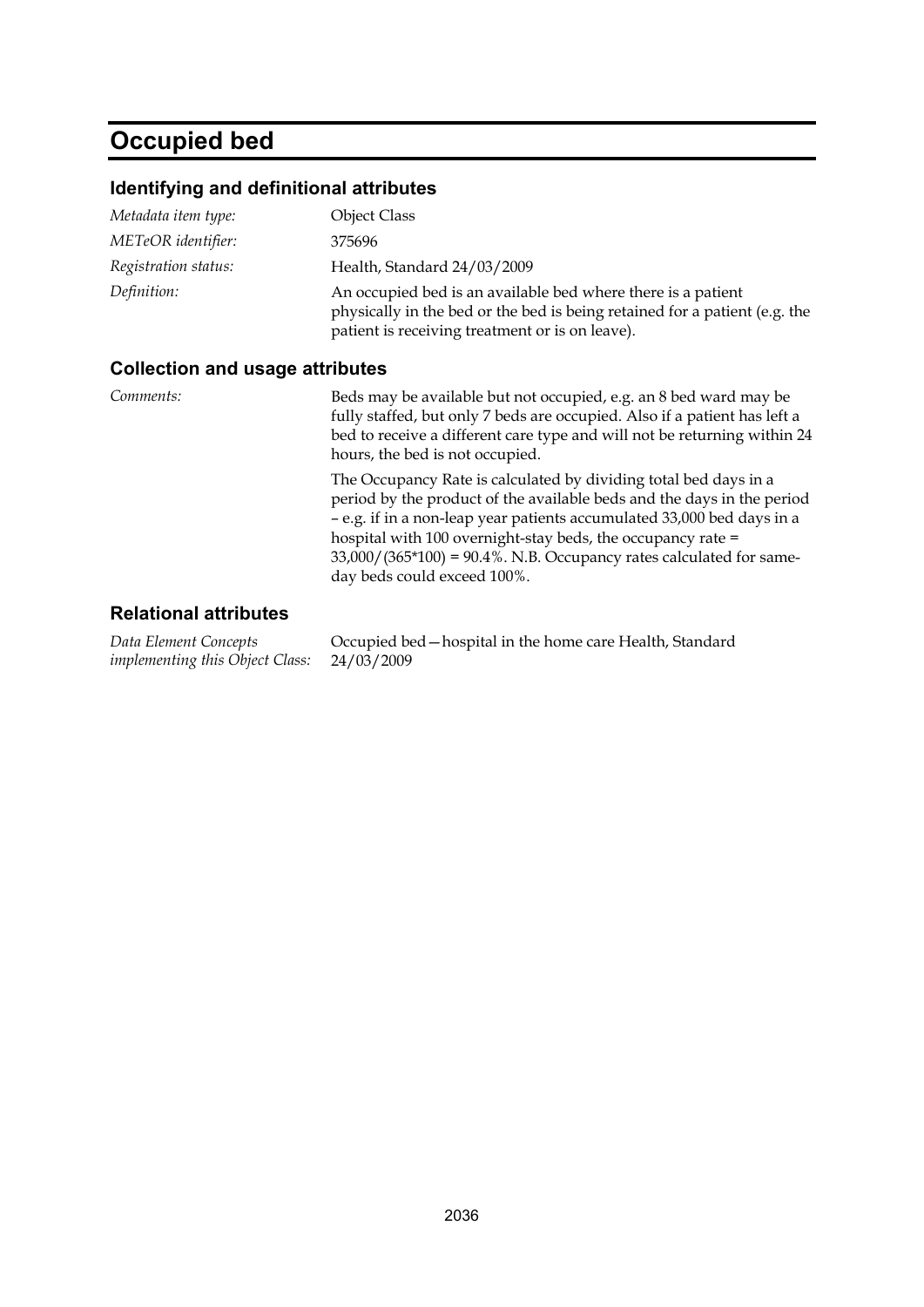# **Organisation**

## **Identifying and definitional attributes**

| Metadata item type:  | <b>Object Class</b>                                                                                                                                                                                                                                                                                                  |
|----------------------|----------------------------------------------------------------------------------------------------------------------------------------------------------------------------------------------------------------------------------------------------------------------------------------------------------------------|
| METeOR identifier:   | 354505                                                                                                                                                                                                                                                                                                               |
| Registration status: | Health, Standard 05/12/2007                                                                                                                                                                                                                                                                                          |
| Definition:          | The smallest type of accounting unit within a management unit<br>within a State or Territory of Australia which controls its productive<br>activities and for which a specified range of detailed data is available,<br>at least on an annual basis, thus enabling measures such as value<br>added to be calculated. |

### **Source and reference attributes**

| Reference documents:                                     | Australian Bureau of Statistics 2002. Standard Economic Sector<br>Classifications of Australia (SESCA). ABS cat. no. 1218.0. Canberra:<br>ABS. |
|----------------------------------------------------------|------------------------------------------------------------------------------------------------------------------------------------------------|
| <b>Relational attributes</b>                             |                                                                                                                                                |
| Data Element Concepts<br>implementing this Object Class: | Organisation-capital consumption expenses Health, Standard<br>01/04/2009                                                                       |
|                                                          | Organisation - depreciation expenses Health, Superseded 01/04/2009                                                                             |
|                                                          | Organisation - employee related expenses Health, Standard<br>05/12/2007                                                                        |
|                                                          | Organisation - expenses Health, Standard 05/12/2007                                                                                            |
|                                                          | Organisation - purchase of goods and services Health, Standard<br>05/12/2007                                                                   |
|                                                          | Organisation - revenue Health, Standard 05/12/2007                                                                                             |
|                                                          | Organisation - type of health or health related function Health,<br>Standard 05/12/2007                                                        |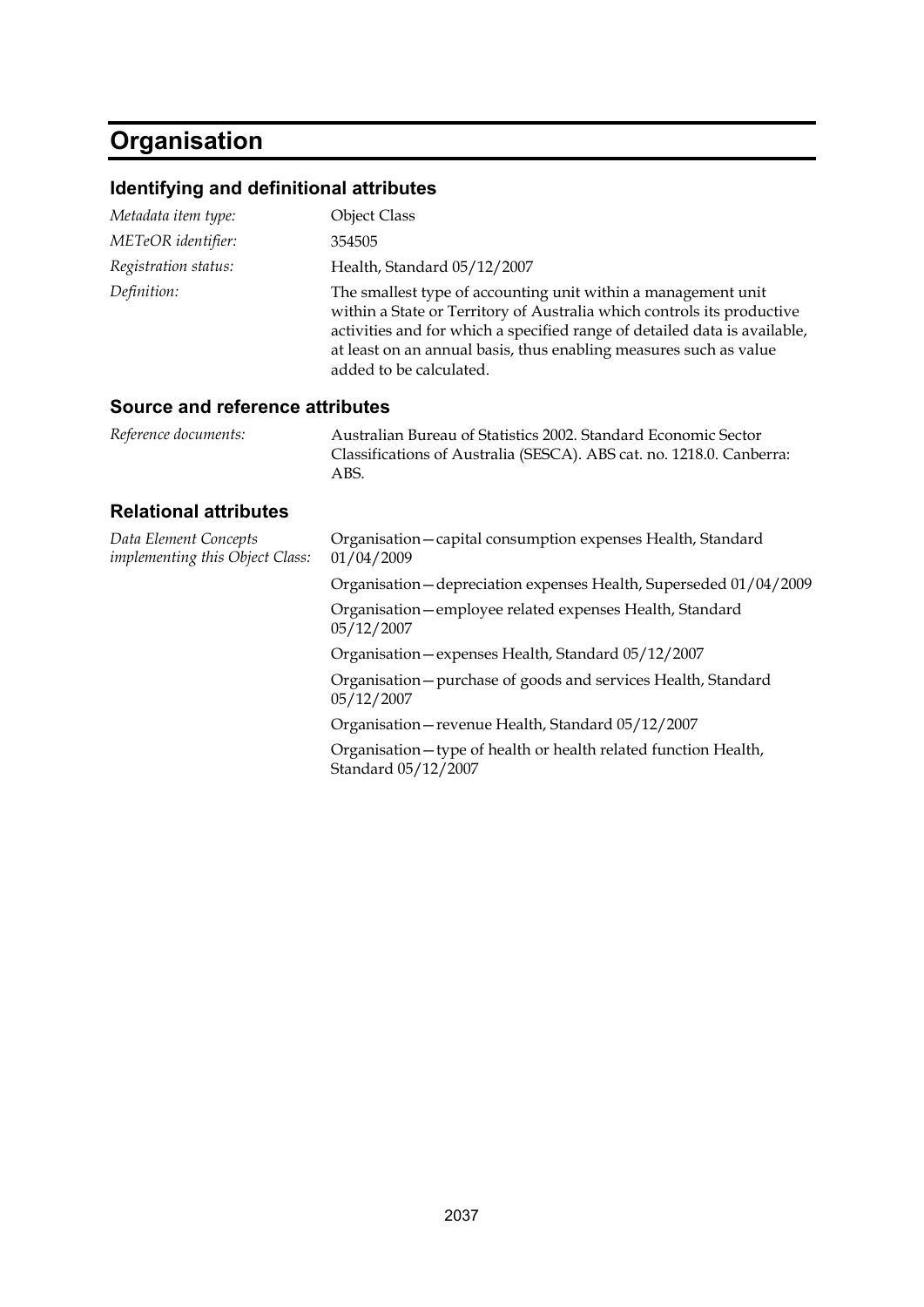## **Patient**

## **Identifying and definitional attributes**  *Metadata item type:* Object Class *METeOR identifier:* 268959 *Registration status:* Health, Standard 01/03/2005 *Definition:* A person for whom a health service accepts responsibility for treatment and or care. *Specialisation of:* Person (Patient status) **Source and reference attributes**  *Submitting organisation:* Australia Institute of Health and Welfare **Relational attributes**  *Related metadata references:* Supersedes [Patient, version 1, DEC, NHDD, NHIMG,](http://meteor.aihw.gov.au/content/item.phtml?itemId=273080&nodeId=file421938ec62ef7&fn=Patient,%20version%201,%20DEC,%20NHDD,%20NHIMG,%20Superseded%2001/03/2005.pdf)  [Superseded 01/03/2005.pdf](http://meteor.aihw.gov.au/content/item.phtml?itemId=273080&nodeId=file421938ec62ef7&fn=Patient,%20version%201,%20DEC,%20NHDD,%20NHIMG,%20Superseded%2001/03/2005.pdf) (13.2 KB)

*Data Element Concepts implementing this Object Class:*

Patient—compensable status Health, Standard 01/03/2005 Patient—diagnosis date Health, Standard 01/03/2005 Patient—hospital insurance status Health, Standard 01/03/2005 Patient—initial visit since diagnosis indicator (diabetes mellitus) Health, Standard 21/09/2005 Patient—initial visit since diagnosis status (diabetes mellitus) Health, Superseded 21/09/2005 Patient—insulin start date Health, Standard 01/03/2005 Patient—number of psychiatric outpatient clinic/day program attendances Health, Standard 01/03/2005

Patient—previous specialised treatment Health, Standard 01/03/2005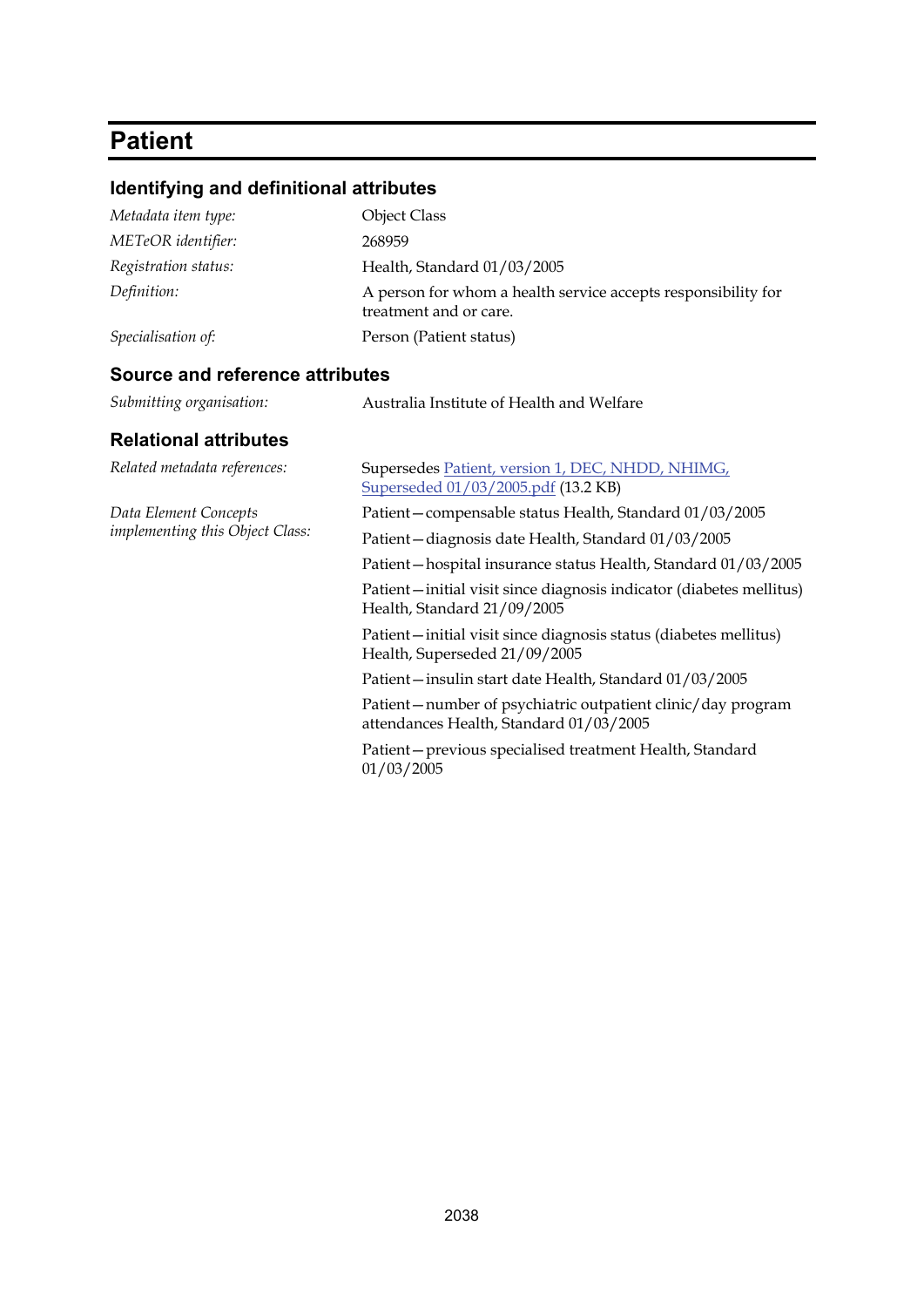## **Person**

## **Identifying and definitional attributes**

| Metadata item type:                                      | <b>Object Class</b>                                                                                                                                      |
|----------------------------------------------------------|----------------------------------------------------------------------------------------------------------------------------------------------------------|
| METeOR identifier:                                       | 268955                                                                                                                                                   |
| Registration status:                                     | Health, Standard 01/03/2005<br>Community services, Standard 01/03/2005<br>Housing assistance, Standard 01/03/2005                                        |
| Definition:                                              | A human being, whether man, woman or child.                                                                                                              |
| Specialisation of:                                       | Person/group of persons (Group status)                                                                                                                   |
| <b>Source and reference attributes</b>                   |                                                                                                                                                          |
| Submitting organisation:                                 | Australian Institute of Health and Welfare                                                                                                               |
| Origin:                                                  | Macquarie University 2003. The Macquarie Dictionary 3rd ed. Sydney:<br>The Macquarie Library Pty. Ltd                                                    |
| <b>Relational attributes</b>                             |                                                                                                                                                          |
| Data Element Concepts<br>implementing this Object Class: | Person (address) - address line Health, Standard 04/05/2005<br>Community services, Standard 30/09/2005                                                   |
|                                                          | Person (address) - address type Health, Standard 01/03/2005<br>Community services, Standard 30/09/2005                                                   |
|                                                          | Person (address) - Australian postcode Health, Standard 01/03/2005<br>Community services, Standard 01/03/2005<br>Housing assistance, Standard 10/02/2006 |
|                                                          | Person (address) - building/complex sub-unit identifier Health,<br>Standard 01/03/2005<br>Community services, Standard 30/09/2005                        |
|                                                          | Person (address) - building/complex sub-unit type Health, Standard                                                                                       |
|                                                          | 01/03/2005<br>Community services, Standard 30/09/2005                                                                                                    |
|                                                          | Person (address) - building/property name Health, Standard<br>01/03/2005<br>Community services, Standard 30/09/2005                                      |
|                                                          | Person (address) - country identifier Health, Standard 04/05/2005<br>Community services, Standard 30/09/2005                                             |
|                                                          | Person (address) - electronic communication address Health,<br>Standard 04/05/2005<br>Community services, Standard 30/09/2005                            |
|                                                          | Person (address) - electronic communication medium Health,<br>Standard 04/05/2005<br>Community services, Standard 30/09/2005                             |
|                                                          | Person (address) - electronic communication usage code Health,<br>Standard 04/05/2005<br>Community services, Standard 30/09/2005                         |
|                                                          | Person (address) - floor/level identifier Health, Standard 01/03/2005<br>Community services, Standard 30/09/2005                                         |
|                                                          | Person (address) - floor/level type Health, Standard 01/03/2005<br>Community services, Standard 30/09/2005                                               |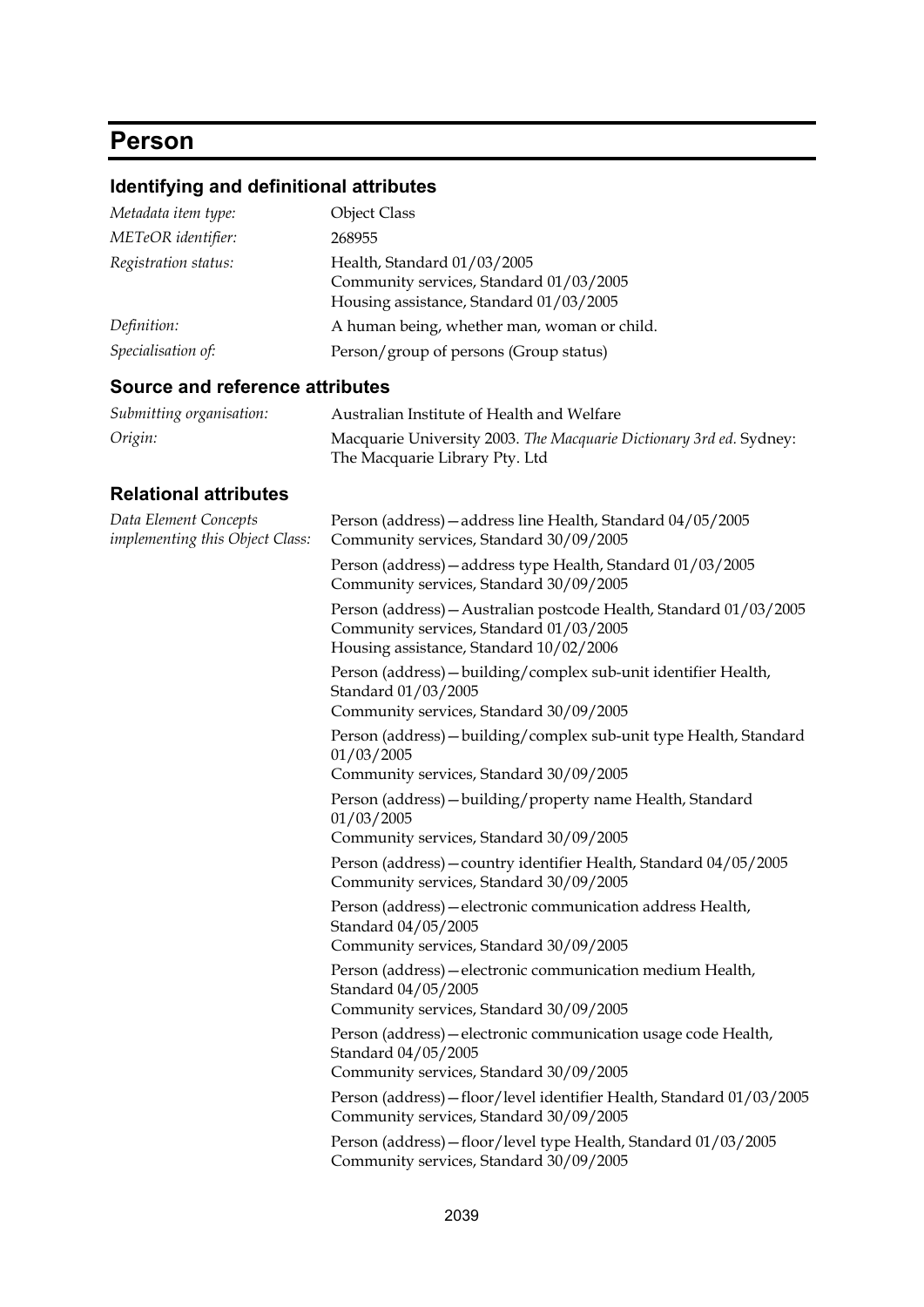Person (address)—health address line Health, Superseded 04/05/2005

Person (address)—house/property identifier Health, Standard 01/03/2005

Community services, Standard 30/09/2005

Person (address)—international postcode Health, Standard 04/05/2005 Community services, Standard 30/09/2005

Person (address)—lot/section identifier Health, Standard 01/03/2005 Community services, Standard 30/09/2005

Person (address)—non-Australian state/province Health, Standard 04/05/2005

Community services, Standard 30/09/2005

Person (address)—postal delivery point identifier Health, Standard 01/03/2005

Community services, Standard 01/03/2005

Person (address)—postal delivery service type identifier Health, Standard 01/03/2005

Person (address)—street name Health, Standard 01/03/2005 Community services, Standard 30/09/2005

Person (address)—street suffix Health, Standard 01/03/2005 Community services, Standard 30/09/2005

Person (address)—street type Health, Standard 01/03/2005 Community services, Standard 30/09/2005

Person (address)—suburb/town/locality name Health, Standard 01/03/2005

Community services, Standard 01/03/2005

Person (identifier)—identifier type Health, Standard 01/03/2005

Person (male)—erectile dysfunction Health, Standard 01/03/2005

Person (name)—family name Health, Standard 01/03/2005 Community services, Standard 01/03/2005 Housing assistance, Standard 28/07/2005

Person (name)—given name Health, Standard 01/03/2005 Community services, Standard 01/03/2005 Housing assistance, Standard 01/08/2005

Person (name)—given name sequence number Health, Standard 04/05/2005

Community services, Standard 30/09/2005

Person (name)—name conditional use flag Health, Standard 04/05/2005

Community services, Standard 25/08/2005

Person (name)—name context flag Health, Superseded 04/05/2005 Community services, Superseded 25/08/2005

Person (name)—name suffix Health, Standard 01/03/2005 Community services, Standard 01/03/2005

Person (name)—name suffix sequence number Health, Standard 04/05/2005

Community services, Standard 30/09/2005

Person (name)—name title Health, Standard 01/03/2005 Community services, Standard 01/03/2005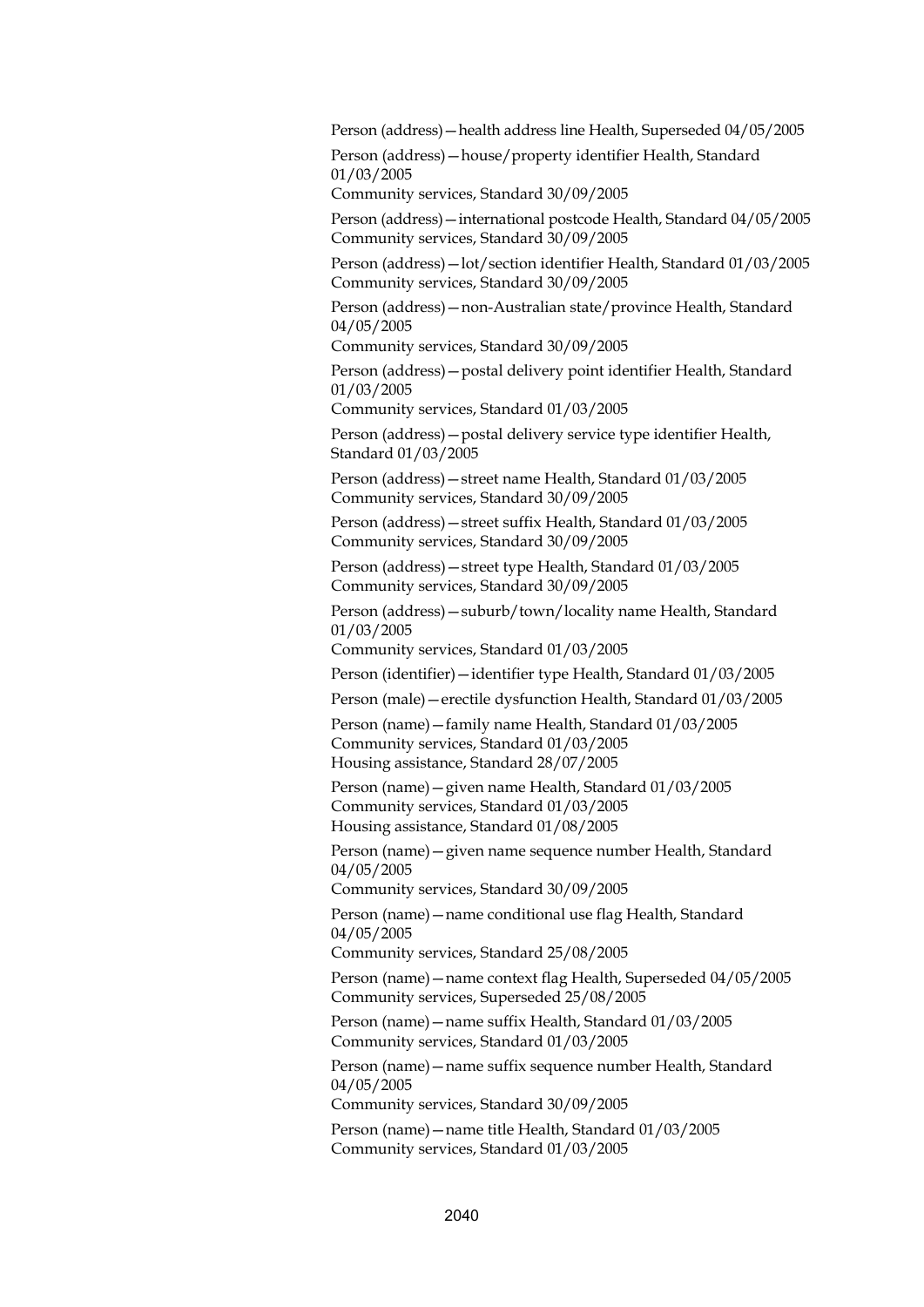Person (name)—name title sequence number Health, Standard 04/05/2005

Community services, Standard 30/09/2005

Person (name)—name type Health, Standard 01/03/2005 Community services, Standard 30/09/2005

Person (requiring care)—carer availability status Health, Superseded 04/07/2007

Community services, Superseded 02/05/2006

Person (telephone)—telephone number type Health, Standard 01/03/2005

Community services, Standard 01/03/2005

Person— electrocardiogram Q waves indicator Health, Standard 01/10/2008

Person—accommodation type Health, Standard 01/03/2005

Person—activity and participation life area Health, Standard 29/11/2006

Community services, Standard 16/10/2006

Person—acute coronary syndrome concurrent clinical condition Health, Superseded 01/10/2008

Person—acute coronary syndrome procedure type Health, Standard 04/06/2004

Person—acute coronary syndrome related medical history Health, Standard 01/10/2008

Person—acute coronary syndrome risk stratum Health, Superseded 01/10/2008

Person—acute coronary syndrome risk stratum Health, Standard 01/10/2008

Person—acute coronary syndrome symptoms onset date Health, Standard 01/10/2008

Person—acute coronary syndrome symptoms onset time Health, Standard 01/10/2008

Person—age Health, Standard 04/05/2005 Community services, Standard 04/05/2005 Housing assistance, Standard 17/06/2005

Person—age range Health, Standard 04/05/2005 Community services, Standard 30/11/2007

Person—alcohol consumption amount Health, Standard 01/03/2005

Person—alcohol consumption frequency Health, Standard 01/03/2005

Person—angina status Health, Standard 01/10/2008

Person—angiotensin converting enzyme inhibitors therapy status Health, Standard 04/06/2004

Person—area of usual residence Health, Standard 01/03/2005 Community services, Standard 21/05/2010

Person—aspirin therapy status Health, Standard 04/06/2004

Person-Australian state/territory identifier Health, Standard 01/03/2005

Community services, Standard 01/03/2005 Housing assistance, Standard 10/02/2006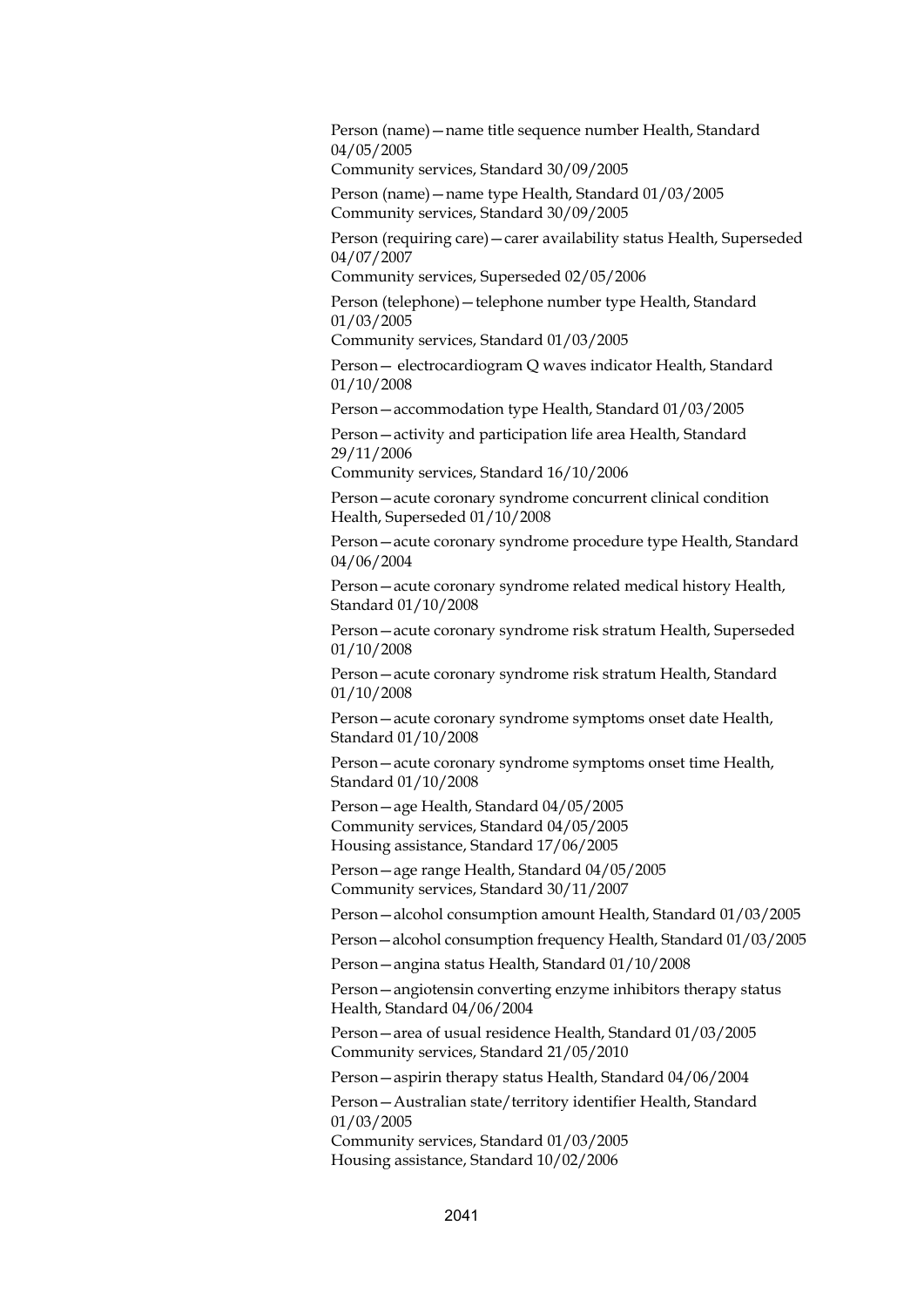Person—beta-blocker therapy status Health, Standard 04/06/2004 Person—bleeding episode status Health, Superseded 01/10/2008 Person—bleeding episode status Health, Standard 01/10/2008

Person—blindness Health, Standard 01/03/2005

Person—blood pressure (diastolic) Health, Standard 01/03/2005

Person—blood pressure (systolic) Health, Standard 01/03/2005

Person—bodily location of main injury Health, Standard 01/03/2005

Person—body function Health, Standard 29/11/2006 Community services, Standard 16/10/2006

Person—body mass index (classification) Health, Standard 01/03/2005

Person—body structure Health, Standard 29/11/2006 Community services, Standard 16/10/2006

Person—C-reactive protein level (measured) Health, Standard 01/10/2008

Person—C-reactive protein level measured date Health, Standard 01/10/2008

Person—C-reactive protein level measured time Health, Standard 01/10/2008

Person—cardiovascular disease condition targeted by drug therapy Health, Standard 01/03/2005

Person—cardiovascular medication taken Health, Standard 01/03/2005

Person—cataract status Health, Standard 01/03/2005

Person—cerebral stroke due to vascular disease Health, Standard 01/03/2005

Person—chest pain pattern Health, Standard 04/06/2004

Person—cholesterol level Health, Standard 01/03/2005

Person—clinical evidence status (acute coronary syndrome related medical history) Health, Standard 01/10/2008

Person—clinical evidence status (chronic lung disease) Health, Superseded 01/10/2008

Person—clinical evidence status (heart failure) Health, Superseded 01/10/2008

Person—clinical evidence status (peripheral arterial disease) Health, Superseded 01/10/2008

Person—clinical evidence status (sleep apnoea syndrome) Health, Superseded 01/10/2008

Person—clinical evidence status (stroke) Health, Superseded 01/10/2008

Person—clinical procedure timing Health, Standard 04/06/2004

Person—clopidogrel therapy status Health, Standard 04/06/2004

Person—congenital malformation Health, Standard 01/03/2005

Person—coronary artery bypass graft date Health, Standard 01/10/2008

Person—coronary artery bypass graft location Health, Standard 01/10/2008

Person—coronary artery disease intervention Health, Standard 01/03/2005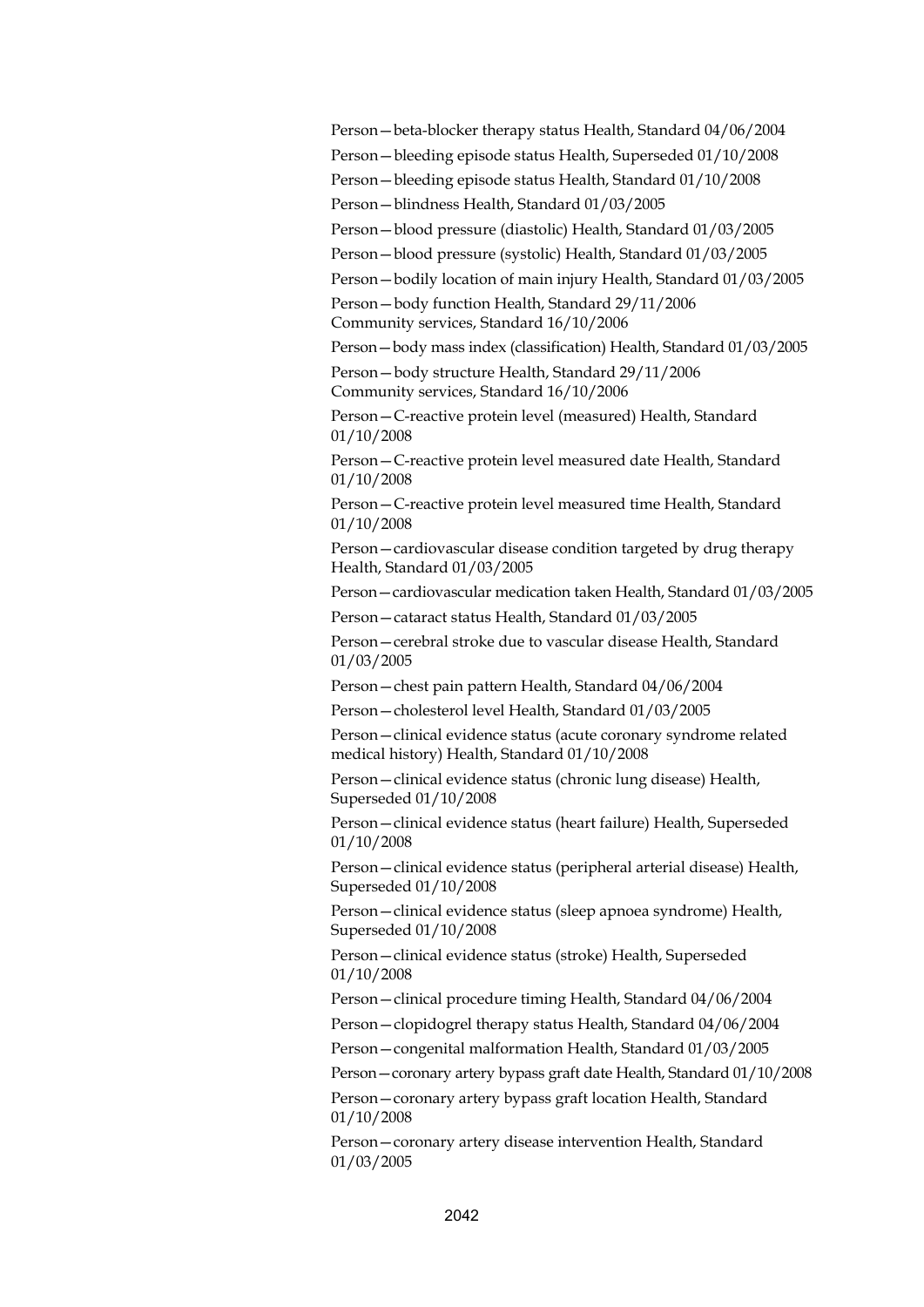Person—coronary artery stenosis location Health, Standard 01/10/2008

Person—count of angina episodes Health, Standard 01/10/2008

Person—count of coronary artery lesions attempted Health, Standard 01/10/2008

Person—count of coronary artery lesions successfully dilated Health, Standard 01/10/2008

Person—count of coronary artery stents Health, Standard 01/10/2008

Person—country of birth Health, Standard 01/03/2005 Community services, Standard 01/03/2005 Housing assistance, Standard 27/07/2005

Person—creatine kinase isoenzyme level Health, Standard 01/10/2008

Person—creatine kinase myocardial band isoenzyme measured date Health, Standard 04/06/2004

Person—creatine kinase myocardial band isoenzyme measured time Health, Standard 04/06/2004

Person—creatine kinase-myocardial band isoenzyme level Health, Standard 04/06/2004

Person—creatinine serum level Health, Standard 01/03/2005

Person—creatinine serum level measured date Health, Standard 01/10/2008

Person—date of birth Health, Standard 01/03/2005 Community services, Standard 01/03/2005 Housing assistance, Standard 27/07/2005

Person—date of death Health, Standard 04/05/2005 Community services, Standard 30/09/2005

Person—dependency in activities of daily living Health, Standard 01/03/2005

Community services, Recorded 16/11/2009

Person—diabetes mellitus status Health, Standard 01/03/2005

Person—diabetes therapy type Health, Standard 01/03/2005

Person—diagnostic cardiac catheterisation date Health, Standard 01/10/2008

Person—diagnostic cardiac catheterisation time Health, Standard 01/10/2008

Person—dyslipidaemia treatment status (anti-lipid medication) Health, Superseded 22/09/2005

Person—dyslipidaemia treatment with anti-lipid medication indicator Health, Standard 21/09/2005

Person—electrocardiogram change location Health, Superseded 01/10/2008

Person—electrocardiogram change type Health, Superseded 01/10/2008

Person—eligibility status Health, Standard 04/01/2006 Community services, Standard 04/01/2006

Person—end-stage renal disease status Health, Standard 01/03/2005

Person—environmental factor Health, Standard 29/11/2006 Community services, Standard 16/10/2006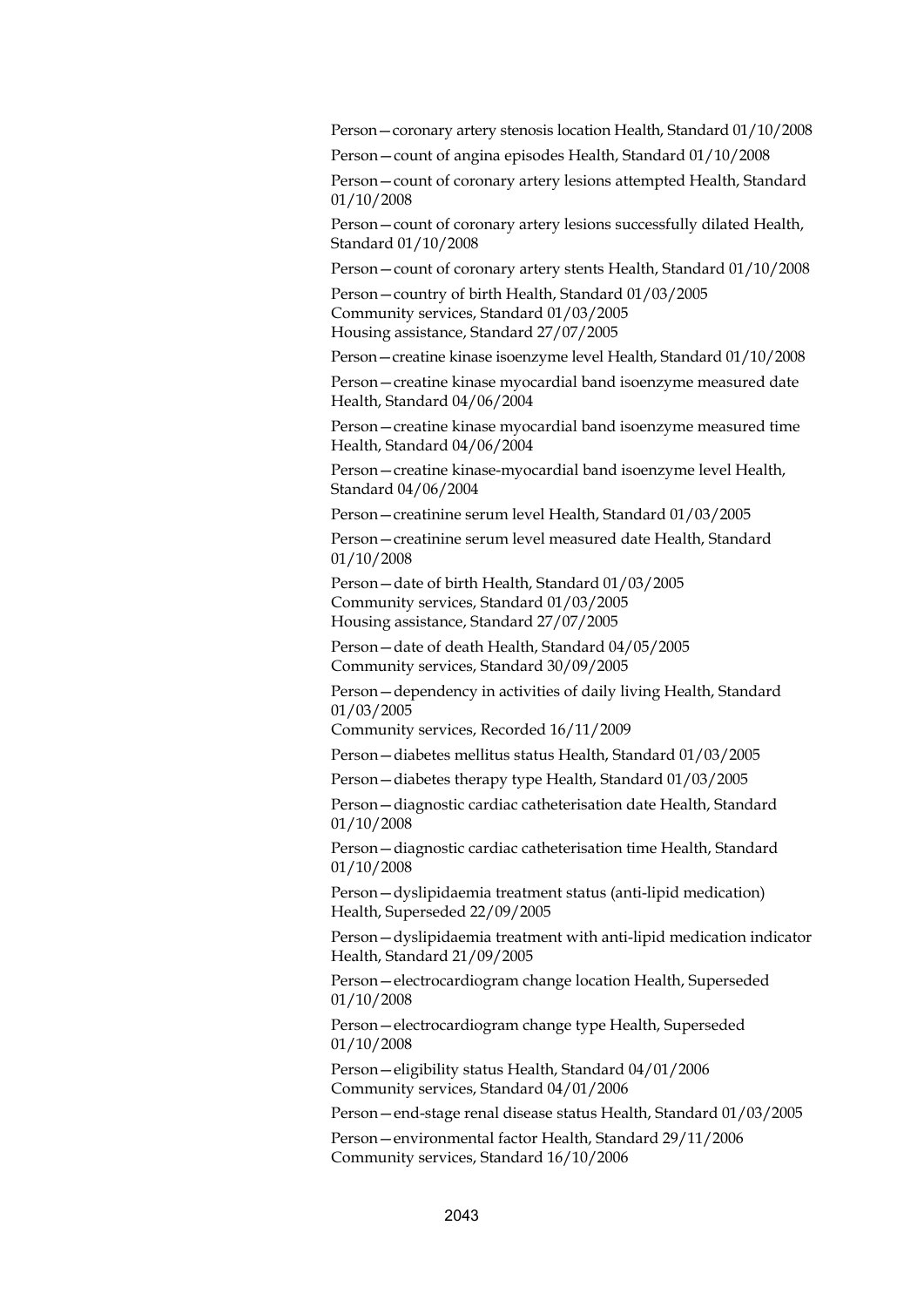Person—extent of environmental factor influence Health, Standard 29/11/2006

Community services, Standard 16/10/2006

Person—extent of impairment of body function Health, Standard 29/11/2006

Community services, Standard 16/10/2006

Person—extent of impairment of body structure Health, Standard 29/11/2006

Community services, Standard 16/10/2006

Person—extent of participation in a life area Health, Standard 29/11/2006

Community services, Standard 16/10/2006

Person—fibrinolytic drug administered Health, Standard 01/10/2008

Person—fibrinolytic drug administered Health, Superseded 01/10/2008

Person—fibrinolytic therapy status Health, Standard 04/06/2004

Person—first angioplasty balloon inflation or stenting date Health, Superseded 01/10/2008

Person—first angioplasty balloon inflation or stenting time Health, Superseded 01/10/2008

Person—foot deformity indicator Health, Standard 01/03/2005

Person—foot lesion indicator Health, Standard 01/03/2005

Person—foot ulcer history status Health, Standard 01/03/2005

Person—foot ulcer indicator Health, Standard 21/09/2005

Person—foot ulcer status (current) Health, Superseded 21/09/2005

Person—formal community support access indicator Health, Standard 01/03/2005

Person—functional stress test element Health, Superseded 01/10/2008

Person—functional stress test ischaemic result Health, Superseded 01/10/2008

Person—functional stress test performed indicator Health, Standard 01/10/2008

Person—glycoprotein IIb/IIIa receptor antagonist status Health, Standard 04/06/2004

Person—glycosylated haemoglobin level Health, Standard 01/03/2005

Person—government funding identifier Health, Standard 01/03/2005 Community services, Standard 31/08/2007

Person—health professionals attended for diabetes mellitus Health, Standard 01/03/2005

Person—heart rate Health, Standard 04/06/2004

Person—heart rhythm type Health, Superseded 01/10/2008

Person—height Health, Standard 01/03/2005

Person—high-density lipoprotein cholesterol level Health, Standard 01/03/2005

Person—hip circumference Health, Standard 01/03/2005

Person—hypertension treatment status (antihypertensive medication) Health, Superseded 21/09/2005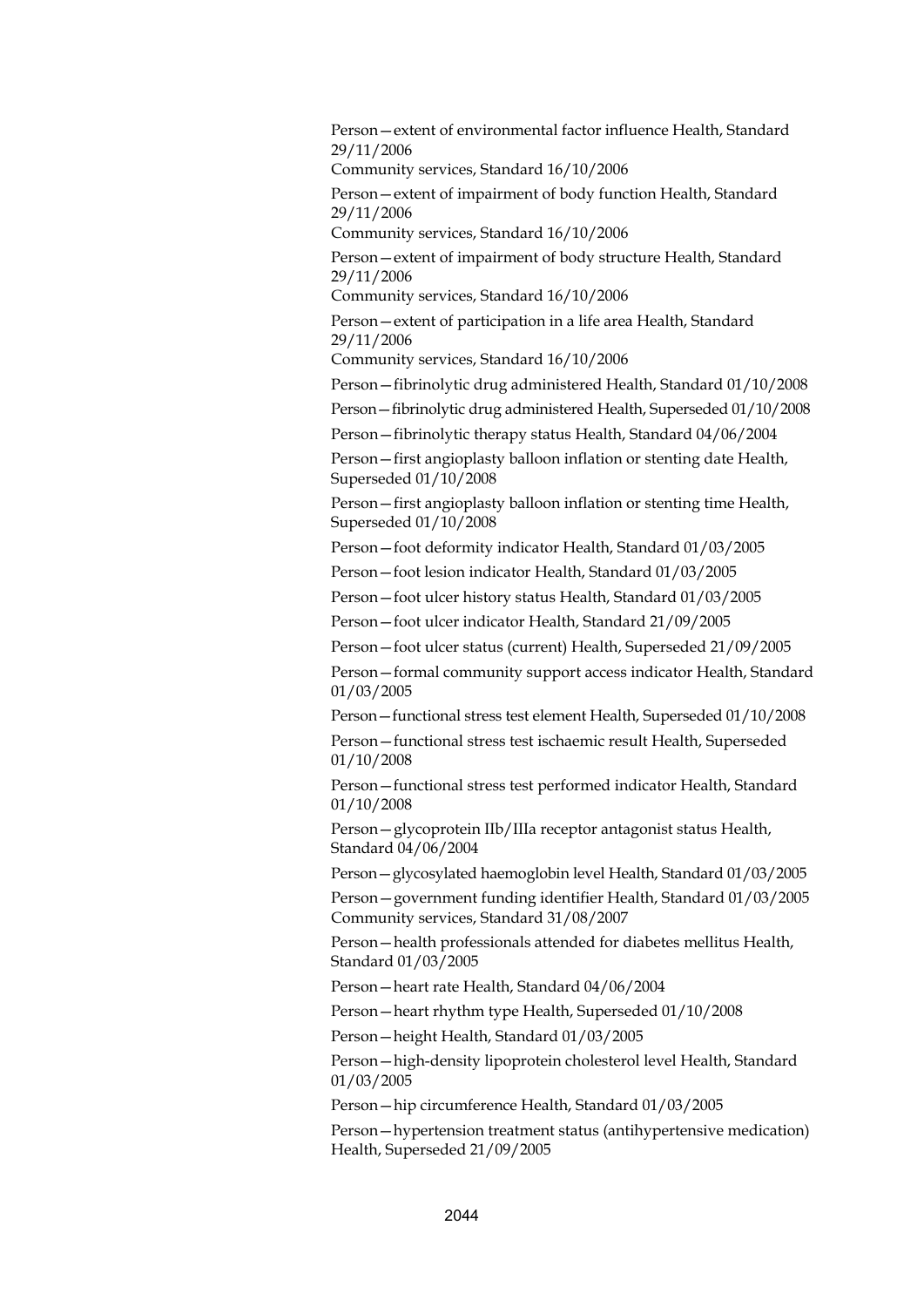Person—hypertension treatment with antihypertensive medication indicator Health, Standard 21/09/2005

Person—implantable cardiac defibrillator procedure date Health, Standard 01/10/2008

Person—implantable cardiac defibrillator procedure time Health, Standard 01/10/2008

Person—Indigenous status Health, Standard 01/03/2005 Community services, Standard 01/03/2005 Housing assistance, Standard 01/03/2005

Person—informal carer existence indicator Health, Standard 04/07/2007

Community services, Standard 02/05/2006

Person—interpreter service required Health, Standard 08/02/2006 Community services, Standard 10/04/2006

Person—interpreter service required status (health) Health, Superseded 08/02/2006

Person—intra-aortic balloon pump procedure date Health, Standard 01/10/2008

Person—intra-aortic balloon pump procedure time Health, Standard 01/10/2008

Person—intravenous fibrinolytic therapy date Health, Standard 01/10/2008

Person—intravenous fibrinolytic therapy date Health, Superseded 01/10/2008

Person—intravenous fibrinolytic therapy time Health, Standard 04/06/2004

Person—Killip classification Health, Standard 04/06/2004

Person—labour force status Health, Standard 01/03/2005 Community services, Standard 01/03/2005 Housing assistance, Standard 01/08/2005

Person—level of difficulty with activities in a life area Health, Standard 29/11/2006

Community services, Standard 16/10/2006

Person—level of satisfaction with participation in a life area Health, Standard 29/11/2006

Community services, Standard 16/10/2006

Person—lipid-lowering therapy status Health, Standard 04/06/2004

Person—living arrangement Health, Standard 19/04/2005 Community services, Standard 01/03/2005

Person—location of impairment of body structure Health, Standard 29/11/2006

Community services, Standard 16/10/2006

Person—low-density lipoprotein cholesterol level Health, Standard 01/03/2005

Person—lower limb amputation due to vascular disease Health, Standard 01/03/2005

Person—main language other than English spoken at home Health, Standard 01/03/2005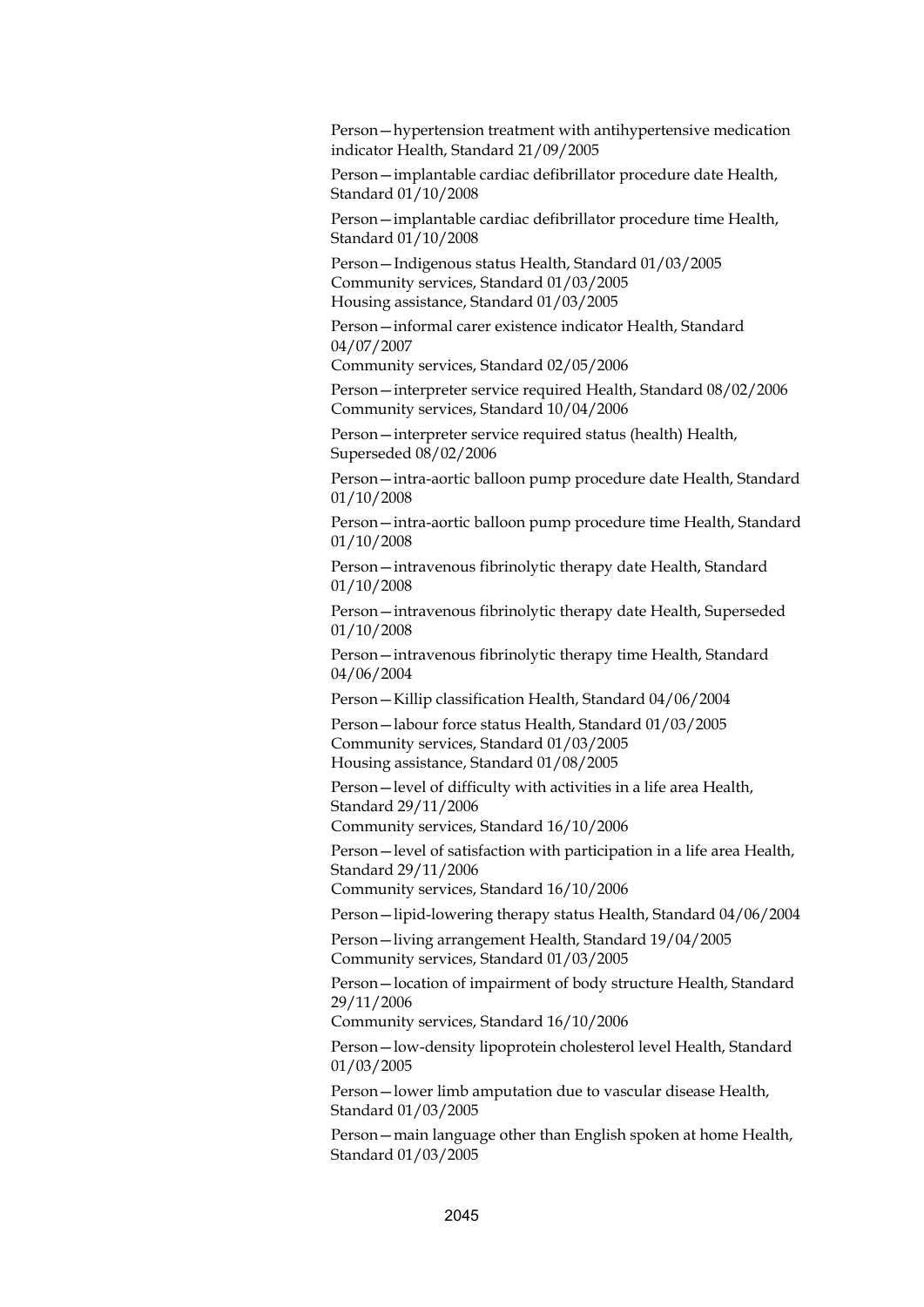Community services, Standard 01/03/2005 Housing assistance, Standard 10/02/2006

Person—marital status Health, Standard 01/03/2005 Community services, Standard 01/03/2005 Housing assistance, Standard 10/02/2006

Person—maximum stenosis coronary artery Health, Standard 01/10/2008

Person—microalbumin level Health, Standard 01/03/2005

Person—most recent stroke date Health, Standard 01/10/2008

Person—mother's original family name Health, Standard 01/03/2005 Community services, Standard 01/03/2005

Person—myocardial infarction Health, Standard 01/03/2005

Person—nature of impairment of body structure Health, Standard 29/11/2006

Community services, Standard 16/10/2006

Person—need for assistance with activities in a life area Health, Standard 29/11/2006

Community services, Standard 16/10/2006

Person—non-invasive ventilation administration date Health, Standard 01/10/2008

Person—non-invasive ventilation administration time Health, Standard 01/10/2008

Person—number of cigarettes smoked Health, Standard 01/03/2005

Person—number of service contact dates Health, Standard 01/03/2005

Person—occupation (main) Health, Superseded 04/07/2007 Community services, Superseded 27/03/2007 Housing assistance, Superseded 10/08/2007

Person—occupation (main) Health, Standard 04/07/2007 Community services, Standard 27/03/2007 Housing assistance, Standard 10/08/2007

Person—ophthalmological assessment outcome Health, Standard 01/03/2005

Person—ophthalmoscopy performed indicator Health, Standard 21/09/2005

Person—ophthalmoscopy performed status Health, Superseded 21/09/2005

Person—pacemaker insertion date Health, Standard 01/10/2008

Person—pacemaker insertion time Health, Standard 01/10/2008

Person—percutaneous coronary intervention procedure type Health, Standard 01/10/2008

Person—period of residence in Australia Health, Standard 01/03/2005

Person—peripheral neuropathy indicator Health, Standard 01/03/2005

Person—peripheral vascular disease indicator (foot) Health, Standard 01/03/2005

Person—person identifier Health, Standard 04/05/2005 Community services, Standard 25/08/2005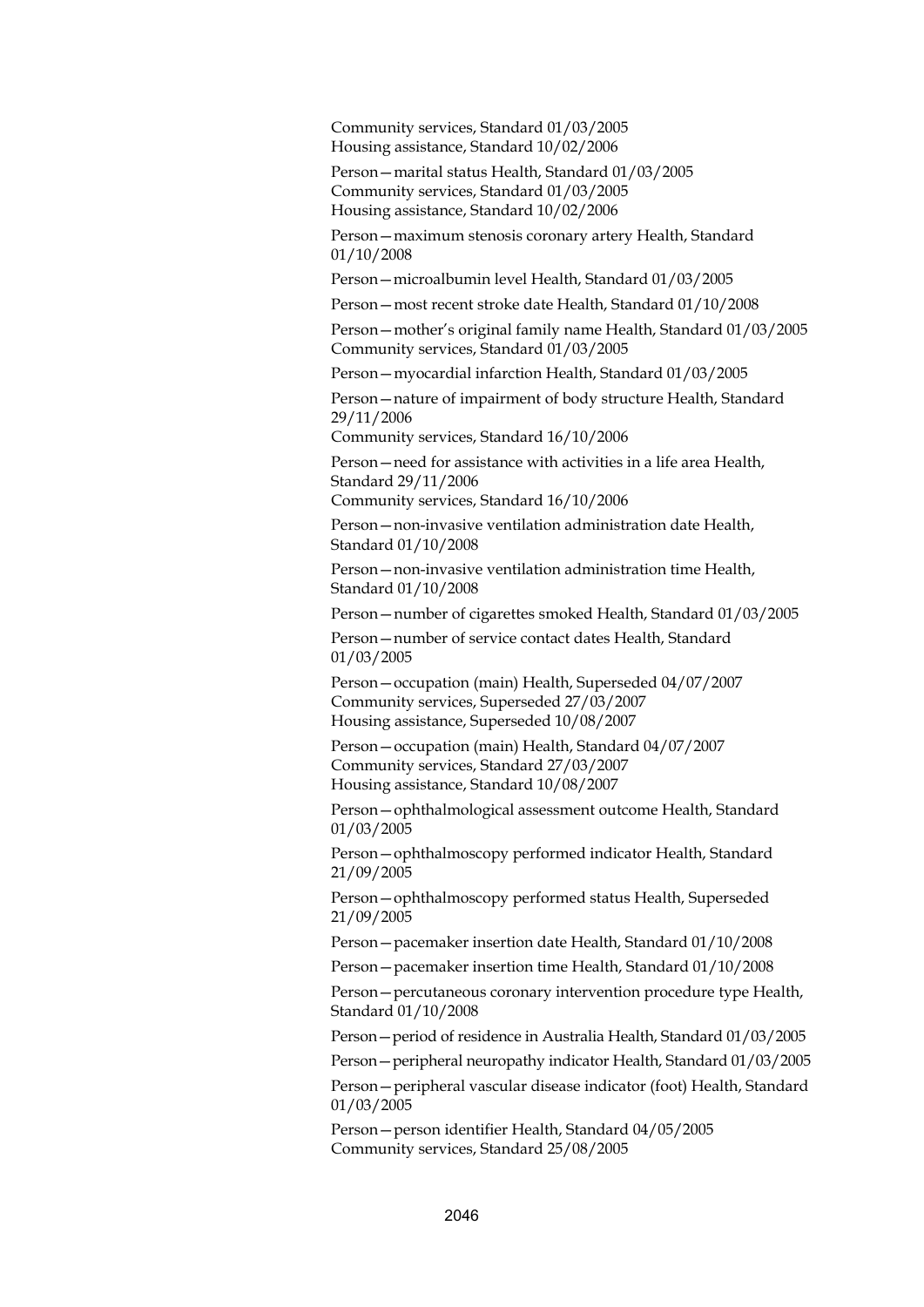Person—person identifier (within establishment/agency) Health, Superseded 04/05/2005

Community services, Superseded 25/08/2005

Person—physical activity sufficiency status Health, Standard 01/03/2005

Person—postal delivery service type Health, Standard 01/03/2005

Person—preferred language Health, Standard 01/03/2005 Community services, Standard 10/04/2006

Person—premature cardiovascular disease family history status Health, Standard 01/03/2005

Person—primary percutaneous coronary intervention date Health, Standard 01/10/2008

Person—primary percutaneous coronary intervention time Health, Standard 01/10/2008

Person—proficiency in spoken English Health, Standard 01/03/2005 Community services, Standard 01/03/2005 Housing assistance, Standard 10/02/2006

Person—proteinuria status Health, Standard 01/03/2005

Person—reason for non prescription of pharmacotherapy Health, Standard 01/10/2008

Person—reason for readmission following acute coronary syndrome episode Health, Standard 04/06/2004

Person—reason for readmission following acute coronary syndrome episode Health, Standard 01/10/2008

Person—referral to ophthalmologist indicator Health, Standard 21/09/2005

Person—regular tobacco smoking indicator Health, Standard 21/09/2005

Person—renal disease therapy Health, Standard 01/03/2005

Person—rescue percutaneous coronary intervention date Health, Standard 01/10/2008

Person—rescue percutaneous coronary intervention time Health, Standard 01/10/2008

Person—revascularisation percutaneous coronary intervention date Health, Standard 01/10/2008

Person—revascularisation percutaneous coronary intervention time Health, Standard 01/10/2008

Person—severe hypoglycaemia history Health, Superseded 21/09/2005

Person—severe hypoglycaemia indicator Health, Standard 21/09/2005

Person—sex Health, Standard 01/03/2005 Community services, Standard 01/03/2005 Housing assistance, Standard 10/02/2006

Person—state/territory of birth Health, Standard 10/12/2009

Person—technical nursing care requirement Health, Standard 13/10/2005

Person—telephone number Health, Standard 01/03/2005 Community services, Standard 01/03/2005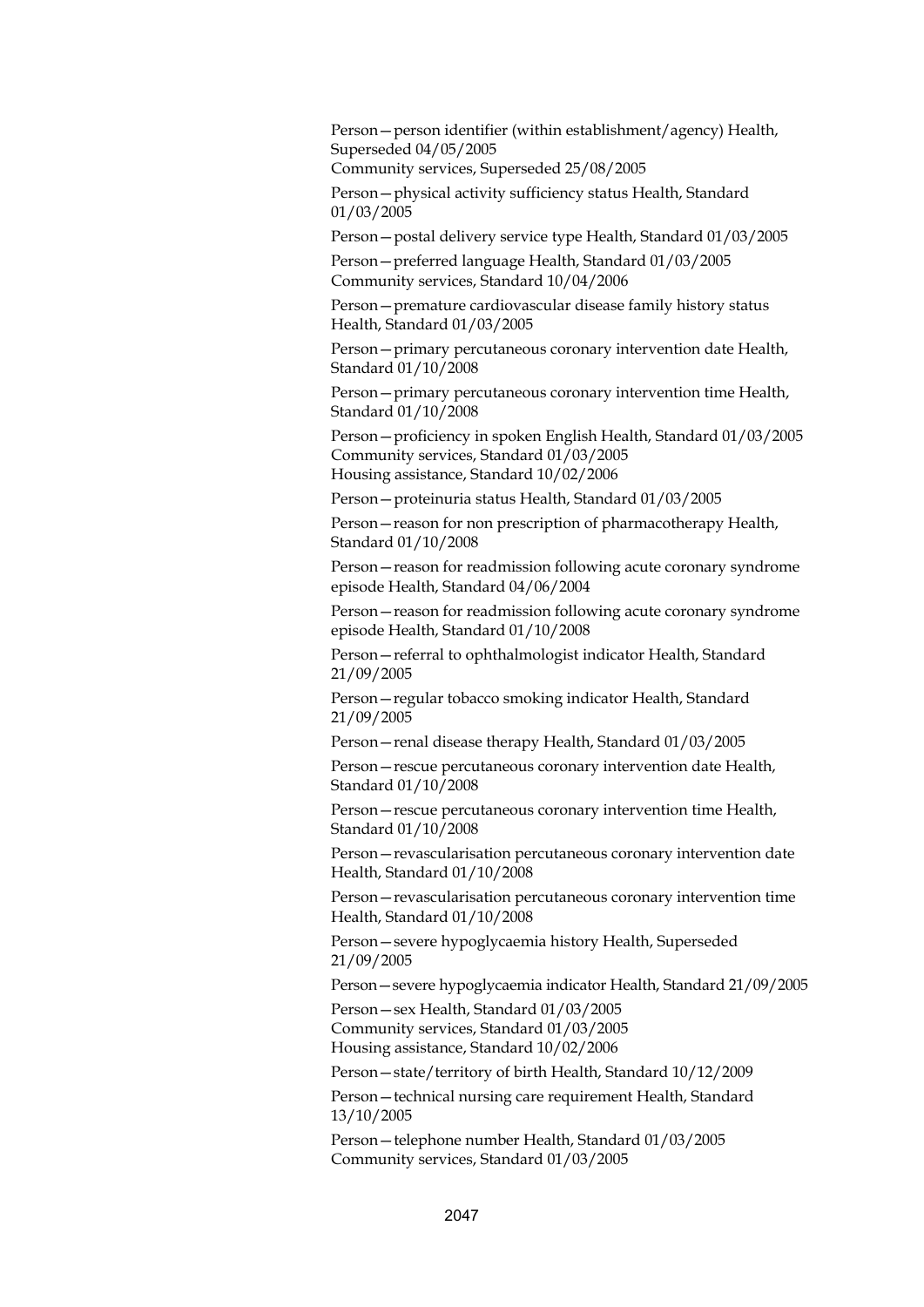Person—time since quitting tobacco smoking Health, Standard 01/03/2005

Person—timing of ACE-inhibitor prescription Health, Standard 01/10/2008

Person—timing of angiotensin II receptor blocker prescription Health, Standard 01/10/2008

Person—timing of antithrombin therapy prescription Health, Standard 01/10/2008

Person—timing of aspirin prescription Health, Standard 01/10/2008

Person—timing of beta-blocker prescription Health, Standard 01/10/2008

Person—timing of clopidogrel prescription Health, Standard 01/10/2008

Person—timing of glycoprotein IIb/IIIa inhibitor prescription Health, Standard 01/10/2008

Person—timing of statin prescription Health, Standard 01/10/2008

Person—tobacco product smoked Health, Standard 01/03/2005

Person—tobacco smoking daily use status Health, Standard 01/03/2005

Person—tobacco smoking duration Health, Standard 01/03/2005 Person—tobacco smoking frequency Health, Standard 01/03/2005

Person—tobacco smoking quit age Health, Standard 01/03/2005

Person—tobacco smoking start age Health, Standard 01/03/2005

Person—tobacco smoking status Health, Standard 01/03/2005 Person—tobacco smoking status (last three months) Health, Superseded 21/09/2005

Person—triglyceride level Health, Standard 01/03/2005

Person—troponin assay type Health, Standard 04/06/2004

Person—troponin level Health, Standard 04/06/2004

Person—troponin level measured date Health, Standard 04/06/2004

Person—troponin level measured time Health, Standard 04/06/2004

Person—underlying cause of acute coronary syndrome Health, Standard 01/10/2008

Person—underlying cause of death Health, Standard 01/10/2008

Person—units of blood transfused Health, Standard 01/10/2008

Person—vascular condition status Health, Standard 01/03/2005

Person—vascular procedure Health, Standard 01/03/2005

Person—ventricular ejection fraction test performed indicator Health, Standard 01/10/2008

Person—visual acuity Health, Standard 01/03/2005

Person—waist circumference Health, Standard 01/03/2005

Person—weight Health, Standard 01/03/2005

Person—year of first arrival in Australia Health, Standard 04/05/2005 Community services, Standard 01/03/2005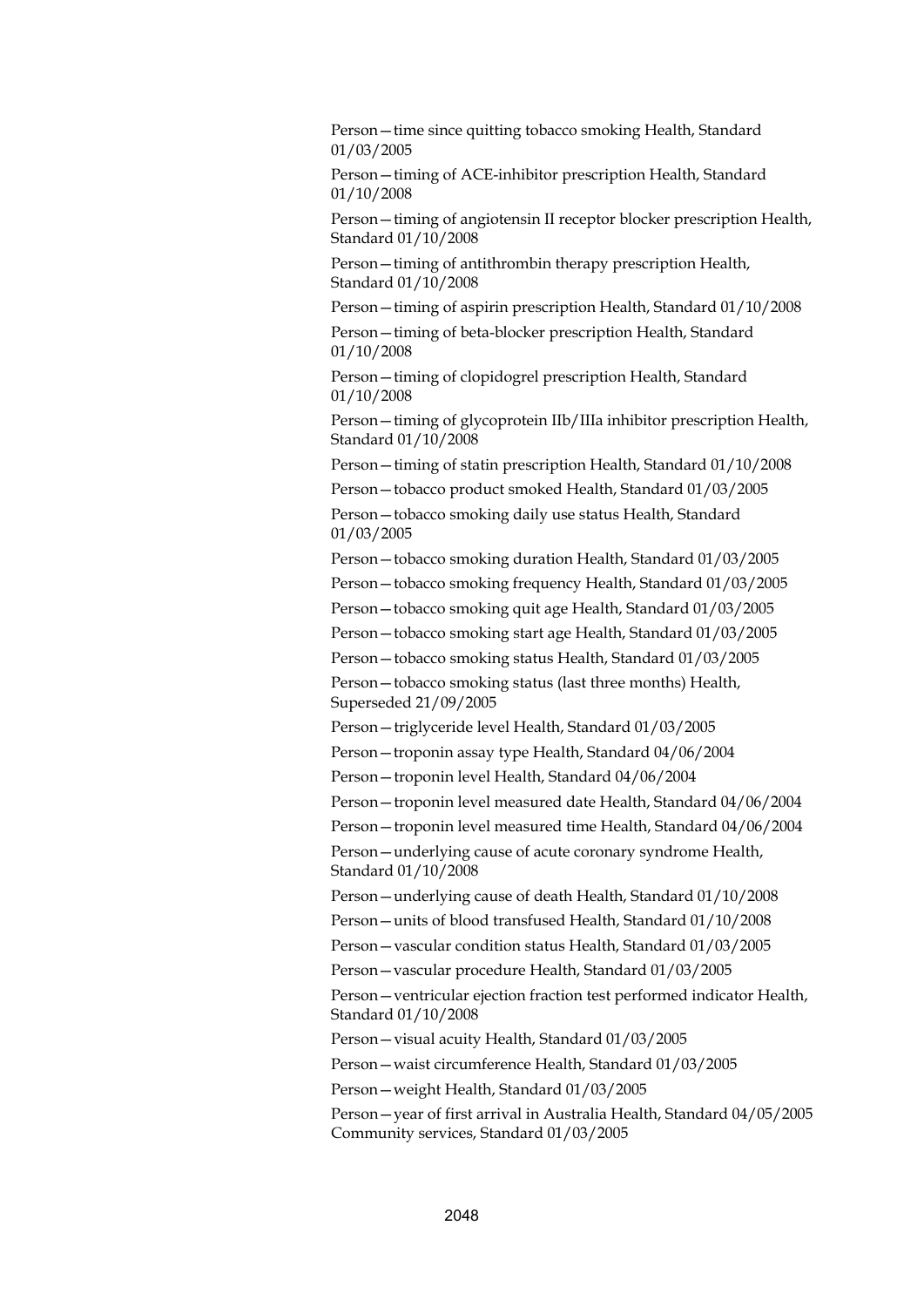## **Person with acute coronary syndrome**

## **Identifying and definitional attributes**

| Metadata item type:  | <b>Object Class</b>                                                                                    |
|----------------------|--------------------------------------------------------------------------------------------------------|
| METeOR identifier:   | 284638                                                                                                 |
| Registration status: | Health, Standard 04/06/2004                                                                            |
| Definition:          | A person receiving treatment for acute myocardial ischaemia<br>resulting from coronary artery disease. |
| Specialisation of:   | Person (Health condition)                                                                              |

### **Source and reference attributes**

| Submitting organisation: | Australian Institute of Health and Welfare |
|--------------------------|--------------------------------------------|
|--------------------------|--------------------------------------------|

| Data Element Concepts<br>implementing this Object Class: | Person with acute coronary syndrome - acute coronary syndrome<br>related clinical event date Health, Standard 01/10/2008     |
|----------------------------------------------------------|------------------------------------------------------------------------------------------------------------------------------|
|                                                          | Person with acute coronary syndrome - acute coronary syndrome<br>related clinical event time Health, Standard 01/10/2008     |
|                                                          | Person with acute coronary syndrome—bleeding location Health,<br>Standard 01/10/2008                                         |
|                                                          | Person with acute coronary syndrome-lifestyle counselling type<br>Health, Standard 01/10/2008                                |
|                                                          | Person with acute coronary syndrome - pharmacotherapy type<br>prescribed in hospital Health, Standard 01/10/2008             |
|                                                          | Person with acute coronary syndrome - pharmacotherapy type taken<br>post discharge from hospital Health, Standard 01/10/2008 |
|                                                          | Person with acute coronary syndrome - type of acute coronary<br>syndrome related clinical event Health, Standard 01/10/2008  |
|                                                          |                                                                                                                              |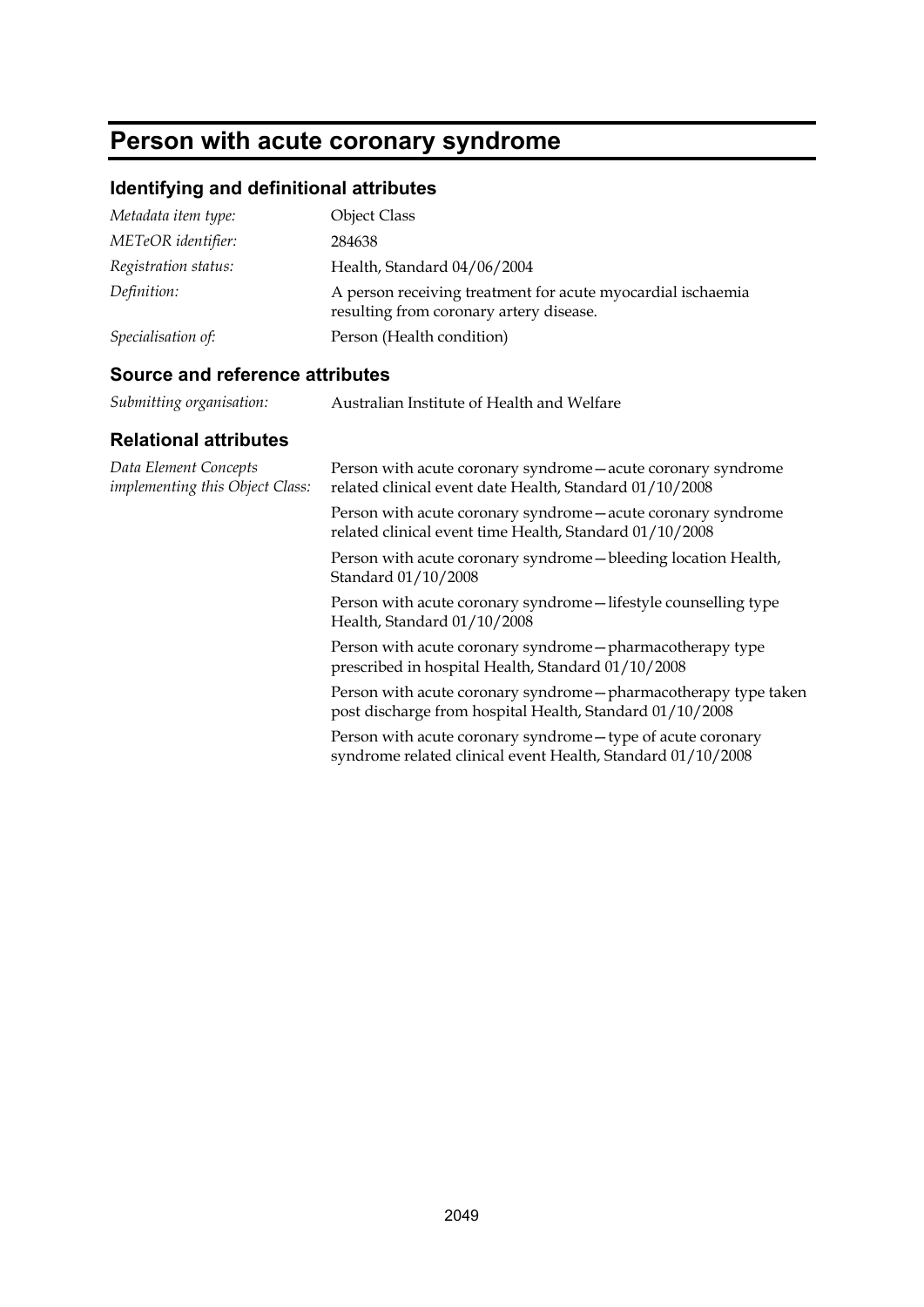## **Person with cancer**

## **Identifying and definitional attributes**

| Metadata item type:  | <b>Object Class</b>                            |
|----------------------|------------------------------------------------|
| METeOR identifier:   | 268990                                         |
| Registration status: | Health, Standard 01/03/2005                    |
| Definition:          | A person who has been diagnosed with a cancer. |
| Specialisation of:   | Person (Health condition)                      |

### **Source and reference attributes**

| Submitting organisation: | Australia Institute of Health and Welfare |
|--------------------------|-------------------------------------------|
|--------------------------|-------------------------------------------|

| Data Element Concepts<br>implementing this Object Class: | Person with cancer - degree of spread of a cancer Health, Standard<br>01/03/2005                         |
|----------------------------------------------------------|----------------------------------------------------------------------------------------------------------|
|                                                          | Person with cancer - distant metastasis status Health, Standard<br>13/06/2004                            |
|                                                          | Person with cancer - extent of primary cancer Health, Standard<br>04/06/2004                             |
|                                                          | Person with cancer-histopathological grade Health, Standard<br>04/06/2004                                |
|                                                          | Person with cancer - human epidermal growth factor receptor-2 test<br>result Health, Standard 06/03/2009 |
|                                                          | Person with cancer-human epidermal growth factor receptor-2 test<br>type Health, Standard 06/03/2009     |
|                                                          | Person with cancer-laterality of primary cancer Health, Standard<br>01/03/2005                           |
|                                                          | Person with cancer-lymphovascular invasion Health, Standard<br>06/03/2009                                |
|                                                          | Person with cancer - melanoma thickness Health, Standard<br>01/03/2005                                   |
|                                                          | Person with cancer - morphology of cancer Health, Standard<br>01/03/2005                                 |
|                                                          | Person with cancer - most valid basis of diagnosis of a cancer Health,<br>Standard 01/03/2005            |
|                                                          | Person with cancer - neoadjuvant therapy indicator Health, Standard<br>06/03/2009                        |
|                                                          | Person with cancer-number of positive regional lymph nodes<br>Health, Standard 04/06/2004                |
|                                                          | Person with cancer - number of positive sentinel lymph nodes Health,<br>Standard 06/03/2009              |
|                                                          | Person with cancer - number of regional lymph nodes examined<br>Health, Standard 04/06/2004              |
|                                                          | Person with cancer - number of sentinel lymph nodes examined<br>Health, Standard 06/03/2009              |
|                                                          |                                                                                                          |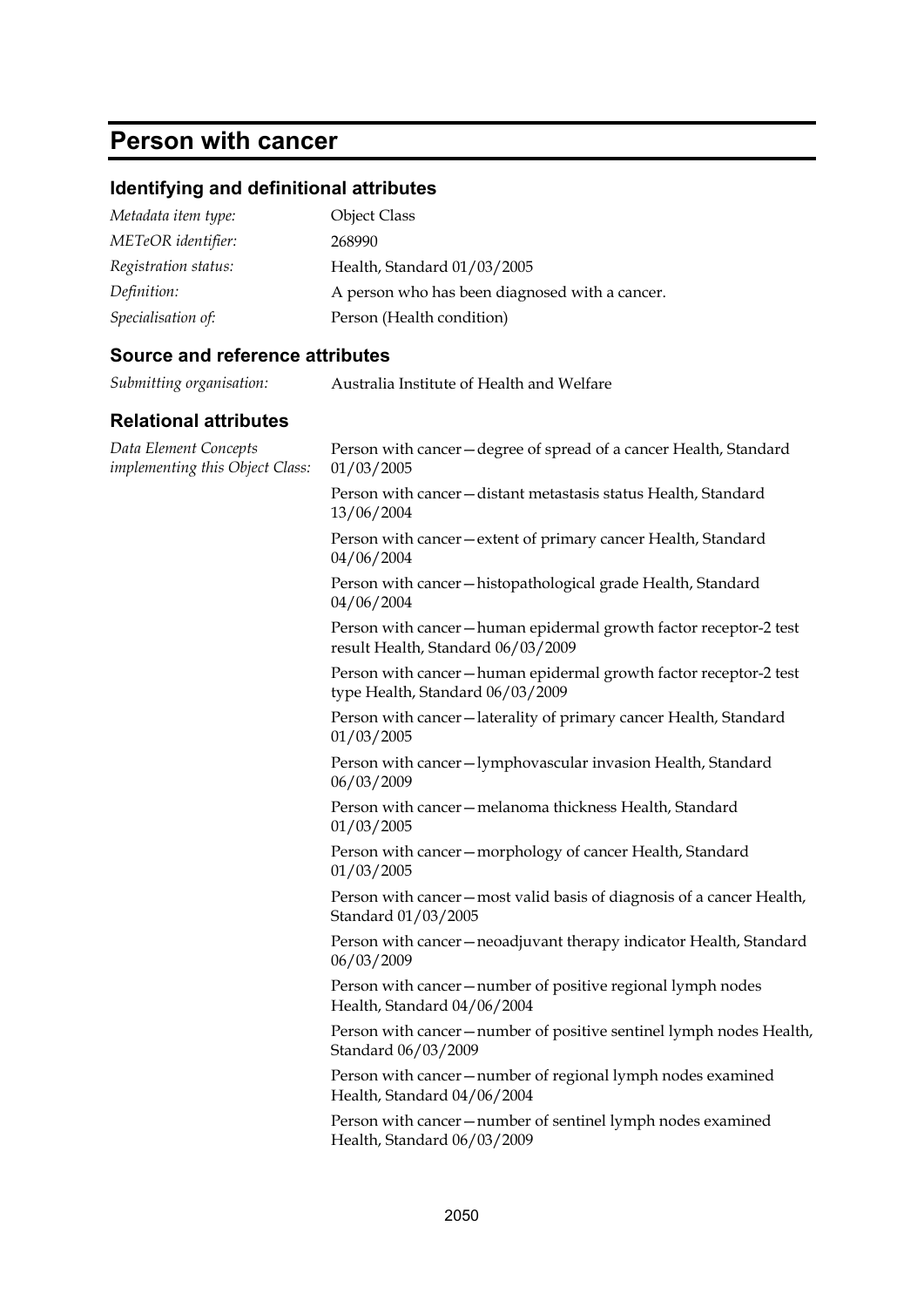Person with cancer—oestrogen receptor assay result Health, Standard 04/06/2004

Person with cancer—primary site of cancer Health, Standard 01/03/2005

Person with cancer—primary tumour status Health, Standard 13/06/2004

Person with cancer—progesterone receptor assay results Health, Standard 13/06/2004

Person with cancer—region of first recurrence of cancer Health, Standard 04/06/2004

Person with cancer—regional lymph node metastasis status Health, Standard 13/06/2004

Person with cancer—solid tumour size Health, Standard 01/03/2005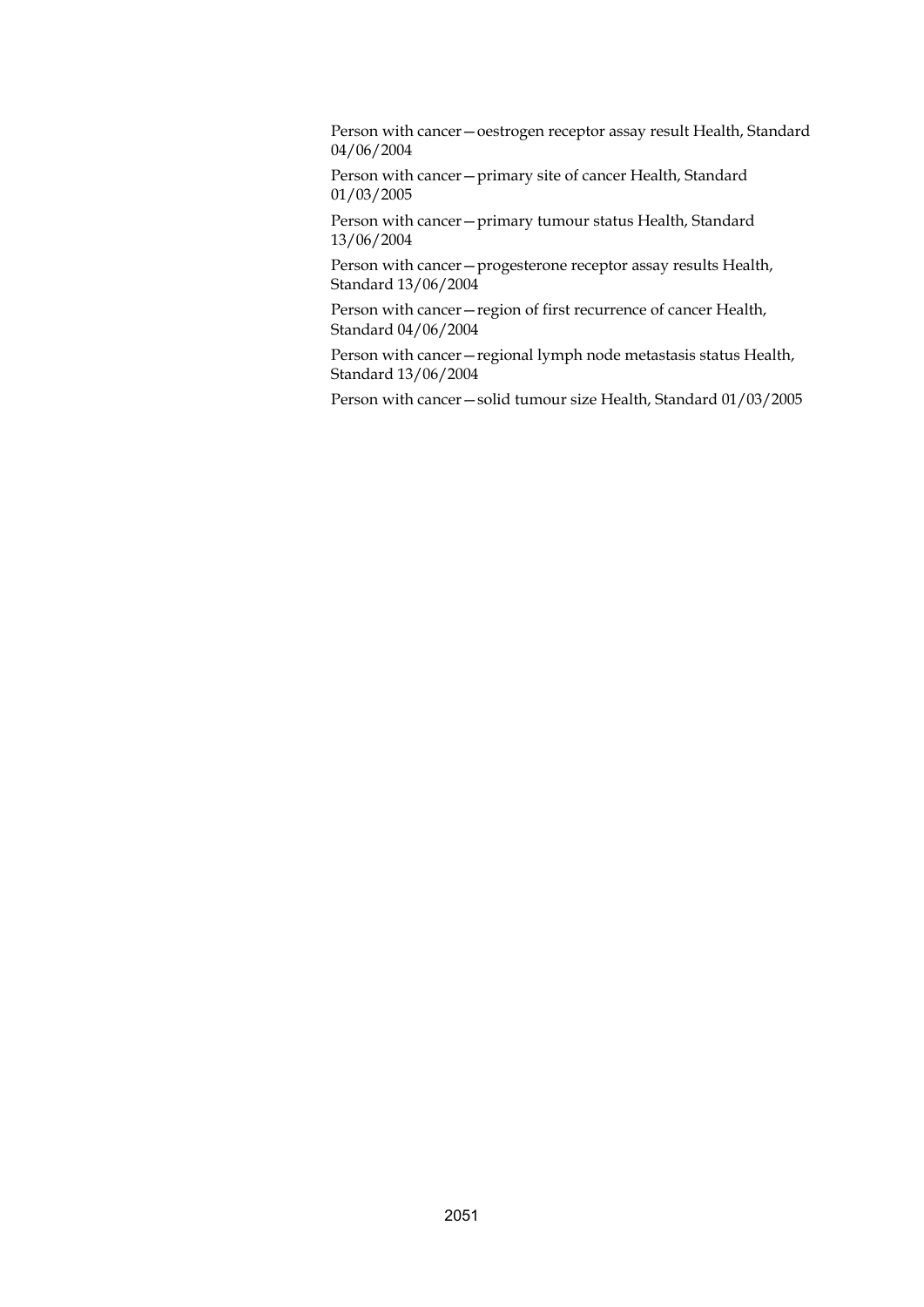# **Pregnancy**

# **Identifying and definitional attributes**

| Metadata item type:                    | <b>Object Class</b>                                                                                                                                                                                                                                                                                                                                                                                                                                                                                                                                                                                                                                                                                          |
|----------------------------------------|--------------------------------------------------------------------------------------------------------------------------------------------------------------------------------------------------------------------------------------------------------------------------------------------------------------------------------------------------------------------------------------------------------------------------------------------------------------------------------------------------------------------------------------------------------------------------------------------------------------------------------------------------------------------------------------------------------------|
| METeOR identifier:                     | 268966                                                                                                                                                                                                                                                                                                                                                                                                                                                                                                                                                                                                                                                                                                       |
| Registration status:                   | Health, Standard 01/03/2005                                                                                                                                                                                                                                                                                                                                                                                                                                                                                                                                                                                                                                                                                  |
| Definition:                            | The period during which a woman carries a developing fetus,<br>normally in the uterus. Pregnancy lasts for approximately 266 days,<br>from conception until the baby is born, or 280 days from the first day<br>of the last menstrual period. During pregnancy menstruation is<br>absent, there may be a great increase in appetite, and the breasts<br>increase in size; the woman may also experience morning sickness.<br>These and other changes brought about by a hormone (progesterone)<br>produced at first day the ovary and later by the placenta. Definite<br>evidence of pregnancy is provided by various pregnancy tests, by the<br>detection of the heartbeat of the fetus, and by ultrasound. |
| Specialisation of:                     | Life event (Pregnancy event status)                                                                                                                                                                                                                                                                                                                                                                                                                                                                                                                                                                                                                                                                          |
| <b>Source and reference attributes</b> |                                                                                                                                                                                                                                                                                                                                                                                                                                                                                                                                                                                                                                                                                                              |
| Submitting organisation:               | Australia Institute of Health and Welfare                                                                                                                                                                                                                                                                                                                                                                                                                                                                                                                                                                                                                                                                    |
| Origin:                                | University of Oxford 2002. Concise Colour Medical Dictionary 3rd ed.<br>UK: Oxford University Press                                                                                                                                                                                                                                                                                                                                                                                                                                                                                                                                                                                                          |
| <b>Relational attributes</b>           |                                                                                                                                                                                                                                                                                                                                                                                                                                                                                                                                                                                                                                                                                                              |
| Data Element Concepts                  | Pregnancy (current) - complication Health, Standard 01/03/2005                                                                                                                                                                                                                                                                                                                                                                                                                                                                                                                                                                                                                                               |
| <i>implementing this Object Class:</i> | Pregnancy (last previous) - pregnancy completion date Health,<br>Standard 01/03/2005                                                                                                                                                                                                                                                                                                                                                                                                                                                                                                                                                                                                                         |
|                                        | Pregnancy (last previous) - pregnancy outcome Health, Standard<br>01/03/2005                                                                                                                                                                                                                                                                                                                                                                                                                                                                                                                                                                                                                                 |
|                                        | Pregnancy - estimated duration Health, Standard 02/12/2009                                                                                                                                                                                                                                                                                                                                                                                                                                                                                                                                                                                                                                                   |
|                                        | Pregnancy-first day of the last menstrual period Health, Standard<br>01/03/2005                                                                                                                                                                                                                                                                                                                                                                                                                                                                                                                                                                                                                              |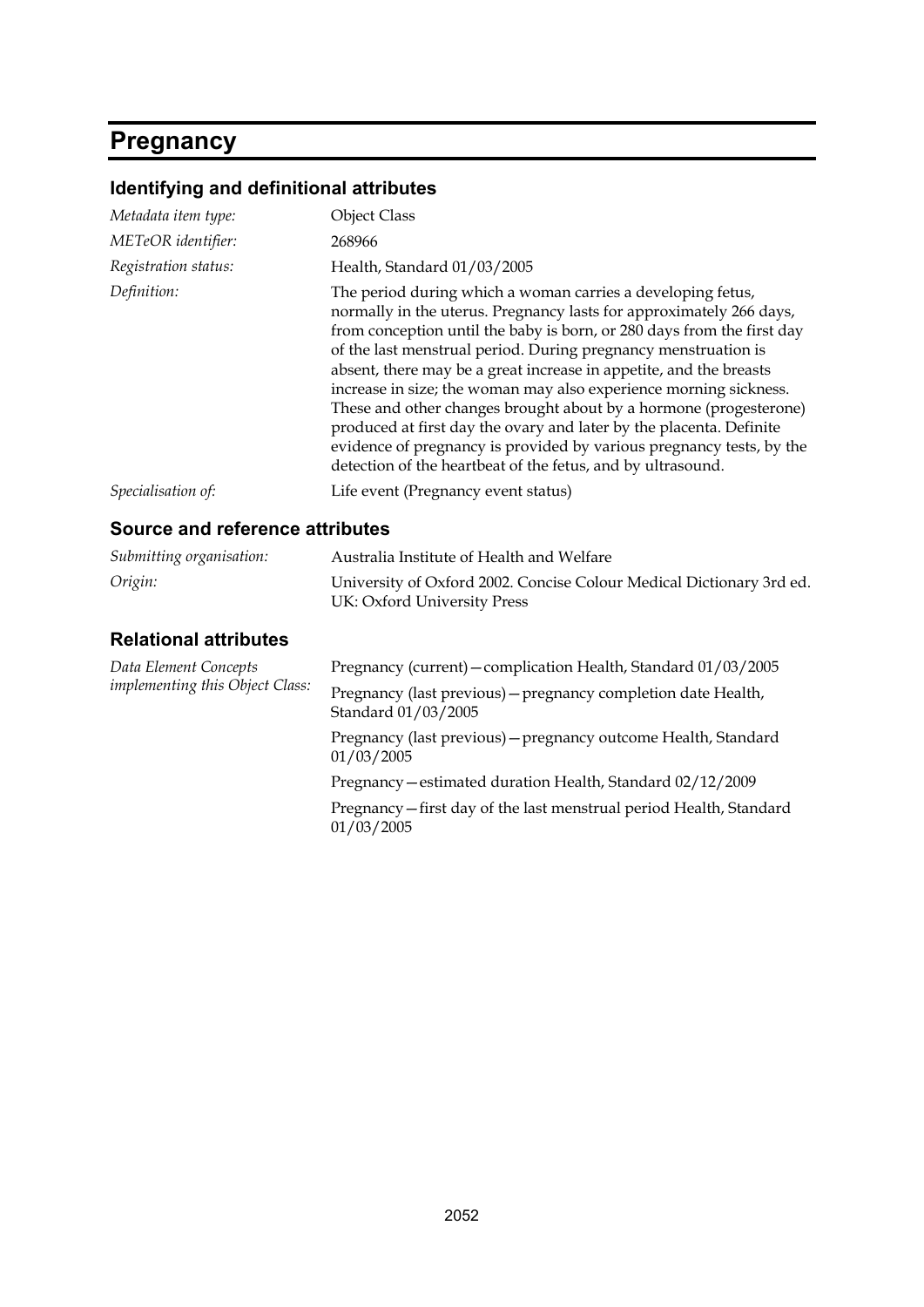# **Product of conception**

# **Identifying and definitional attributes**

| Metadata item type:  | <b>Object Class</b>                     |
|----------------------|-----------------------------------------|
| METeOR identifier:   | 324090                                  |
| Registration status: | Health, Standard 02/12/2009             |
| Definition:          | A conceptus, embryo, fetus or placenta. |

| Data Element Concepts                  | Product of conception - gestational age Health, Standard 02/12/2009 |
|----------------------------------------|---------------------------------------------------------------------|
| <i>implementing this Object Class:</i> |                                                                     |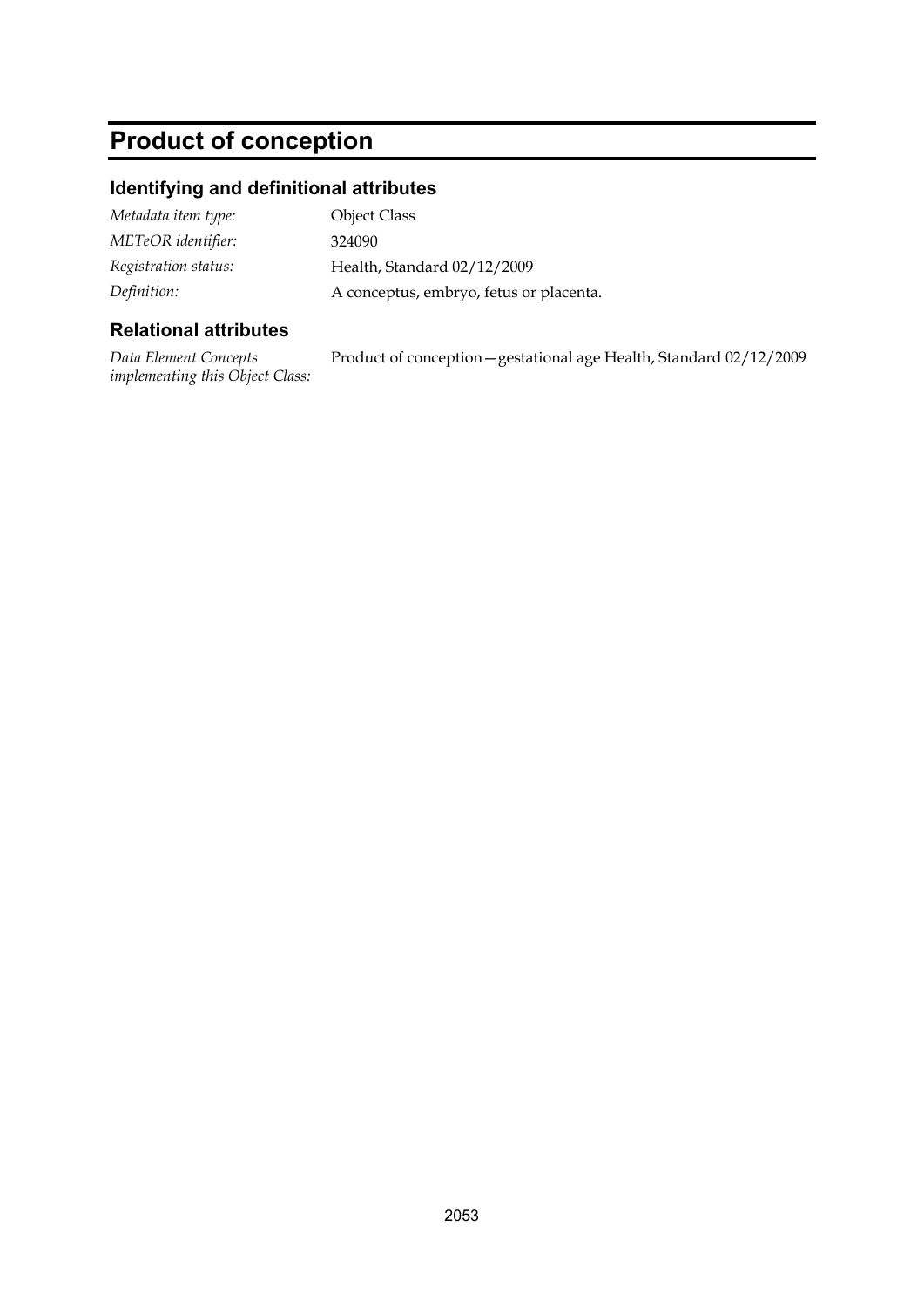# **Registered health professional**

### **Identifying and definitional attributes**

| Metadata item type:  | <b>Object Class</b>                                                                                                                                                                                        |
|----------------------|------------------------------------------------------------------------------------------------------------------------------------------------------------------------------------------------------------|
| Synonymous names:    | Health professional                                                                                                                                                                                        |
| METeOR identifier:   | 372858                                                                                                                                                                                                     |
| Registration status: | Health, Standard 10/12/2009                                                                                                                                                                                |
| Definition:          | A person who is listed as a health professional during the<br>reference period with the Australian Health Practitioner<br>Regulatory Agency under the Health Practitioner Regulation<br>National Law Bill. |

### **Collection and usage attributes**

Guide for use: **Registered health professionals include** 

- chiropractors
- dental hygienists
- dental prosthetists
- dental therapists
- dentists
- medical practitioners
- midwives
- nurses enrolled
- nurses registered
- nurse practitioners
- optometrists
- osteopaths
- pharmacists
- physiotherapists
- podiatrists
- psychologists.

### **Source and reference attributes**

*Submitting organisation:* Australian Institute of Health and Welfare

| Related metadata references:                             | Supersedes Health professional Health, Standard 01/03/2005                                                     |
|----------------------------------------------------------|----------------------------------------------------------------------------------------------------------------|
| Data Element Concepts<br>implementing this Object Class: | Registered health professional – country of employment in<br>registered profession Health, Standard 10/12/2009 |
|                                                          | Registered health professional – extended leave status in<br>registered profession Health, Standard 10/12/2009 |
|                                                          | Registered health professional - hours worked in clinical role<br>Health, Standard 10/12/2009                  |
|                                                          | Registered health professional - hours worked in health<br>profession Health, Standard 10/12/2009              |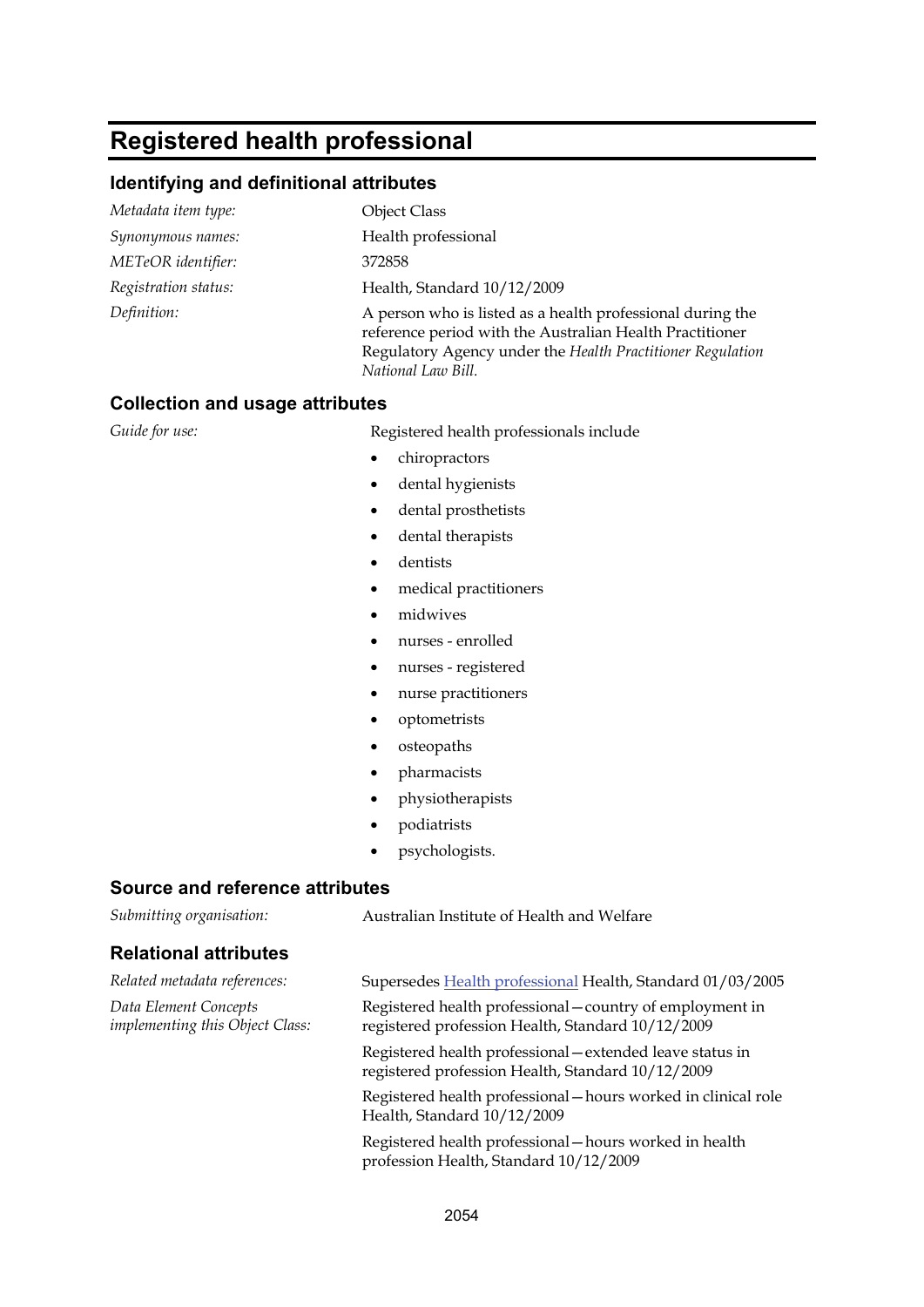Registered health professional—hours worked in non-clinical role Health, Standard 10/12/2009

Registered health professional—hours worked in private sector Health, Standard 10/12/2009

Registered health professional—hours worked in public sector Health, Standard 10/12/2009

Registered health professional—intended years in profession Health, Standard 10/12/2009

Registered health professional—jobseeker status in registered profession Health, Standard 10/12/2009

Registered health professional—labour force status Health, Standard 10/12/2009

Registered health professional—length of employment in profession in Australia Health, Standard 10/12/2009

Registered health professional—principal area of practice Health, Standard 10/12/2009

Registered health professional—principal field of medicine Health, Standard 10/12/2009

Registered health professional—principal role Health, Standard 10/12/2009

Registered health professional—retirement status in registered profession Health, Standard 10/12/2009

Registered health professional—visa type Health, Standard 10/12/2009

Registered health professional—work sector in registered health profession Health, Standard 10/12/2009

Registered health professional—work setting Health, Standard 10/12/2009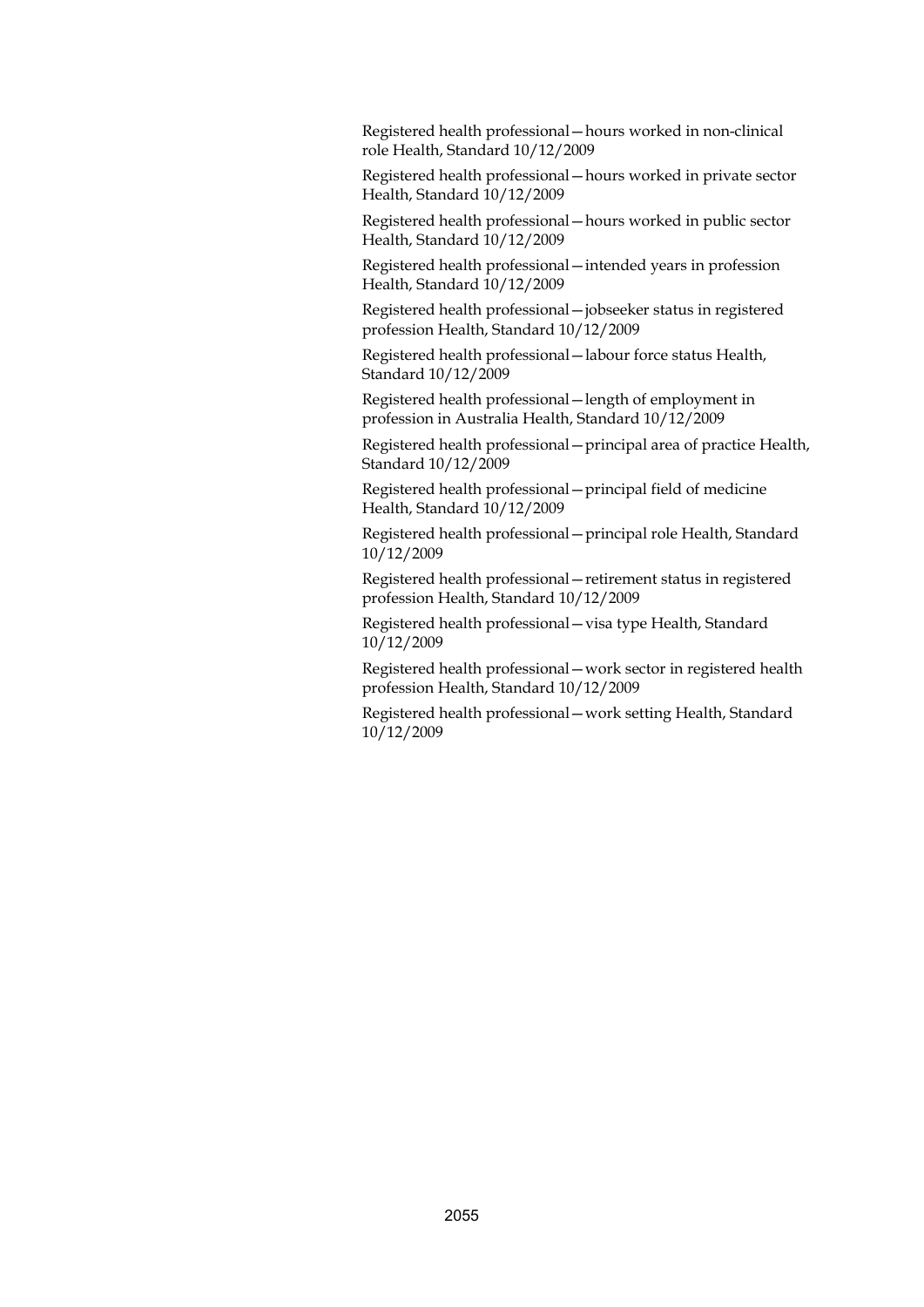# **Residential stay**

## **Identifying and definitional attributes**

| Metadata item type:  | <b>Object Class</b>                                                                                                                                                                                                                                      |
|----------------------|----------------------------------------------------------------------------------------------------------------------------------------------------------------------------------------------------------------------------------------------------------|
| METeOR identifier:   | 268960                                                                                                                                                                                                                                                   |
| Registration status: | Health, Standard 01/03/2005                                                                                                                                                                                                                              |
| Definition:          | The period of care beginning with a formal start of residential care<br>and ending with a formal end of the residential care and<br>accommodation. It may involve more than one reference period, that<br>is, more than one episode of residential care. |
| Context:             | Specialised mental health services (Residential mental health care).                                                                                                                                                                                     |
| Specialisation of:   | Service/care (Residential stay status)                                                                                                                                                                                                                   |

### **Relational attributes**

*Data Element Concepts implementing this Object Class:* Residential stay—episode start date Health, Standard 01/03/2005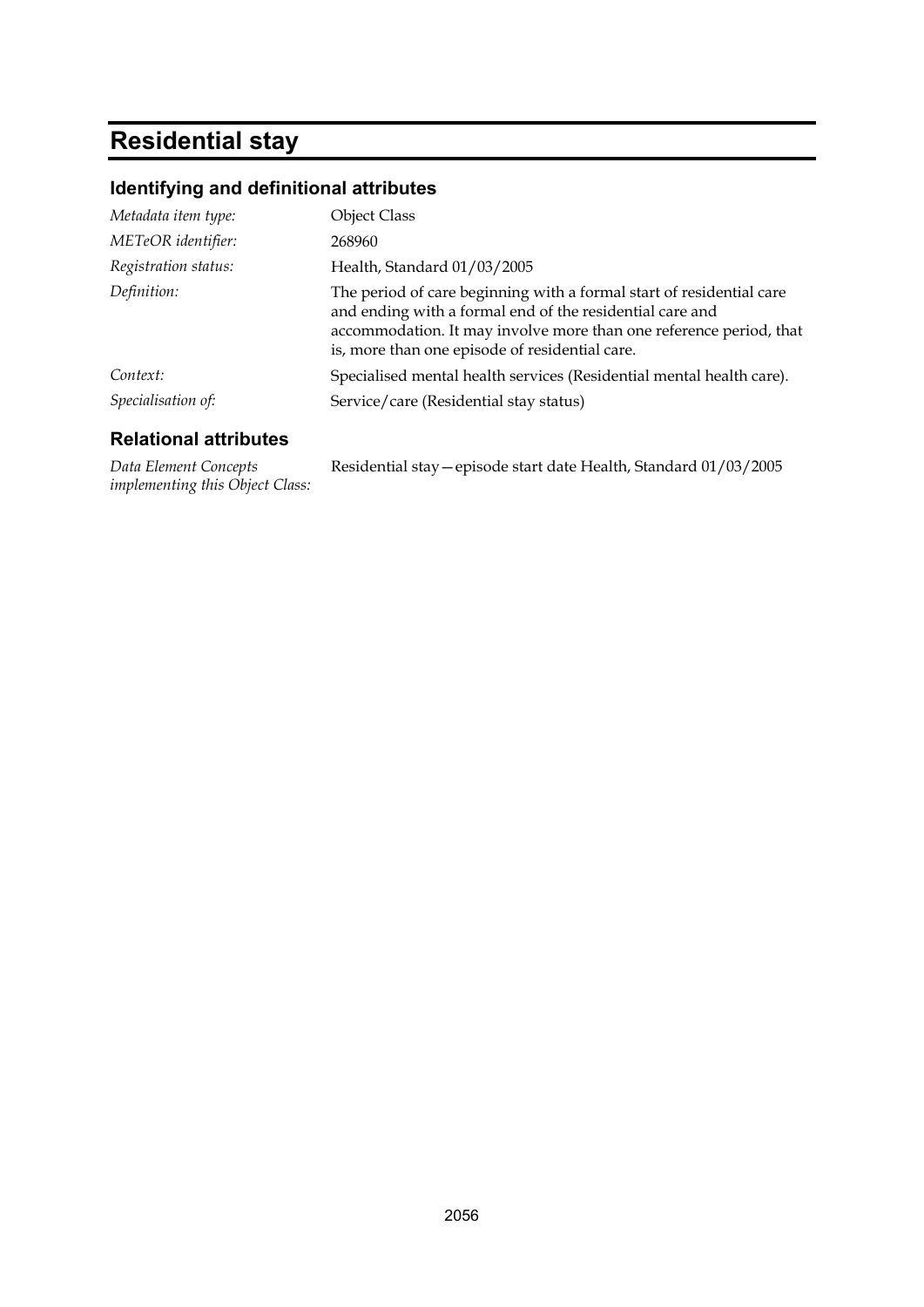# **Service contact**

| Metadata item type:                                      | <b>Object Class</b>                                                                                                                                                                                                                                                                                                                                                                                                                                                                                                                     |
|----------------------------------------------------------|-----------------------------------------------------------------------------------------------------------------------------------------------------------------------------------------------------------------------------------------------------------------------------------------------------------------------------------------------------------------------------------------------------------------------------------------------------------------------------------------------------------------------------------------|
| METeOR identifier:                                       | 268983                                                                                                                                                                                                                                                                                                                                                                                                                                                                                                                                  |
| Registration status:                                     | Health, Standard 01/03/2005                                                                                                                                                                                                                                                                                                                                                                                                                                                                                                             |
| Definition:                                              | A contact between a patient/client and an ambulatory care health<br>unit (including outpatient and community health units) which<br>results in a dated entry being made in the patient/client record.                                                                                                                                                                                                                                                                                                                                   |
| Context:                                                 | Identifies service delivery at the patient level for mental health<br>services (including consultation/liaison, mobile and outreach<br>services).                                                                                                                                                                                                                                                                                                                                                                                       |
|                                                          | A service contact can include either face-to-face, telephone or<br>video link service delivery modes. Service contacts would either<br>be with a client, carer or family member or another professional<br>or mental health worker involved in providing care and do not<br>include contacts of an administrative nature (e.g. telephone<br>contact to schedule an appointment) except where a matter<br>would need to be noted on a patient's record.                                                                                  |
|                                                          | Service contacts may be differentiated from administrative and<br>other types of contacts by the need to record data in the client<br>record. However, there may be instances where notes are made<br>in the client record that have not been prompted by a service<br>contact with a patient/client (e.g. noting receipt of test results<br>that require no further action). These instances would not be<br>regarded as a service contact.                                                                                            |
| Specialisation of:                                       | Service/care event (Service contact status)                                                                                                                                                                                                                                                                                                                                                                                                                                                                                             |
| <b>Collection and usage attributes</b>                   |                                                                                                                                                                                                                                                                                                                                                                                                                                                                                                                                         |
|                                                          |                                                                                                                                                                                                                                                                                                                                                                                                                                                                                                                                         |
| Comments:                                                | The proposed definition is not able to measure case complexity or<br>level of resource usage with each service contact alone. This<br>limitation also applies to the concept of occasions of service (in<br>admitted patient care) and hospital separations. The National<br>Health Data Committee also acknowledges that information<br>about group sessions or activities that do not result in a dated<br>entry being made in each individual participant's patient/client<br>record is not currently covered by this metadata item. |
| <b>Source and reference attributes</b>                   |                                                                                                                                                                                                                                                                                                                                                                                                                                                                                                                                         |
| Steward:                                                 | Australian Bureau of Statistics (ABS)                                                                                                                                                                                                                                                                                                                                                                                                                                                                                                   |
| <b>Relational attributes</b>                             |                                                                                                                                                                                                                                                                                                                                                                                                                                                                                                                                         |
| Related metadata references:                             | Supersedes Service contact, version 1, DEC, NHDD, NHIMG,<br>Superseded 01/03/2005.pdf (14.6 KB)                                                                                                                                                                                                                                                                                                                                                                                                                                         |
| Data Element Concepts<br>implementing this Object Class: | Service contact - group session status Health, Standard<br>04/05/2005                                                                                                                                                                                                                                                                                                                                                                                                                                                                   |

### **Identifying and definitional attributes**

Service contact—service contact date Health, Standard 01/03/2005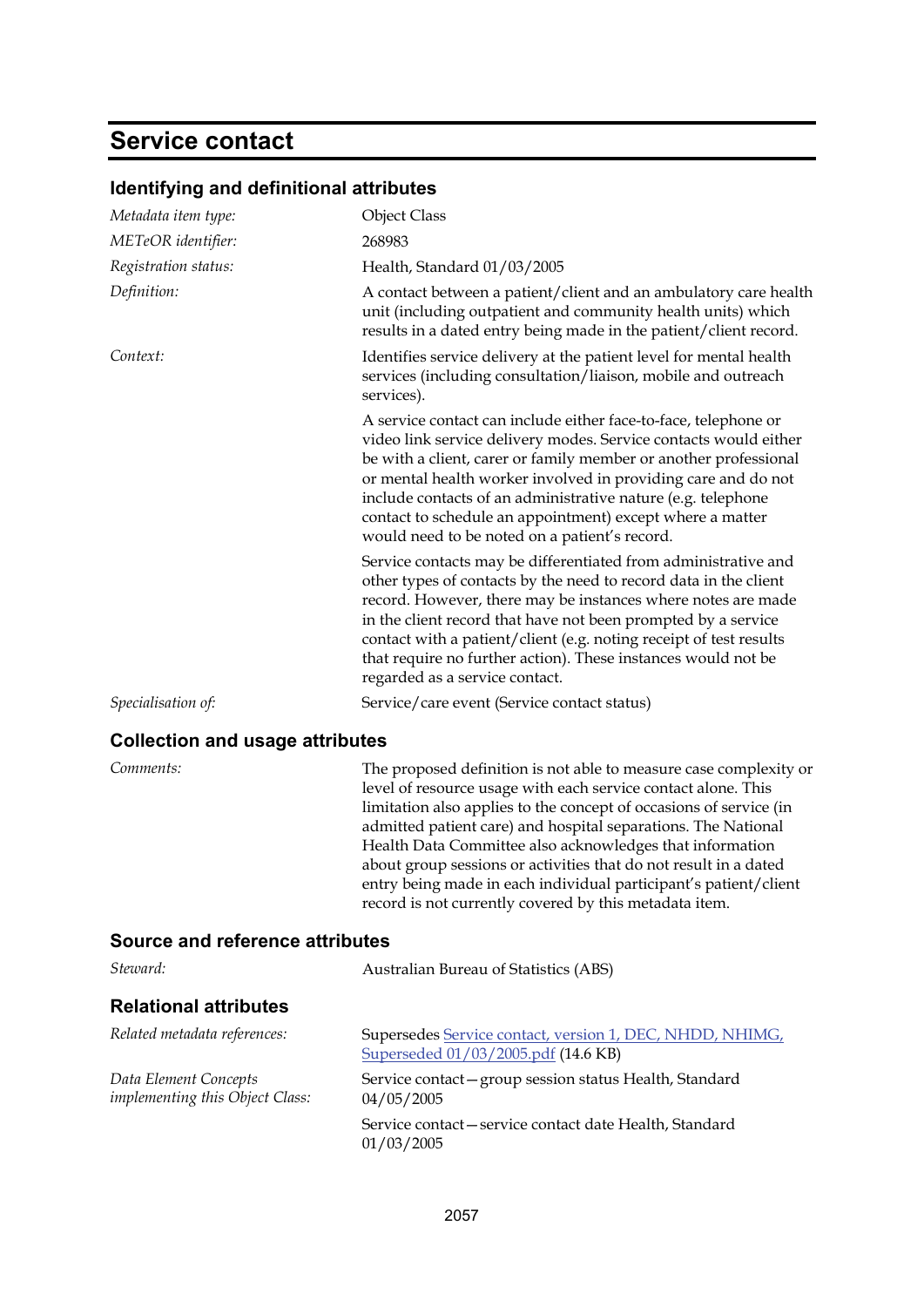# **Service delivery outlet**

### **Identifying and definitional attributes**

| Metadata item type:  | <b>Object Class</b>                                                                                                                                                                                                                                                                            |
|----------------------|------------------------------------------------------------------------------------------------------------------------------------------------------------------------------------------------------------------------------------------------------------------------------------------------|
| METeOR identifier:   | 268970                                                                                                                                                                                                                                                                                         |
| Registration status: | Health, Standard 01/03/2005                                                                                                                                                                                                                                                                    |
| Definition:          | A site from which an organisation, or sub-unit of an organisation,<br>delivers a health/community service.                                                                                                                                                                                     |
| Context:             | Alcohol and other drug treatment services:                                                                                                                                                                                                                                                     |
|                      | Required to identify the agency sites that conduct treatment<br>episodes, as distinguished from administration centres.<br>Identification of sites from which health care or community<br>services are delivered facilitates assessment of the accessibility of<br>services to the population. |
| Specialisation of:   | Service provider organisation (Service delivery outlet status)                                                                                                                                                                                                                                 |

### **Collection and usage attributes**

*Comments:* An organisation may have one or more service delivery outlets. An organisation with a devolved structure for service delivery may or may not devolve all functions to the service delivery outlet level. It is common for administrative functions, including personnel management, to be retained at a higher or central level of an organisation. The service delivery outlet is the lowest level of an organisation at which, or from which, services are delivered. The site from which a service is delivered relates to the physical location of the service and is to be clearly differentiated from the service delivery setting which refers to the type of physical setting in which a service is actually provided to a client (e.g. client's home, non-residential treatment facility etc).

> For example, where a service provider regularly delivers a service at a variety of clients' homes (e.g. home visits every Monday, Wednesday and Friday) or a mobile service delivers a service to a variety of different locations, then the service delivery outlet should be recorded as the location of the clinic in which the service provider is based. However, where a mobile unit regularly (e.g. every Monday) delivers a service from the same geographical location then this location will be recorded as the service delivery outlet.

### **Source and reference attributes**

| Submitting organisation:                                 | Intergovernmental Committee on Drugs NMDS-WG                                                            |
|----------------------------------------------------------|---------------------------------------------------------------------------------------------------------|
| <b>Relational attributes</b>                             |                                                                                                         |
| Related metadata references:                             | Supersedes Service delivery outlet, version 1, DEC, NHDD,<br>NHIMG, Superseded 01/03/2005.pdf (14.7 KB) |
| Data Element Concepts<br>implementing this Object Class: | Service delivery outlet – geographic location Health, Standard<br>01/03/2005                            |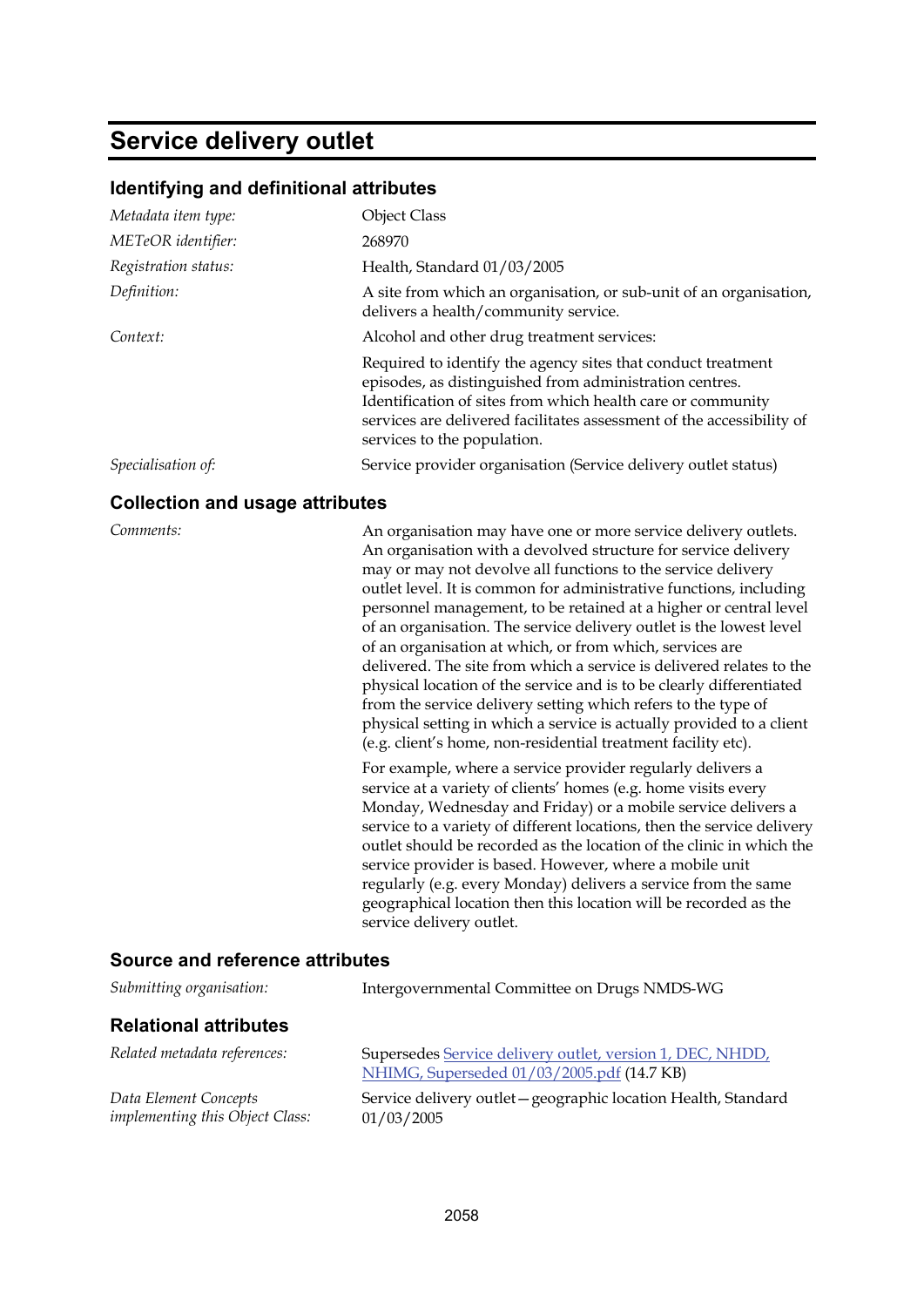# **Service provider organisation**

## **Identifying and definitional attributes**

| Metadata item type:  | <b>Object Class</b>                                                                                               |
|----------------------|-------------------------------------------------------------------------------------------------------------------|
| METeOR identifier:   | 269022                                                                                                            |
| Registration status: | Health, Standard 01/03/2005<br>Community services, Standard 01/03/2005<br>Housing assistance, Standard 01/03/2005 |
| Definition:          | An organisation that provides services and/or care.                                                               |
| Specialisation of:   | Service/care provider (Organisation status)                                                                       |

## **Source and reference attributes**

| Submitting organisation: | Australian Institute of Health and Welfare |
|--------------------------|--------------------------------------------|
|--------------------------|--------------------------------------------|

| Data Element Concepts<br>implementing this Object Class: | Service provider organisation (address) - address line Health,<br>Standard 04/05/2005<br>Community services, Standard 30/09/2005                         |
|----------------------------------------------------------|----------------------------------------------------------------------------------------------------------------------------------------------------------|
|                                                          | Service provider organisation (address) - address type Health,<br>Standard 04/05/2005<br>Community services, Standard 30/09/2005                         |
|                                                          | Service provider organisation (address) - Australian postcode Health,<br>Standard 04/05/2005<br>Community services, Standard 31/08/2005                  |
|                                                          | Service provider organisation (address) - building/complex sub-unit<br>identifier Health, Standard 04/05/2005<br>Community services, Standard 30/09/2005 |
|                                                          | Service provider organisation (address) - building/complex sub-unit<br>type Health, Standard 04/05/2005<br>Community services, Standard 30/09/2005       |
|                                                          | Service provider organisation (address) - building/property name<br>Health, Standard 04/05/2005<br>Community services, Standard 30/09/2005               |
|                                                          | Service provider organisation (address) - electronic communication<br>address Health, Standard 04/05/2005<br>Community services, Standard 30/09/2005     |
|                                                          | Service provider organisation (address) - electronic communication<br>medium Health, Standard 04/05/2005<br>Community services, Standard 30/09/2005      |
|                                                          | Service provider organisation (address) - floor/level identifier<br>Health, Standard 04/05/2005<br>Community services, Standard 30/09/2005               |
|                                                          | Service provider organisation (address) - floor/level type Health,<br>Standard 04/05/2005<br>Community services, Standard 30/09/2005                     |
|                                                          | Service provider organisation (address) - house/ property identifier<br>Health, Standard 04/05/2005                                                      |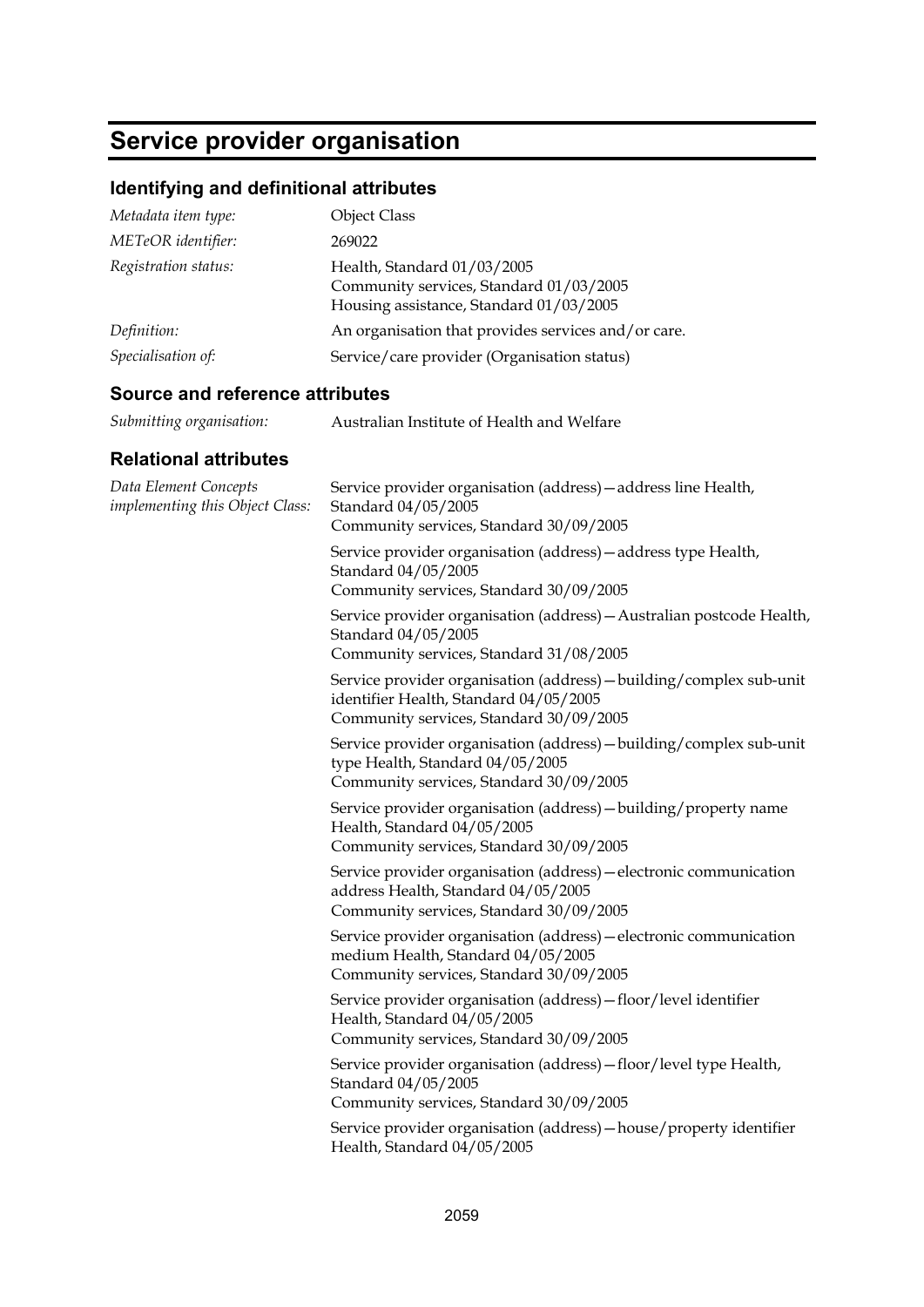Community services, Standard 25/09/2005

Service provider organisation (address)—international postcode Health, Standard 04/05/2005 Community services, Standard 30/09/2005

Service provider organisation (address)—lot/section identifier Health, Standard 04/05/2005 Community services, Standard 25/09/2005

Service provider organisation (address)—non-Australian state/province Health, Standard 04/05/2005 Community services, Standard 30/09/2005

Service provider organisation (address)—postal delivery point identifier Health, Standard 04/05/2005 Community services, Standard 31/08/2005

Service provider organisation (address)—street name Health, Standard 04/05/2005

Community services, Standard 30/09/2005

Service provider organisation (address)—street suffix Health, Standard 04/05/2005

Community services, Standard 30/09/2005

Service provider organisation (address)—street type Health, Standard 04/05/2005

Community services, Standard 30/09/2005

Service provider organisation (address)—suburb/town/locality name Health, Standard 04/05/2005

Community services, Standard 31/08/2005

Service provider organisation (name)—name type Health, Standard 04/05/2005

Community services, Standard 30/09/2005

Service provider organisation (name)—organisation name Health, Standard 04/05/2005

Community services, Standard 30/09/2005

Service provider organisation—Australian state/territory identifier Health, Standard 04/05/2005

Community services, Standard 07/12/2005

Service provider organisation—coordinator of volunteers indicator Health, Standard 05/12/2007

Service provider organisation—feedback collection indicator Health, Standard 05/12/2007

Service provider organisation—feedback collection method Health, Standard 05/12/2007

Service provider organisation—level of service delivery Health, Standard 05/12/2007

Service provider organisation—most common service delivery setting Health, Standard 05/12/2007

Service provider organisation—organisation end date Health, Standard 04/05/2005 Community services, Standard 30/09/2005

Service provider organisation—organisation start date Health,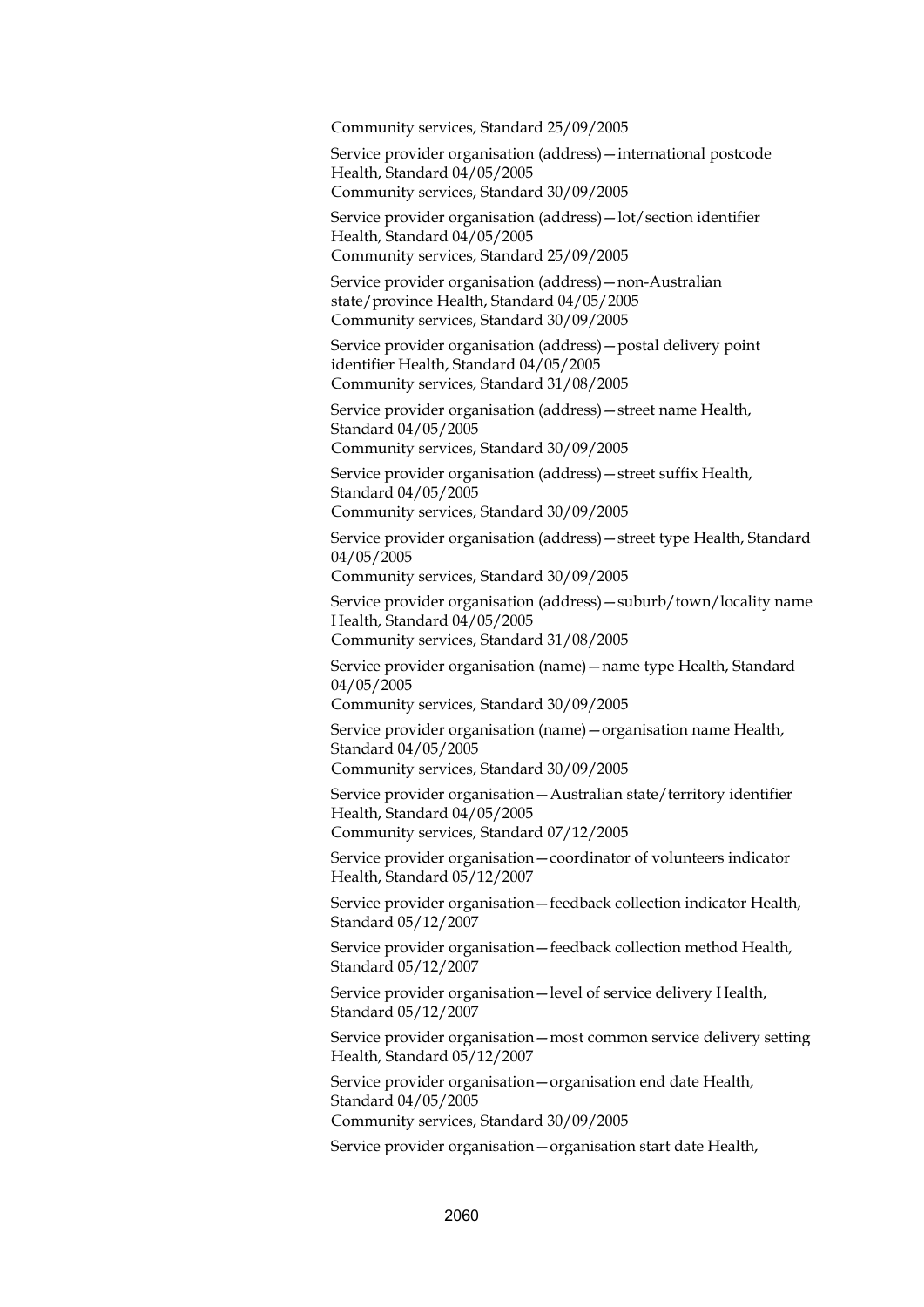Standard 04/05/2005 Community services, Standard 30/09/2005

Service provider organisation—partner organisation type Health, Standard 05/12/2007

Service provider organisation—service delivery setting Health, Standard 05/12/2007 Community services, Standard 29/04/2006

Service provider organisation—standards assessment indicator Health, Standard 05/12/2007

Service provider organisation—standards assessment level Health, Standard 05/12/2007

Service provider organisation—standards assessment method Health, Standard 05/12/2007

Service provider organisation—working partnership indicator Health, Standard 05/12/2007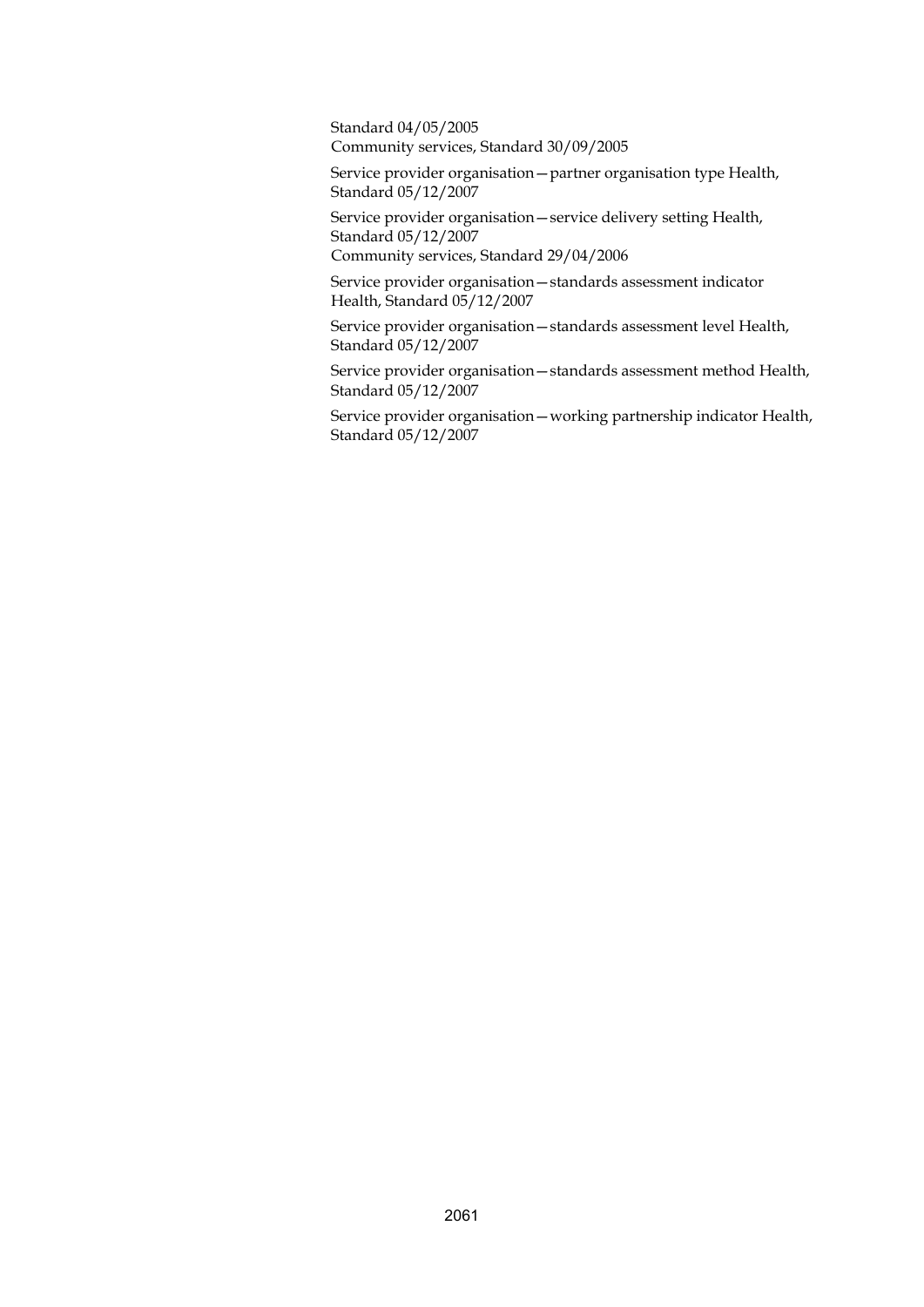# **Specialised mental health service**

## **Identifying and definitional attributes**

| <u>identifying and definitional attributes</u>           |                                                                                                                                                                                                                                                                                                                                                                                      |
|----------------------------------------------------------|--------------------------------------------------------------------------------------------------------------------------------------------------------------------------------------------------------------------------------------------------------------------------------------------------------------------------------------------------------------------------------------|
| Metadata item type:                                      | <b>Object Class</b>                                                                                                                                                                                                                                                                                                                                                                  |
| METeOR identifier:                                       | 268984                                                                                                                                                                                                                                                                                                                                                                               |
| Registration status:                                     | Health, Standard 01/03/2005                                                                                                                                                                                                                                                                                                                                                          |
| Definition:                                              | Specialised mental health services are those with a primary function<br>to provide treatment, rehabilitation or community health support<br>targeted towards people with a mental disorder or psychiatric<br>disability. These activities are delivered from a service or facility that<br>is readily identifiable as both specialised and serving a mental health<br>care function. |
| Context:                                                 | Hospitals and community mental health establishments and<br>residential mental health establishments.                                                                                                                                                                                                                                                                                |
| Specialisation of:                                       | Health service provider (Specialised mental health service status)                                                                                                                                                                                                                                                                                                                   |
| <b>Collection and usage attributes</b>                   |                                                                                                                                                                                                                                                                                                                                                                                      |
| Guide for use:                                           | The concept of a specialised mental health service is not dependent on<br>the inclusion of the service within the state or territory mental health<br>budget.                                                                                                                                                                                                                        |
|                                                          | A service is not defined as a specialised mental health service solely<br>because its clients include people affected by a mental disorder or<br>psychiatric disability.                                                                                                                                                                                                             |
|                                                          | The definition excludes specialist drug and alcohol services and<br>services for people with intellectual disabilities, except where they are<br>established to assist people affected by a mental disorder who also<br>have drug and alcohol related disorders or intellectual disability.                                                                                          |
|                                                          | These services can be a sub-unit of a hospital even where the hospital<br>is not a specialised mental health establishment itself (e.g. designated<br>psychiatric units and wards, outpatient clinics etc.).                                                                                                                                                                         |
| <b>Relational attributes</b>                             |                                                                                                                                                                                                                                                                                                                                                                                      |
| Data Element Concepts<br>implementing this Object Class: | Specialised mental health service - admitted patient care program<br>type Health, Standard 08/12/2004                                                                                                                                                                                                                                                                                |
|                                                          | Specialised mental health service - co-location with acute care<br>hospital Health, Standard 08/12/2004                                                                                                                                                                                                                                                                              |
|                                                          | Specialised mental health service - number of hours staffed Health,<br>Standard 08/12/2004                                                                                                                                                                                                                                                                                           |
|                                                          | Specialised mental health service – number of supported public<br>housing places Health, Standard 08/12/2004                                                                                                                                                                                                                                                                         |
|                                                          | Specialised mental health service-number of supported public<br>housing places Health, Standard 02/12/2009                                                                                                                                                                                                                                                                           |
|                                                          | Specialised mental health service - residual expenditure (academic<br>positions) Health, Standard 08/12/2004                                                                                                                                                                                                                                                                         |
|                                                          | Specialised mental health service – residual expenditure (education<br>and training) Health, Standard 08/12/2004                                                                                                                                                                                                                                                                     |
|                                                          | Specialised mental health service - residual expenditure (insurance)<br>Health, Standard 08/12/2004                                                                                                                                                                                                                                                                                  |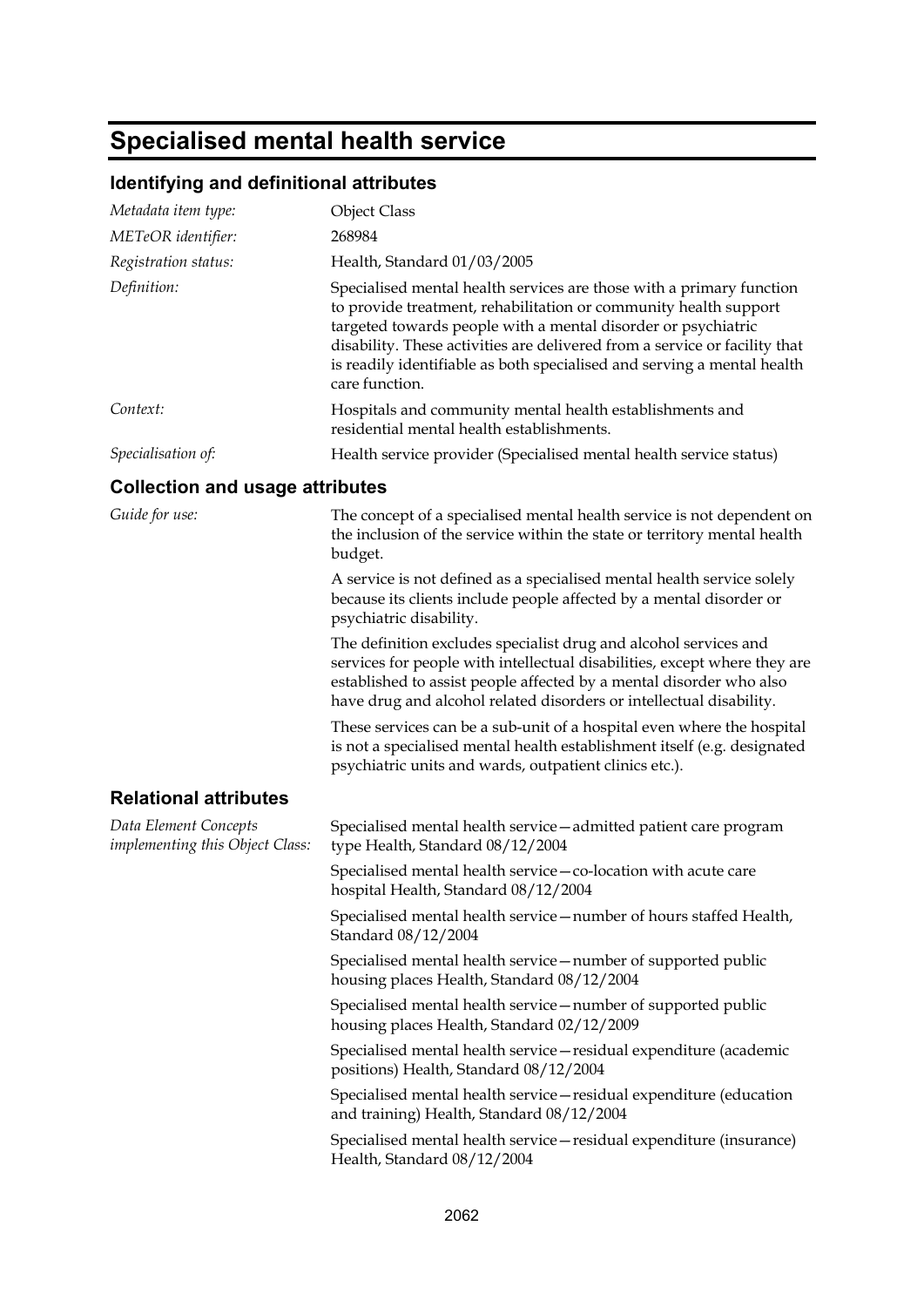Specialised mental health service—residual expenditure (Mental Health Act Regulation or related legislation) Health, Standard 02/12/2009

Specialised mental health service—residual expenditure (mental health promotion) Health, Standard 08/12/2004

Specialised mental health service—residual expenditure (mental health research) Health, Standard 08/12/2004

Specialised mental health service—residual expenditure (other indirect expenditure) Health, Standard 08/12/2004

Specialised mental health service—residual expenditure (patient transport services) Health, Standard 08/12/2004

Specialised mental health service—residual expenditure (program administration) Health, Standard 08/12/2004

Specialised mental health service—residual expenditure (property leasing costs) Health, Standard 08/12/2004

Specialised mental health service—residual expenditure (service development) Health, Standard 02/12/2009

Specialised mental health service—residual expenditure (superannuation) Health, Standard 08/12/2004

Specialised mental health service—residual expenditure (support services) Health, Standard 08/12/2004

Specialised mental health service—residual expenditure (workers compensation) Health, Standard 08/12/2004

Specialised mental health service—service setting Health, Standard 01/03/2005

Specialised mental health service—specialised mental health service target population group Health, Standard 08/12/2004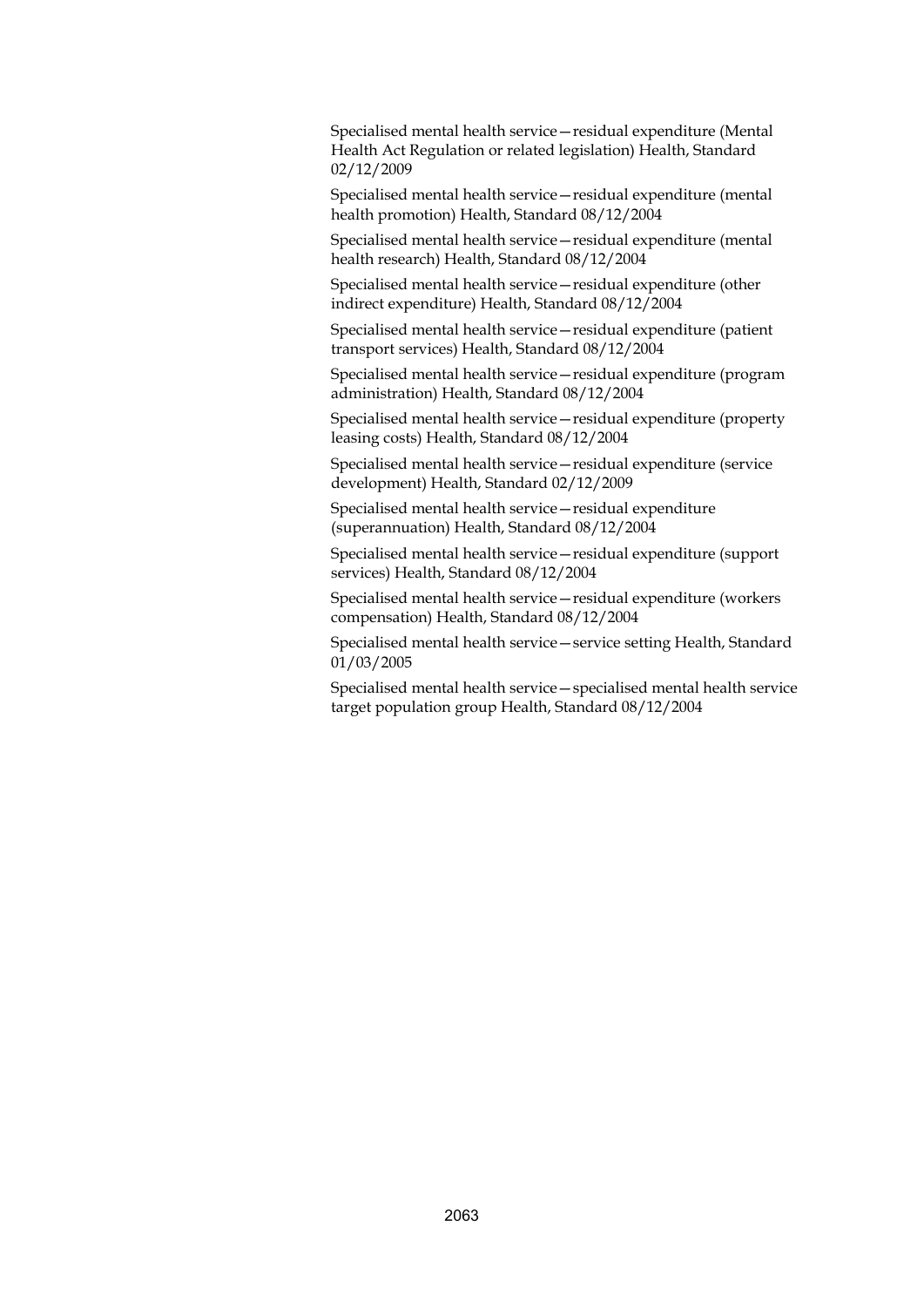# **Specialised mental health service organisation**

## **Identifying and definitional attributes**

| Metadata item type:                    | <b>Object Class</b>                                                                                                                                                                                                                                                                                                                                                                                                                                                                                                                                           |
|----------------------------------------|---------------------------------------------------------------------------------------------------------------------------------------------------------------------------------------------------------------------------------------------------------------------------------------------------------------------------------------------------------------------------------------------------------------------------------------------------------------------------------------------------------------------------------------------------------------|
| METeOR identifier:                     | 286449                                                                                                                                                                                                                                                                                                                                                                                                                                                                                                                                                        |
| Registration status:                   | Health, Standard 08/12/2004                                                                                                                                                                                                                                                                                                                                                                                                                                                                                                                                   |
| Definition:                            | A separately constituted specialised mental health service that is<br>responsible for the clinical governance, administration and financial<br>management of service units providing specialised mental health<br>care.                                                                                                                                                                                                                                                                                                                                       |
| Context:                               | Specialised mental health services.                                                                                                                                                                                                                                                                                                                                                                                                                                                                                                                           |
| <b>Collection and usage attributes</b> |                                                                                                                                                                                                                                                                                                                                                                                                                                                                                                                                                               |
| Guide for use:                         | A specialised mental health service organisation may consist of one or<br>more service units based in different locations and providing services<br>in admitted patient, residential and ambulatory settings. For example,<br>a specialised mental health service organisation may consist of several<br>hospitals or two or more community centres.                                                                                                                                                                                                          |
|                                        | Where the specialised mental health service organisation consists of<br>multiple service units, those units can be considered to be<br>components of the same organisation where they:                                                                                                                                                                                                                                                                                                                                                                        |
|                                        | operate under a common clinical governance arrangement;                                                                                                                                                                                                                                                                                                                                                                                                                                                                                                       |
|                                        | aim to work together as interlocking services that provide<br>integrated, coordinated care to consumers across all mental health<br>service settings; and                                                                                                                                                                                                                                                                                                                                                                                                     |
|                                        | share clinical records or, in the case where is more than one<br>٠<br>physical clinical record for each patient, staff may access (if<br>required) the information contained in all of the physical records<br>held by the organisation for that patient.                                                                                                                                                                                                                                                                                                     |
|                                        | For most states and territories, the Specialised mental health service<br>organisation object class is equivalent to the Area/District Mental<br>Health Service. These are usually organised to provide the full range<br>of admitted patient, residential and ambulatory services to a given<br>catchment population. However, the object class may also be used to<br>refer to health care organisations which provide only one type of<br>mental health service (e.g. acute admitted patient care) or which serve<br>a specialised or state-wide function. |
| Source and reference attributes        |                                                                                                                                                                                                                                                                                                                                                                                                                                                                                                                                                               |
| Origin:                                | Department of Health and Ageing 2003. Mental Health National<br>Outcomes and Casemix Collection. Technical specification of State<br>and Territory reporting requirements for the outcomes and casemix<br>components of 'Agreed Data', Version 1.50. Canberra: Department of<br>Health and Ageing                                                                                                                                                                                                                                                             |

### **Relational attributes**

*Data Element Concepts implementing this Object Class:* Specialised mental health service organisation—accommodation services grants to non-government organisations Health, Standard 08/12/2004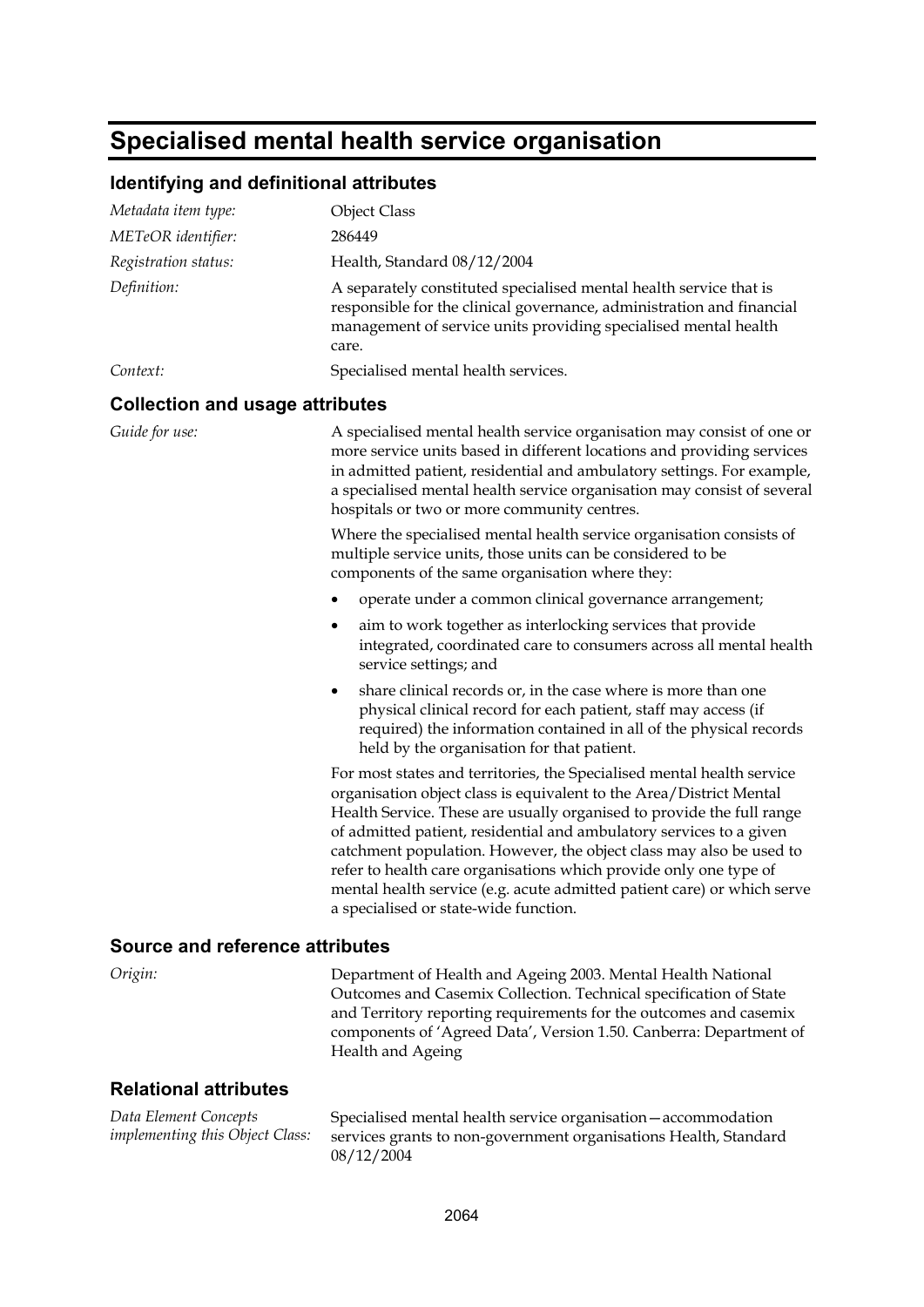Specialised mental health service organisation—advocacy services grants to non-government organisations Health, Standard 08/12/2004

Specialised mental health service organisation—carer participation arrangements status (carer consultants employed) Health, Standard 08/12/2004

Specialised mental health service organisation—carer participation arrangements status (carer satisfaction surveys) Health, Standard 08/12/2004

Specialised mental health service organisation—carer participation arrangements status (formal complaints mechanism) Health, Standard 08/12/2004

Specialised mental health service organisation—carer participation arrangements status (formal participation policy) Health, Standard 08/12/2004

Specialised mental health service organisation—carer participation arrangements status (regular discussion groups) Health, Standard 08/12/2004

Specialised mental health service organisation—community awareness/health promotion services grants to non-government organisations Health, Standard 08/12/2004

Specialised mental health service organisation—consumer committee representation arrangements Health, Standard 08/12/2004

Specialised mental health service organisation—consumer participation arrangements (consumer consultants employed) Health, Standard 08/12/2004

Specialised mental health service organisation—consumer participation arrangements (consumer satisfaction surveys) Health, Standard 08/12/2004

Specialised mental health service organisation—consumer participation arrangements (formal internal complaints mechanism) Health, Standard 08/12/2004

Specialised mental health service organisation—consumer participation arrangements (formal participation policy) Health, Standard 08/12/2004

Specialised mental health service organisation—consumer participation arrangements (regular discussion groups) Health, Standard 08/12/2004

Specialised mental health service organisation—counselling services grants to non-government organisations Health, Standard 08/12/2004

Specialised mental health service organisation—independent living skills support services grants to non-government organisations Health, Standard 08/12/2004

Specialised mental health service organisation—other and unspecified mental health services grants to non-government organisations Health, Standard 07/12/2005

Specialised mental health service organisation—other and unspecified services grants to non-government organisations Health, Superseded 07/12/2005

Specialised mental health service organisation—pre-vocational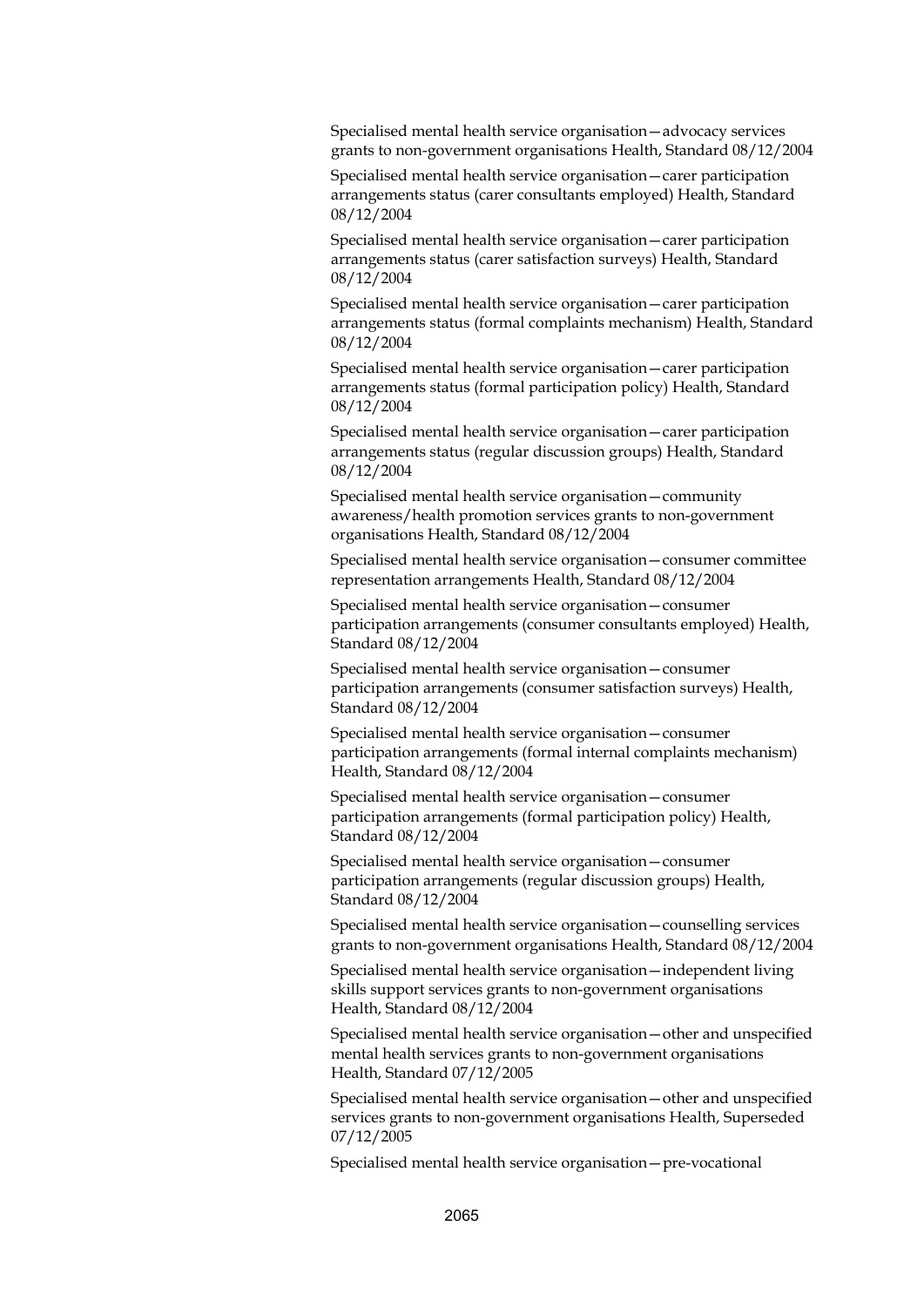training services grants for non-government organisations Health, Standard 08/12/2004

Specialised mental health service organisation—psychosocial support services grants for non-government organisations Health, Standard 08/12/2004

Specialised mental health service organisation—recreation services grants to non-government organisations Health, Standard 08/12/2004

Specialised mental health service organisation—recurrent expenditure (residual mental health) Health, Standard 08/12/2004

Specialised mental health service organisation—respite services grants to non-government organisations Health, Standard 08/12/2004

Specialised mental health service organisation—self-help support groups services grants for non-government organisations Health, Standard 08/12/2004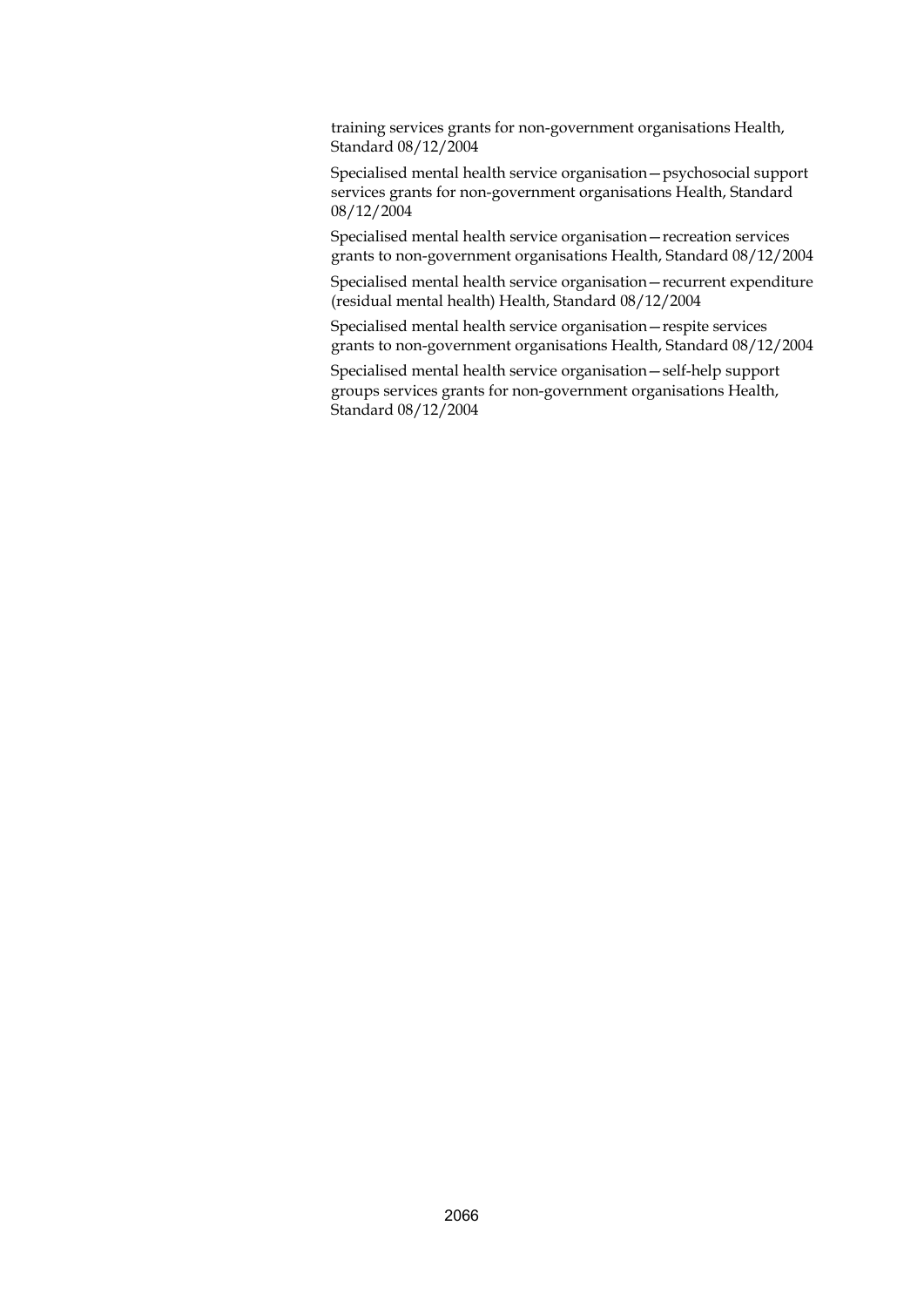# **Specialised mental health service unit**

### **Identifying and definitional attributes**

| Metadata item type:  | Object Class                              |
|----------------------|-------------------------------------------|
| METeOR identifier:   | 287787                                    |
| Registration status: | Health, Standard 08/12/2004               |
| Definition:          | A specialised mental health service unit. |

### **Source and reference attributes**

*Submitting organisation:* Australian Institute of Health and Welfare

### **Relational attributes**

*Data Element Concepts implementing this Object Class:* Specialised mental health service unit—implementation of National standards for mental health services status Health, Standard 08/12/2004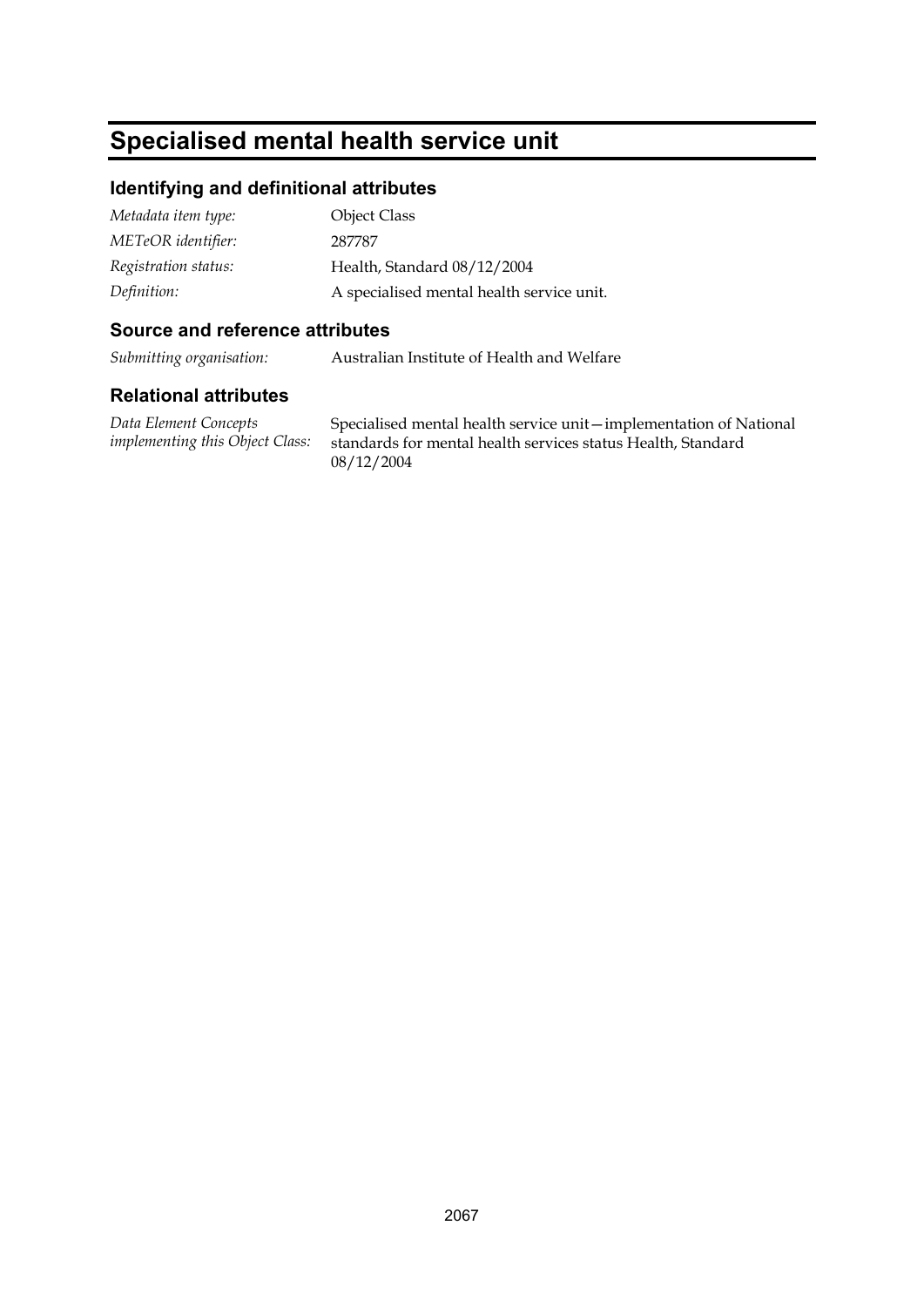# **State or Territory Government**

## **Identifying and definitional attributes**

| Metadata item type:  | Object Class                                                                                                                                                                                                                                                                            |
|----------------------|-----------------------------------------------------------------------------------------------------------------------------------------------------------------------------------------------------------------------------------------------------------------------------------------|
| METeOR identifier:   | 301333                                                                                                                                                                                                                                                                                  |
| Registration status: | Health, Standard 07/12/2005<br>Community services, Standard 30/11/2007                                                                                                                                                                                                                  |
| Definition:          | A separately constituted legal entity established by political processes<br>which have legislative, judicial or executive authority over a specific<br>state or territory and is responsible for the governance, administration<br>and financial management of that state or territory. |

### **Source and reference attributes**

| Reference documents: | Australian Bureau of Statistics 2002. Standard Economic Sector      |
|----------------------|---------------------------------------------------------------------|
|                      | Classifications of Australia (SESCA). ABS Cat No. 1218.0. Canberra: |
|                      | ABS.                                                                |

| Data Element Concepts                  | State or Territory Government – mental health services grants to non- |
|----------------------------------------|-----------------------------------------------------------------------|
| <i>implementing this Object Class:</i> | government organisations by non-health departments Health,            |
|                                        | Standard 07/12/2005                                                   |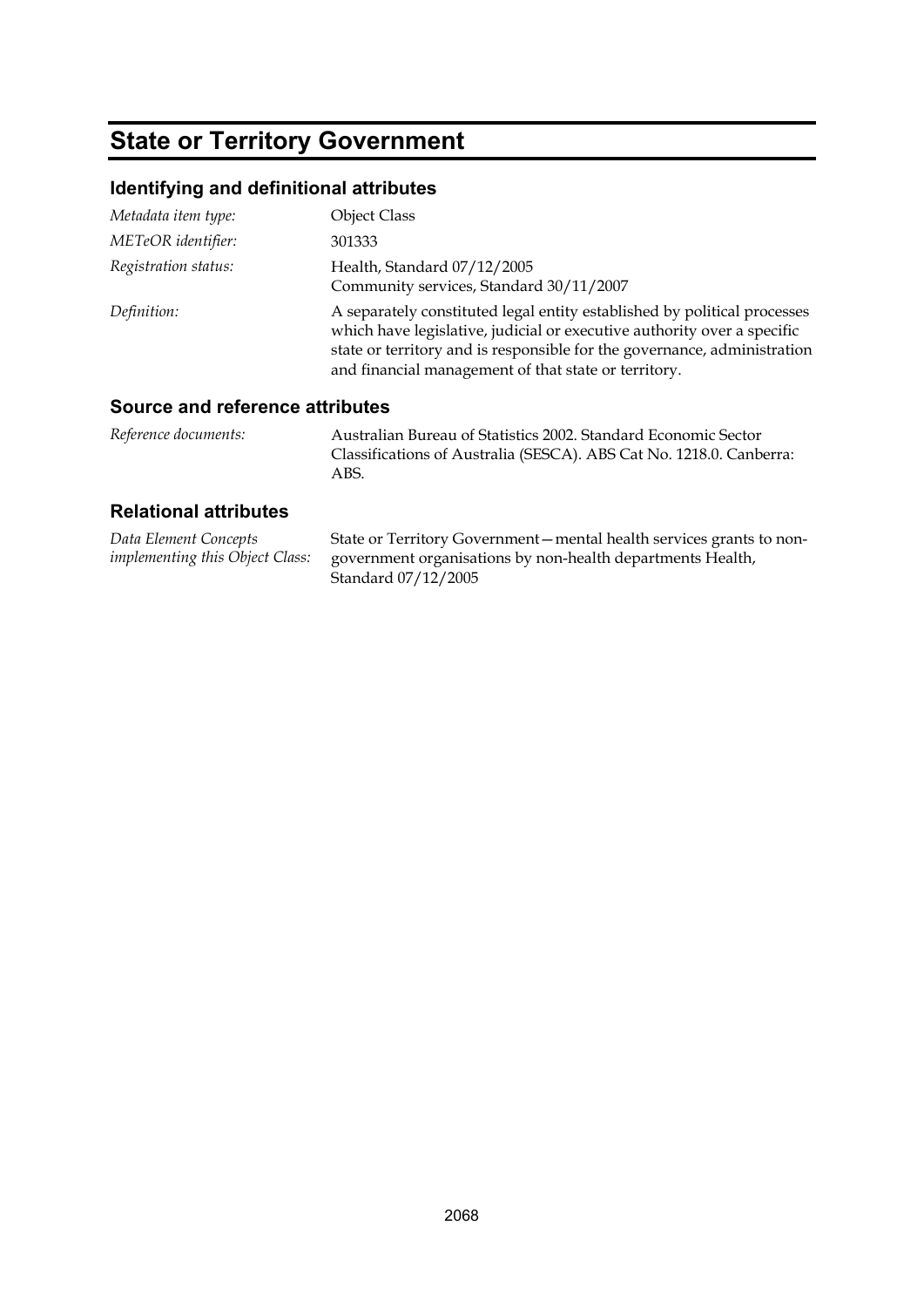# **Ventricular ejection fraction test**

## **Identifying and definitional attributes**

| Metadata item type:                                             | <b>Object Class</b>                                                                   |
|-----------------------------------------------------------------|---------------------------------------------------------------------------------------|
| METeOR identifier:                                              | 358951                                                                                |
| Registration status:                                            | Health, Standard 01/10/2008                                                           |
| Definition:                                                     | Test used to measure the amount of blood pumped out of a ventricle<br>per heart beat. |
| Specialisation of:                                              | Service event (Ventricular ejection fraction test status)                             |
| <b>Relational attributes</b>                                    |                                                                                       |
| Data Element Concepts<br><i>implementing this Object Class:</i> | Ventricular ejection fraction test-test date Health, Standard<br>01/10/2008           |
|                                                                 | Ventricular ejection fraction test-test type Health, Standard<br>01/10/2008           |
|                                                                 | Ventricular ejection fraction - test result Health, Standard 01/10/2008               |
|                                                                 | Ventricular ejection fraction - test time Health, Standard 01/10/2008                 |